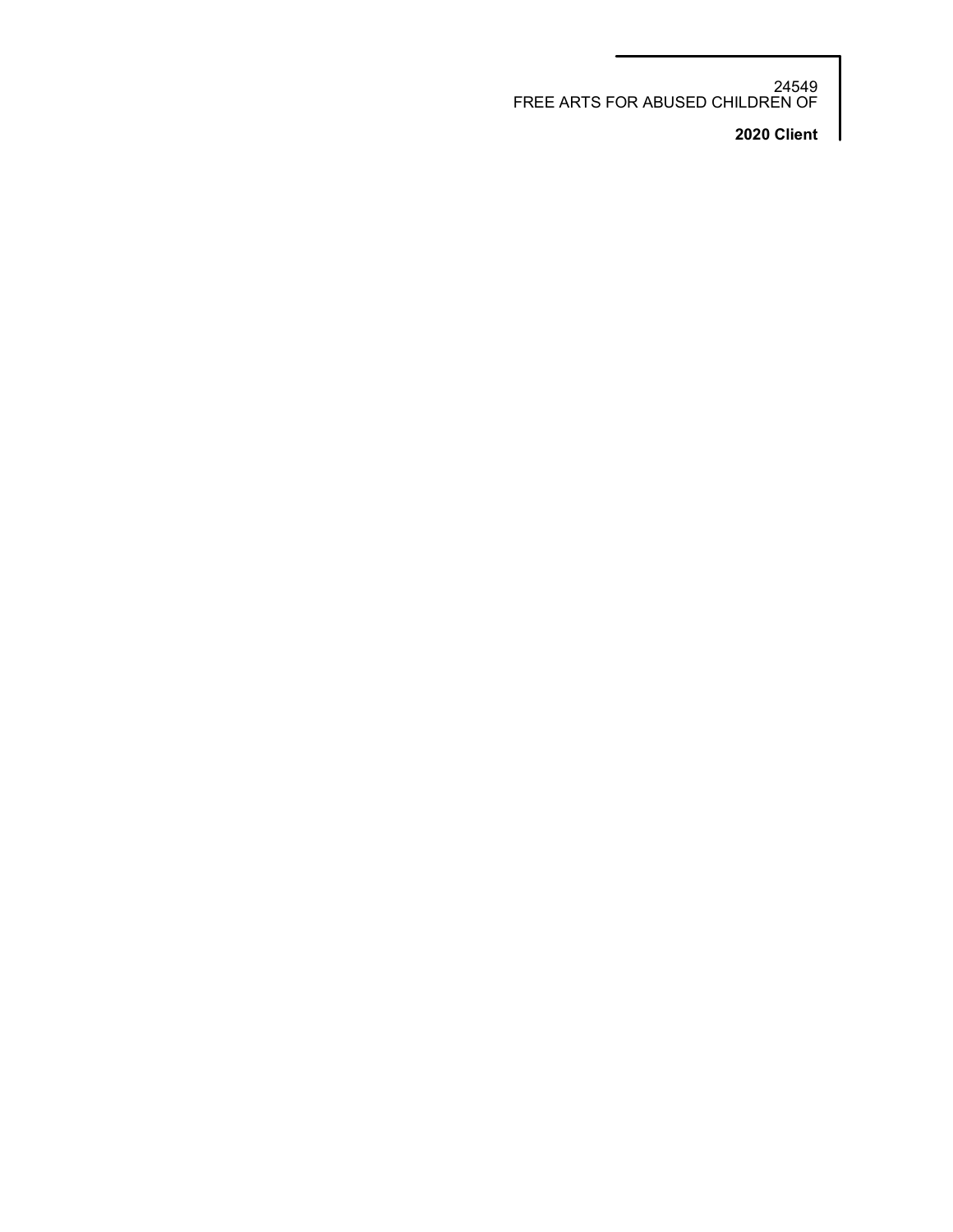| Form 8879-EO                                                                 |                                                  | <b>IRS e-file Signature Authorization</b><br>for an Exempt Organization                                                                                                                                                                                                         |                                        |                                                   | OMB No. 1545-0047               |
|------------------------------------------------------------------------------|--------------------------------------------------|---------------------------------------------------------------------------------------------------------------------------------------------------------------------------------------------------------------------------------------------------------------------------------|----------------------------------------|---------------------------------------------------|---------------------------------|
| Department of the Treasury<br>Internal Revenue Service                       | For calendar year 2020, or fiscal year beginning | Do not send to the IRS. Keep for your records.<br>Go to www.irs.gov/Form8879EO for the latest information.                                                                                                                                                                      | $10/01$ , 2020, and ending 9/30, 20 21 |                                                   | 2020                            |
|                                                                              | <b>ARIZONA</b>                                   | Name of exempt organization or person subject to tax FREE ARTS FOR ABUSED CHILDREN OF                                                                                                                                                                                           |                                        | Taxpayer identification number<br>86-0739613      |                                 |
|                                                                              |                                                  | Name and title of officer or person subject to tax ALICIA SUTTON CAMPBELL                                                                                                                                                                                                       |                                        |                                                   |                                 |
|                                                                              |                                                  | <b>EXECUTIVE DIRECTOR</b>                                                                                                                                                                                                                                                       |                                        |                                                   |                                 |
| Part I                                                                       |                                                  | Type of Return and Return Information (Whole Dollars Only)                                                                                                                                                                                                                      |                                        |                                                   |                                 |
|                                                                              |                                                  | Check the box for the return for which you are using this Form 8879-EO and enter the applicable amount, if any, from the return. If you<br>check the box on line 1a, 2a, 3a, 4a, 5a, 6a, or 7a below, and the amount on that line for the return being filed with this form was |                                        |                                                   |                                 |
|                                                                              |                                                  | blank, then leave line 1b, 2b, 3b, 4b, 5b, 6b, or 7b, whichever is applicable, blank (do not enter -0-). But, if you entered -0- on the                                                                                                                                         |                                        |                                                   |                                 |
|                                                                              |                                                  | return, then enter -0- on the applicable line below. Do not complete more than one line in Part I.                                                                                                                                                                              |                                        |                                                   |                                 |
| 1a Form 990 check here                                                       | $ {\bf X} $                                      | b Total revenue, if any (Form 990, Part VIII, column (A), line 12)                                                                                                                                                                                                              |                                        | 1b                                                | 3,019,217                       |
| 2a Form 990-EZ check here                                                    |                                                  |                                                                                                                                                                                                                                                                                 |                                        | 2b                                                |                                 |
| 3a Form 1120-POL check here                                                  |                                                  |                                                                                                                                                                                                                                                                                 |                                        | 3b                                                |                                 |
| 4a Form 990-PF check here                                                    |                                                  | <b>b</b> Tax based on investment income (Form 990-PF, Part VI, line 5)                                                                                                                                                                                                          |                                        | 4b                                                |                                 |
| 5a Form 8868 check here ▶                                                    |                                                  | <b>b</b> Balance due (Form 8868, line 3c)                                                                                                                                                                                                                                       |                                        | 5b                                                |                                 |
| 6a Form 990-T check here                                                     |                                                  |                                                                                                                                                                                                                                                                                 |                                        | 6b                                                |                                 |
| 7a Form 4720 check here ▶                                                    |                                                  |                                                                                                                                                                                                                                                                                 |                                        | 7b                                                |                                 |
| Part II                                                                      |                                                  | Declaration and Signature Authorization of Officer or Person Subject to Tax                                                                                                                                                                                                     |                                        |                                                   |                                 |
|                                                                              |                                                  | Under penalties of perjury, I declare that $ \mathbf{X} $ I am an officer of the above organization or $ $ I am a person subject to tax with respect to                                                                                                                         |                                        |                                                   |                                 |
| (name of organization)                                                       |                                                  |                                                                                                                                                                                                                                                                                 | , $(EIN)$                              |                                                   | and that I have examined a copy |
|                                                                              |                                                  | of the 2020 electronic return and accompanying schedules and statements, and, to the best of my knowledge and belief, they are                                                                                                                                                  |                                        |                                                   |                                 |
|                                                                              |                                                  | true, correct, and complete. I further declare that the amount in Part I above is the amount shown on the copy of the electronic return.                                                                                                                                        |                                        |                                                   |                                 |
|                                                                              |                                                  | I consent to allow my intermediate service provider, transmitter, or electronic return originator (ERO) to send the return to the IRS and                                                                                                                                       |                                        |                                                   |                                 |
|                                                                              |                                                  | to receive from the IRS (a) an acknowledgement of receipt or reason for rejection of the transmission, (b) the reason for any delay in                                                                                                                                          |                                        |                                                   |                                 |
|                                                                              |                                                  | processing the return or refund, and (c) the date of any refund. If applicable, I authorize the U.S. Treasury and its designated Financial                                                                                                                                      |                                        |                                                   |                                 |
|                                                                              |                                                  | Agent to initiate an electronic funds withdrawal (direct debit) entry to the financial institution account indicated in the tax preparation                                                                                                                                     |                                        |                                                   |                                 |
|                                                                              |                                                  | software for payment of the federal taxes owed on this return, and the financial institution to debit the entry to this account. To revoke                                                                                                                                      |                                        |                                                   |                                 |
|                                                                              |                                                  | a payment, I must contact the U.S. Treasury Financial Agent at 1-888-353-4537 no later than 2 business days prior to the payment                                                                                                                                                |                                        |                                                   |                                 |
|                                                                              |                                                  | (settlement) date. I also authorize the financial institutions involved in the processing of the electronic payment of taxes to receive                                                                                                                                         |                                        |                                                   |                                 |
|                                                                              |                                                  | confidential information necessary to answer inquiries and resolve issues related to the payment. I have selected a personal                                                                                                                                                    |                                        |                                                   |                                 |
|                                                                              |                                                  | identification number (PIN) as my signature for the electronic return and, if applicable, the consent to electronic funds withdrawal.                                                                                                                                           |                                        |                                                   |                                 |
| PIN: check one box only                                                      |                                                  |                                                                                                                                                                                                                                                                                 |                                        |                                                   |                                 |
| $ \mathbf{x} $                                                               | & CHAPMAN,<br><b>FESTER</b>                      | PLLC                                                                                                                                                                                                                                                                            |                                        | 24549                                             |                                 |
| I authorize _                                                                |                                                  |                                                                                                                                                                                                                                                                                 | to enter my PIN                        |                                                   | 」 as my signature               |
|                                                                              |                                                  | ERO firm name                                                                                                                                                                                                                                                                   |                                        | Enter five numbers, but<br>do not enter all zeros |                                 |
|                                                                              |                                                  |                                                                                                                                                                                                                                                                                 |                                        |                                                   |                                 |
|                                                                              |                                                  | on the tax year 2020 electronically filed return. If I have indicated within this return that a copy of the return is being filed with a<br>state agency(ies) regulating charities as part of the IRS Fed/State program, I also authorize the aforementioned ERO to enter my    |                                        |                                                   |                                 |
|                                                                              | PIN on the return's disclosure consent screen.   |                                                                                                                                                                                                                                                                                 |                                        |                                                   |                                 |
|                                                                              |                                                  |                                                                                                                                                                                                                                                                                 |                                        |                                                   |                                 |
|                                                                              |                                                  | As an officer or person subject to tax with respect to the organization, I will enter my PIN as my signature on the tax year 2020                                                                                                                                               |                                        |                                                   |                                 |
|                                                                              |                                                  | electronically filed return. If I have indicated within this return that a copy of the return is being filed with a state agency(ies)                                                                                                                                           |                                        |                                                   |                                 |
|                                                                              |                                                  | regulating charities as part of the IRS Fed/State program, I will enter my PIN on the return's disclosure consent screen.                                                                                                                                                       |                                        |                                                   |                                 |
| Signature of officer or person subject to tax                                |                                                  |                                                                                                                                                                                                                                                                                 |                                        | Date $\rightarrow$ 02/17/22                       |                                 |
| Part III                                                                     | <b>Certification and Authentication</b>          |                                                                                                                                                                                                                                                                                 |                                        |                                                   |                                 |
| <b>ERO's EFIN/PIN.</b> Enter your six-digit electronic filing identification |                                                  |                                                                                                                                                                                                                                                                                 |                                        |                                                   |                                 |
| number (EFIN) followed by your five-digit self-selected PIN.                 |                                                  |                                                                                                                                                                                                                                                                                 |                                        |                                                   | 86707118288                     |
|                                                                              |                                                  |                                                                                                                                                                                                                                                                                 |                                        |                                                   | Do not enter all zeros          |
|                                                                              |                                                  |                                                                                                                                                                                                                                                                                 |                                        |                                                   |                                 |
|                                                                              |                                                  | I certify that the above numeric entry is my PIN, which is my signature on the 2020 electronically filed return indicated above. I confirm                                                                                                                                      |                                        |                                                   |                                 |
|                                                                              |                                                  | that I am submitting this return in accordance with the requirements of Pub. 4163, Modernized e-File (MeF) Information for Authorized                                                                                                                                           |                                        |                                                   |                                 |
| IRS e-file Providers for Business Returns.                                   |                                                  |                                                                                                                                                                                                                                                                                 |                                        |                                                   |                                 |
| ERO's signature                                                              | RACHEL R. LOCKE,                                 | <b>CPA</b>                                                                                                                                                                                                                                                                      | Date $\rightarrow$                     | 02/17/22                                          |                                 |
|                                                                              |                                                  |                                                                                                                                                                                                                                                                                 |                                        |                                                   |                                 |
|                                                                              |                                                  | <b>ERO Must Retain This Form - See Instructions</b>                                                                                                                                                                                                                             |                                        |                                                   |                                 |
|                                                                              |                                                  | Do Not Submit This Form to the IRS Unless Requested To Do So                                                                                                                                                                                                                    |                                        |                                                   | 0070 FC                         |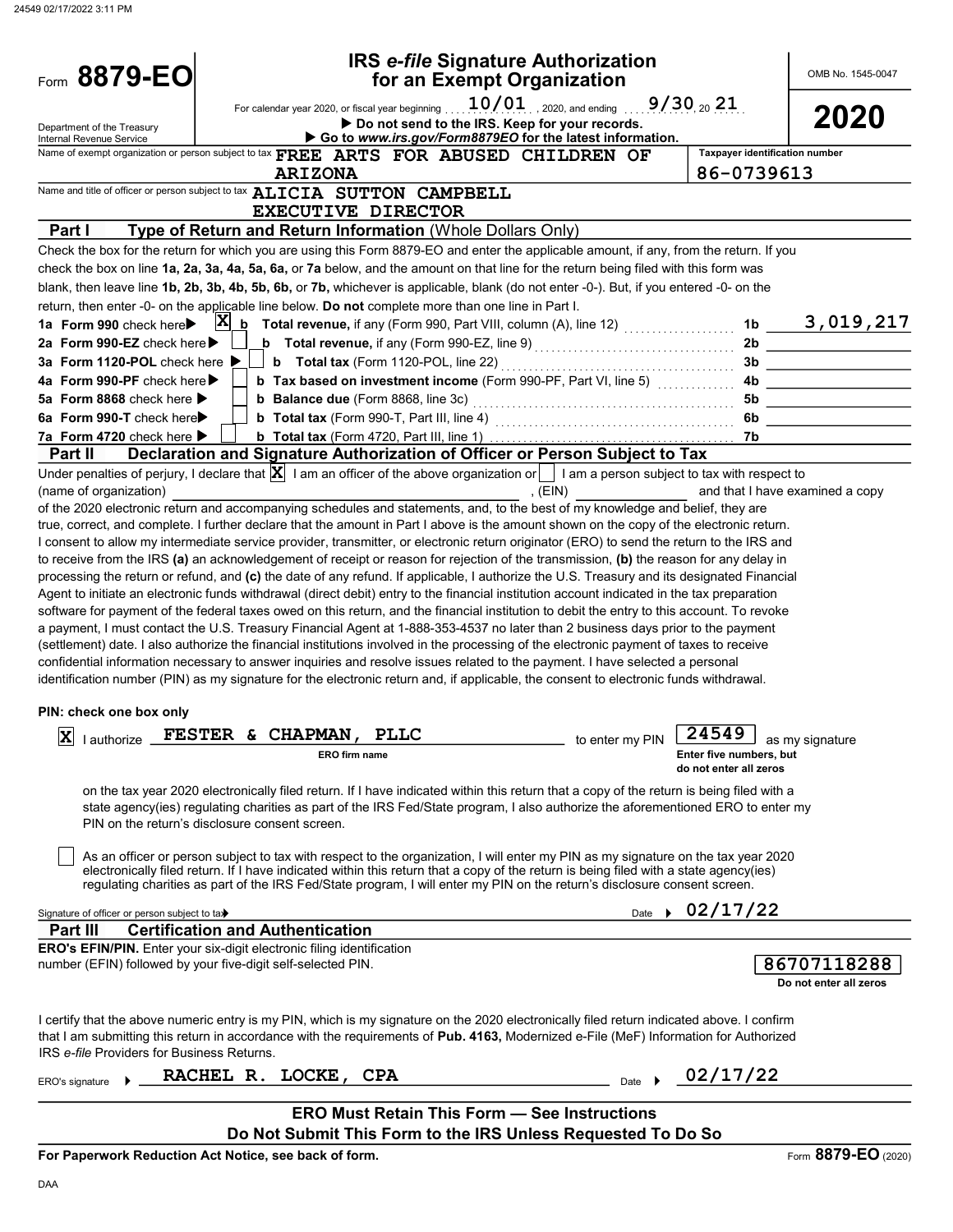24549 02/17/2022 3:11 PM

| Do not enter social security numbers on this form as it may be made public.<br>Department of the Treasury<br>Go to www.irs.gov/Form990 for instructions and the latest information.<br>Internal Revenue Service<br>For the 2020 calendar year, or tax year beginning $10/01/20$ , and ending $09/30/21$<br>C Name of organization<br>FREE ARTS FOR ABUSED CHILDREN OF<br><b>B</b> Check if applicable:<br><b>ARIZONA</b><br>Address change<br>Doing business as<br>Name change<br>Number and street (or P.O. box if mail is not delivered to street address)<br>352 EAST CAMELBACK ROAD NO. 100<br>Initial return<br>City or town, state or province, country, and ZIP or foreign postal code<br>Final return/<br>terminated<br>AZ 85012<br><b>PHOENIX</b><br>Amended return<br>F Name and address of principal officer:<br>Application pending<br>ALICIA SUTTON CAMPBELL<br>352 EAST CAMELBACK ROAD NO 100<br>AZ 85012<br><b>PHOENIX</b><br>$X = 501(c)(3)$<br>501(c)<br>$\blacktriangleleft$ (insert no.)<br>4947(a)(1) or<br>Tax-exempt status:<br>527<br>WWW.FREEARTSAZ.ORG<br>Website: $\blacktriangleright$<br>$ \mathbf{X} $ Corporation<br>Other $\blacktriangleright$<br>Form of organization:<br>Trust<br>Association<br>κ<br>Part I<br><b>Summary</b><br>Briefly describe the organization's mission or most significant activities:<br>1<br>Governance<br>SEE SCHEDULE O<br>if the organization discontinued its operations or disposed of more than 25% of its net assets.<br>2 Check this box $\blacktriangleright$<br><b>Activities &amp;</b><br>4 Number of independent voting members of the governing body (Part VI, line 1b) [1] [1] [1] Number of independent voting members of the governing body (Part VI, line 1b)<br>5 Total number of individuals employed in calendar year 2020 (Part V, line 2a) [[[[[[[[[[[[[[[[[[[[[[[[[[[[[[<br>6 Total number of volunteers (estimate if necessary)<br>7a Total unrelated business revenue from Part VIII, column (C), line 12<br>8 Contributions and grants (Part VIII, line 1h)<br>Revenue<br>9 Program service revenue (Part VIII, line 2g)<br>11 Other revenue (Part VIII, column (A), lines 5, 6d, 8c, 9c, 10c, and 11e) | Room/suite<br>H(a) Is this a group return for subordinates?<br>H(b) Are all subordinates included?<br>$H(c)$ Group exemption number<br>L Year of formation: 1993 | G Gross receipts\$<br>3<br>$\overline{\mathbf{A}}$ | <b>Open to Public</b><br>Inspection<br>D Employer identification number<br>86-0739613<br><b>E</b> Telephone number<br>$602 - 258 - 8100$<br>3,037,490<br>X<br>Yes<br>No<br>Yes<br>No<br>If "No," attach a list. See instructions<br>M State of legal domicile: AZ<br>23<br>23 |
|----------------------------------------------------------------------------------------------------------------------------------------------------------------------------------------------------------------------------------------------------------------------------------------------------------------------------------------------------------------------------------------------------------------------------------------------------------------------------------------------------------------------------------------------------------------------------------------------------------------------------------------------------------------------------------------------------------------------------------------------------------------------------------------------------------------------------------------------------------------------------------------------------------------------------------------------------------------------------------------------------------------------------------------------------------------------------------------------------------------------------------------------------------------------------------------------------------------------------------------------------------------------------------------------------------------------------------------------------------------------------------------------------------------------------------------------------------------------------------------------------------------------------------------------------------------------------------------------------------------------------------------------------------------------------------------------------------------------------------------------------------------------------------------------------------------------------------------------------------------------------------------------------------------------------------------------------------------------------------------------------------------------------------------------------------------------------------------------------------------------------------------------------------------------------------------------|------------------------------------------------------------------------------------------------------------------------------------------------------------------|----------------------------------------------------|-------------------------------------------------------------------------------------------------------------------------------------------------------------------------------------------------------------------------------------------------------------------------------|
|                                                                                                                                                                                                                                                                                                                                                                                                                                                                                                                                                                                                                                                                                                                                                                                                                                                                                                                                                                                                                                                                                                                                                                                                                                                                                                                                                                                                                                                                                                                                                                                                                                                                                                                                                                                                                                                                                                                                                                                                                                                                                                                                                                                              |                                                                                                                                                                  |                                                    |                                                                                                                                                                                                                                                                               |
|                                                                                                                                                                                                                                                                                                                                                                                                                                                                                                                                                                                                                                                                                                                                                                                                                                                                                                                                                                                                                                                                                                                                                                                                                                                                                                                                                                                                                                                                                                                                                                                                                                                                                                                                                                                                                                                                                                                                                                                                                                                                                                                                                                                              |                                                                                                                                                                  |                                                    |                                                                                                                                                                                                                                                                               |
|                                                                                                                                                                                                                                                                                                                                                                                                                                                                                                                                                                                                                                                                                                                                                                                                                                                                                                                                                                                                                                                                                                                                                                                                                                                                                                                                                                                                                                                                                                                                                                                                                                                                                                                                                                                                                                                                                                                                                                                                                                                                                                                                                                                              |                                                                                                                                                                  |                                                    |                                                                                                                                                                                                                                                                               |
|                                                                                                                                                                                                                                                                                                                                                                                                                                                                                                                                                                                                                                                                                                                                                                                                                                                                                                                                                                                                                                                                                                                                                                                                                                                                                                                                                                                                                                                                                                                                                                                                                                                                                                                                                                                                                                                                                                                                                                                                                                                                                                                                                                                              |                                                                                                                                                                  |                                                    |                                                                                                                                                                                                                                                                               |
|                                                                                                                                                                                                                                                                                                                                                                                                                                                                                                                                                                                                                                                                                                                                                                                                                                                                                                                                                                                                                                                                                                                                                                                                                                                                                                                                                                                                                                                                                                                                                                                                                                                                                                                                                                                                                                                                                                                                                                                                                                                                                                                                                                                              |                                                                                                                                                                  |                                                    |                                                                                                                                                                                                                                                                               |
|                                                                                                                                                                                                                                                                                                                                                                                                                                                                                                                                                                                                                                                                                                                                                                                                                                                                                                                                                                                                                                                                                                                                                                                                                                                                                                                                                                                                                                                                                                                                                                                                                                                                                                                                                                                                                                                                                                                                                                                                                                                                                                                                                                                              |                                                                                                                                                                  |                                                    |                                                                                                                                                                                                                                                                               |
|                                                                                                                                                                                                                                                                                                                                                                                                                                                                                                                                                                                                                                                                                                                                                                                                                                                                                                                                                                                                                                                                                                                                                                                                                                                                                                                                                                                                                                                                                                                                                                                                                                                                                                                                                                                                                                                                                                                                                                                                                                                                                                                                                                                              |                                                                                                                                                                  |                                                    |                                                                                                                                                                                                                                                                               |
|                                                                                                                                                                                                                                                                                                                                                                                                                                                                                                                                                                                                                                                                                                                                                                                                                                                                                                                                                                                                                                                                                                                                                                                                                                                                                                                                                                                                                                                                                                                                                                                                                                                                                                                                                                                                                                                                                                                                                                                                                                                                                                                                                                                              |                                                                                                                                                                  |                                                    |                                                                                                                                                                                                                                                                               |
|                                                                                                                                                                                                                                                                                                                                                                                                                                                                                                                                                                                                                                                                                                                                                                                                                                                                                                                                                                                                                                                                                                                                                                                                                                                                                                                                                                                                                                                                                                                                                                                                                                                                                                                                                                                                                                                                                                                                                                                                                                                                                                                                                                                              |                                                                                                                                                                  |                                                    |                                                                                                                                                                                                                                                                               |
|                                                                                                                                                                                                                                                                                                                                                                                                                                                                                                                                                                                                                                                                                                                                                                                                                                                                                                                                                                                                                                                                                                                                                                                                                                                                                                                                                                                                                                                                                                                                                                                                                                                                                                                                                                                                                                                                                                                                                                                                                                                                                                                                                                                              |                                                                                                                                                                  |                                                    |                                                                                                                                                                                                                                                                               |
|                                                                                                                                                                                                                                                                                                                                                                                                                                                                                                                                                                                                                                                                                                                                                                                                                                                                                                                                                                                                                                                                                                                                                                                                                                                                                                                                                                                                                                                                                                                                                                                                                                                                                                                                                                                                                                                                                                                                                                                                                                                                                                                                                                                              |                                                                                                                                                                  |                                                    |                                                                                                                                                                                                                                                                               |
|                                                                                                                                                                                                                                                                                                                                                                                                                                                                                                                                                                                                                                                                                                                                                                                                                                                                                                                                                                                                                                                                                                                                                                                                                                                                                                                                                                                                                                                                                                                                                                                                                                                                                                                                                                                                                                                                                                                                                                                                                                                                                                                                                                                              |                                                                                                                                                                  |                                                    |                                                                                                                                                                                                                                                                               |
|                                                                                                                                                                                                                                                                                                                                                                                                                                                                                                                                                                                                                                                                                                                                                                                                                                                                                                                                                                                                                                                                                                                                                                                                                                                                                                                                                                                                                                                                                                                                                                                                                                                                                                                                                                                                                                                                                                                                                                                                                                                                                                                                                                                              |                                                                                                                                                                  |                                                    |                                                                                                                                                                                                                                                                               |
|                                                                                                                                                                                                                                                                                                                                                                                                                                                                                                                                                                                                                                                                                                                                                                                                                                                                                                                                                                                                                                                                                                                                                                                                                                                                                                                                                                                                                                                                                                                                                                                                                                                                                                                                                                                                                                                                                                                                                                                                                                                                                                                                                                                              |                                                                                                                                                                  |                                                    |                                                                                                                                                                                                                                                                               |
|                                                                                                                                                                                                                                                                                                                                                                                                                                                                                                                                                                                                                                                                                                                                                                                                                                                                                                                                                                                                                                                                                                                                                                                                                                                                                                                                                                                                                                                                                                                                                                                                                                                                                                                                                                                                                                                                                                                                                                                                                                                                                                                                                                                              |                                                                                                                                                                  |                                                    |                                                                                                                                                                                                                                                                               |
|                                                                                                                                                                                                                                                                                                                                                                                                                                                                                                                                                                                                                                                                                                                                                                                                                                                                                                                                                                                                                                                                                                                                                                                                                                                                                                                                                                                                                                                                                                                                                                                                                                                                                                                                                                                                                                                                                                                                                                                                                                                                                                                                                                                              |                                                                                                                                                                  |                                                    |                                                                                                                                                                                                                                                                               |
|                                                                                                                                                                                                                                                                                                                                                                                                                                                                                                                                                                                                                                                                                                                                                                                                                                                                                                                                                                                                                                                                                                                                                                                                                                                                                                                                                                                                                                                                                                                                                                                                                                                                                                                                                                                                                                                                                                                                                                                                                                                                                                                                                                                              |                                                                                                                                                                  |                                                    |                                                                                                                                                                                                                                                                               |
|                                                                                                                                                                                                                                                                                                                                                                                                                                                                                                                                                                                                                                                                                                                                                                                                                                                                                                                                                                                                                                                                                                                                                                                                                                                                                                                                                                                                                                                                                                                                                                                                                                                                                                                                                                                                                                                                                                                                                                                                                                                                                                                                                                                              |                                                                                                                                                                  |                                                    |                                                                                                                                                                                                                                                                               |
|                                                                                                                                                                                                                                                                                                                                                                                                                                                                                                                                                                                                                                                                                                                                                                                                                                                                                                                                                                                                                                                                                                                                                                                                                                                                                                                                                                                                                                                                                                                                                                                                                                                                                                                                                                                                                                                                                                                                                                                                                                                                                                                                                                                              |                                                                                                                                                                  |                                                    |                                                                                                                                                                                                                                                                               |
|                                                                                                                                                                                                                                                                                                                                                                                                                                                                                                                                                                                                                                                                                                                                                                                                                                                                                                                                                                                                                                                                                                                                                                                                                                                                                                                                                                                                                                                                                                                                                                                                                                                                                                                                                                                                                                                                                                                                                                                                                                                                                                                                                                                              |                                                                                                                                                                  | 5                                                  | 19                                                                                                                                                                                                                                                                            |
|                                                                                                                                                                                                                                                                                                                                                                                                                                                                                                                                                                                                                                                                                                                                                                                                                                                                                                                                                                                                                                                                                                                                                                                                                                                                                                                                                                                                                                                                                                                                                                                                                                                                                                                                                                                                                                                                                                                                                                                                                                                                                                                                                                                              |                                                                                                                                                                  | 6                                                  | 864                                                                                                                                                                                                                                                                           |
|                                                                                                                                                                                                                                                                                                                                                                                                                                                                                                                                                                                                                                                                                                                                                                                                                                                                                                                                                                                                                                                                                                                                                                                                                                                                                                                                                                                                                                                                                                                                                                                                                                                                                                                                                                                                                                                                                                                                                                                                                                                                                                                                                                                              |                                                                                                                                                                  | 7a                                                 | $\mathbf 0$                                                                                                                                                                                                                                                                   |
|                                                                                                                                                                                                                                                                                                                                                                                                                                                                                                                                                                                                                                                                                                                                                                                                                                                                                                                                                                                                                                                                                                                                                                                                                                                                                                                                                                                                                                                                                                                                                                                                                                                                                                                                                                                                                                                                                                                                                                                                                                                                                                                                                                                              |                                                                                                                                                                  | 7b                                                 | 0                                                                                                                                                                                                                                                                             |
|                                                                                                                                                                                                                                                                                                                                                                                                                                                                                                                                                                                                                                                                                                                                                                                                                                                                                                                                                                                                                                                                                                                                                                                                                                                                                                                                                                                                                                                                                                                                                                                                                                                                                                                                                                                                                                                                                                                                                                                                                                                                                                                                                                                              | <b>Prior Year</b><br>2,431,197                                                                                                                                   |                                                    | <b>Current Year</b><br>2,969,028                                                                                                                                                                                                                                              |
|                                                                                                                                                                                                                                                                                                                                                                                                                                                                                                                                                                                                                                                                                                                                                                                                                                                                                                                                                                                                                                                                                                                                                                                                                                                                                                                                                                                                                                                                                                                                                                                                                                                                                                                                                                                                                                                                                                                                                                                                                                                                                                                                                                                              |                                                                                                                                                                  |                                                    |                                                                                                                                                                                                                                                                               |
|                                                                                                                                                                                                                                                                                                                                                                                                                                                                                                                                                                                                                                                                                                                                                                                                                                                                                                                                                                                                                                                                                                                                                                                                                                                                                                                                                                                                                                                                                                                                                                                                                                                                                                                                                                                                                                                                                                                                                                                                                                                                                                                                                                                              |                                                                                                                                                                  | 944                                                | 3,828                                                                                                                                                                                                                                                                         |
|                                                                                                                                                                                                                                                                                                                                                                                                                                                                                                                                                                                                                                                                                                                                                                                                                                                                                                                                                                                                                                                                                                                                                                                                                                                                                                                                                                                                                                                                                                                                                                                                                                                                                                                                                                                                                                                                                                                                                                                                                                                                                                                                                                                              |                                                                                                                                                                  | 213,428                                            | 46,361                                                                                                                                                                                                                                                                        |
| 12 Total revenue - add lines 8 through 11 (must equal Part VIII, column (A), line 12)                                                                                                                                                                                                                                                                                                                                                                                                                                                                                                                                                                                                                                                                                                                                                                                                                                                                                                                                                                                                                                                                                                                                                                                                                                                                                                                                                                                                                                                                                                                                                                                                                                                                                                                                                                                                                                                                                                                                                                                                                                                                                                        | 2,645,569                                                                                                                                                        |                                                    | 3,019,217                                                                                                                                                                                                                                                                     |
| 13 Grants and similar amounts paid (Part IX, column (A), lines 1–3)                                                                                                                                                                                                                                                                                                                                                                                                                                                                                                                                                                                                                                                                                                                                                                                                                                                                                                                                                                                                                                                                                                                                                                                                                                                                                                                                                                                                                                                                                                                                                                                                                                                                                                                                                                                                                                                                                                                                                                                                                                                                                                                          |                                                                                                                                                                  |                                                    | $\bf{0}$                                                                                                                                                                                                                                                                      |
| 14 Benefits paid to or for members (Part IX, column (A), line 4)                                                                                                                                                                                                                                                                                                                                                                                                                                                                                                                                                                                                                                                                                                                                                                                                                                                                                                                                                                                                                                                                                                                                                                                                                                                                                                                                                                                                                                                                                                                                                                                                                                                                                                                                                                                                                                                                                                                                                                                                                                                                                                                             |                                                                                                                                                                  |                                                    | 0                                                                                                                                                                                                                                                                             |
| 15 Salaries, other compensation, employee benefits (Part IX, column (A), lines 5-10)                                                                                                                                                                                                                                                                                                                                                                                                                                                                                                                                                                                                                                                                                                                                                                                                                                                                                                                                                                                                                                                                                                                                                                                                                                                                                                                                                                                                                                                                                                                                                                                                                                                                                                                                                                                                                                                                                                                                                                                                                                                                                                         | 1,009,693                                                                                                                                                        |                                                    | 1,107,686                                                                                                                                                                                                                                                                     |
| Expenses                                                                                                                                                                                                                                                                                                                                                                                                                                                                                                                                                                                                                                                                                                                                                                                                                                                                                                                                                                                                                                                                                                                                                                                                                                                                                                                                                                                                                                                                                                                                                                                                                                                                                                                                                                                                                                                                                                                                                                                                                                                                                                                                                                                     |                                                                                                                                                                  |                                                    | O                                                                                                                                                                                                                                                                             |
| <b>16a</b> Professional fundraising fees (Part IX, column (A), line 11e)<br><b>b</b> Total fundraising expenses (Part IX, column (D), line 25) <b>b</b> 241, 125                                                                                                                                                                                                                                                                                                                                                                                                                                                                                                                                                                                                                                                                                                                                                                                                                                                                                                                                                                                                                                                                                                                                                                                                                                                                                                                                                                                                                                                                                                                                                                                                                                                                                                                                                                                                                                                                                                                                                                                                                             |                                                                                                                                                                  |                                                    |                                                                                                                                                                                                                                                                               |
| 17 Other expenses (Part IX, column (A), lines 11a-11d, 11f-24e)                                                                                                                                                                                                                                                                                                                                                                                                                                                                                                                                                                                                                                                                                                                                                                                                                                                                                                                                                                                                                                                                                                                                                                                                                                                                                                                                                                                                                                                                                                                                                                                                                                                                                                                                                                                                                                                                                                                                                                                                                                                                                                                              |                                                                                                                                                                  | 736,424                                            | 882,461                                                                                                                                                                                                                                                                       |
| 18 Total expenses. Add lines 13-17 (must equal Part IX, column (A), line 25)                                                                                                                                                                                                                                                                                                                                                                                                                                                                                                                                                                                                                                                                                                                                                                                                                                                                                                                                                                                                                                                                                                                                                                                                                                                                                                                                                                                                                                                                                                                                                                                                                                                                                                                                                                                                                                                                                                                                                                                                                                                                                                                 | $\overline{1,746,117}$                                                                                                                                           |                                                    | 1,990,147                                                                                                                                                                                                                                                                     |
| 19 Revenue less expenses. Subtract line 18 from line 12                                                                                                                                                                                                                                                                                                                                                                                                                                                                                                                                                                                                                                                                                                                                                                                                                                                                                                                                                                                                                                                                                                                                                                                                                                                                                                                                                                                                                                                                                                                                                                                                                                                                                                                                                                                                                                                                                                                                                                                                                                                                                                                                      |                                                                                                                                                                  | 899,452                                            | 1,029,070                                                                                                                                                                                                                                                                     |
| 동히                                                                                                                                                                                                                                                                                                                                                                                                                                                                                                                                                                                                                                                                                                                                                                                                                                                                                                                                                                                                                                                                                                                                                                                                                                                                                                                                                                                                                                                                                                                                                                                                                                                                                                                                                                                                                                                                                                                                                                                                                                                                                                                                                                                           | <b>Beginning of Current Year</b>                                                                                                                                 |                                                    | End of Year                                                                                                                                                                                                                                                                   |
| Net Assets<br>Fund Balanc<br>20 Total assets (Part X, line 16)                                                                                                                                                                                                                                                                                                                                                                                                                                                                                                                                                                                                                                                                                                                                                                                                                                                                                                                                                                                                                                                                                                                                                                                                                                                                                                                                                                                                                                                                                                                                                                                                                                                                                                                                                                                                                                                                                                                                                                                                                                                                                                                               | 5,898,599                                                                                                                                                        |                                                    | 6,888,336                                                                                                                                                                                                                                                                     |
| 21 Total liabilities (Part X, line 26)<br>22 Net assets or fund balances. Subtract line 21 from line 20                                                                                                                                                                                                                                                                                                                                                                                                                                                                                                                                                                                                                                                                                                                                                                                                                                                                                                                                                                                                                                                                                                                                                                                                                                                                                                                                                                                                                                                                                                                                                                                                                                                                                                                                                                                                                                                                                                                                                                                                                                                                                      | 5,797,359                                                                                                                                                        | 101,240                                            | 61,907                                                                                                                                                                                                                                                                        |
|                                                                                                                                                                                                                                                                                                                                                                                                                                                                                                                                                                                                                                                                                                                                                                                                                                                                                                                                                                                                                                                                                                                                                                                                                                                                                                                                                                                                                                                                                                                                                                                                                                                                                                                                                                                                                                                                                                                                                                                                                                                                                                                                                                                              |                                                                                                                                                                  |                                                    | 6,826,429                                                                                                                                                                                                                                                                     |
| <b>Signature Block</b><br>Part II<br>Under penalties of perjury, I declare that I have examined this return, including accompanying schedules and statements, and to the best of my knowledge and belief, it is<br>true, correct, and complete. Declaration of preparer (other than officer) is based on all information of which preparer has any knowledge.<br>Signature of officer<br>Sign<br>Here<br>ALICIA SUTTON CAMPBELL                                                                                                                                                                                                                                                                                                                                                                                                                                                                                                                                                                                                                                                                                                                                                                                                                                                                                                                                                                                                                                                                                                                                                                                                                                                                                                                                                                                                                                                                                                                                                                                                                                                                                                                                                              | <b>EXECUTIVE DIRECTOR</b>                                                                                                                                        | Date                                               |                                                                                                                                                                                                                                                                               |
| Type or print name and title                                                                                                                                                                                                                                                                                                                                                                                                                                                                                                                                                                                                                                                                                                                                                                                                                                                                                                                                                                                                                                                                                                                                                                                                                                                                                                                                                                                                                                                                                                                                                                                                                                                                                                                                                                                                                                                                                                                                                                                                                                                                                                                                                                 |                                                                                                                                                                  |                                                    |                                                                                                                                                                                                                                                                               |
| Print/Type preparer's name<br>Preparer's signature                                                                                                                                                                                                                                                                                                                                                                                                                                                                                                                                                                                                                                                                                                                                                                                                                                                                                                                                                                                                                                                                                                                                                                                                                                                                                                                                                                                                                                                                                                                                                                                                                                                                                                                                                                                                                                                                                                                                                                                                                                                                                                                                           | Date                                                                                                                                                             | Check                                              | <b>PTIN</b><br>if                                                                                                                                                                                                                                                             |
| Paid<br>RACHEL R. LOCKE, CPA<br>RACHEL R. LOCKE, CPA                                                                                                                                                                                                                                                                                                                                                                                                                                                                                                                                                                                                                                                                                                                                                                                                                                                                                                                                                                                                                                                                                                                                                                                                                                                                                                                                                                                                                                                                                                                                                                                                                                                                                                                                                                                                                                                                                                                                                                                                                                                                                                                                         |                                                                                                                                                                  | $02/17/22$ self-employed                           | P00450405                                                                                                                                                                                                                                                                     |
| Preparer<br>FESTER & CHAPMAN, PLLC<br>Firm's name                                                                                                                                                                                                                                                                                                                                                                                                                                                                                                                                                                                                                                                                                                                                                                                                                                                                                                                                                                                                                                                                                                                                                                                                                                                                                                                                                                                                                                                                                                                                                                                                                                                                                                                                                                                                                                                                                                                                                                                                                                                                                                                                            |                                                                                                                                                                  | Firm's EIN ▶                                       | 82-1455657                                                                                                                                                                                                                                                                    |
| <b>Use Only</b><br>9019 E. BAHIA DR STE 100                                                                                                                                                                                                                                                                                                                                                                                                                                                                                                                                                                                                                                                                                                                                                                                                                                                                                                                                                                                                                                                                                                                                                                                                                                                                                                                                                                                                                                                                                                                                                                                                                                                                                                                                                                                                                                                                                                                                                                                                                                                                                                                                                  |                                                                                                                                                                  |                                                    |                                                                                                                                                                                                                                                                               |
| 85260<br>SCOTTSDALE, AZ<br>Firm's address                                                                                                                                                                                                                                                                                                                                                                                                                                                                                                                                                                                                                                                                                                                                                                                                                                                                                                                                                                                                                                                                                                                                                                                                                                                                                                                                                                                                                                                                                                                                                                                                                                                                                                                                                                                                                                                                                                                                                                                                                                                                                                                                                    |                                                                                                                                                                  | Phone no.                                          | 602-264-3077                                                                                                                                                                                                                                                                  |

| Sign        |                            | Signature of officer                          |                                                                  |                    | Date                                                                            |  |      |                          |  |                    |           |
|-------------|----------------------------|-----------------------------------------------|------------------------------------------------------------------|--------------------|---------------------------------------------------------------------------------|--|------|--------------------------|--|--------------------|-----------|
| <b>Here</b> |                            | ALICIA SUTTON<br>Type or print name and title |                                                                  | EXECUTIVE DIRECTOR |                                                                                 |  |      |                          |  |                    |           |
|             | Print/Type preparer's name |                                               |                                                                  |                    | Preparer's signature                                                            |  | Date | Check                    |  | <b>PTIN</b>        |           |
| Paid        | RACHEL R. LOCKE, CPA       |                                               |                                                                  |                    | RACHEL R. LOCKE, CPA                                                            |  |      | $02/17/22$ self-employed |  | P00450405          |           |
| Preparer    | Firm's name                |                                               | <b>FESTER</b><br>£.                                              | <b>CHAPMAN</b>     | <b>PLLC</b>                                                                     |  |      | Firm's $EIN$             |  | 82-1455657         |           |
| Use Only    |                            |                                               | 9019<br>E.                                                       |                    | <b>BAHIA DR STE 100</b>                                                         |  |      |                          |  |                    |           |
|             | Firm's address             |                                               | <b>SCOTTSDALE, AZ</b>                                            |                    | 85260                                                                           |  |      | Phone no.                |  | $602 - 264 - 3077$ |           |
|             |                            |                                               |                                                                  |                    | May the IRS discuss this return with the preparer shown above? See instructions |  |      |                          |  | $ X $ Yes          | <b>No</b> |
|             |                            |                                               | For Denominal Dedication, Act Notice, and the expense instruming |                    |                                                                                 |  |      |                          |  |                    | 0.00      |

For Paperwork Reduction Act Notice, see the separate instructions.<br><sub>DAA</sub>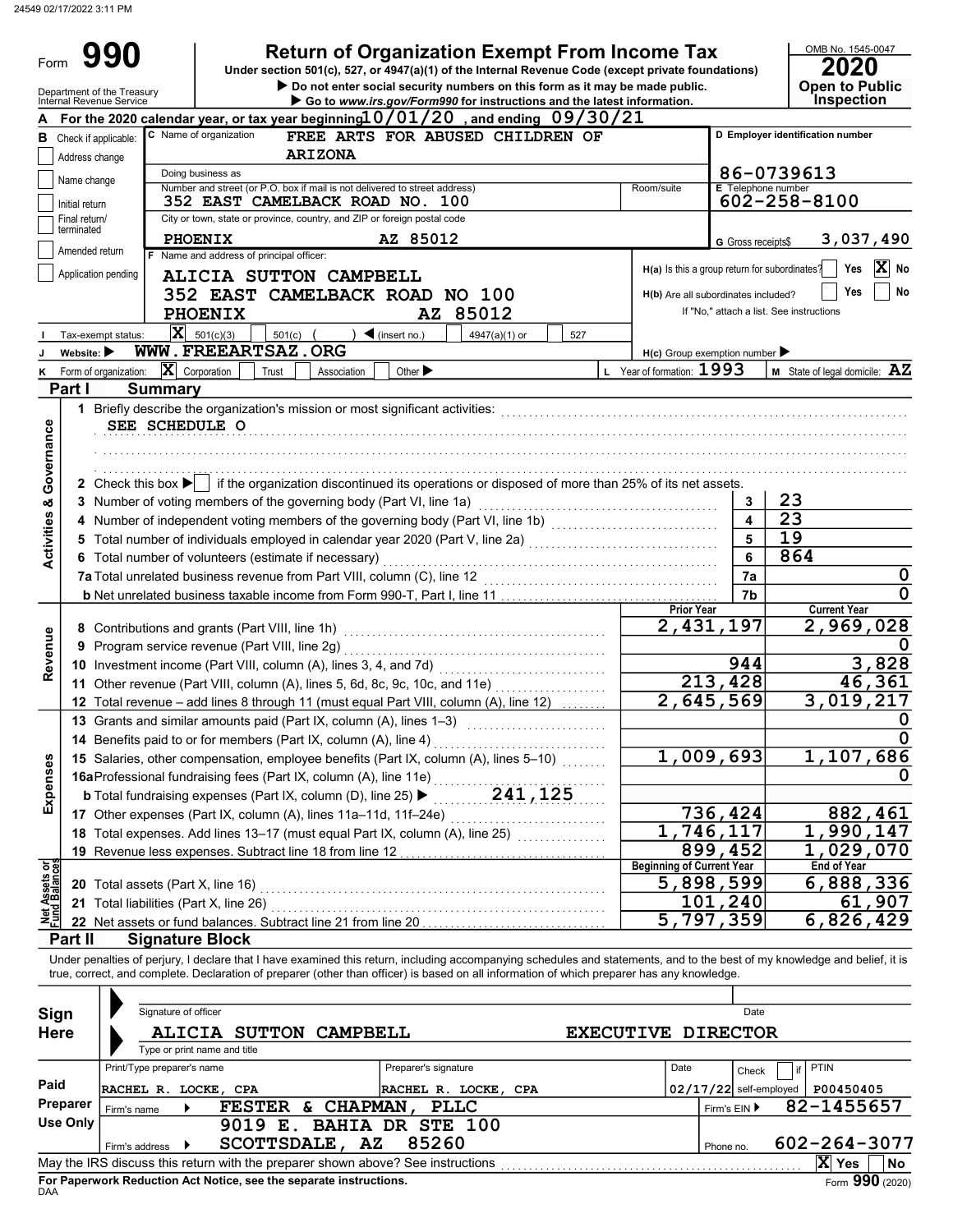|   | <b>Statement of Program Service Accomplishments</b><br>Part III                                                                                                                                                                                                                                                  | $\overline{\mathbf{x}}$ |
|---|------------------------------------------------------------------------------------------------------------------------------------------------------------------------------------------------------------------------------------------------------------------------------------------------------------------|-------------------------|
|   | 1 Briefly describe the organization's mission:                                                                                                                                                                                                                                                                   |                         |
|   | SEE SCHEDULE O                                                                                                                                                                                                                                                                                                   |                         |
|   |                                                                                                                                                                                                                                                                                                                  |                         |
|   |                                                                                                                                                                                                                                                                                                                  |                         |
|   |                                                                                                                                                                                                                                                                                                                  |                         |
|   | 2 Did the organization undertake any significant program services during the year which were not listed on the                                                                                                                                                                                                   |                         |
|   | prior Form 990 or 990-EZ?                                                                                                                                                                                                                                                                                        | Yes $X$ No              |
|   | If "Yes," describe these new services on Schedule O.                                                                                                                                                                                                                                                             |                         |
| 3 | Did the organization cease conducting, or make significant changes in how it conducts, any program                                                                                                                                                                                                               | Yes $\overline{X}$ No   |
|   | services?<br>If "Yes," describe these changes on Schedule O.                                                                                                                                                                                                                                                     |                         |
|   | Describe the organization's program service accomplishments for each of its three largest program services, as measured by                                                                                                                                                                                       |                         |
|   | expenses. Section $501(c)(3)$ and $501(c)(4)$ organizations are required to report the amount of grants and allocations to others,                                                                                                                                                                               |                         |
|   | the total expenses, and revenue, if any, for each program service reported.                                                                                                                                                                                                                                      |                         |
|   |                                                                                                                                                                                                                                                                                                                  |                         |
|   | THE WEEKLY MENTOR PROGRAM MATCHES ADULT VOLUNTEER MENTORS WITH GROUPS OF<br>CHILDREN LIVING IN SOCIAL SERVICE AGENCIES, FOR WEEKLY ART SESSIONS FOR UP<br>TO 16 WEEKS. MENTORS USE TRAUMA INFORMED TECHNIQUES TO BUILD RELATIONSHIPS<br>WITH THEIR GROUP, HELPING CHILDREN TO BUILD TRUSTING RELATIONSHIPS AND   |                         |
|   | EXPRESS THEMSELVES CREATIVELY.                                                                                                                                                                                                                                                                                   |                         |
|   |                                                                                                                                                                                                                                                                                                                  |                         |
|   |                                                                                                                                                                                                                                                                                                                  |                         |
|   |                                                                                                                                                                                                                                                                                                                  |                         |
|   |                                                                                                                                                                                                                                                                                                                  |                         |
|   |                                                                                                                                                                                                                                                                                                                  |                         |
|   |                                                                                                                                                                                                                                                                                                                  |                         |
|   | 228, 657 including grants of \$<br>4b (Code:<br>) (Expenses \$<br>) (Revenue \$<br>PROFESSIONAL ARTIST SERIES - PROFESSIONAL TEACHING ARTISTS LEAD THE                                                                                                                                                           |                         |
|   | CHILDREN THROUGH FOCUSED ART-MAKING SESSIONS DESIGNED TO DEVELOP SKILLS AND<br>ART FORMS INCLUDE PAINTING, DRAWING, COOKING, DANCING,<br>SELF-EFFICACY.<br>AT THE END OF EACH SERIES, CHILDREN CELEBRATE<br>DRUMMING, AND BEAT MAKING.<br>THEIR ACCOMPLISHMENTS AND DEMONSTRATE THEIR SKILLS TO THEIR PEERS AT A |                         |
|   | CIILMINATING EVENT                                                                                                                                                                                                                                                                                               |                         |
|   |                                                                                                                                                                                                                                                                                                                  |                         |
|   |                                                                                                                                                                                                                                                                                                                  |                         |
|   |                                                                                                                                                                                                                                                                                                                  |                         |
|   |                                                                                                                                                                                                                                                                                                                  |                         |
|   |                                                                                                                                                                                                                                                                                                                  |                         |
|   | 23, 138 including grants of \$<br>4c (Code:<br>) (Expenses \$<br>) (Revenue \$                                                                                                                                                                                                                                   |                         |
|   | CAMP SERIES - CAMP BRINGS TOGETHER CHILDREN FROM MULTIPLE PARTNER AGENCIES                                                                                                                                                                                                                                       |                         |
|   | TO ENGAGE IN ART ACTIVITIES WITHIN IN A SAFE AND SUPPORTIVE ENVIRONMENT                                                                                                                                                                                                                                          |                         |
|   | AT CAMP, PROFESSIONAL TEACHING ARTISTS LEAD WORKSHOPS DESIGNED TO INTRODUCE                                                                                                                                                                                                                                      |                         |
|   | CHILDREN TO NEW FORMS OF SELF-EXPRESSION. VOLUNTEER MENTORS SUPPORT                                                                                                                                                                                                                                              |                         |
|   | CHILDREN IN ARTISTICALLY EXPRESSING THEIR PERSONAL STORIES.<br>STRUCTURE AND A FOCUS ON COLLABORATION CREATE A SAFE ENVIRONMENT AND SENSE                                                                                                                                                                        | <b>INTENTIONAL</b>      |
|   | OF COMMUNITY FOR PARTICIPANTS. EACH CAMP SERIES CONCLUDES WITH A FINAL                                                                                                                                                                                                                                           |                         |
|   | PERFORMANCE WHERE PARTICIPANTS SHARE THEIR ART AND STORIES OF RESILIENCE,                                                                                                                                                                                                                                        |                         |
|   | SURVIVAL, HOPE, AND HEALING WITH THE PUBLIC.                                                                                                                                                                                                                                                                     |                         |
|   |                                                                                                                                                                                                                                                                                                                  |                         |
|   |                                                                                                                                                                                                                                                                                                                  |                         |
|   |                                                                                                                                                                                                                                                                                                                  |                         |
|   | 4d Other program services (Describe on Schedule O.)<br>987, 444 including grants of \$<br>(Expenses \$<br>(Revenue \$                                                                                                                                                                                            |                         |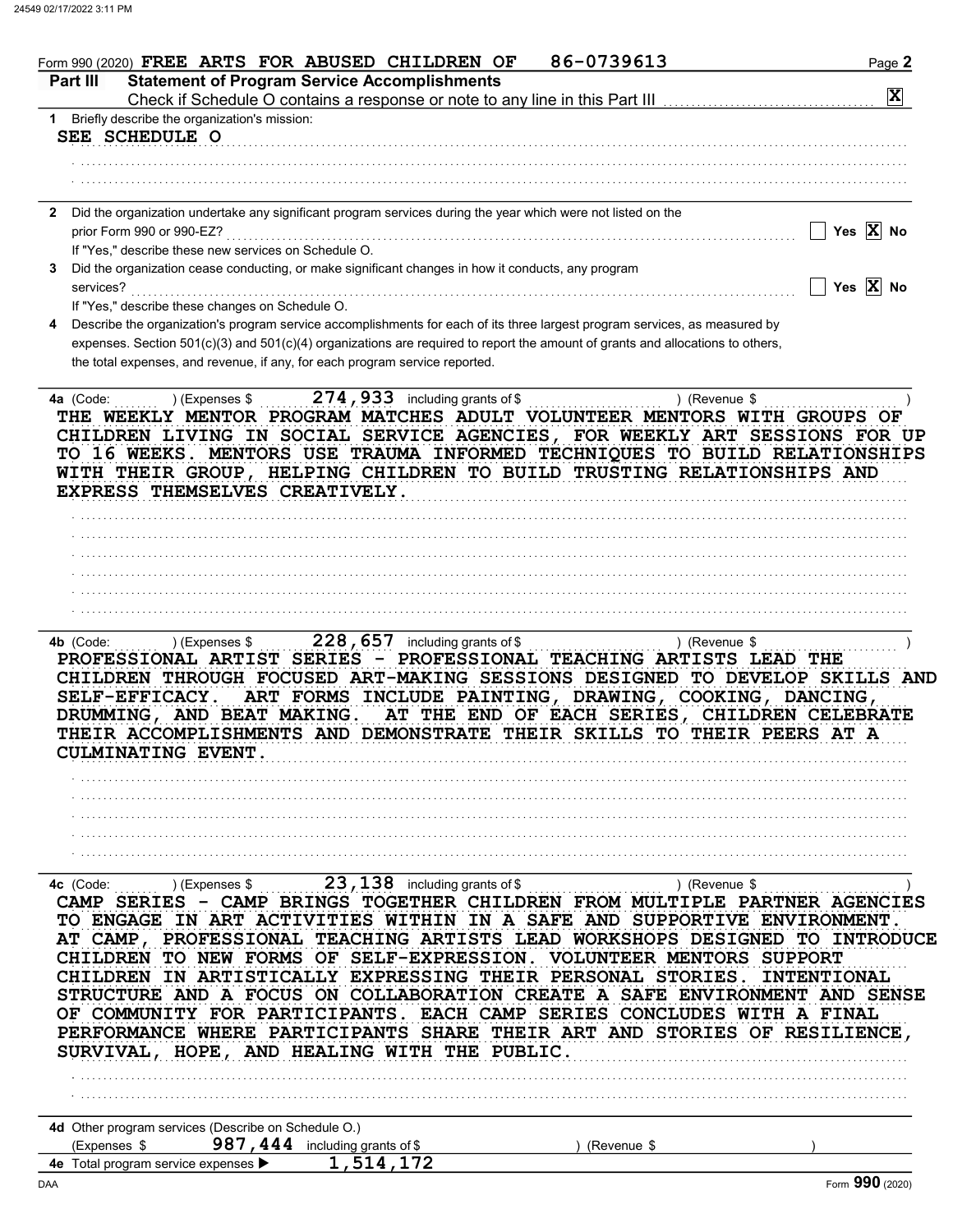## **Part IV** Checklist of Required Schedules Form 990 (2020) FREE ARTS FOR ABUSED CHILDREN OF  $86-0739613$  Page 3

|     |                                                                                                                                                                                                                                                  |                 | Yes         | No     |
|-----|--------------------------------------------------------------------------------------------------------------------------------------------------------------------------------------------------------------------------------------------------|-----------------|-------------|--------|
| 1   | Is the organization described in section $501(c)(3)$ or $4947(a)(1)$ (other than a private foundation)? If "Yes,"                                                                                                                                |                 |             |        |
|     | complete Schedule A                                                                                                                                                                                                                              | 1               | X           |        |
| 2   | Is the organization required to complete Schedule B, Schedule of Contributors (see instructions)?                                                                                                                                                | $\mathbf{2}$    | $\mathbf x$ |        |
| 3   | Did the organization engage in direct or indirect political campaign activities on behalf of or in opposition to                                                                                                                                 |                 |             |        |
|     | candidates for public office? If "Yes," complete Schedule C, Part I                                                                                                                                                                              | 3               |             | X.     |
| 4   | Section 501(c)(3) organizations. Did the organization engage in lobbying activities, or have a section 501(h)                                                                                                                                    |                 |             |        |
|     | election in effect during the tax year? If "Yes," complete Schedule C, Part II                                                                                                                                                                   | 4               | X           |        |
| 5   | Is the organization a section $501(c)(4)$ , $501(c)(5)$ , or $501(c)(6)$ organization that receives membership dues,                                                                                                                             |                 |             |        |
|     | assessments, or similar amounts as defined in Revenue Procedure 98-19? If "Yes," complete Schedule C, Part III                                                                                                                                   | 5               |             | X.     |
| 6   | Did the organization maintain any donor advised funds or any similar funds or accounts for which donors                                                                                                                                          |                 |             |        |
|     | have the right to provide advice on the distribution or investment of amounts in such funds or accounts? If                                                                                                                                      |                 |             |        |
|     | "Yes," complete Schedule D, Part I                                                                                                                                                                                                               | 6               |             | X.     |
| 7   | Did the organization receive or hold a conservation easement, including easements to preserve open space,                                                                                                                                        |                 |             |        |
|     | the environment, historic land areas, or historic structures? If "Yes," complete Schedule D, Part II                                                                                                                                             | $\overline{7}$  |             | X.     |
| 8   | Did the organization maintain collections of works of art, historical treasures, or other similar assets? If "Yes,"<br>complete Schedule D, Part III                                                                                             | 8               |             | X.     |
| 9   | Did the organization report an amount in Part X, line 21, for escrow or custodial account liability, serve as a                                                                                                                                  |                 |             |        |
|     | custodian for amounts not listed in Part X; or provide credit counseling, debt management, credit repair, or                                                                                                                                     |                 |             |        |
|     | debt negotiation services? If "Yes," complete Schedule D, Part IV                                                                                                                                                                                | 9               |             | X.     |
| 10  | Did the organization, directly or through a related organization, hold assets in donor-restricted endowments                                                                                                                                     |                 |             |        |
|     | or in quasi endowments? If "Yes," complete Schedule D, Part V                                                                                                                                                                                    | 10              | X           |        |
| 11  | If the organization's answer to any of the following questions is "Yes," then complete Schedule D, Parts VI,                                                                                                                                     |                 |             |        |
|     | VII, VIII, IX, or X as applicable.                                                                                                                                                                                                               |                 |             |        |
|     | a Did the organization report an amount for land, buildings, and equipment in Part X, line 10? If "Yes,"                                                                                                                                         |                 |             |        |
|     | complete Schedule D, Part VI                                                                                                                                                                                                                     | 11a             | X           |        |
|     | <b>b</b> Did the organization report an amount for investments—other securities in Part X, line 12, that is 5% or more                                                                                                                           |                 |             |        |
|     | of its total assets reported in Part X, line 16? If "Yes," complete Schedule D, Part VII                                                                                                                                                         | 11b             |             | X.     |
|     | c Did the organization report an amount for investments—program related in Part X, line 13, that is 5% or more                                                                                                                                   |                 |             |        |
|     | of its total assets reported in Part X, line 16? If "Yes," complete Schedule D, Part VIII                                                                                                                                                        | 11c             |             | X      |
|     | d Did the organization report an amount for other assets in Part X, line 15, that is 5% or more of its total assets                                                                                                                              |                 |             | X      |
|     | reported in Part X, line 16? If "Yes," complete Schedule D, Part IX                                                                                                                                                                              | 11d<br>11e      |             | X      |
| f   | Did the organization report an amount for other liabilities in Part X, line 25? If "Yes," complete Schedule D, Part X<br>Did the organization's separate or consolidated financial statements for the tax year include a footnote that addresses |                 |             |        |
|     | the organization's liability for uncertain tax positions under FIN 48 (ASC 740)? If "Yes," complete Schedule D, Part X                                                                                                                           | 11f             |             | X      |
|     | 12a Did the organization obtain separate, independent audited financial statements for the tax year? If "Yes," complete                                                                                                                          |                 |             |        |
|     |                                                                                                                                                                                                                                                  | 12a             |             | X      |
|     | Was the organization included in consolidated, independent audited financial statements for the tax year? If                                                                                                                                     |                 |             |        |
|     | "Yes," and if the organization answered "No" to line 12a, then completing Schedule D, Parts XI and XII is optional                                                                                                                               | 12 <sub>b</sub> | X           |        |
| 13  |                                                                                                                                                                                                                                                  | 13              |             | X      |
| 14a | Did the organization maintain an office, employees, or agents outside of the United States?                                                                                                                                                      | 14a             |             | X      |
| b   | Did the organization have aggregate revenues or expenses of more than \$10,000 from grantmaking,                                                                                                                                                 |                 |             |        |
|     | fundraising, business, investment, and program service activities outside the United States, or aggregate                                                                                                                                        |                 |             |        |
|     | foreign investments valued at \$100,000 or more? If "Yes," complete Schedule F, Parts I and IV                                                                                                                                                   | 14b             |             | X      |
| 15  | Did the organization report on Part IX, column (A), line 3, more than \$5,000 of grants or other assistance to or                                                                                                                                |                 |             |        |
|     | for any foreign organization? If "Yes," complete Schedule F, Parts II and IV                                                                                                                                                                     | 15              |             | X      |
| 16  | Did the organization report on Part IX, column (A), line 3, more than \$5,000 of aggregate grants or other                                                                                                                                       |                 |             |        |
|     | assistance to or for foreign individuals? If "Yes," complete Schedule F, Parts III and IV                                                                                                                                                        | 16              |             | X      |
| 17  | Did the organization report a total of more than \$15,000 of expenses for professional fundraising services on                                                                                                                                   |                 |             |        |
|     |                                                                                                                                                                                                                                                  | 17              |             | X.     |
| 18  | Did the organization report more than \$15,000 total of fundraising event gross income and contributions on                                                                                                                                      |                 |             |        |
|     | Part VIII, lines 1c and 8a? If "Yes," complete Schedule G, Part II                                                                                                                                                                               | 18              | X           |        |
| 19  | Did the organization report more than \$15,000 of gross income from gaming activities on Part VIII, line 9a?                                                                                                                                     |                 |             |        |
|     | 20a Did the organization operate one or more hospital facilities? If "Yes," complete Schedule H <sub>……………………………………</sub>                                                                                                                        | 19<br>20a       |             | X<br>X |
| b   |                                                                                                                                                                                                                                                  | 20b             |             |        |
| 21  | Did the organization report more than \$5,000 of grants or other assistance to any domestic organization or                                                                                                                                      |                 |             |        |
|     |                                                                                                                                                                                                                                                  | 21              |             | X      |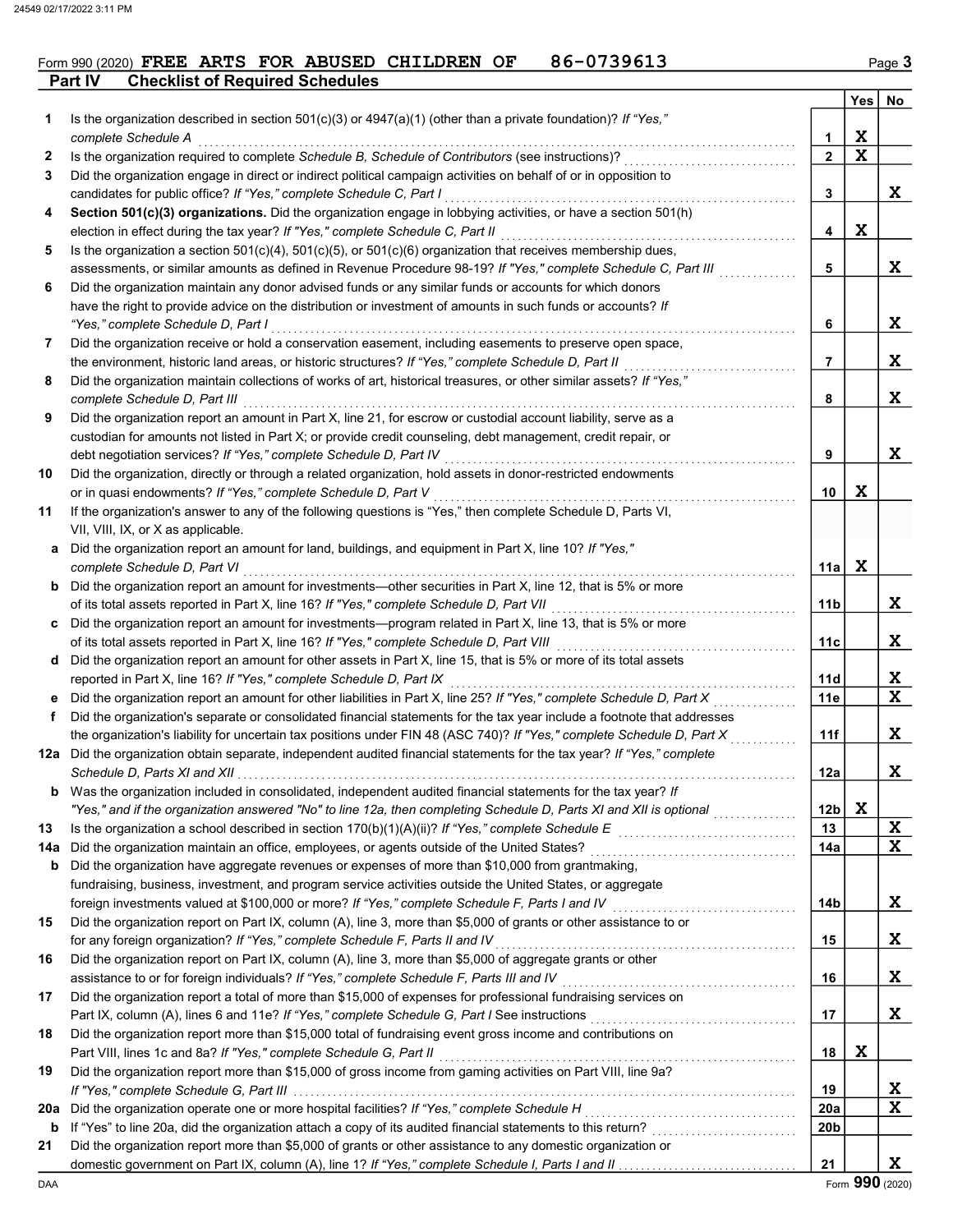## Form 990 (2020) FREE ARTS FOR ABUSED CHILDREN OF  $86-0739613$  Page 4 **Part IV** Checklist of Required Schedules (continued)

|        |                                                                                                                                                                                                                            |                |    |                 | Yes | No               |
|--------|----------------------------------------------------------------------------------------------------------------------------------------------------------------------------------------------------------------------------|----------------|----|-----------------|-----|------------------|
| 22     | Did the organization report more than \$5,000 of grants or other assistance to or for domestic individuals on                                                                                                              |                |    |                 |     |                  |
|        | Part IX, column (A), line 2? If "Yes," complete Schedule I, Parts I and III                                                                                                                                                |                |    | 22              |     | X                |
| 23     | Did the organization answer "Yes" to Part VII, Section A, line 3, 4, or 5 about compensation of the                                                                                                                        |                |    |                 |     |                  |
|        | organization's current and former officers, directors, trustees, key employees, and highest compensated                                                                                                                    |                |    |                 |     |                  |
|        | employees? If "Yes," complete Schedule J                                                                                                                                                                                   |                |    | 23              |     | X                |
|        | 24a Did the organization have a tax-exempt bond issue with an outstanding principal amount of more than                                                                                                                    |                |    |                 |     |                  |
|        | \$100,000 as of the last day of the year, that was issued after December 31, 2002? If "Yes," answer lines 24b                                                                                                              |                |    |                 |     |                  |
|        | through 24d and complete Schedule K. If "No," go to line 25a                                                                                                                                                               |                |    | 24a<br>24b      |     | X                |
| b<br>c | Did the organization invest any proceeds of tax-exempt bonds beyond a temporary period exception?<br>Did the organization maintain an escrow account other than a refunding escrow at any time during the year             |                |    |                 |     |                  |
|        | to defease any tax-exempt bonds?                                                                                                                                                                                           |                |    | 24c             |     |                  |
| d      | Did the organization act as an "on behalf of" issuer for bonds outstanding at any time during the year?                                                                                                                    |                |    | 24d             |     |                  |
|        | 25a Section 501(c)(3), 501(c)(4), and 501(c)(29) organizations. Did the organization engage in an excess benefit                                                                                                           |                |    |                 |     |                  |
|        | transaction with a disqualified person during the year? If "Yes," complete Schedule L, Part I                                                                                                                              |                |    | 25a             |     | X                |
|        | <b>b</b> Is the organization aware that it engaged in an excess benefit transaction with a disqualified person in a prior                                                                                                  |                |    |                 |     |                  |
|        | year, and that the transaction has not been reported on any of the organization's prior Forms 990 or 990-EZ?                                                                                                               |                |    |                 |     |                  |
|        | If "Yes," complete Schedule L, Part I                                                                                                                                                                                      |                |    | 25b             |     | X                |
| 26     | Did the organization report any amount on Part X, line 5 or 22, for receivables from or payables to any current                                                                                                            |                |    |                 |     |                  |
|        | or former officer, director, trustee, key employee, creator or founder, substantial contributor, or 35%                                                                                                                    |                |    |                 |     |                  |
|        | controlled entity or family member of any of these persons? If "Yes," complete Schedule L, Part II                                                                                                                         |                |    | 26              |     | X                |
| 27     | Did the organization provide a grant or other assistance to any current or former officer, director, trustee, key                                                                                                          |                |    |                 |     |                  |
|        | employee, creator or founder, substantial contributor or employee thereof, a grant selection committee                                                                                                                     |                |    |                 |     |                  |
|        | member, or to a 35% controlled entity (including an employee thereof) or family member of any of these                                                                                                                     |                |    |                 |     |                  |
|        | persons? If "Yes," complete Schedule L, Part III                                                                                                                                                                           |                |    | 27              |     | X                |
| 28     | Was the organization a party to a business transaction with one of the following parties (see Schedule L, Part                                                                                                             |                |    |                 |     |                  |
|        | IV instructions, for applicable filing thresholds, conditions, and exceptions):                                                                                                                                            |                |    |                 |     |                  |
| a      | A current or former officer, director, trustee, key employee, creator or founder, or substantial contributor? If                                                                                                           |                |    |                 |     |                  |
|        | "Yes," complete Schedule L, Part IV                                                                                                                                                                                        |                |    | <b>28a</b>      |     | X<br>$\mathbf x$ |
| b      | A family member of any individual described in line 28a? If "Yes," complete Schedule L, Part IV<br>A 35% controlled entity of one or more individuals and/or organizations described in lines 28a or 28b? If               |                |    | 28b             |     |                  |
| c      | "Yes," complete Schedule L, Part IV                                                                                                                                                                                        |                |    | 28c             |     | X                |
| 29     | Did the organization receive more than \$25,000 in non-cash contributions? If "Yes," complete Schedule M                                                                                                                   |                |    | 29              | X   |                  |
| 30     | Did the organization receive contributions of art, historical treasures, or other similar assets, or qualified                                                                                                             |                |    |                 |     |                  |
|        | conservation contributions? If "Yes," complete Schedule M                                                                                                                                                                  |                |    | 30              |     | X                |
| 31     | Did the organization liquidate, terminate, or dissolve and cease operations? If "Yes," complete Schedule N, Part I                                                                                                         |                |    | 31              |     | $\mathbf x$      |
| 32     | Did the organization sell, exchange, dispose of, or transfer more than 25% of its net assets? If "Yes,"                                                                                                                    |                |    |                 |     |                  |
|        | complete Schedule N, Part II                                                                                                                                                                                               |                |    | 32              |     | X                |
| 33     | Did the organization own 100% of an entity disregarded as separate from the organization under Regulations                                                                                                                 |                |    |                 |     |                  |
|        | sections 301.7701-2 and 301.7701-3? If "Yes," complete Schedule R, Part I                                                                                                                                                  |                |    | 33              | X   |                  |
| 34     | Was the organization related to any tax-exempt or taxable entity? If "Yes," complete Schedule R, Part II, III,                                                                                                             |                |    |                 |     |                  |
|        | or IV, and Part V, line 1                                                                                                                                                                                                  |                |    | 34              |     | X                |
| 35a    |                                                                                                                                                                                                                            |                |    | 35a             |     | $\mathbf x$      |
| b      | If "Yes" to line 35a, did the organization receive any payment from or engage in any transaction with a                                                                                                                    |                |    |                 |     |                  |
|        | controlled entity within the meaning of section 512(b)(13)? If "Yes," complete Schedule R, Part V, line 2                                                                                                                  |                |    | 35 <sub>b</sub> |     |                  |
| 36     | Section 501(c)(3) organizations. Did the organization make any transfers to an exempt non-charitable                                                                                                                       |                |    |                 |     |                  |
|        | related organization? If "Yes," complete Schedule R, Part V, line 2                                                                                                                                                        |                |    | 36              |     | X                |
| 37     | Did the organization conduct more than 5% of its activities through an entity that is not a related organization                                                                                                           |                |    |                 |     |                  |
| 38     | and that is treated as a partnership for federal income tax purposes? If "Yes," complete Schedule R, Part VI<br>Did the organization complete Schedule O and provide explanations in Schedule O for Part VI, lines 11b and |                | .  | 37              |     | X                |
|        | 19? Note: All Form 990 filers are required to complete Schedule O.                                                                                                                                                         |                |    | 38              | X   |                  |
|        | <b>Statements Regarding Other IRS Filings and Tax Compliance</b><br><b>Part V</b>                                                                                                                                          |                |    |                 |     |                  |
|        | Check if Schedule O contains a response or note to any line in this Part V                                                                                                                                                 |                |    |                 |     |                  |
|        |                                                                                                                                                                                                                            |                |    |                 | Yes | No               |
| 1а     | Enter the number reported in Box 3 of Form 1096. Enter -0- if not applicable                                                                                                                                               | 1a             | 46 |                 |     |                  |
| b      | Enter the number of Forms W-2G included in line 1a. Enter -0- if not applicable                                                                                                                                            | 1 <sub>b</sub> | 0  |                 |     |                  |
| c      | Did the organization comply with backup withholding rules for reportable payments to vendors and                                                                                                                           |                |    |                 |     |                  |
|        |                                                                                                                                                                                                                            |                |    | 1c              |     |                  |
| DAA    |                                                                                                                                                                                                                            |                |    |                 |     | Form 990 (2020)  |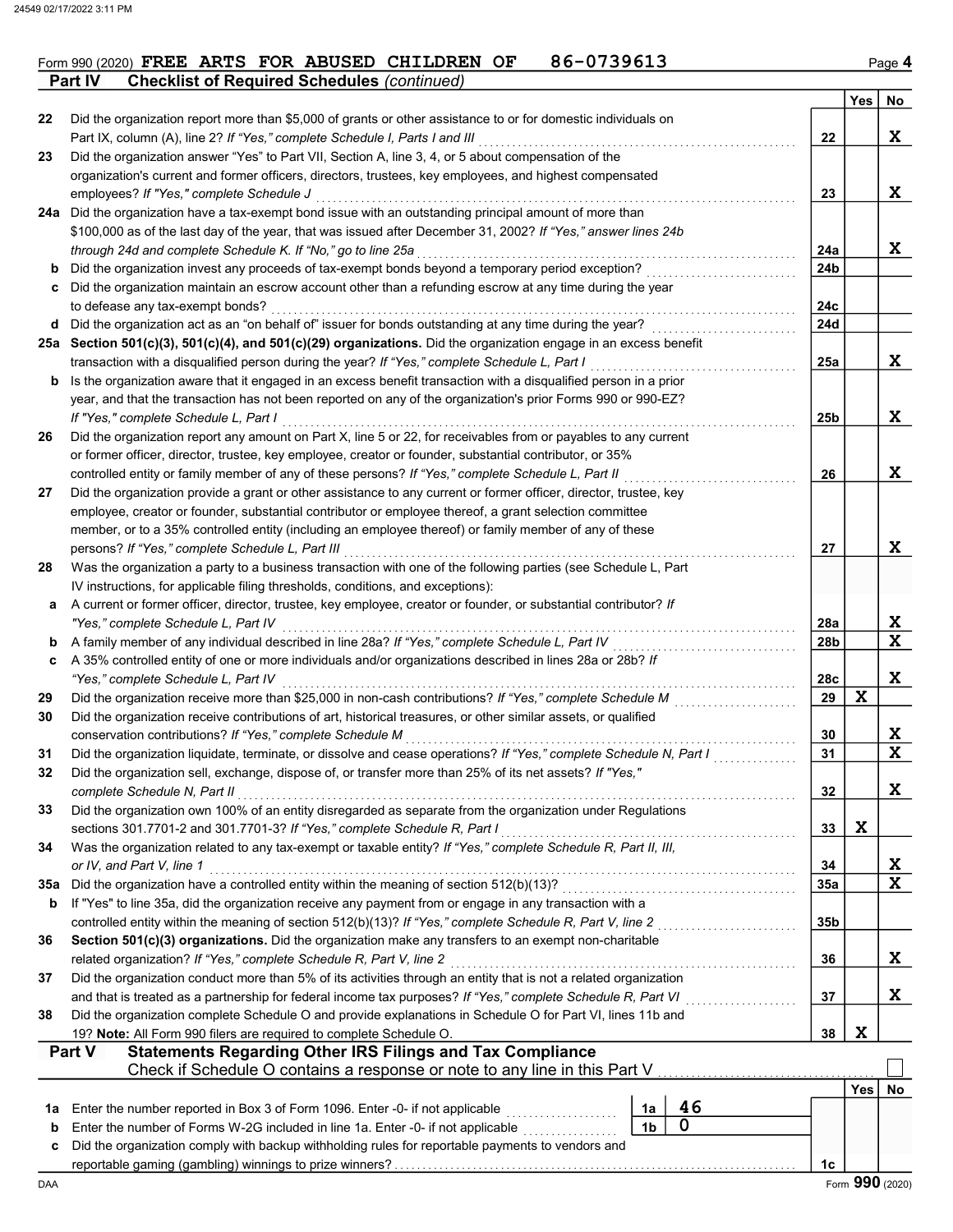|     | Statements Regarding Other IRS Filings and Tax Compliance (continued)<br>Part V                                                    |                 |    |                |             |                                 |
|-----|------------------------------------------------------------------------------------------------------------------------------------|-----------------|----|----------------|-------------|---------------------------------|
| 2a  | Enter the number of employees reported on Form W-3, Transmittal of Wage and Tax                                                    |                 |    |                | <b>Yes</b>  | No                              |
|     | Statements, filed for the calendar year ending with or within the year covered by this return                                      | 2a              | 19 |                |             |                                 |
|     | If at least one is reported on line 2a, did the organization file all required federal employment tax returns?                     |                 |    | 2b             | X           |                                 |
| b   |                                                                                                                                    |                 |    |                |             |                                 |
|     | Note: If the sum of lines 1a and 2a is greater than 250, you may be required to e-file (see instructions)                          |                 |    |                |             |                                 |
| За  | Did the organization have unrelated business gross income of \$1,000 or more during the year?                                      |                 |    | За             |             | X                               |
| b   | If "Yes," has it filed a Form 990-T for this year? If "No" to line 3b, provide an explanation on Schedule O                        |                 |    | 3 <sub>b</sub> |             |                                 |
| 4a  | At any time during the calendar year, did the organization have an interest in, or a signature or other authority over,            |                 |    |                |             |                                 |
|     | a financial account in a foreign country (such as a bank account, securities account, or other financial account)?                 |                 |    | 4a             |             | X                               |
| b   | If "Yes," enter the name of the foreign country ▶                                                                                  |                 |    |                |             |                                 |
|     | See instructions for filing requirements for FinCEN Form 114, Report of Foreign Bank and Financial Accounts (FBAR).                |                 |    |                |             |                                 |
| 5a  | Was the organization a party to a prohibited tax shelter transaction at any time during the tax year?                              |                 |    | 5a             |             | $rac{X}{X}$                     |
| b   | Did any taxable party notify the organization that it was or is a party to a prohibited tax shelter transaction?                   |                 |    | 5 <sub>b</sub> |             |                                 |
| c   | If "Yes" to line 5a or 5b, did the organization file Form 8886-T?                                                                  |                 |    | 5 <sub>c</sub> |             |                                 |
| 6a  | Does the organization have annual gross receipts that are normally greater than \$100,000, and did the                             |                 |    |                |             |                                 |
|     | organization solicit any contributions that were not tax deductible as charitable contributions?                                   |                 |    | 6a             |             | X                               |
| b   | If "Yes," did the organization include with every solicitation an express statement that such contributions or                     |                 |    |                |             |                                 |
|     | gifts were not tax deductible?                                                                                                     |                 |    | 6b             |             |                                 |
| 7   | Organizations that may receive deductible contributions under section 170(c).                                                      |                 |    |                |             |                                 |
| a   | Did the organization receive a payment in excess of \$75 made partly as a contribution and partly for goods                        |                 |    |                |             |                                 |
|     | and services provided to the payor?                                                                                                |                 |    | 7а             | X           |                                 |
| b   | If "Yes," did the organization notify the donor of the value of the goods or services provided?                                    |                 |    | 7b             | $\mathbf x$ |                                 |
| c   | Did the organization sell, exchange, or otherwise dispose of tangible personal property for which it was                           |                 |    |                |             |                                 |
|     | required to file Form 8282?                                                                                                        |                 |    | 7c             |             | X                               |
|     | If "Yes," indicate the number of Forms 8282 filed during the year                                                                  | 7d              |    |                |             |                                 |
| a   |                                                                                                                                    |                 |    |                |             |                                 |
| е   | Did the organization receive any funds, directly or indirectly, to pay premiums on a personal benefit contract?                    |                 |    | 7e<br>7f       |             | $\frac{\mathbf{X}}{\mathbf{X}}$ |
| f   | Did the organization, during the year, pay premiums, directly or indirectly, on a personal benefit contract?                       |                 |    |                |             |                                 |
| g   | If the organization received a contribution of qualified intellectual property, did the organization file Form 8899 as required?   |                 |    | 7g             |             |                                 |
| h   | If the organization received a contribution of cars, boats, airplanes, or other vehicles, did the organization file a Form 1098-C? |                 |    | 7h             |             |                                 |
| 8   | Sponsoring organizations maintaining donor advised funds. Did a donor advised fund maintained by the                               |                 |    |                |             |                                 |
|     | sponsoring organization have excess business holdings at any time during the year?                                                 |                 |    | 8              |             |                                 |
| 9   | Sponsoring organizations maintaining donor advised funds.                                                                          |                 |    |                |             |                                 |
| а   | Did the sponsoring organization make any taxable distributions under section 4966?                                                 |                 |    | 9а             |             |                                 |
| b   | Did the sponsoring organization make a distribution to a donor, donor advisor, or related person?                                  |                 |    | 9b             |             |                                 |
| 10  | Section 501(c)(7) organizations. Enter:                                                                                            |                 |    |                |             |                                 |
| а   | Initiation fees and capital contributions included on Part VIII, line 12 [11] [11] [12] [11] [12] [11] [12] [1                     | 10a             |    |                |             |                                 |
| b   | Gross receipts, included on Form 990, Part VIII, line 12, for public use of club facilities                                        | 10 <sub>b</sub> |    |                |             |                                 |
| 11  | Section 501(c)(12) organizations. Enter:                                                                                           |                 |    |                |             |                                 |
| а   | Gross income from members or shareholders                                                                                          | 11a             |    |                |             |                                 |
| b   | Gross income from other sources (Do not net amounts due or paid to other sources                                                   |                 |    |                |             |                                 |
|     | against amounts due or received from them.)                                                                                        | 11 <sub>b</sub> |    |                |             |                                 |
| 12a | Section 4947(a)(1) non-exempt charitable trusts. Is the organization filing Form 990 in lieu of Form 1041?                         |                 |    | 12a            |             |                                 |
| b   | If "Yes," enter the amount of tax-exempt interest received or accrued during the year                                              | 12 <sub>b</sub> |    |                |             |                                 |
| 13  | Section 501(c)(29) qualified nonprofit health insurance issuers.                                                                   |                 |    |                |             |                                 |
|     | Is the organization licensed to issue qualified health plans in more than one state?                                               |                 |    | 13a            |             |                                 |
| а   | Note: See the instructions for additional information the organization must report on Schedule O.                                  |                 |    |                |             |                                 |
|     |                                                                                                                                    |                 |    |                |             |                                 |
| b   | Enter the amount of reserves the organization is required to maintain by the states in which                                       | 13 <sub>b</sub> |    |                |             |                                 |
|     | the organization is licensed to issue qualified health plans                                                                       |                 |    |                |             |                                 |

|                                           | the organization is licensed to issue qualified health plans                                                       |  |  |  |  |  |  |  |  |  |
|-------------------------------------------|--------------------------------------------------------------------------------------------------------------------|--|--|--|--|--|--|--|--|--|
|                                           | <b>c</b> Enter the amount of reserves on hand<br>13 <sub>c</sub>                                                   |  |  |  |  |  |  |  |  |  |
|                                           | 14a Did the organization receive any payments for indoor tanning services during the tax year?                     |  |  |  |  |  |  |  |  |  |
|                                           | <b>b</b> If "Yes," has it filed a Form 720 to report these payments? If "No," provide an explanation on Schedule O |  |  |  |  |  |  |  |  |  |
| 15                                        | Is the organization subject to the section 4960 tax on payment(s) of more than \$1,000,000 in remuneration or      |  |  |  |  |  |  |  |  |  |
|                                           | excess parachute payment(s) during the year?                                                                       |  |  |  |  |  |  |  |  |  |
|                                           | If "Yes," see instructions and file Form 4720, Schedule N.                                                         |  |  |  |  |  |  |  |  |  |
| 16                                        | Is the organization an educational institution subject to the section 4968 excise tax on net investment income?    |  |  |  |  |  |  |  |  |  |
| If "Yes," complete Form 4720, Schedule O. |                                                                                                                    |  |  |  |  |  |  |  |  |  |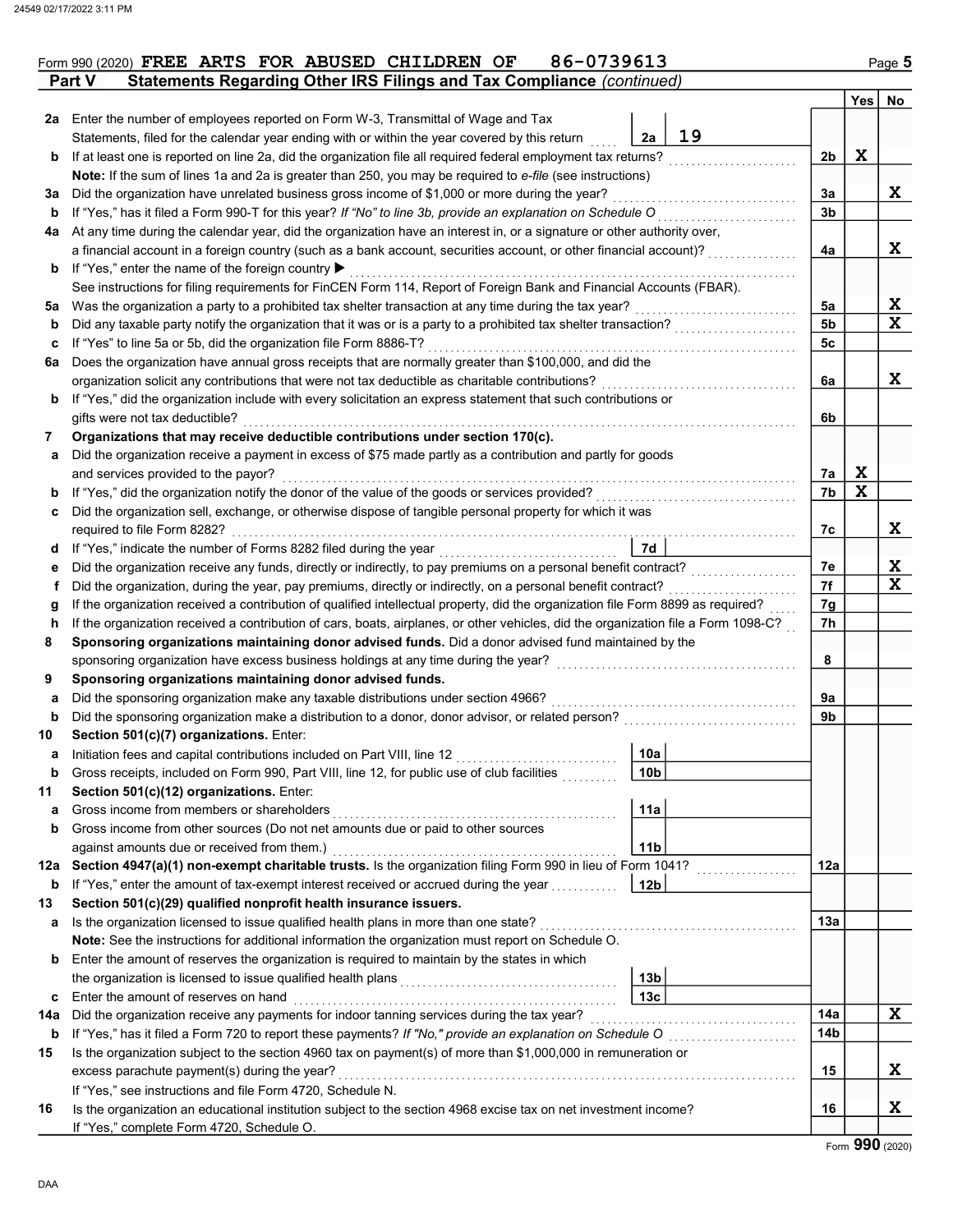|                |  |  | Form 990 (2020) FREE ARTS FOR ABUSED CHILDREN OF | 86-0739613                                                                                                 | Page 6 |
|----------------|--|--|--------------------------------------------------|------------------------------------------------------------------------------------------------------------|--------|
| <b>Part VI</b> |  |  |                                                  | Governance, Management, and Disclosure For each "Yes" response to lines 2 through 7b below, and for a "No" |        |

|              | response to line 8a, 8b, or 10b below, describe the circumstances, processes, or changes on Schedule O. See instructions.                                                                  |                 |             |                         |
|--------------|--------------------------------------------------------------------------------------------------------------------------------------------------------------------------------------------|-----------------|-------------|-------------------------|
|              | <b>Section A. Governing Body and Management</b>                                                                                                                                            |                 |             | X                       |
|              |                                                                                                                                                                                            |                 | <b>Yes</b>  | No                      |
| 1а           | 23<br>Enter the number of voting members of the governing body at the end of the tax year<br>1a                                                                                            |                 |             |                         |
|              | If there are material differences in voting rights among members of the governing body, or                                                                                                 |                 |             |                         |
|              | if the governing body delegated broad authority to an executive committee or similar                                                                                                       |                 |             |                         |
|              | committee, explain on Schedule O.                                                                                                                                                          |                 |             |                         |
| b            | 23<br>Enter the number of voting members included on line 1a, above, who are independent<br>1b                                                                                             |                 |             |                         |
| $\mathbf{2}$ | Did any officer, director, trustee, or key employee have a family relationship or a business relationship with                                                                             |                 |             |                         |
|              | any other officer, director, trustee, or key employee?                                                                                                                                     | $\mathbf{2}$    |             | X                       |
| 3            | Did the organization delegate control over management duties customarily performed by or under the direct                                                                                  |                 |             |                         |
|              | supervision of officers, directors, trustees, or key employees to a management company or other person?                                                                                    | 3               |             |                         |
| 4            | Did the organization make any significant changes to its governing documents since the prior Form 990 was filed?                                                                           | 4               |             |                         |
| 5            | Did the organization become aware during the year of a significant diversion of the organization's assets?                                                                                 | 5               |             | $rac{X}{X}$             |
| 6            | Did the organization have members or stockholders?                                                                                                                                         | 6               |             | $\overline{\mathbf{x}}$ |
| 7a           | Did the organization have members, stockholders, or other persons who had the power to elect or appoint                                                                                    |                 |             |                         |
|              | one or more members of the governing body?                                                                                                                                                 | 7а              |             | X                       |
| b            | Are any governance decisions of the organization reserved to (or subject to approval by) members,                                                                                          |                 |             |                         |
|              | stockholders, or persons other than the governing body?                                                                                                                                    | 7b              |             | X                       |
| 8            | Did the organization contemporaneously document the meetings held or written actions undertaken during the year by the following:                                                          |                 |             |                         |
| а            | The governing body?                                                                                                                                                                        | 8a              | X           |                         |
| b            | Each committee with authority to act on behalf of the governing body?                                                                                                                      | 8b              | $\mathbf x$ |                         |
| 9            | Is there any officer, director, trustee, or key employee listed in Part VII, Section A, who cannot be reached at                                                                           |                 |             |                         |
|              | the organization's mailing address? If "Yes," provide the names and addresses on Schedule O                                                                                                | 9               |             | X                       |
|              | Section B. Policies (This Section B requests information about policies not required by the Internal Revenue Code.)                                                                        |                 |             |                         |
|              |                                                                                                                                                                                            |                 | Yes         | No<br>X                 |
| 10a          | Did the organization have local chapters, branches, or affiliates?<br>If "Yes," did the organization have written policies and procedures governing the activities of such chapters,       | 10a             |             |                         |
| b            | affiliates, and branches to ensure their operations are consistent with the organization's exempt purposes?                                                                                | 10 <sub>b</sub> |             |                         |
| 11a          | Has the organization provided a complete copy of this Form 990 to all members of its governing body before filing the form?                                                                | 11a             | X           |                         |
| b            | Describe in Schedule O the process, if any, used by the organization to review this Form 990.                                                                                              |                 |             |                         |
| 12a          | Did the organization have a written conflict of interest policy? If "No," go to line 13                                                                                                    | 12a             | X           |                         |
| b            | Were officers, directors, or trustees, and key employees required to disclose annually interests that could give rise to conflicts?                                                        | 12 <sub>b</sub> | X           |                         |
| c            | Did the organization regularly and consistently monitor and enforce compliance with the policy? If "Yes,"                                                                                  |                 |             |                         |
|              | describe in Schedule O how this was done                                                                                                                                                   | 12c             | X           |                         |
| 13           | Did the organization have a written whistleblower policy?                                                                                                                                  | 13              | $\mathbf x$ |                         |
| 14           | Did the organization have a written document retention and destruction policy?                                                                                                             | 14              | $\mathbf x$ |                         |
| 15           | Did the process for determining compensation of the following persons include a review and approval by                                                                                     |                 |             |                         |
|              | independent persons, comparability data, and contemporaneous substantiation of the deliberation and decision?                                                                              |                 |             |                         |
| а            | The organization's CEO, Executive Director, or top management official                                                                                                                     | 15a             | X           |                         |
| b            | Other officers or key employees of the organization                                                                                                                                        | 15 <sub>b</sub> | $\mathbf X$ |                         |
|              | If "Yes" to line 15a or 15b, describe the process in Schedule O (see instructions).                                                                                                        |                 |             |                         |
| 16a          | Did the organization invest in, contribute assets to, or participate in a joint venture or similar arrangement                                                                             |                 |             |                         |
|              | with a taxable entity during the year?                                                                                                                                                     | 16a             |             | X                       |
| b            | If "Yes," did the organization follow a written policy or procedure requiring the organization to evaluate its                                                                             |                 |             |                         |
|              | participation in joint venture arrangements under applicable federal tax law, and take steps to safeguard the                                                                              |                 |             |                         |
|              |                                                                                                                                                                                            | 16b             |             |                         |
|              | <b>Section C. Disclosure</b>                                                                                                                                                               |                 |             |                         |
| 17           | List the states with which a copy of this Form 990 is required to be filed $\triangleright$ NONE<br>.                                                                                      |                 |             |                         |
| 18           | Section 6104 requires an organization to make its Forms 1023 (1024 or 1024-A, if applicable), 990, and 990-T (Section 501(c)                                                               |                 |             |                         |
|              | (3)s only) available for public inspection. Indicate how you made these available. Check all that apply.                                                                                   |                 |             |                         |
|              | Another's website $ \mathbf{X} $ Upon request<br>$\mathbf{X}$ Own website<br>Other (explain on Schedule O)<br>$\mathbf{1}$                                                                 |                 |             |                         |
| 19           | Describe on Schedule O whether (and if so, how) the organization made its governing documents, conflict of interest policy, and                                                            |                 |             |                         |
|              | financial statements available to the public during the tax year.                                                                                                                          |                 |             |                         |
| 20           | State the name, address, and telephone number of the person who possesses the organization's books and records $\blacktriangleright$<br>352 EAST CAMELBACK ROAD, NO100<br>THE ORGANIZATION |                 |             |                         |
|              | AZ 85012<br>602-258-8100<br><b>PHOENIX</b>                                                                                                                                                 |                 |             |                         |
|              |                                                                                                                                                                                            |                 |             |                         |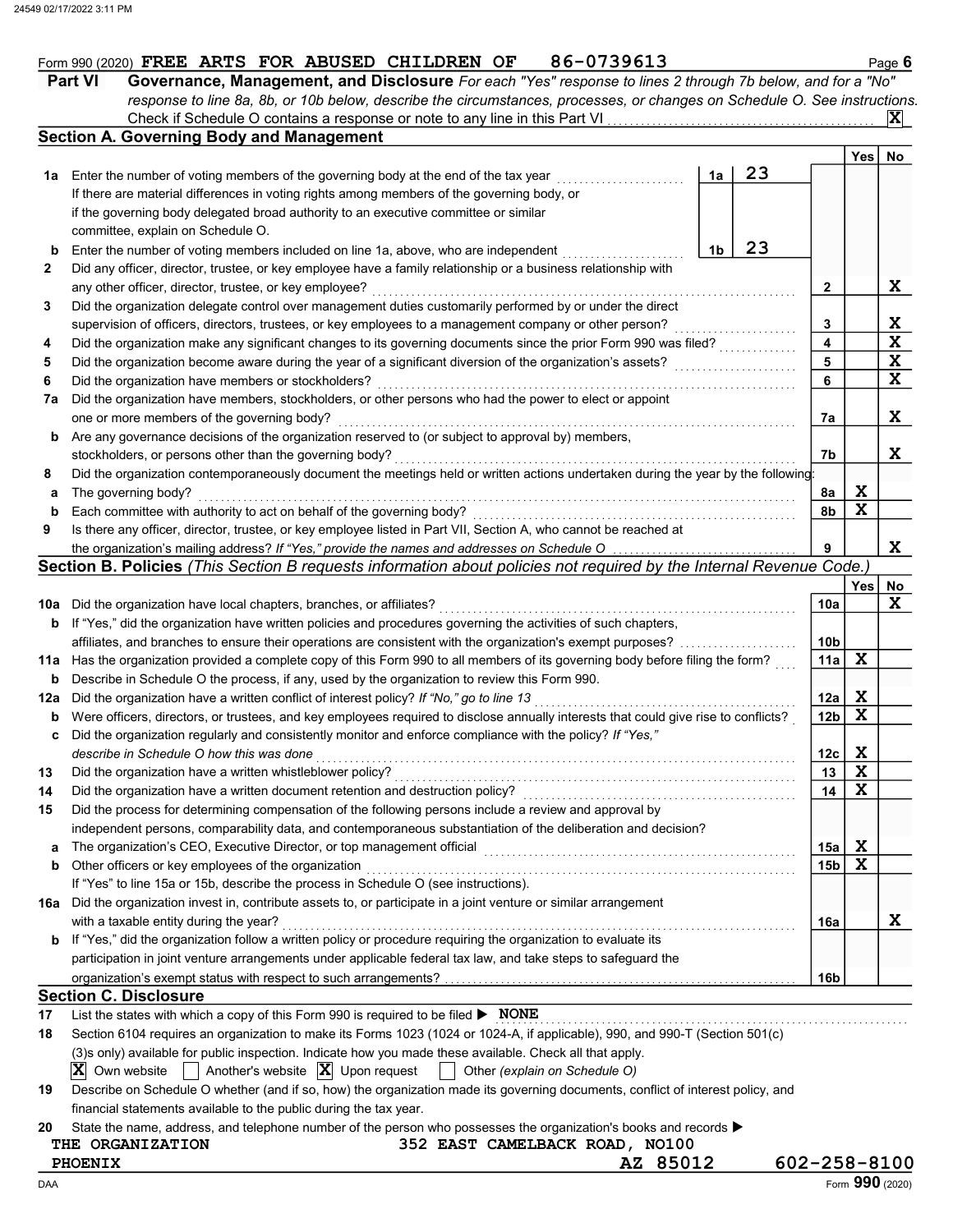| 86-0739613<br>Form 990 (2020) FREE ARTS FOR ABUSED CHILDREN OF                                                                                                                                                              | Page 7 |  |  |  |  |  |  |  |  |  |
|-----------------------------------------------------------------------------------------------------------------------------------------------------------------------------------------------------------------------------|--------|--|--|--|--|--|--|--|--|--|
| Part VII Compensation of Officers, Directors, Trustees, Key Employees, Highest Compensated Employees, and                                                                                                                   |        |  |  |  |  |  |  |  |  |  |
| <b>Independent Contractors</b>                                                                                                                                                                                              |        |  |  |  |  |  |  |  |  |  |
| Check if Schedule O contains a response or note to any line in this Part VII                                                                                                                                                |        |  |  |  |  |  |  |  |  |  |
| Officers, Directors, Trustees, Key Employees, and Highest Compensated Employees<br><b>Section A.</b>                                                                                                                        |        |  |  |  |  |  |  |  |  |  |
| 1a Complete this table for all persons required to be listed. Report compensation for the calendar year ending with or within the<br>organization's tax year.                                                               |        |  |  |  |  |  |  |  |  |  |
| • List all of the organization's current officers, directors, trustees (whether individuals or organizations), regardless of amount of<br>compensation. Enter -0- in columns (D), (E), and (F) if no compensation was paid. |        |  |  |  |  |  |  |  |  |  |

• List all of the organization's **current** key employees, if any. See instructions for definition of "key employee."

who received reportable compensation (Box 5 of Form W-2 and/or Box 7 of Form 1099-MISC) of more than \$100,000 from the organization and any related organizations. • List the organization's five **current** highest compensated employees (other than an officer, director, trustee, or key employee)<br>• received reportable compensation (Box 5 of Form W 2 and/or Box 7 of Form 1000 MISC) of m

List all of the organization's f**ormer** officers, key employees, and highest compensated employees who received more than • List all of the organization's former officers, key employees, and highest compensate \$100,000 of reportable compensation from the organization and any related organizations.

List all of the organization's former directors or trustees that received, in the capacity as a former director or trustee of the organization, more than \$10,000 of reportable compensation from the organization and any related organizations. See instructions for the order in which to list the persons above.  $\bullet$ 

Check this box if neither the organization nor any related organization compensated any current officer, director, or trustee.

| (A)<br>Name and title               | (B)<br>Average<br>hours<br>per week<br>(list any               |                                   |                      |                | (C)<br>Position | (do not check more than one<br>box, unless person is both an<br>officer and a director/trustee) |        | (D)<br>Reportable<br>compensation<br>from the<br>organization | (E)<br>Reportable<br>compensation<br>from related<br>organizations<br>(W-2/1099-MISC) | (F)<br>Estimated amount<br>of other<br>compensation<br>from the<br>organization and |
|-------------------------------------|----------------------------------------------------------------|-----------------------------------|----------------------|----------------|-----------------|-------------------------------------------------------------------------------------------------|--------|---------------------------------------------------------------|---------------------------------------------------------------------------------------|-------------------------------------------------------------------------------------|
|                                     | hours for<br>related<br>organizations<br>below<br>dotted line) | Individual trustee<br>or director | nstitutional trustee | <b>Officer</b> | Key employee    | Highest compensated<br>employee                                                                 | Former | (W-2/1099-MISC)                                               |                                                                                       | related organizations                                                               |
| (1) AMBER WAYNE                     |                                                                |                                   |                      |                |                 |                                                                                                 |        |                                                               |                                                                                       |                                                                                     |
| PRESIDENT                           | 5.00<br>0.00                                                   | $\mathbf x$                       |                      | $\mathbf x$    |                 |                                                                                                 |        | 0                                                             | 0                                                                                     | 0                                                                                   |
| (2) CHADWICK CAMPBELL               |                                                                |                                   |                      |                |                 |                                                                                                 |        |                                                               |                                                                                       |                                                                                     |
|                                     | 2.00                                                           |                                   |                      |                |                 |                                                                                                 |        |                                                               |                                                                                       |                                                                                     |
| PRESIDENT-ELECT                     | 0.00                                                           | $\mathbf x$                       |                      | $\mathbf x$    |                 |                                                                                                 |        | 0                                                             | 0                                                                                     | 0                                                                                   |
| (3) CATHY GRAHAM                    |                                                                |                                   |                      |                |                 |                                                                                                 |        |                                                               |                                                                                       |                                                                                     |
| VP OF GOVERNANCE                    | 2.00<br>0.00                                                   | $\mathbf x$                       |                      | $\mathbf x$    |                 |                                                                                                 |        | $\mathbf 0$                                                   | $\mathbf 0$                                                                           | $\mathbf 0$                                                                         |
| (4) ANDREW YOCOPIS                  |                                                                |                                   |                      |                |                 |                                                                                                 |        |                                                               |                                                                                       |                                                                                     |
|                                     | 2.00                                                           |                                   |                      |                |                 |                                                                                                 |        |                                                               |                                                                                       |                                                                                     |
| VP OF DEVELOPMENT                   | 0.00                                                           | $\mathbf x$                       |                      | $\mathbf x$    |                 |                                                                                                 |        | 0                                                             | 0                                                                                     | 0                                                                                   |
| (5) TED ANDERSON                    |                                                                |                                   |                      |                |                 |                                                                                                 |        |                                                               |                                                                                       |                                                                                     |
|                                     | 2.00                                                           |                                   |                      |                |                 |                                                                                                 |        |                                                               |                                                                                       |                                                                                     |
| VP OF MARKETING<br>(6) KAREN GRANDE | 0.00                                                           | $\mathbf x$                       |                      | $\mathbf x$    |                 |                                                                                                 |        | 0                                                             | 0                                                                                     | $\mathbf 0$                                                                         |
|                                     | 2.00                                                           |                                   |                      |                |                 |                                                                                                 |        |                                                               |                                                                                       |                                                                                     |
| VP OF OUTREACH                      | 0.00                                                           | $\mathbf x$                       |                      | $\mathbf x$    |                 |                                                                                                 |        | 0                                                             | 0                                                                                     | 0                                                                                   |
| (7) TIMOTHY A SMITH                 |                                                                |                                   |                      |                |                 |                                                                                                 |        |                                                               |                                                                                       |                                                                                     |
|                                     | 2.00                                                           |                                   |                      |                |                 |                                                                                                 |        |                                                               |                                                                                       |                                                                                     |
| <b>TREASURER</b>                    | 0.00                                                           | $\mathbf x$                       |                      | $\mathbf x$    |                 |                                                                                                 |        | 0                                                             | 0                                                                                     | 0                                                                                   |
| (8) MARGARET BLACKWELL              | 1.00                                                           |                                   |                      |                |                 |                                                                                                 |        |                                                               |                                                                                       |                                                                                     |
| <b>DIRECTOR</b>                     | 0.00                                                           | $\mathbf x$                       |                      |                |                 |                                                                                                 |        | 0                                                             | 0                                                                                     | $\mathbf 0$                                                                         |
| (9) VICKY CAMPO                     |                                                                |                                   |                      |                |                 |                                                                                                 |        |                                                               |                                                                                       |                                                                                     |
|                                     | 1.00                                                           |                                   |                      |                |                 |                                                                                                 |        |                                                               |                                                                                       |                                                                                     |
| <b>DIRECTOR</b>                     | 0.00                                                           | $\mathbf x$                       |                      |                |                 |                                                                                                 |        | $\mathbf 0$                                                   | $\mathbf 0$                                                                           | $\mathbf 0$                                                                         |
| (10) MAYRA FLORES                   | 1.00                                                           |                                   |                      |                |                 |                                                                                                 |        |                                                               |                                                                                       |                                                                                     |
| <b>DIRECTOR</b>                     | 0.00                                                           | $\mathbf x$                       |                      |                |                 |                                                                                                 |        | 0                                                             | 0                                                                                     | 0                                                                                   |
| (11) RYAN JOHNSON                   |                                                                |                                   |                      |                |                 |                                                                                                 |        |                                                               |                                                                                       |                                                                                     |
|                                     | 1.00                                                           |                                   |                      |                |                 |                                                                                                 |        |                                                               |                                                                                       |                                                                                     |
| <b>DIRECTOR</b>                     | 0.00                                                           | $\mathbf x$                       |                      |                |                 |                                                                                                 |        | 0                                                             | 0                                                                                     | O<br>Form 990 (2020)                                                                |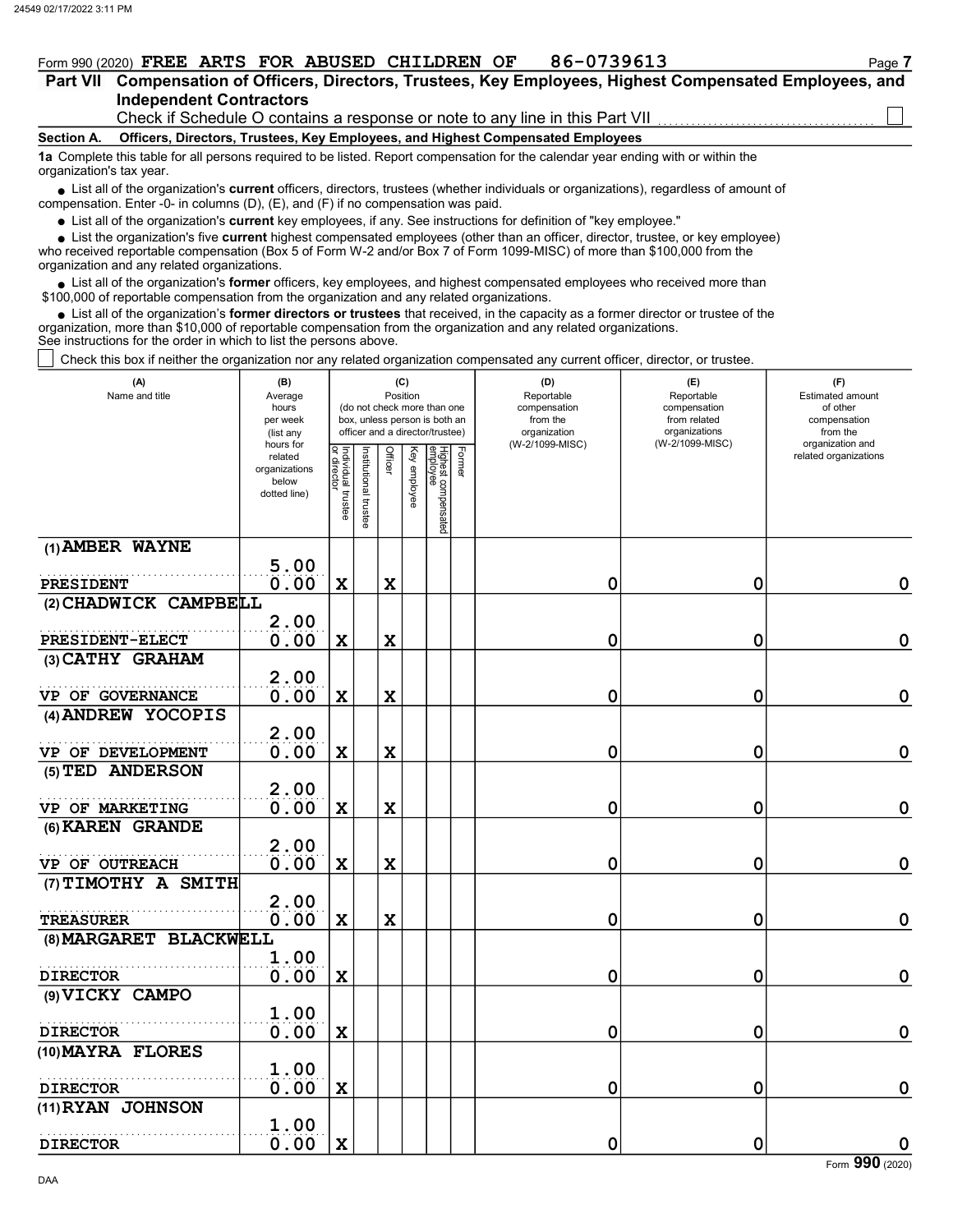| Form 990 (2020) FREE ARTS FOR ABUSED CHILDREN OF 86-0739613<br><b>Part VII</b>                                                                                                                                                                              |                                                                |                                        |                     |         |                 |                                                                                                 |        | Section A. Officers, Directors, Trustees, Key Employees, and Highest Compensated Employees (continued) |                                                                    |                                                                        | Page 8   |
|-------------------------------------------------------------------------------------------------------------------------------------------------------------------------------------------------------------------------------------------------------------|----------------------------------------------------------------|----------------------------------------|---------------------|---------|-----------------|-------------------------------------------------------------------------------------------------|--------|--------------------------------------------------------------------------------------------------------|--------------------------------------------------------------------|------------------------------------------------------------------------|----------|
| (A)<br>Name and title                                                                                                                                                                                                                                       | (B)<br>Average<br>hours<br>per week<br>(list any               |                                        |                     |         | (C)<br>Position | (do not check more than one<br>box, unless person is both an<br>officer and a director/trustee) |        | (D)<br>Reportable<br>compensation<br>from the<br>organization                                          | (E)<br>Reportable<br>compensation<br>from related<br>organizations | (F)<br><b>Estimated amount</b><br>of other<br>compensation<br>from the |          |
|                                                                                                                                                                                                                                                             | hours for<br>related<br>organizations<br>below<br>dotted line) | ٩<br>Individual trustee<br>or director | nstitutional truste | Officer | Key employee    | Highest compensated<br>employee                                                                 | Former | (W-2/1099-MISC)                                                                                        | (W-2/1099-MISC)                                                    | organization and<br>related organizations                              |          |
| <b>MATT HARGIS</b><br>(12)                                                                                                                                                                                                                                  | 1.00                                                           |                                        |                     |         |                 |                                                                                                 |        |                                                                                                        |                                                                    |                                                                        |          |
| <b>DIRECTOR</b>                                                                                                                                                                                                                                             | 0.00                                                           | X                                      |                     |         |                 |                                                                                                 |        | 0                                                                                                      | 0                                                                  |                                                                        | 0        |
| (13)<br><b>LAMONTE MCDUFFIE</b>                                                                                                                                                                                                                             |                                                                |                                        |                     |         |                 |                                                                                                 |        |                                                                                                        |                                                                    |                                                                        |          |
| <b>DIRECTOR</b>                                                                                                                                                                                                                                             | 1.00<br>0.00                                                   | $\mathbf x$                            |                     |         |                 |                                                                                                 |        | 0                                                                                                      | 0                                                                  |                                                                        | 0        |
| ELIZABETH SHABAKER<br>(14)                                                                                                                                                                                                                                  |                                                                |                                        |                     |         |                 |                                                                                                 |        |                                                                                                        |                                                                    |                                                                        |          |
| <b>DIRECTOR</b>                                                                                                                                                                                                                                             | 1.00<br>0.00                                                   | X                                      |                     |         |                 |                                                                                                 |        | 0                                                                                                      | 0                                                                  |                                                                        | 0        |
| <b>JULIA SOTO</b><br>(15)                                                                                                                                                                                                                                   |                                                                |                                        |                     |         |                 |                                                                                                 |        |                                                                                                        |                                                                    |                                                                        |          |
| <b>DIRECTOR</b>                                                                                                                                                                                                                                             | 1.00<br>0.00                                                   | X                                      |                     |         |                 |                                                                                                 |        | 0                                                                                                      | 0                                                                  |                                                                        | 0        |
| MINDY CONWAY<br>(16)                                                                                                                                                                                                                                        | 1.00                                                           |                                        |                     |         |                 |                                                                                                 |        |                                                                                                        |                                                                    |                                                                        |          |
| <b>DIRECTOR</b>                                                                                                                                                                                                                                             | 0.00                                                           | X                                      |                     |         |                 |                                                                                                 |        | 0                                                                                                      | 0                                                                  |                                                                        | 0        |
| MAGGIE CORTEZ<br>(17)                                                                                                                                                                                                                                       | 1.00                                                           |                                        |                     |         |                 |                                                                                                 |        |                                                                                                        |                                                                    |                                                                        |          |
| <b>DIRECTOR</b>                                                                                                                                                                                                                                             | 0.00                                                           | X                                      |                     |         |                 |                                                                                                 |        | 0                                                                                                      | 0                                                                  |                                                                        | 0        |
| <b>NURA ELTAIB</b><br>(18)                                                                                                                                                                                                                                  | 1.00                                                           |                                        |                     |         |                 |                                                                                                 |        |                                                                                                        |                                                                    |                                                                        |          |
| <b>DIRECTOR</b><br><b>AMANDA HO</b><br>(19)                                                                                                                                                                                                                 | 0.00                                                           | X                                      |                     |         |                 |                                                                                                 |        | 0                                                                                                      | 0                                                                  |                                                                        | 0        |
|                                                                                                                                                                                                                                                             | 1.00<br>0.00                                                   |                                        |                     |         |                 |                                                                                                 |        | 0                                                                                                      |                                                                    |                                                                        |          |
| <b>DIRECTOR</b><br>1b Subtotal                                                                                                                                                                                                                              |                                                                | X                                      |                     |         |                 |                                                                                                 |        |                                                                                                        | 0                                                                  |                                                                        | 0        |
| c Total from continuation sheets to Part VII, Section A                                                                                                                                                                                                     |                                                                |                                        |                     |         |                 |                                                                                                 |        | 206,454                                                                                                |                                                                    |                                                                        | 5,171    |
| Total (add lines 1b and 1c)<br>d                                                                                                                                                                                                                            |                                                                |                                        |                     |         |                 |                                                                                                 |        | 206, 454                                                                                               |                                                                    |                                                                        | 5,171    |
| Total number of individuals (including but not limited to those listed above) who received more than \$100,000 of<br>$\mathbf{2}$<br>reportable compensation from the organization $\blacktriangleright$ 1                                                  |                                                                |                                        |                     |         |                 |                                                                                                 |        |                                                                                                        |                                                                    |                                                                        | Yes   No |
| Did the organization list any <b>former</b> officer, director, trustee, key employee, or highest compensated<br>3                                                                                                                                           |                                                                |                                        |                     |         |                 |                                                                                                 |        |                                                                                                        |                                                                    |                                                                        |          |
| employee on line 1a? If "Yes," complete Schedule J for such individual<br>For any individual listed on line 1a, is the sum of reportable compensation and other compensation from the<br>4                                                                  |                                                                |                                        |                     |         |                 |                                                                                                 |        |                                                                                                        |                                                                    | 3                                                                      | X        |
| organization and related organizations greater than \$150,000? If "Yes," complete Schedule J for such<br>individual                                                                                                                                         |                                                                |                                        |                     |         |                 |                                                                                                 |        |                                                                                                        |                                                                    | 4                                                                      | X        |
| individual<br>Did any person listed on line 1a receive or accrue compensation from any unrelated organization or individual<br>5                                                                                                                            |                                                                |                                        |                     |         |                 |                                                                                                 |        |                                                                                                        |                                                                    | 5                                                                      | X        |
| <b>Section B. Independent Contractors</b>                                                                                                                                                                                                                   |                                                                |                                        |                     |         |                 |                                                                                                 |        |                                                                                                        |                                                                    |                                                                        |          |
| Complete this table for your five highest compensated independent contractors that received more than \$100,000 of<br>1<br>compensation from the organization. Report compensation for the calendar year ending with or within the organization's tax year. |                                                                |                                        |                     |         |                 |                                                                                                 |        |                                                                                                        |                                                                    |                                                                        |          |
|                                                                                                                                                                                                                                                             | (A)<br>Name and business address                               |                                        |                     |         |                 |                                                                                                 |        |                                                                                                        | (B)<br>Description of services                                     | (C)<br>Compensation                                                    |          |
| VENN CONSTRUCTION                                                                                                                                                                                                                                           |                                                                |                                        |                     |         | 9375            | E                                                                                               |        | <b>BELL RD</b>                                                                                         |                                                                    |                                                                        |          |
| <b>SCOTTSDALE</b>                                                                                                                                                                                                                                           | AZ 85260                                                       |                                        |                     |         |                 |                                                                                                 |        | <b>CONSTRUCTION</b>                                                                                    |                                                                    |                                                                        | 432,371  |
|                                                                                                                                                                                                                                                             |                                                                |                                        |                     |         |                 |                                                                                                 |        |                                                                                                        |                                                                    |                                                                        |          |
|                                                                                                                                                                                                                                                             |                                                                |                                        |                     |         |                 |                                                                                                 |        |                                                                                                        |                                                                    |                                                                        |          |
|                                                                                                                                                                                                                                                             |                                                                |                                        |                     |         |                 |                                                                                                 |        |                                                                                                        |                                                                    |                                                                        |          |
|                                                                                                                                                                                                                                                             |                                                                |                                        |                     |         |                 |                                                                                                 |        |                                                                                                        |                                                                    |                                                                        |          |
|                                                                                                                                                                                                                                                             |                                                                |                                        |                     |         |                 |                                                                                                 |        |                                                                                                        |                                                                    |                                                                        |          |
| Total number of independent contractors (including but not limited to those listed above) who<br>2<br>received more than \$100,000 of compensation from the organization ▶                                                                                  |                                                                |                                        |                     |         |                 |                                                                                                 |        |                                                                                                        | 1                                                                  | Form 990 (2020)                                                        |          |
| DAA                                                                                                                                                                                                                                                         |                                                                |                                        |                     |         |                 |                                                                                                 |        |                                                                                                        |                                                                    |                                                                        |          |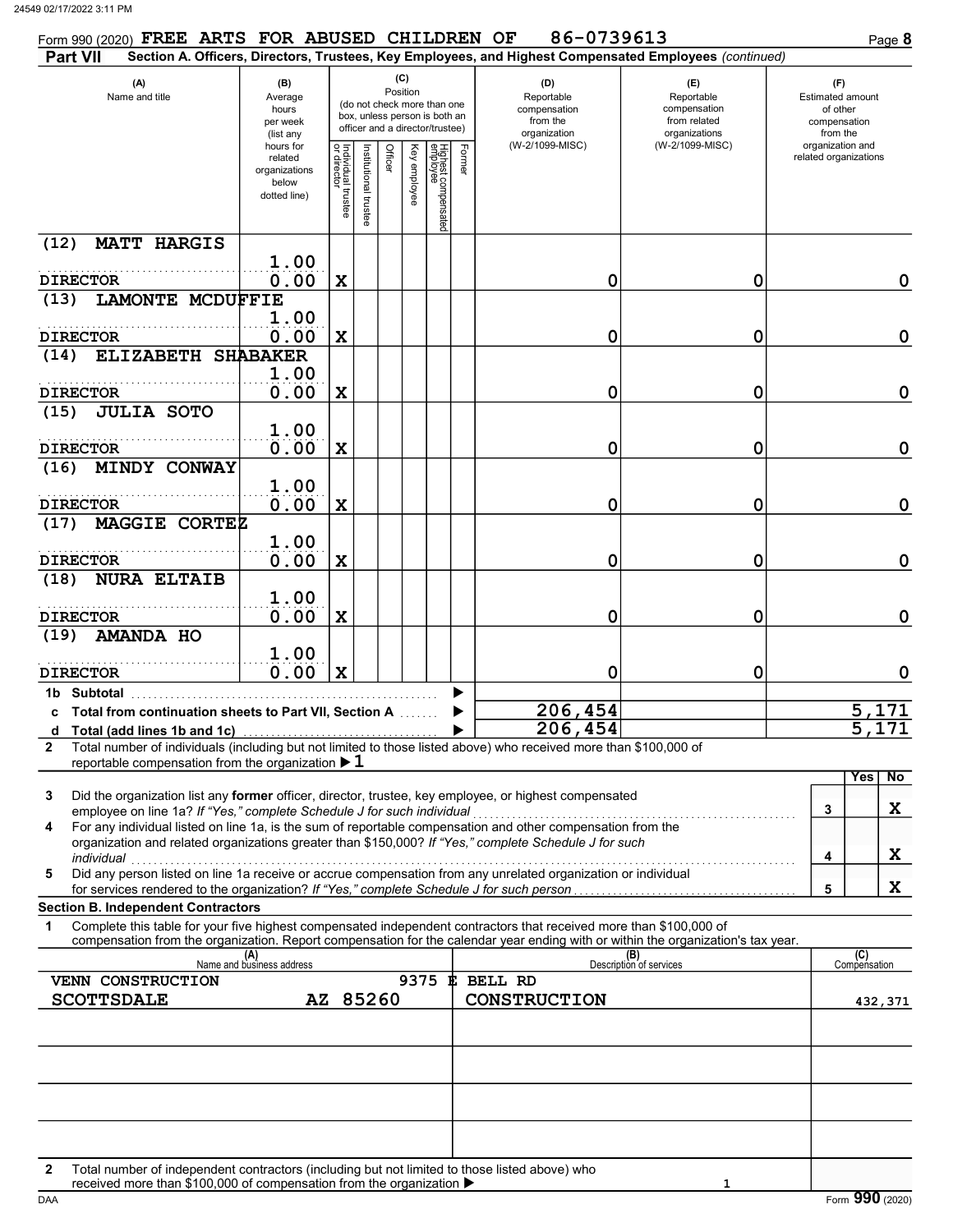Part VIII Statement of Revenue

### (A) (B) (C) (D) Total revenue Related or exempt Unrelated Revenue excluded function revenue business revenue from tax under sections 512-514 **1a** Federated campaigns **and Table 1 b** Membership dues <sub>.</sub> . . . . . . . . . . . . . . **c** Fundraising events **..............**... **d** Related organizations  $\ldots$ e Government grants (contributions) . . . . . . . . . . f All other contributions, gifts, grants, g Noncash contributions included in lines 1a-1f. h Total. Add lines 1a–1f . . . . . . . . . . . . . . . . . . . . . . . . . . . . . . . . . . . . and similar amounts not included above . . . . . . 1a 1b 1c 1d 1e 1f ▶ . . . . . . . . . . . . . . . . . . . . . . . . . . . . . . . . . . . . . . . . . . . . . . . . . . . . . . . . . . . . . . . . . . . . . . . . . . . . . . . . . . . . . . . . . . . . . . . . . . . . . . Revenue . . . . . . . . . . . . . . . . . . . . . . . . . . . . . . . . . . . . . . . . . . . . . . . . . . . . . . . . . . . . . . . . . . . . . . . . . . . . . . . . . . . . . . . . . . . . . . . . . . . . . . . . . . . . . . . . . . . . . . . . . . . . . . . . . . . . . . . . . . . . . . . . . . . . . . . . . 2a g Total. Add lines 2a-2f f All other program service revenue ................ e d c b  $\frac{$}{92,162}$ Total. Add lines 2a–2f . . . . . . . . . . . . . . . . . . . . . . . . . . . . . . . . . . . . Contributions, Gifts, Grants and Other Similar Amounts Program Service 3 Investment income (including dividends, interest, and 4 Income from investment of tax-exempt bond proceeds  $\frac{1}{1+\epsilon}$ 5 6a Gross rents **b** Less: rental expenses c Rental inc. or (loss) d Net rental income or (loss) . . . . . . . . . . . . . . . . . . . . . . . . . . . . . . . . other similar amounts) . . . . . . . . . . . . . . . . . . . . . . . . . . . . . . . . . . . . Royalties .... ь ▶ ▶ Business Code  $\blacktriangleright$ (i) Real (ii) Personal (i) Securities (ii) Other d Net gain or (loss) . . . . . . . . . . . . . . . . . . . . . . . . . . . . . . . . . . . . . . . . . c Gain or (loss) **b** Less: cost or other 7a Gross amount from sales of assets other than inventory basis and sales exps. ▶ 8a Gross income from fundraising events **b** Less: direct expenses  $\ldots$ **c** Net income or (loss) from fundraising events . . . . . . . . . . . . . (not including  $\quad$  \$  $\ldots$  . . . . . . . . . 45' of contributions reported on line 1c). See Part IV, line 18 . . . . . . . . . . . . . . . . . . 9a Gross income from gaming activities. See Part IV, line 19 . . . . . . . . . . . . . . . . . . **b** Less: direct expenses  $\ldots$ **c** Net income or (loss) from gaming activities  $\ldots$ ............ 10a Gross sales of inventory, less returns and allowances ....... **b** Less: cost of goods sold  $\ldots$ **c** Net income or (loss) from sales of inventory  $\ldots$ .......... 11a . . . . . . . . . . . . . . . . . . . . . . . . . . . . . . . . . . . . . . . . . . . . . . . . . . . b c d All other revenue . . . . . . . . . . . . . . . . . . . . . . . . . . . . . . . . . e Total. Add lines 11a–11d . . . . . . . . . . . . . . . . . . . . . . . . . . . . . . . . . Total revenue. See instructions  $\blacktriangleright$ ь 12 . . . . . . . . . . . . . . . . . . . . . . . . . . . . . . . . . . . . . . . . . . . . . . . . . . . . . . . . . . . . . . . . . . . . . . . . . . . . . . . . . . . . . . . . . . . . . . . . . . . . . . Business Code<br> **Business Code**<br> **Business Code**<br> **Business Code**<br> **Business Code**<br> **Business Code**<br> **Business Code**<br> **Business Code**<br> **Business Code**<br> **Business Code**<br> **Business Code**<br> **Business Code**  Other Revenue ь Check if Schedule O contains a response or note to any line in this Part VIII **PUBLIC CONTRESSERVE CONTRESSERVE CONTRESSERVE CONTRESSERVE CONTRESSERVE CONTRESSERVE CONTRESSERVE CONTRESSERVE CONTRESSERVE CONTRESSERVE CONTRESSERVE CONTRESSERVE CONTRESSERVE CONTRESSERVE CONTRESSERVE CONTRESSERVE CONTRE** 1g  $\vert$ \$ 6a 6b 6c 7a 7b 7c 8a 8b 9a 9b 10a 10b 147,525 32,457 221,940 2,567,106 2,969,028 3,828 3,828 32,457 30,426 18,273 12,153 RENT 33,918 33,918 34,208  $3,019,217$   $34,208$  0  $3,828$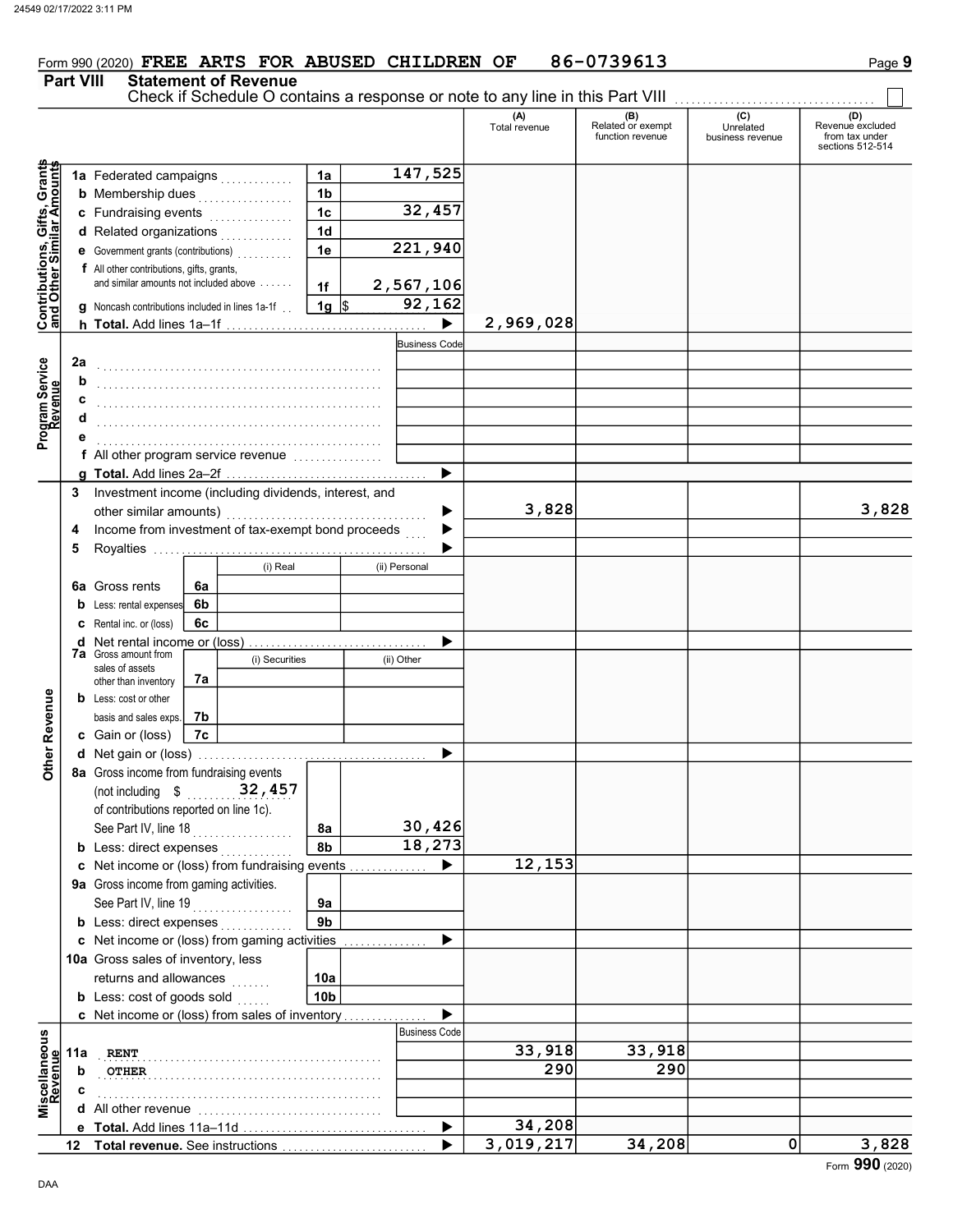# Form 990 (2020) FREE ARTS FOR ABUSED CHILDREN OF  $86-0739613$  Page 10

|                 | Part IX<br><b>Statement of Functional Expenses</b>                                                                                                                                                                             |                       |                                    |                                           |                                |
|-----------------|--------------------------------------------------------------------------------------------------------------------------------------------------------------------------------------------------------------------------------|-----------------------|------------------------------------|-------------------------------------------|--------------------------------|
|                 | Section 501(c)(3) and 501(c)(4) organizations must complete all columns. All other organizations must complete column (A).                                                                                                     |                       |                                    |                                           |                                |
|                 | Check if Schedule O contains a response or note to any line in this Part IX                                                                                                                                                    |                       |                                    |                                           | $\overline{\mathbf{x}}$        |
|                 | Do not include amounts reported on lines 6b,<br>7b, 8b, 9b, and 10b of Part VIII.                                                                                                                                              | (A)<br>Total expenses | (B)<br>Program service<br>expenses | (C)<br>Management and<br>general expenses | (D)<br>Fundraising<br>expenses |
| 1.              | Grants and other assistance to domestic organizations                                                                                                                                                                          |                       |                                    |                                           |                                |
|                 | and domestic governments. See Part IV, line 21                                                                                                                                                                                 |                       |                                    |                                           |                                |
| 2               | Grants and other assistance to domestic                                                                                                                                                                                        |                       |                                    |                                           |                                |
|                 | individuals. See Part IV, line 22                                                                                                                                                                                              |                       |                                    |                                           |                                |
| 3               | Grants and other assistance to foreign                                                                                                                                                                                         |                       |                                    |                                           |                                |
|                 | organizations, foreign governments, and foreign                                                                                                                                                                                |                       |                                    |                                           |                                |
|                 | individuals. See Part IV, lines 15 and 16<br>de de 200                                                                                                                                                                         |                       |                                    |                                           |                                |
| 4               | Benefits paid to or for members                                                                                                                                                                                                |                       |                                    |                                           |                                |
| 5               | Compensation of current officers, directors,                                                                                                                                                                                   |                       |                                    |                                           |                                |
|                 | trustees, and key employees                                                                                                                                                                                                    | 211,625               | 135,335                            | 43,497                                    | 32,793                         |
| 6               | Compensation not included above to disqualified                                                                                                                                                                                |                       |                                    |                                           |                                |
|                 | persons (as defined under section 4958(f)(1)) and                                                                                                                                                                              |                       |                                    |                                           |                                |
|                 | persons described in section 4958(c)(3)(B)                                                                                                                                                                                     |                       |                                    |                                           |                                |
| 7               | Other salaries and wages                                                                                                                                                                                                       | 720,015               | 460,450                            | 147,991                                   | 111,574                        |
| 8               | Pension plan accruals and contributions (include                                                                                                                                                                               |                       |                                    |                                           |                                |
|                 | section 401(k) and 403(b) employer contributions)                                                                                                                                                                              |                       |                                    |                                           |                                |
| 9               | Other employee benefits                                                                                                                                                                                                        | 102,250               | 78,767                             | 13,008                                    | 10,475                         |
| 10              | Payroll taxes                                                                                                                                                                                                                  | 73,796                | 51,621                             | 11,086                                    | 11,089                         |
| 11              | Fees for services (nonemployees):                                                                                                                                                                                              |                       |                                    |                                           |                                |
| a               | Management [111] Management                                                                                                                                                                                                    |                       |                                    |                                           |                                |
| b               | Legal                                                                                                                                                                                                                          |                       |                                    |                                           |                                |
| c               |                                                                                                                                                                                                                                | 11,926                | 11,490                             | 250                                       | 186                            |
| d               | Lobbying                                                                                                                                                                                                                       |                       |                                    |                                           |                                |
|                 | e Professional fundraising services. See Part IV, line 17                                                                                                                                                                      |                       |                                    |                                           |                                |
| f               | Investment management fees                                                                                                                                                                                                     |                       |                                    |                                           |                                |
|                 | g Other. (If line 11g amount exceeds 10% of line 25, column                                                                                                                                                                    |                       |                                    |                                           |                                |
|                 |                                                                                                                                                                                                                                | 207,168               | 199,586                            | 4,352                                     | 3,230                          |
| 12              | Advertising and promotion                                                                                                                                                                                                      | 32,388                | 5,111                              | $\overline{76}$                           | $\overline{27,201}$            |
| 13              |                                                                                                                                                                                                                                | 28,909                | 19,329                             | 90                                        | 9,490                          |
| 14              | Information technology<br>                                                                                                                                                                                                     |                       |                                    |                                           |                                |
| 15              |                                                                                                                                                                                                                                |                       |                                    |                                           |                                |
| 16              |                                                                                                                                                                                                                                |                       |                                    |                                           |                                |
| 17 <sub>1</sub> | Travel                                                                                                                                                                                                                         | 755                   | 751                                | $\mathbf{\Omega}$                         | っ                              |
|                 | 18 Payments of travel or entertainment expenses                                                                                                                                                                                |                       |                                    |                                           |                                |
|                 | for any federal, state, or local public officials                                                                                                                                                                              |                       |                                    |                                           |                                |
| 19              | Conferences, conventions, and meetings                                                                                                                                                                                         |                       |                                    |                                           |                                |
| 20              | Interest                                                                                                                                                                                                                       |                       |                                    |                                           |                                |
| 21              |                                                                                                                                                                                                                                |                       |                                    |                                           |                                |
| 22              | Depreciation, depletion, and amortization                                                                                                                                                                                      | 160,015               | 148,814                            | 6,401                                     | 4,800                          |
| 23              | Insurance with a continuum of the continuum of the continuum of the continuum of the continuum of the continuum of the continuum of the continuum of the continuum of the continuum of the continuum of the continuum of the c | 10,484                | 9,751                              | 419                                       | 314                            |
| 24              | Other expenses. Itemize expenses not covered                                                                                                                                                                                   |                       |                                    |                                           |                                |
|                 | above (List miscellaneous expenses on line 24e. If                                                                                                                                                                             |                       |                                    |                                           |                                |
|                 | line 24e amount exceeds 10% of line 25, column                                                                                                                                                                                 |                       |                                    |                                           |                                |
|                 | (A) amount, list line 24e expenses on Schedule O.)                                                                                                                                                                             |                       |                                    |                                           |                                |
| a               | OPERATING COST                                                                                                                                                                                                                 | 225,686               | 193,073                            | 7,007                                     | 25,606                         |
| b               | <b>SUPPLIES</b>                                                                                                                                                                                                                | 96,270                | 93,987                             | 181                                       | 2,102                          |
| C               | <b>INKIND</b>                                                                                                                                                                                                                  | 92,162                | 91,987                             | 100                                       | $\overline{75}$                |
| d               | PROFESSIONAL DEVELOPMENT                                                                                                                                                                                                       | 7,818                 | 5,779                              | 82                                        | 1,957                          |
| е               | All other expenses                                                                                                                                                                                                             | 8,880                 | 8,341                              | 308                                       | 231                            |
| 25              | .<br>Total functional expenses. Add lines 1 through 24e                                                                                                                                                                        | 1,990,147             | 1,514,172                          | 234,850                                   | 241, 125                       |
| 26              | Joint costs. Complete this line only if the                                                                                                                                                                                    |                       |                                    |                                           |                                |
|                 | organization reported in column (B) joint costs                                                                                                                                                                                |                       |                                    |                                           |                                |
|                 | from a combined educational campaign and                                                                                                                                                                                       |                       |                                    |                                           |                                |
|                 | fundraising solicitation. Check here $\blacktriangleright$<br>following SOP 98-2 (ASC 958-720)                                                                                                                                 |                       |                                    |                                           |                                |
|                 |                                                                                                                                                                                                                                |                       |                                    |                                           |                                |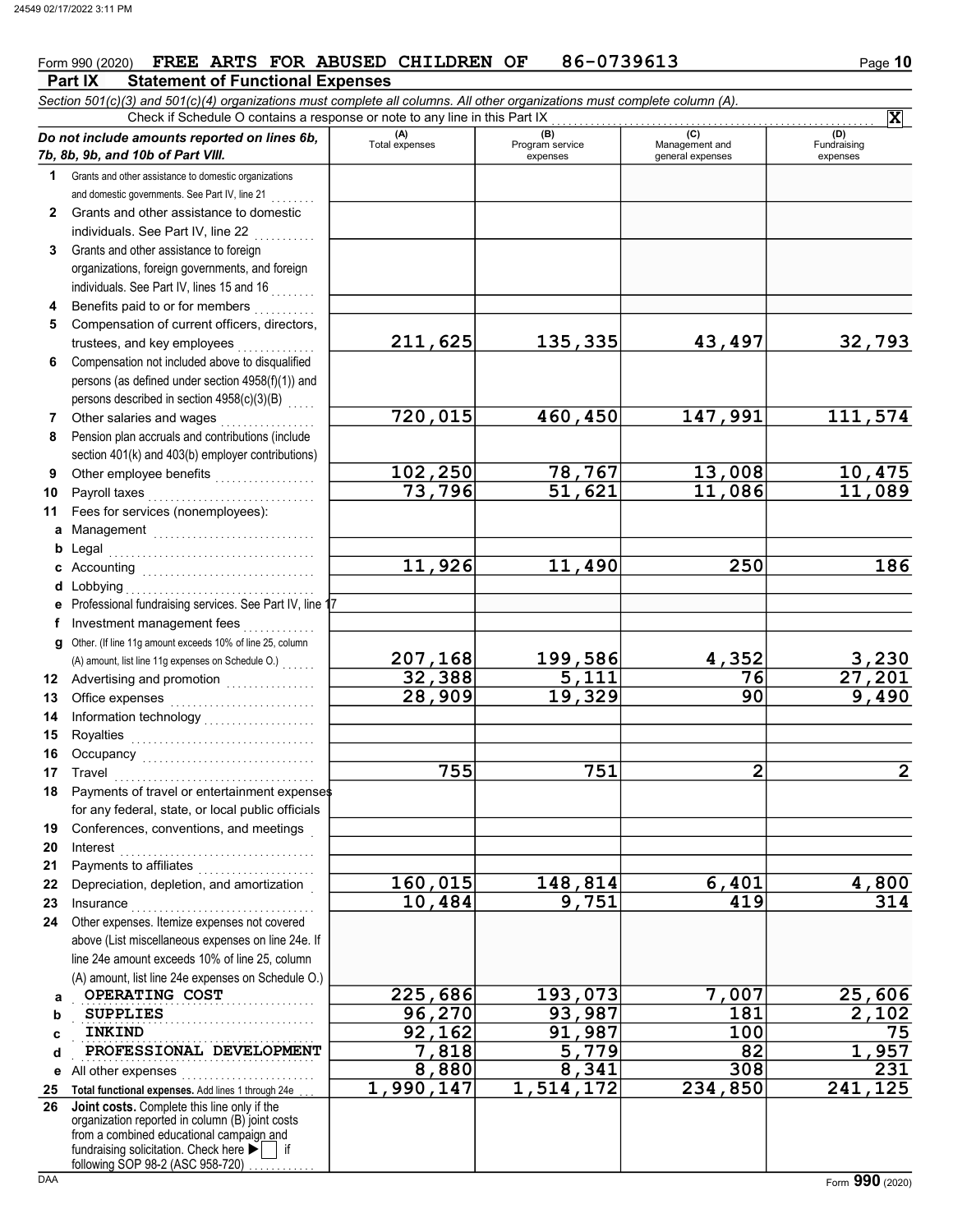# Form 990 (2020) FREE ARTS FOR ABUSED CHILDREN OF  $86-0739613$  Page 11

|                             | Part X   | <b>Balance Sheet</b>                                                                                                                                                                                                                                                                                                                                                                                                                                                                                                                      |                                          |           |                        |                 |                        |  |  |  |
|-----------------------------|----------|-------------------------------------------------------------------------------------------------------------------------------------------------------------------------------------------------------------------------------------------------------------------------------------------------------------------------------------------------------------------------------------------------------------------------------------------------------------------------------------------------------------------------------------------|------------------------------------------|-----------|------------------------|-----------------|------------------------|--|--|--|
|                             |          | Check if Schedule O contains a response or note to any line in this Part X                                                                                                                                                                                                                                                                                                                                                                                                                                                                |                                          |           |                        |                 |                        |  |  |  |
|                             |          |                                                                                                                                                                                                                                                                                                                                                                                                                                                                                                                                           |                                          |           | (A)                    |                 | (B)                    |  |  |  |
|                             |          |                                                                                                                                                                                                                                                                                                                                                                                                                                                                                                                                           |                                          |           | Beginning of year      |                 | End of year            |  |  |  |
|                             | 1        | $\textbf{Cash—non-interest-bearing} \label{q:task} \begin{minipage}[c]{0.9\textwidth} \begin{minipage}[c]{0.9\textwidth} \centering \begin{minipage}[c]{0.9\textwidth} \centering \end{minipage} \end{minipage} \begin{minipage}[c]{0.9\textwidth} \centering \begin{minipage}[c]{0.9\textwidth} \centering \end{minipage} \end{minipage} \begin{minipage}[c]{0.9\textwidth} \centering \begin{minipage}[c]{0.9\textwidth} \centering \end{minipage} \end{minipage} \begin{minipage}[c]{0.9\textwidth} \centering \begin{minipage}[c]{0.$ |                                          |           | 976,470                | $\mathbf{1}$    | 117,208                |  |  |  |
|                             | 2        |                                                                                                                                                                                                                                                                                                                                                                                                                                                                                                                                           |                                          |           | 532,387                | $\mathbf{2}$    | $\overline{2,131,191}$ |  |  |  |
|                             | 3        | Pledges and grants receivable, net <b>constructs</b> and a series and grants receivable.                                                                                                                                                                                                                                                                                                                                                                                                                                                  |                                          |           | 296,628                | $\mathbf{3}$    | 747,721                |  |  |  |
|                             | 4        | Accounts receivable, net                                                                                                                                                                                                                                                                                                                                                                                                                                                                                                                  |                                          |           | 5,073                  | 4               |                        |  |  |  |
|                             | 5        | Loans and other receivables from any current or former officer, director,                                                                                                                                                                                                                                                                                                                                                                                                                                                                 |                                          |           |                        |                 |                        |  |  |  |
|                             |          | trustee, key employee, creator or founder, substantial contributor, or 35%                                                                                                                                                                                                                                                                                                                                                                                                                                                                |                                          |           |                        |                 |                        |  |  |  |
|                             |          |                                                                                                                                                                                                                                                                                                                                                                                                                                                                                                                                           |                                          |           |                        | 5               |                        |  |  |  |
|                             | 6        | Loans and other receivables from other disqualified persons (as defined                                                                                                                                                                                                                                                                                                                                                                                                                                                                   |                                          |           |                        |                 |                        |  |  |  |
|                             |          | under section 4958(f)(1)), and persons described in section 4958(c)(3)(B)                                                                                                                                                                                                                                                                                                                                                                                                                                                                 |                                          |           |                        | 6               |                        |  |  |  |
| Assets                      | 7        | Notes and loans receivable, net <b>consider the constant of the constant of the constant of the constant of the constant of the constant of the constant of the constant of the constant of the constant of the constant of the </b>                                                                                                                                                                                                                                                                                                      |                                          |           |                        | $\overline{7}$  |                        |  |  |  |
|                             | 8        | Inventories for sale or use                                                                                                                                                                                                                                                                                                                                                                                                                                                                                                               |                                          |           |                        | 8               |                        |  |  |  |
|                             | 9        |                                                                                                                                                                                                                                                                                                                                                                                                                                                                                                                                           |                                          |           | 26,002                 | 9               | 28,015                 |  |  |  |
|                             |          | 10a Land, buildings, and equipment: cost or other                                                                                                                                                                                                                                                                                                                                                                                                                                                                                         |                                          |           |                        |                 |                        |  |  |  |
|                             |          |                                                                                                                                                                                                                                                                                                                                                                                                                                                                                                                                           |                                          | 4,298,619 | 4,031,265              | 10 <sub>c</sub> | 3,864,201              |  |  |  |
|                             |          | <b>b</b> Less: accumulated depreciation                                                                                                                                                                                                                                                                                                                                                                                                                                                                                                   | $\overline{434, 418}$<br>10 <sub>b</sub> |           |                        |                 |                        |  |  |  |
|                             | 11       |                                                                                                                                                                                                                                                                                                                                                                                                                                                                                                                                           |                                          |           | 11                     |                 |                        |  |  |  |
|                             | 12       |                                                                                                                                                                                                                                                                                                                                                                                                                                                                                                                                           |                                          |           | 12                     |                 |                        |  |  |  |
|                             | 13       |                                                                                                                                                                                                                                                                                                                                                                                                                                                                                                                                           |                                          |           | 13                     |                 |                        |  |  |  |
|                             | 14       | Intangible assets                                                                                                                                                                                                                                                                                                                                                                                                                                                                                                                         |                                          |           | 14                     |                 |                        |  |  |  |
|                             | 15       |                                                                                                                                                                                                                                                                                                                                                                                                                                                                                                                                           |                                          |           | 30,774                 | 15              |                        |  |  |  |
|                             | 16       |                                                                                                                                                                                                                                                                                                                                                                                                                                                                                                                                           |                                          |           | 5,898,599              | 16              | 6,888,336              |  |  |  |
|                             | 17       |                                                                                                                                                                                                                                                                                                                                                                                                                                                                                                                                           |                                          | 80,077    | 17                     | 61,907          |                        |  |  |  |
|                             | 18       | Grants payable                                                                                                                                                                                                                                                                                                                                                                                                                                                                                                                            |                                          |           | 18                     |                 |                        |  |  |  |
|                             | 19       | Deferred revenue <b>construction and the construction of the construction of the construction</b>                                                                                                                                                                                                                                                                                                                                                                                                                                         |                                          |           |                        | 19              |                        |  |  |  |
|                             | 20       |                                                                                                                                                                                                                                                                                                                                                                                                                                                                                                                                           |                                          |           |                        | 20              |                        |  |  |  |
|                             | 21       |                                                                                                                                                                                                                                                                                                                                                                                                                                                                                                                                           |                                          |           |                        | 21              |                        |  |  |  |
| Liabilities                 | 22       | Loans and other payables to any current or former officer, director,                                                                                                                                                                                                                                                                                                                                                                                                                                                                      |                                          |           |                        |                 |                        |  |  |  |
|                             |          | trustee, key employee, creator or founder, substantial contributor, or 35%                                                                                                                                                                                                                                                                                                                                                                                                                                                                |                                          |           |                        |                 |                        |  |  |  |
|                             |          | controlled entity or family member of any of these persons                                                                                                                                                                                                                                                                                                                                                                                                                                                                                |                                          |           |                        | 22              |                        |  |  |  |
|                             | 23       | Secured mortgages and notes payable to unrelated third parties<br>[[[[[[[[[[[[[[[[[[[[]]]]]]                                                                                                                                                                                                                                                                                                                                                                                                                                              |                                          |           |                        | 23<br>24        |                        |  |  |  |
|                             | 24<br>25 | Unsecured notes and loans payable to unrelated third parties<br>Other liabilities (including federal income tax, payables to related third                                                                                                                                                                                                                                                                                                                                                                                                |                                          |           |                        |                 |                        |  |  |  |
|                             |          | parties, and other liabilities not included on lines 17-24). Complete Part X                                                                                                                                                                                                                                                                                                                                                                                                                                                              |                                          |           |                        |                 |                        |  |  |  |
|                             |          | of Schedule D                                                                                                                                                                                                                                                                                                                                                                                                                                                                                                                             |                                          |           | <u>21,163 </u>         | 25              |                        |  |  |  |
|                             | 26       |                                                                                                                                                                                                                                                                                                                                                                                                                                                                                                                                           |                                          |           | 101, 240               | 26              | 61,907                 |  |  |  |
|                             |          | Organizations that follow FASB ASC 958, check here X                                                                                                                                                                                                                                                                                                                                                                                                                                                                                      |                                          |           |                        |                 |                        |  |  |  |
|                             |          | and complete lines 27, 28, 32, and 33.                                                                                                                                                                                                                                                                                                                                                                                                                                                                                                    |                                          |           |                        |                 |                        |  |  |  |
|                             | 27       | Net assets without donor restrictions                                                                                                                                                                                                                                                                                                                                                                                                                                                                                                     |                                          |           | 5,500,731              | 27              | 6,075,122              |  |  |  |
|                             | 28       | Net assets with donor restrictions                                                                                                                                                                                                                                                                                                                                                                                                                                                                                                        |                                          |           | $\overline{296}$ , 628 | 28              | 751,307                |  |  |  |
|                             |          | Organizations that do not follow FASB ASC 958, check here                                                                                                                                                                                                                                                                                                                                                                                                                                                                                 |                                          |           |                        |                 |                        |  |  |  |
|                             |          | and complete lines 29 through 33.                                                                                                                                                                                                                                                                                                                                                                                                                                                                                                         |                                          |           |                        |                 |                        |  |  |  |
|                             | 29       | Capital stock or trust principal, or current funds                                                                                                                                                                                                                                                                                                                                                                                                                                                                                        |                                          |           |                        | 29              |                        |  |  |  |
|                             | 30       | Paid-in or capital surplus, or land, building, or equipment fund [[[[[[[[[[[[[[[[[[[[[[[[[[[[[[[[[[[                                                                                                                                                                                                                                                                                                                                                                                                                                      |                                          |           |                        | 30              |                        |  |  |  |
|                             | 31       | Retained earnings, endowment, accumulated income, or other funds                                                                                                                                                                                                                                                                                                                                                                                                                                                                          |                                          |           |                        | 31              |                        |  |  |  |
| Net Assets or Fund Balances | 32       | Total net assets or fund balances                                                                                                                                                                                                                                                                                                                                                                                                                                                                                                         |                                          |           | 5,797,359              | 32              | 6,826,429              |  |  |  |
|                             | 33       |                                                                                                                                                                                                                                                                                                                                                                                                                                                                                                                                           |                                          |           | $\overline{5,898,599}$ | 33              | 6,888,336              |  |  |  |

Form 990 (2020)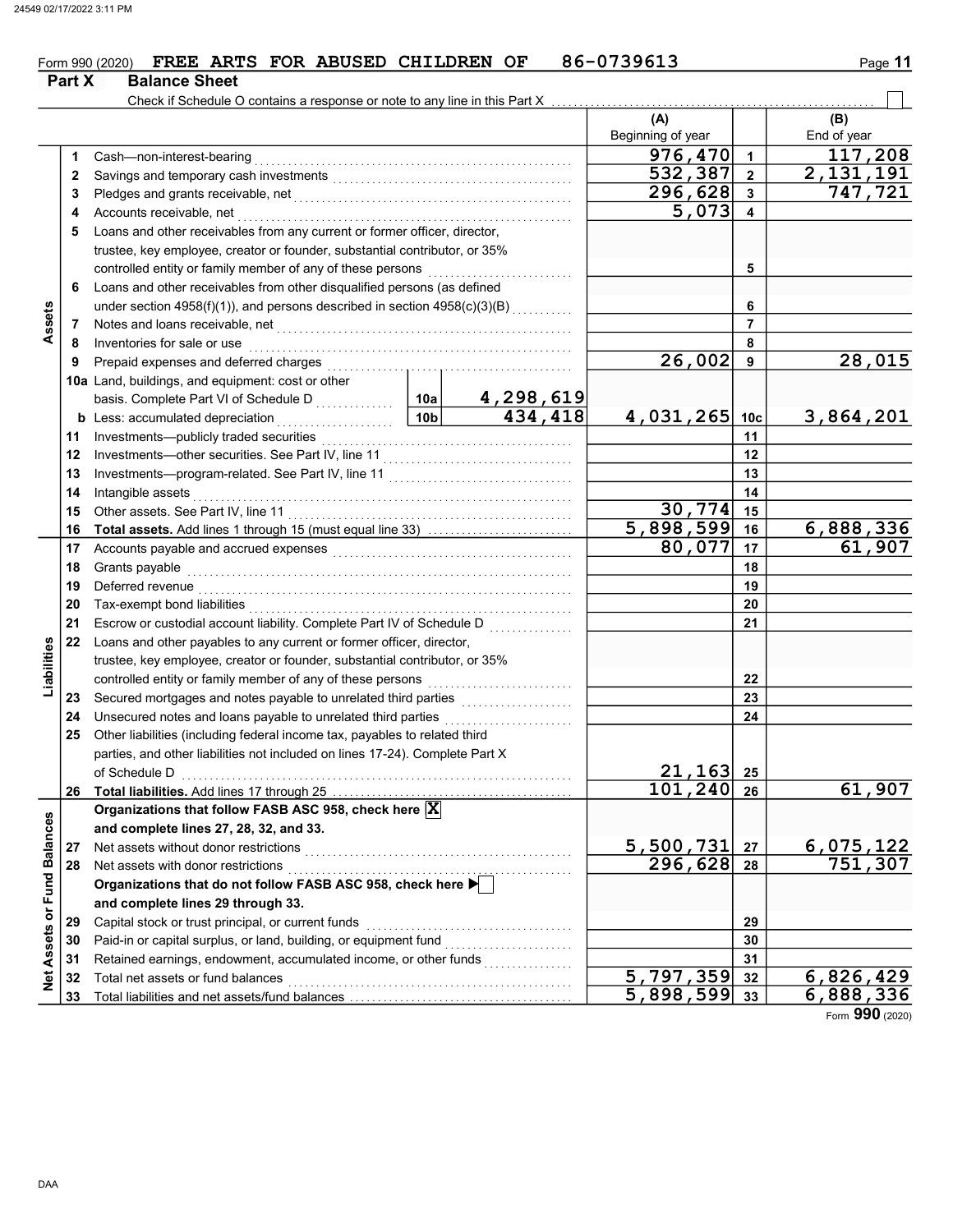|    | 86-0739613<br>Form 990 (2020) FREE ARTS FOR ABUSED CHILDREN OF                                                                                                                                                                 |                         |                        |     | Page 12         |
|----|--------------------------------------------------------------------------------------------------------------------------------------------------------------------------------------------------------------------------------|-------------------------|------------------------|-----|-----------------|
|    | <b>Reconciliation of Net Assets</b><br>Part XI                                                                                                                                                                                 |                         |                        |     |                 |
|    | Check if Schedule O contains a response or note to any line in this Part XI                                                                                                                                                    |                         |                        |     |                 |
| 1  |                                                                                                                                                                                                                                |                         | 3,019,217              |     |                 |
| 2  |                                                                                                                                                                                                                                | $\overline{2}$          | 1,990,147              |     |                 |
| 3  | Revenue less expenses. Subtract line 2 from line 1                                                                                                                                                                             | $\overline{3}$          | 1,029,070              |     |                 |
| 4  |                                                                                                                                                                                                                                | $\overline{\mathbf{4}}$ | $\overline{5,797,359}$ |     |                 |
| 5  | Net unrealized gains (losses) on investments [11] with the content of the content of the content of the content of the content of the content of the content of the content of the content of the content of the content of th | 5                       |                        |     |                 |
| 6  | Donated services and use of facilities <b>constructs</b> and the service of the service of the services and use of facilities                                                                                                  | 6                       |                        |     |                 |
| 7  | Investment expenses                                                                                                                                                                                                            | $\overline{7}$          |                        |     |                 |
| 8  | Prior period adjustments                                                                                                                                                                                                       | 8                       |                        |     |                 |
| 9  | Other changes in net assets or fund balances (explain on Schedule O)                                                                                                                                                           | 9                       |                        |     |                 |
| 10 | Net assets or fund balances at end of year. Combine lines 3 through 9 (must equal Part X, line                                                                                                                                 |                         |                        |     |                 |
|    | 32, column (B))                                                                                                                                                                                                                | 10                      | 6,826,429              |     |                 |
|    | <b>Financial Statements and Reporting</b><br><b>Part XII</b>                                                                                                                                                                   |                         |                        |     |                 |
|    | Check if Schedule O contains a response or note to any line in this Part XII                                                                                                                                                   |                         |                        |     |                 |
|    |                                                                                                                                                                                                                                |                         |                        | Yes | No              |
| 1  | $ \mathbf{X} $ Accrual<br>Accounting method used to prepare the Form 990:<br>Cash<br>Other                                                                                                                                     |                         |                        |     |                 |
|    | If the organization changed its method of accounting from a prior year or checked "Other," explain in                                                                                                                          |                         |                        |     |                 |
|    | Schedule O.                                                                                                                                                                                                                    |                         |                        |     |                 |
|    | 2a Were the organization's financial statements compiled or reviewed by an independent accountant?                                                                                                                             |                         | 2a                     |     | X               |
|    | If "Yes," check a box below to indicate whether the financial statements for the year were compiled or                                                                                                                         |                         |                        |     |                 |
|    | reviewed on a separate basis, consolidated basis, or both:                                                                                                                                                                     |                         |                        |     |                 |
|    | Separate basis<br>Consolidated basis<br>Both consolidated and separate basis                                                                                                                                                   |                         |                        |     |                 |
|    | b Were the organization's financial statements audited by an independent accountant?                                                                                                                                           |                         | 2 <sub>b</sub>         | X   |                 |
|    | If "Yes," check a box below to indicate whether the financial statements for the year were audited on a                                                                                                                        |                         |                        |     |                 |
|    | separate basis, consolidated basis, or both:                                                                                                                                                                                   |                         |                        |     |                 |
|    | $ \mathbf{X} $ Consolidated basis<br>Both consolidated and separate basis<br>Separate basis                                                                                                                                    |                         |                        |     |                 |
|    | c If "Yes" to line 2a or 2b, does the organization have a committee that assumes responsibility for oversight of                                                                                                               |                         |                        |     |                 |
|    | the audit, review, or compilation of its financial statements and selection of an independent accountant?                                                                                                                      |                         | 2c                     | X   |                 |
|    | If the organization changed either its oversight process or selection process during the tax year, explain on                                                                                                                  |                         |                        |     |                 |
|    | Schedule O.                                                                                                                                                                                                                    |                         |                        |     |                 |
|    | 3a As a result of a federal award, was the organization required to undergo an audit or audits as set forth in the                                                                                                             |                         |                        |     |                 |
|    | Single Audit Act and OMB Circular A-133?                                                                                                                                                                                       |                         | 3a                     |     | X               |
|    | <b>b</b> If "Yes," did the organization undergo the required audit or audits? If the organization did not undergo the                                                                                                          |                         |                        |     |                 |
|    | required audit or audits, explain why on Schedule O and describe any steps taken to undergo such audits                                                                                                                        |                         | 3b                     |     |                 |
|    |                                                                                                                                                                                                                                |                         |                        |     | Form 990 (2020) |

DAA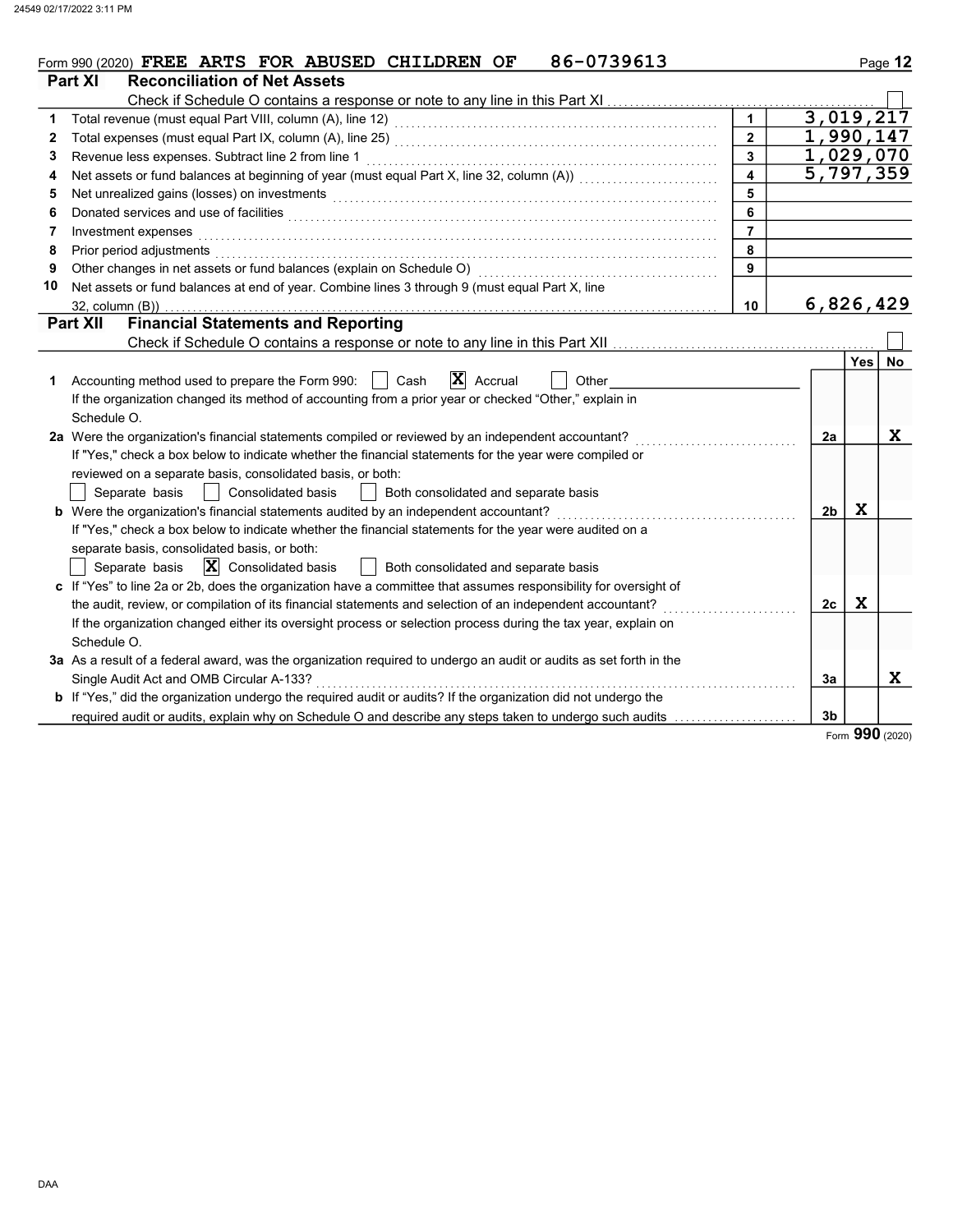| Form 990 (2020) FREE ARTS FOR ABUSED CHILDREN OF                                                                                                                                                                                                                                                    |                                                                |                                   |                      |         |                 |                                                                                                 |        | 86-0739613                                                                                             |                                                                    |   | Page 8                                                                 |
|-----------------------------------------------------------------------------------------------------------------------------------------------------------------------------------------------------------------------------------------------------------------------------------------------------|----------------------------------------------------------------|-----------------------------------|----------------------|---------|-----------------|-------------------------------------------------------------------------------------------------|--------|--------------------------------------------------------------------------------------------------------|--------------------------------------------------------------------|---|------------------------------------------------------------------------|
| <b>Part VII</b>                                                                                                                                                                                                                                                                                     |                                                                |                                   |                      |         |                 |                                                                                                 |        | Section A. Officers, Directors, Trustees, Key Employees, and Highest Compensated Employees (continued) |                                                                    |   |                                                                        |
| (A)<br>Name and title                                                                                                                                                                                                                                                                               | (B)<br>Average<br>hours<br>per week<br>(list any               |                                   |                      |         | (C)<br>Position | (do not check more than one<br>box, unless person is both an<br>officer and a director/trustee) |        | (D)<br>Reportable<br>compensation<br>from the<br>organization                                          | (E)<br>Reportable<br>compensation<br>from related<br>organizations |   | (F)<br><b>Estimated amount</b><br>of other<br>compensation<br>from the |
|                                                                                                                                                                                                                                                                                                     | hours for<br>related<br>organizations<br>below<br>dotted line) | Individual trustee<br>or director | nstitutional trustee | Officer | Key employee    | Highest compensated<br>employee                                                                 | Former | (W-2/1099-MISC)                                                                                        | (W-2/1099-MISC)                                                    |   | organization and<br>related organizations                              |
| LISA LUDOLPH<br>(20)                                                                                                                                                                                                                                                                                |                                                                |                                   |                      |         |                 |                                                                                                 |        |                                                                                                        |                                                                    |   |                                                                        |
| <b>DIRECTOR</b>                                                                                                                                                                                                                                                                                     | 1.00<br>0.00                                                   | X                                 |                      |         |                 |                                                                                                 |        | 0                                                                                                      | 0                                                                  |   | 0                                                                      |
| SHERIDA MCMULLAN<br>(21)                                                                                                                                                                                                                                                                            |                                                                |                                   |                      |         |                 |                                                                                                 |        |                                                                                                        |                                                                    |   |                                                                        |
| <b>DIRECTOR</b>                                                                                                                                                                                                                                                                                     | 1.00<br>0.00                                                   | X                                 |                      |         |                 |                                                                                                 |        | 0                                                                                                      | 0                                                                  |   | 0                                                                      |
| <b>LANE SEYMOUR</b><br>(22)                                                                                                                                                                                                                                                                         |                                                                |                                   |                      |         |                 |                                                                                                 |        |                                                                                                        |                                                                    |   |                                                                        |
| <b>DIRECTOR</b>                                                                                                                                                                                                                                                                                     | 1.00<br>0.00                                                   | X                                 |                      |         |                 |                                                                                                 |        | 0                                                                                                      | 0                                                                  |   | 0                                                                      |
| DIANE VANDERBURGH<br>(23)                                                                                                                                                                                                                                                                           |                                                                |                                   |                      |         |                 |                                                                                                 |        |                                                                                                        |                                                                    |   |                                                                        |
| <b>DIRECTOR</b>                                                                                                                                                                                                                                                                                     | 1.00<br>0.00                                                   | X                                 |                      |         |                 |                                                                                                 |        | 0                                                                                                      | 0                                                                  |   | 0                                                                      |
| <b>ALICIA SUTTON</b><br>(24)                                                                                                                                                                                                                                                                        | CAMPBELL                                                       |                                   |                      |         |                 |                                                                                                 |        |                                                                                                        |                                                                    |   |                                                                        |
| EXECUTIVE DIRECTOR                                                                                                                                                                                                                                                                                  | 40.00<br>0.00                                                  |                                   |                      | X       |                 |                                                                                                 |        | 130,838                                                                                                | 0                                                                  |   |                                                                        |
| (25)<br>STEPHANIE SMITH                                                                                                                                                                                                                                                                             |                                                                |                                   |                      |         |                 |                                                                                                 |        |                                                                                                        |                                                                    |   | 5,171                                                                  |
| OPERATIONS DIRECTOR                                                                                                                                                                                                                                                                                 | 40.00<br>0.00                                                  |                                   |                      | X       |                 |                                                                                                 |        | 75,616                                                                                                 | 0                                                                  |   | 0                                                                      |
|                                                                                                                                                                                                                                                                                                     |                                                                |                                   |                      |         |                 |                                                                                                 |        |                                                                                                        |                                                                    |   |                                                                        |
|                                                                                                                                                                                                                                                                                                     |                                                                |                                   |                      |         |                 |                                                                                                 |        | 206,454                                                                                                |                                                                    |   | 5,171                                                                  |
| c Total from continuation sheets to Part VII, Section A<br>a                                                                                                                                                                                                                                        |                                                                |                                   |                      |         |                 |                                                                                                 |        |                                                                                                        |                                                                    |   |                                                                        |
| Total number of individuals (including but not limited to those listed above) who received more than \$100,000 of<br>$\mathbf{2}$<br>reportable compensation from the organization ▶                                                                                                                |                                                                |                                   |                      |         |                 |                                                                                                 |        |                                                                                                        |                                                                    |   |                                                                        |
| Did the organization list any former officer, director, trustee, key employee, or highest compensated<br>3                                                                                                                                                                                          |                                                                |                                   |                      |         |                 |                                                                                                 |        |                                                                                                        |                                                                    |   | Yes<br>No.                                                             |
| employee on line 1a? If "Yes," complete Schedule J for such individual<br>For any individual listed on line 1a, is the sum of reportable compensation and other compensation from the<br>4<br>organization and related organizations greater than \$150,000? If "Yes," complete Schedule J for such |                                                                |                                   |                      |         |                 |                                                                                                 |        |                                                                                                        |                                                                    | 3 |                                                                        |
| individual                                                                                                                                                                                                                                                                                          |                                                                |                                   |                      |         |                 |                                                                                                 |        |                                                                                                        |                                                                    | 4 |                                                                        |
| Did any person listed on line 1a receive or accrue compensation from any unrelated organization or individual<br>5                                                                                                                                                                                  |                                                                |                                   |                      |         |                 |                                                                                                 |        |                                                                                                        |                                                                    | 5 |                                                                        |
| <b>Section B. Independent Contractors</b><br>Complete this table for your five highest compensated independent contractors that received more than \$100,000 of<br>1                                                                                                                                |                                                                |                                   |                      |         |                 |                                                                                                 |        |                                                                                                        |                                                                    |   |                                                                        |
| compensation from the organization. Report compensation for the calendar year ending with or within the organization's tax year.                                                                                                                                                                    | (A)<br>Name and business address                               |                                   |                      |         |                 |                                                                                                 |        |                                                                                                        | (B)<br>Description of services                                     |   | (C)<br>Compensation                                                    |
|                                                                                                                                                                                                                                                                                                     |                                                                |                                   |                      |         |                 |                                                                                                 |        |                                                                                                        |                                                                    |   |                                                                        |
|                                                                                                                                                                                                                                                                                                     |                                                                |                                   |                      |         |                 |                                                                                                 |        |                                                                                                        |                                                                    |   |                                                                        |
|                                                                                                                                                                                                                                                                                                     |                                                                |                                   |                      |         |                 |                                                                                                 |        |                                                                                                        |                                                                    |   |                                                                        |
|                                                                                                                                                                                                                                                                                                     |                                                                |                                   |                      |         |                 |                                                                                                 |        |                                                                                                        |                                                                    |   |                                                                        |
|                                                                                                                                                                                                                                                                                                     |                                                                |                                   |                      |         |                 |                                                                                                 |        |                                                                                                        |                                                                    |   |                                                                        |
| Total number of independent contractors (including but not limited to those listed above) who<br>$\mathbf{2}$<br>received more than \$100,000 of compensation from the organization ▶                                                                                                               |                                                                |                                   |                      |         |                 |                                                                                                 |        |                                                                                                        |                                                                    |   |                                                                        |
| DAA                                                                                                                                                                                                                                                                                                 |                                                                |                                   |                      |         |                 |                                                                                                 |        |                                                                                                        |                                                                    |   | Form 990 (2020)                                                        |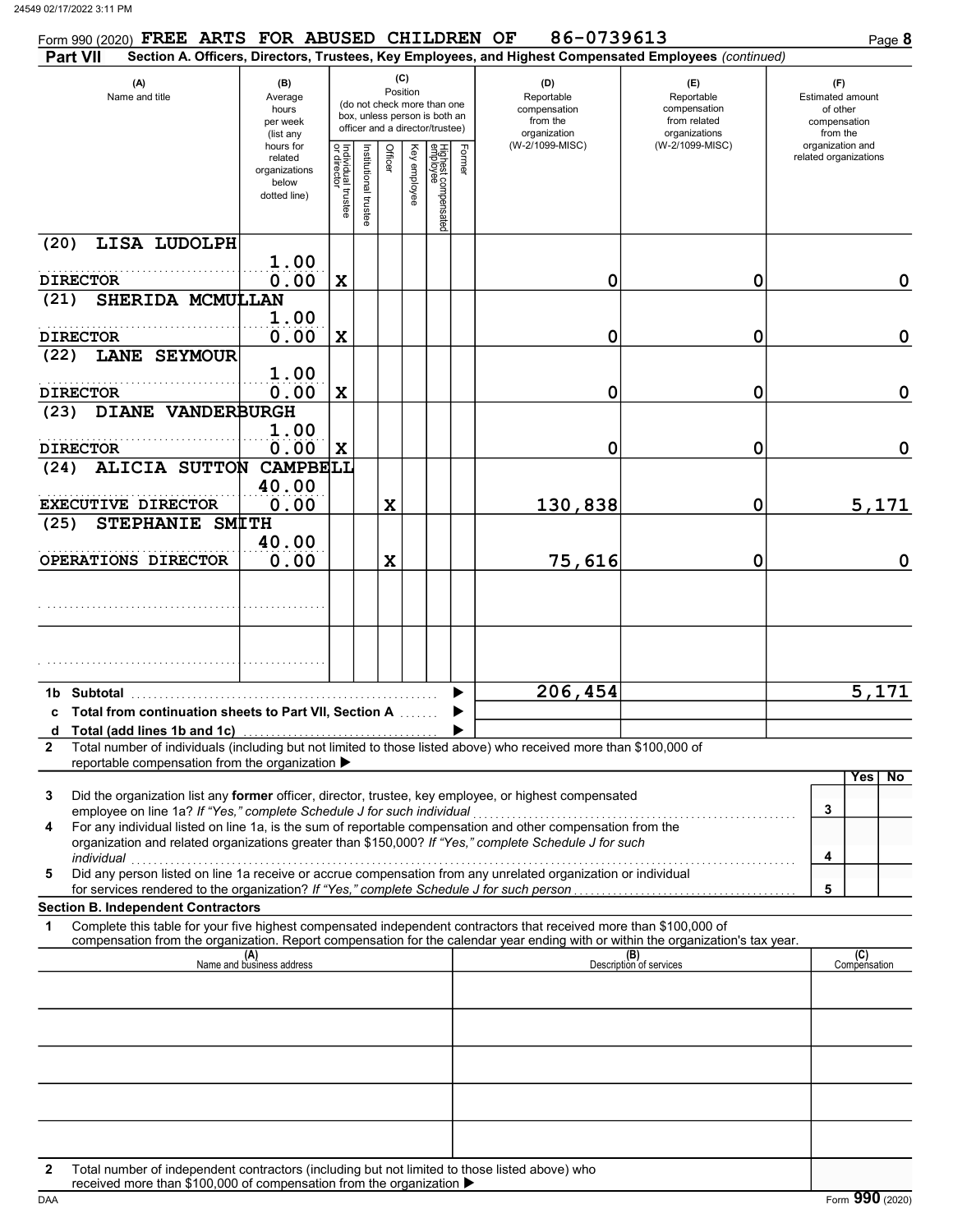| <b>SCHEDULE A</b>                     |                                                            | <b>Public Charity Status and Public Support</b>                                                                                                                                                                                                                 |                                                      |                                        | OMB No. 1545-0047                     |
|---------------------------------------|------------------------------------------------------------|-----------------------------------------------------------------------------------------------------------------------------------------------------------------------------------------------------------------------------------------------------------------|------------------------------------------------------|----------------------------------------|---------------------------------------|
| (Form 990 or 990-EZ)                  |                                                            | Complete if the organization is a section 501(c)(3) organization or a section 4947(a)(1) nonexempt charitable trust.                                                                                                                                            |                                                      |                                        |                                       |
| Department of the Treasury            |                                                            | Attach to Form 990 or Form 990-EZ.                                                                                                                                                                                                                              |                                                      |                                        | <b>Open to Public</b>                 |
| Internal Revenue Service              |                                                            | Go to www.irs.gov/Form990 for instructions and the latest information.                                                                                                                                                                                          |                                                      |                                        | Inspection                            |
| Name of the organization              |                                                            | FREE ARTS FOR ABUSED CHILDREN OF                                                                                                                                                                                                                                |                                                      |                                        | <b>Employer identification number</b> |
|                                       | <b>ARIZONA</b>                                             |                                                                                                                                                                                                                                                                 |                                                      | 86-0739613                             |                                       |
| Part I                                |                                                            | Reason for Public Charity Status. (All organizations must complete this part.) See instructions.                                                                                                                                                                |                                                      |                                        |                                       |
|                                       |                                                            | The organization is not a private foundation because it is: (For lines 1 through 12, check only one box.)                                                                                                                                                       |                                                      |                                        |                                       |
| 1                                     |                                                            | A church, convention of churches, or association of churches described in section 170(b)(1)(A)(i).                                                                                                                                                              |                                                      |                                        |                                       |
| 2<br>3                                |                                                            | A school described in section 170(b)(1)(A)(ii). (Attach Schedule E (Form 990 or 990-EZ).)<br>A hospital or a cooperative hospital service organization described in section 170(b)(1)(A)(iii).                                                                  |                                                      |                                        |                                       |
| 4                                     |                                                            | A medical research organization operated in conjunction with a hospital described in section 170(b)(1)(A)(iii). Enter the hospital's name,                                                                                                                      |                                                      |                                        |                                       |
| city, and state:                      |                                                            |                                                                                                                                                                                                                                                                 |                                                      |                                        |                                       |
| 5                                     |                                                            | An organization operated for the benefit of a college or university owned or operated by a governmental unit described in                                                                                                                                       |                                                      |                                        |                                       |
|                                       | section 170(b)(1)(A)(iv). (Complete Part II.)              |                                                                                                                                                                                                                                                                 |                                                      |                                        |                                       |
| 6<br>$\vert \mathbf{X} \vert$         |                                                            | A federal, state, or local government or governmental unit described in section 170(b)(1)(A)(v).                                                                                                                                                                |                                                      |                                        |                                       |
| 7                                     | described in section 170(b)(1)(A)(vi). (Complete Part II.) | An organization that normally receives a substantial part of its support from a governmental unit or from the general public                                                                                                                                    |                                                      |                                        |                                       |
| 8                                     |                                                            | A community trust described in section 170(b)(1)(A)(vi). (Complete Part II.)                                                                                                                                                                                    |                                                      |                                        |                                       |
| 9<br>university:                      |                                                            | An agricultural research organization described in section 170(b)(1)(A)(ix) operated in conjunction with a land-grant college<br>or university or a non-land-grant college of agriculture (see instructions). Enter the name, city, and state of the college or |                                                      |                                        |                                       |
| 10                                    |                                                            | An organization that normally receives: (1) more than 33 1/3% of its support from contributions, membership fees, and gross                                                                                                                                     |                                                      |                                        |                                       |
|                                       |                                                            | receipts from activities related to its exempt functions, subject to certain exceptions; and (2) no more than 331/3% of its                                                                                                                                     |                                                      |                                        |                                       |
|                                       |                                                            | support from gross investment income and unrelated business taxable income (less section 511 tax) from businesses<br>acquired by the organization after June 30, 1975. See section 509(a)(2). (Complete Part III.)                                              |                                                      |                                        |                                       |
| 11                                    |                                                            | An organization organized and operated exclusively to test for public safety. See section 509(a)(4).                                                                                                                                                            |                                                      |                                        |                                       |
| 12                                    |                                                            | An organization organized and operated exclusively for the benefit of, to perform the functions of, or to carry out the purposes                                                                                                                                |                                                      |                                        |                                       |
|                                       |                                                            | of one or more publicly supported organizations described in section 509(a)(1) or section 509(a)(2). See section 509(a)(3).<br>Check the box in lines 12a through 12d that describes the type of supporting organization and complete lines 12e, 12f, and 12g.  |                                                      |                                        |                                       |
| а                                     |                                                            | Type I. A supporting organization operated, supervised, or controlled by its supported organization(s), typically by giving                                                                                                                                     |                                                      |                                        |                                       |
|                                       |                                                            | the supported organization(s) the power to regularly appoint or elect a majority of the directors or trustees of the                                                                                                                                            |                                                      |                                        |                                       |
|                                       |                                                            | supporting organization. You must complete Part IV, Sections A and B.                                                                                                                                                                                           |                                                      |                                        |                                       |
| b                                     |                                                            | Type II. A supporting organization supervised or controlled in connection with its supported organization(s), by having<br>control or management of the supporting organization vested in the same persons that control or manage the supported                 |                                                      |                                        |                                       |
|                                       |                                                            | organization(s). You must complete Part IV, Sections A and C.                                                                                                                                                                                                   |                                                      |                                        |                                       |
| c                                     |                                                            | Type III functionally integrated. A supporting organization operated in connection with, and functionally integrated with,<br>its supported organization(s) (see instructions). You must complete Part IV, Sections A, D, and E.                                |                                                      |                                        |                                       |
| d                                     |                                                            | Type III non-functionally integrated. A supporting organization operated in connection with its supported organization(s)                                                                                                                                       |                                                      |                                        |                                       |
|                                       |                                                            | that is not functionally integrated. The organization generally must satisfy a distribution requirement and an attentiveness                                                                                                                                    |                                                      |                                        |                                       |
|                                       |                                                            | requirement (see instructions). You must complete Part IV, Sections A and D, and Part V.                                                                                                                                                                        |                                                      |                                        |                                       |
| е                                     |                                                            | Check this box if the organization received a written determination from the IRS that it is a Type I, Type II, Type III<br>functionally integrated, or Type III non-functionally integrated supporting organization.                                            |                                                      |                                        |                                       |
| f                                     | Enter the number of supported organizations                |                                                                                                                                                                                                                                                                 |                                                      |                                        |                                       |
|                                       |                                                            | Provide the following information about the supported organization(s).                                                                                                                                                                                          |                                                      |                                        |                                       |
| (i) Name of supported<br>organization | (ii) EIN                                                   | (iii) Type of organization<br>(described on lines 1-10                                                                                                                                                                                                          | (iv) Is the organization<br>listed in your governing | (v) Amount of monetary<br>support (see | (vi) Amount of<br>other support (see  |
|                                       |                                                            | above (see instructions))                                                                                                                                                                                                                                       | document?                                            | instructions)                          | instructions)                         |
|                                       |                                                            |                                                                                                                                                                                                                                                                 | Yes<br>No                                            |                                        |                                       |
| (A)                                   |                                                            |                                                                                                                                                                                                                                                                 |                                                      |                                        |                                       |
| (B)                                   |                                                            |                                                                                                                                                                                                                                                                 |                                                      |                                        |                                       |
|                                       |                                                            |                                                                                                                                                                                                                                                                 |                                                      |                                        |                                       |
| (C)                                   |                                                            |                                                                                                                                                                                                                                                                 |                                                      |                                        |                                       |
| (D)                                   |                                                            |                                                                                                                                                                                                                                                                 |                                                      |                                        |                                       |
|                                       |                                                            |                                                                                                                                                                                                                                                                 |                                                      |                                        |                                       |
| (E)                                   |                                                            |                                                                                                                                                                                                                                                                 |                                                      |                                        |                                       |
| <b>Total</b>                          |                                                            |                                                                                                                                                                                                                                                                 |                                                      |                                        |                                       |

For Paperwork Reduction Act Notice, see the Instructions for Form 990 or 990-EZ.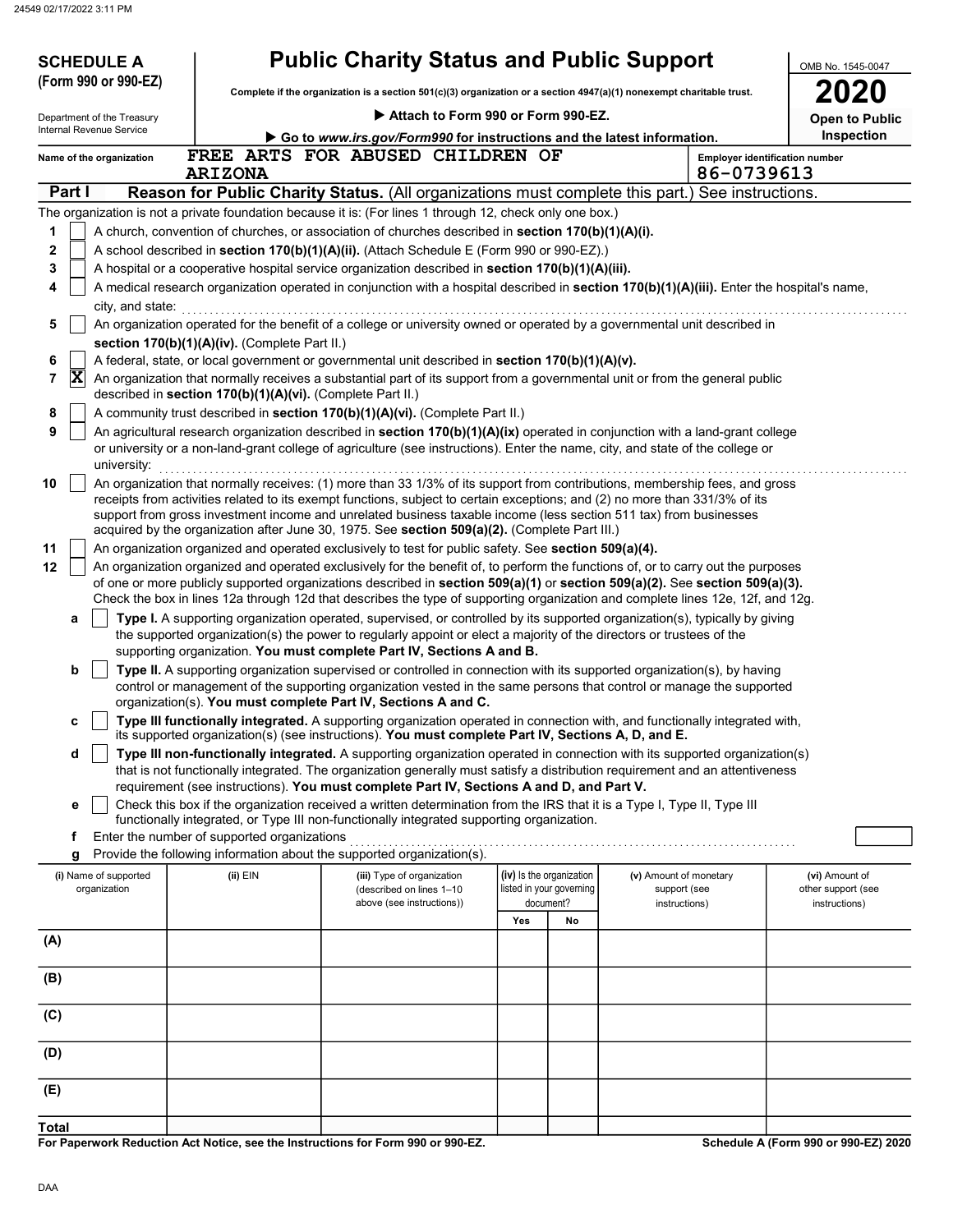|              | Schedule A (Form 990 or 990-EZ) 2020<br>Part II<br>Support Schedule for Organizations Described in Sections 170(b)(1)(A)(iv) and 170(b)(1)(A)(vi)<br>(Complete only if you checked the box on line 5, 7, or 8 of Part I or if the organization failed to qualify under | FREE ARTS FOR ABUSED CHILDREN OF |           |            |            | 86-0739613 | Page 2       |
|--------------|------------------------------------------------------------------------------------------------------------------------------------------------------------------------------------------------------------------------------------------------------------------------|----------------------------------|-----------|------------|------------|------------|--------------|
|              | Part III. If the organization fails to qualify under the tests listed below, please complete Part III.)                                                                                                                                                                |                                  |           |            |            |            |              |
|              | <b>Section A. Public Support</b>                                                                                                                                                                                                                                       |                                  |           |            |            |            |              |
|              | Calendar year (or fiscal year beginning in)<br>▶                                                                                                                                                                                                                       | (a) 2016                         | (b) 2017  | $(c)$ 2018 | $(d)$ 2019 | (e) 2020   | (f) Total    |
| 1            | Gifts, grants, contributions, and<br>membership fees received. (Do not<br>include any "unusual grants.")                                                                                                                                                               | 1,255,601                        | 3,680,217 | 2,698,819  | 2,431,197  | 2,969,028  | 13,034,862   |
| $\mathbf{2}$ | Tax revenues levied for the<br>organization's benefit and either paid<br>to or expended on its behalf                                                                                                                                                                  |                                  |           |            |            |            |              |
| 3            | The value of services or facilities<br>furnished by a governmental unit to the<br>organization without charge                                                                                                                                                          |                                  |           |            |            |            |              |
| 4            | Total. Add lines 1 through 3                                                                                                                                                                                                                                           | 1,255,601                        | 3,680,217 | 2,698,819  | 2,431,197  | 2,969,028  | 13,034,862   |
| 5            | The portion of total contributions by<br>each person (other than a<br>governmental unit or publicly<br>supported organization) included on<br>line 1 that exceeds 2% of the amount<br>shown on line 11, column (f)                                                     |                                  |           |            |            |            | 1,408,733    |
| 6            | Public support. Subtract line 5 from line 4                                                                                                                                                                                                                            |                                  |           |            |            |            | 11,626,129   |
|              | <b>Section B. Total Support</b>                                                                                                                                                                                                                                        |                                  |           |            |            |            |              |
|              | Calendar year (or fiscal year beginning in)<br>▶                                                                                                                                                                                                                       | (a) 2016                         | (b) 2017  | $(c)$ 2018 | $(d)$ 2019 | (e) 2020   | (f) Total    |
| 7            | Amounts from line 4                                                                                                                                                                                                                                                    | 1,255,601                        | 3,680,217 | 2,698,819  | 2,431,197  | 2,969,028  | 13,034,862   |
| 8            | Gross income from interest, dividends.<br>payments received on securities loans,<br>rents, royalties, and income from<br>similar sources                                                                                                                               | 250                              | 770       | 3,704      | 944        | 3,828      | 9,496        |
| 9            | Net income from unrelated business<br>activities, whether or not the business<br>is regularly carried on                                                                                                                                                               |                                  |           |            |            |            |              |
| 10           | Other income. Do not include gain or<br>loss from the sale of capital assets<br>(Explain in Part VI.)                                                                                                                                                                  | 2,762                            | 1,217     | 2,550      | 228,244    | 34,208     | 268,981      |
| 11           | Total support. Add lines 7 through 10                                                                                                                                                                                                                                  |                                  |           |            |            |            | 13, 313, 339 |
| 12           | Gross receipts from related activities, etc. (see instructions)                                                                                                                                                                                                        |                                  |           |            |            | 12         | 334,693      |

| <b>IZ</b> Gross receipts from related activities, etc. (see instructions)                                                          | 14 | ,,,,,,,, |  |
|------------------------------------------------------------------------------------------------------------------------------------|----|----------|--|
| 13 First 5 years. If the Form 990 is for the organization's first, second, third, fourth, or fifth tax year as a section 501(c)(3) |    |          |  |
| organization, check this box and <b>stop here</b>                                                                                  |    |          |  |
| <b>Section C. Computation of Public Support Percentage</b>                                                                         |    |          |  |

| 14  | Public support percentage for 2020 (line 6, column (f) divided by line 11, column (f))                                                                                                                                                                                                                                                                                                                     | 14 | $87.33\%$                       |
|-----|------------------------------------------------------------------------------------------------------------------------------------------------------------------------------------------------------------------------------------------------------------------------------------------------------------------------------------------------------------------------------------------------------------|----|---------------------------------|
| 15  | Public support percentage from 2019 Schedule A, Part II, line 14                                                                                                                                                                                                                                                                                                                                           | 15 | 85.52%                          |
| 16а | 33 1/3% support test—2020. If the organization did not check the box on line 13, and line 14 is 33 1/3% or more, check this<br>box and stop here. The organization qualifies as a publicly supported organization                                                                                                                                                                                          |    | $\blacktriangleright$ $\vert$ X |
| b   | 33 1/3% support test-2019. If the organization did not check a box on line 13 or 16a, and line 15 is 33 1/3% or more, check<br>this box and <b>stop here.</b> The organization qualifies as a publicly supported organization                                                                                                                                                                              |    |                                 |
| 17a | 10%-facts-and-circumstances test-2020. If the organization did not check a box on line 13, 16a, or 16b, and line 14 is<br>10% or more, and if the organization meets the "facts-and-circumstances" test, check this box and <b>stop here.</b> Explain in<br>Part VI how the organization meets the "facts-and-circumstances" test. The organization qualifies as a publicly supported<br>organization      |    |                                 |
| b   | 10%-facts-and-circumstances test-2019. If the organization did not check a box on line 13, 16a, 16b, or 17a, and line<br>15 is 10% or more, and if the organization meets the "facts-and-circumstances" test, check this box and <b>stop here.</b> Explain<br>in Part VI how the organization meets the "facts-and-circumstances" test. The organization qualifies as a publicly supported<br>organization |    |                                 |
| 18  | <b>Private foundation.</b> If the organization did not check a box on line 13, 16a, 16b, 17a, or 17b, check this box and see<br>instructions                                                                                                                                                                                                                                                               |    |                                 |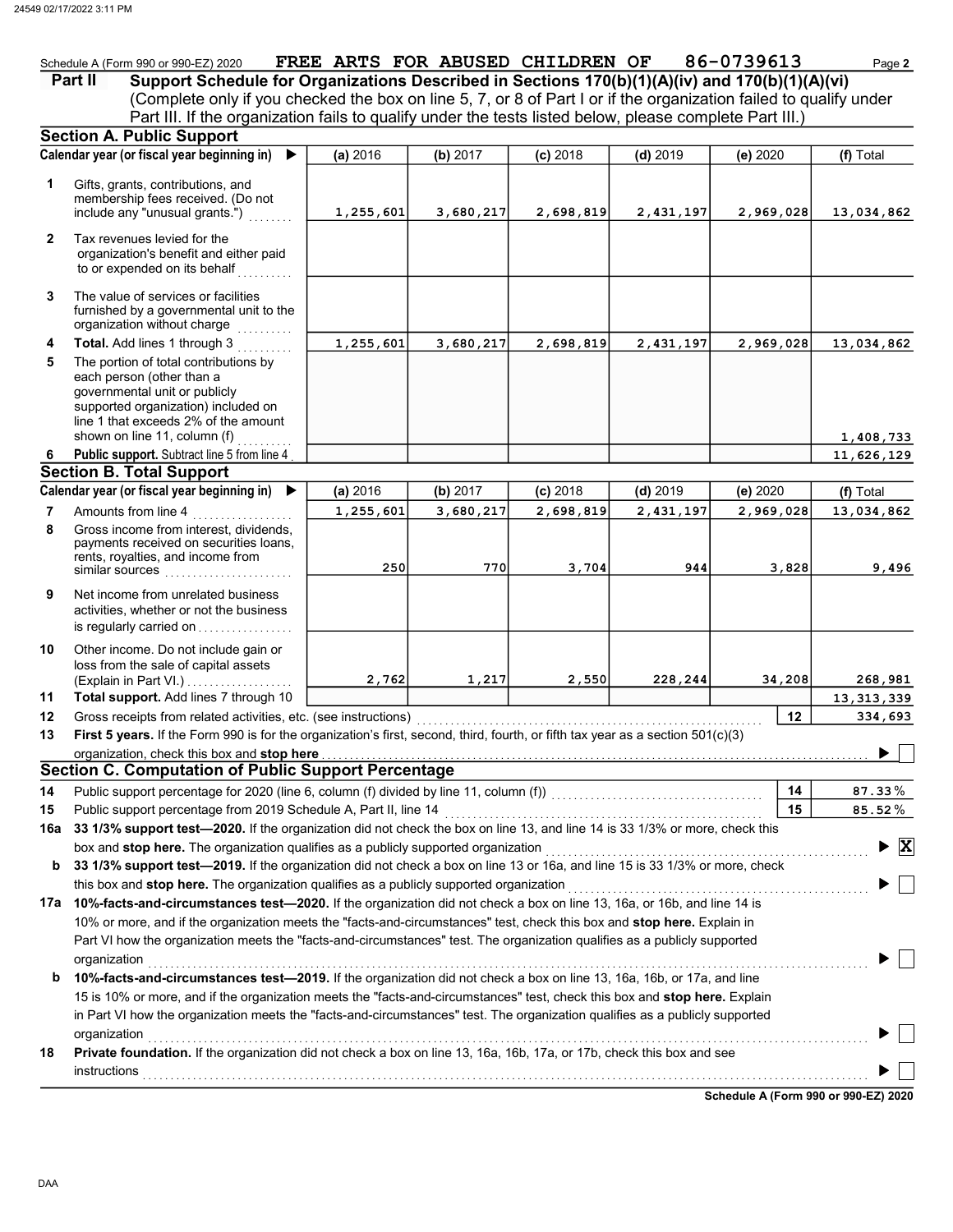| Schedule A (Form 990 or 990-EZ) 2020 | FREE | <b>ARTS FOR</b> | . ABUSED CHILDREN | 86-0739613<br>OF | Page 3 |
|--------------------------------------|------|-----------------|-------------------|------------------|--------|
| .<br>                                |      |                 |                   |                  |        |

### Part III Support Schedule for Organizations Described in Section 509(a)(2)

(Complete only if you checked the box on line 10 of Part I or if the organization failed to qualify under Part II. If the organization fails to qualify under the tests listed below, please complete Part II.)

|     | <b>Section A. Public Support</b>                                                                                                                                                                            |          |          |            |            |          |    |           |
|-----|-------------------------------------------------------------------------------------------------------------------------------------------------------------------------------------------------------------|----------|----------|------------|------------|----------|----|-----------|
|     | Calendar year (or fiscal year beginning in)<br>▶                                                                                                                                                            | (a) 2016 | (b) 2017 | $(c)$ 2018 | $(d)$ 2019 | (e) 2020 |    | (f) Total |
| 1   | Gifts, grants, contributions, and membership fees<br>received. (Do not include any "unusual grants.")                                                                                                       |          |          |            |            |          |    |           |
| 2   | Gross receipts from admissions, merchandise<br>sold or services performed, or facilities<br>furnished in any activity that is related to the<br>organization's tax-exempt purpose                           |          |          |            |            |          |    |           |
| 3   | Gross receipts from activities that are not an<br>unrelated trade or business under section 513                                                                                                             |          |          |            |            |          |    |           |
| 4   | Tax revenues levied for the<br>organization's benefit and either paid<br>to or expended on its behalf                                                                                                       |          |          |            |            |          |    |           |
| 5   | The value of services or facilities<br>furnished by a governmental unit to the<br>organization without charge                                                                                               |          |          |            |            |          |    |           |
| 6   | Total. Add lines 1 through 5                                                                                                                                                                                |          |          |            |            |          |    |           |
|     | <b>7a</b> Amounts included on lines 1, 2, and 3<br>received from disqualified persons                                                                                                                       |          |          |            |            |          |    |           |
| b   | Amounts included on lines 2 and 3<br>received from other than disqualified<br>persons that exceed the greater of \$5,000<br>or 1% of the amount on line 13 for the year                                     |          |          |            |            |          |    |           |
| C   | Add lines 7a and 7b                                                                                                                                                                                         |          |          |            |            |          |    |           |
| 8   | Public support. (Subtract line 7c from                                                                                                                                                                      |          |          |            |            |          |    |           |
|     | line $6.$ )                                                                                                                                                                                                 |          |          |            |            |          |    |           |
|     | <b>Section B. Total Support</b><br>Calendar year (or fiscal year beginning in) ▶                                                                                                                            |          |          |            |            |          |    |           |
|     |                                                                                                                                                                                                             | (a) 2016 | (b) 2017 | $(c)$ 2018 | $(d)$ 2019 | (e) 2020 |    | (f) Total |
| 9   | Amounts from line 6                                                                                                                                                                                         |          |          |            |            |          |    |           |
| 10a | Gross income from interest, dividends,<br>payments received on securities loans, rents,<br>royalties, and income from similar sources.                                                                      |          |          |            |            |          |    |           |
| b   | Unrelated business taxable income (less<br>section 511 taxes) from businesses<br>acquired after June 30, 1975                                                                                               |          |          |            |            |          |    |           |
| C   | Add lines 10a and 10b                                                                                                                                                                                       |          |          |            |            |          |    |           |
| 11  | Net income from unrelated business<br>activities not included in line 10b, whether<br>or not the business is regularly carried on                                                                           |          |          |            |            |          |    |           |
| 12  | Other income. Do not include gain or<br>loss from the sale of capital assets<br>(Explain in Part VI.)                                                                                                       |          |          |            |            |          |    |           |
| 13  | Total support. (Add lines 9, 10c, 11,                                                                                                                                                                       |          |          |            |            |          |    |           |
|     | and 12.)                                                                                                                                                                                                    |          |          |            |            |          |    |           |
| 14  | First 5 years. If the Form 990 is for the organization's first, second, third, fourth, or fifth tax year as a section 501(c)(3)                                                                             |          |          |            |            |          |    |           |
|     | organization, check this box and stop here                                                                                                                                                                  |          |          |            |            |          |    |           |
|     | <b>Section C. Computation of Public Support Percentage</b>                                                                                                                                                  |          |          |            |            |          |    |           |
| 15  | Public support percentage for 2020 (line 8, column (f), divided by line 13, column (f)) [[[[[[[[[[[[[[[[[[[[[                                                                                               |          |          |            |            |          | 15 | %         |
| 16  |                                                                                                                                                                                                             |          |          |            |            |          | 16 | %         |
|     | Section D. Computation of Investment Income Percentage                                                                                                                                                      |          |          |            |            |          | 17 |           |
| 17  |                                                                                                                                                                                                             |          |          |            |            |          | 18 | %<br>%    |
|     | 18 Investment income percentage from 2019 Schedule A, Part III, line 17<br>19a 33 1/3% support tests—2020. If the organization did not check the box on line 14, and line 15 is more than 33 1/3%, and line |          |          |            |            |          |    |           |
|     | 17 is not more than 33 1/3%, check this box and stop here. The organization qualifies as a publicly supported organization                                                                                  |          |          |            |            |          |    |           |
| b   | 33 1/3% support tests-2019. If the organization did not check a box on line 14 or line 19a, and line 16 is more than 33 1/3%, and                                                                           |          |          |            |            |          |    |           |
|     | line 18 is not more than 33 1/3%, check this box and stop here. The organization qualifies as a publicly supported organization                                                                             |          |          |            |            |          |    |           |
| 20  |                                                                                                                                                                                                             |          |          |            |            |          |    |           |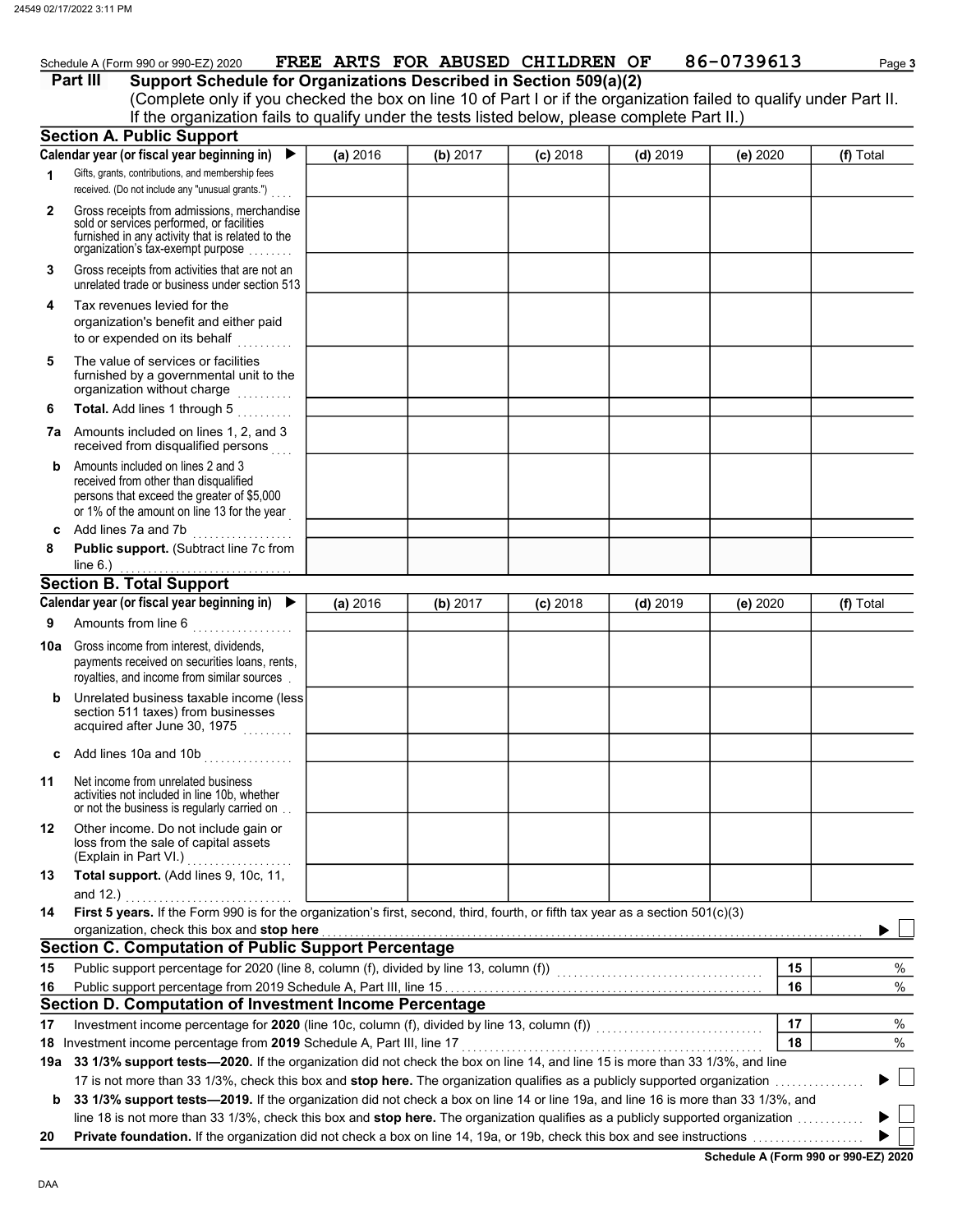# Schedule A (Form 990 or 990-EZ) 2020 FREE ARTS FOR ABUSED CHILDREN OF  $86-0739613$  Page 4

### Part IV Supporting Organizations

Sections A, D, and E. If you checked box 12d, Part I, complete Sections A and D, and complete Part V.) (Complete only if you checked a box in line 12 on Part I. If you checked box 12a, Part I, complete Sections A and B. If you checked box 12b, Part I, complete Sections A and C. If you checked box 12c, Part I, complete

## Section A. All Supporting Organizations

- Are all of the organization's supported organizations listed by name in the organization's governing documents? If "No," describe in Part VI how the supported organizations are designated. If designated by class or purpose, describe the designation. If historic and continuing relationship, explain. 1
- Did the organization have any supported organization that does not have an IRS determination of status under section 509(a)(1) or (2)? If "Yes," explain in Part VI how the organization determined that the supported organization was described in section 509(a)(1) or (2). 2
- **3a** Did the organization have a supported organization described in section 501(c)(4), (5), or (6)? If "Yes," answer lines 3b and 3c below.
- b Did the organization confirm that each supported organization qualified under section 501(c)(4), (5), or (6) and satisfied the public support tests under section  $509(a)(2)$ ? If "Yes," describe in Part VI when and how the organization made the determination.
- c Did the organization ensure that all support to such organizations was used exclusively for section 170(c)(2)(B) purposes? If "Yes," explain in Part VI what controls the organization put in place to ensure such use.
- 4a Was any supported organization not organized in the United States ("foreign supported organization")? If "Yes," and if you checked 12a or 12b in Part I, answer (b) and (c) below.
- b Did the organization have ultimate control and discretion in deciding whether to make grants to the foreign supported organization? If "Yes," describe in Part VI how the organization had such control and discretion despite being controlled or supervised by or in connection with its supported organizations.
- c Did the organization support any foreign supported organization that does not have an IRS determination under sections  $501(c)(3)$  and  $509(a)(1)$  or (2)? If "Yes," explain in Part VI what controls the organization used to ensure that all support to the foreign supported organization was used exclusively for section 170(c)(2)(B) purposes.
- 5a Did the organization add, substitute, or remove any supported organizations during the tax year? If "Yes," answer lines 5b and 5c below (if applicable). Also, provide detail in Part VI, including (i) the names and EIN numbers of the supported organizations added, substituted, or removed; (ii) the reasons for each such action; (iii) the authority under the organization's organizing document authorizing such action; and (iv) how the action was accomplished (such as by amendment to the organizing document).
- b Type I or Type II only. Was any added or substituted supported organization part of a class already designated in the organization's organizing document?
- c Substitutions only. Was the substitution the result of an event beyond the organization's control?
- 6 Did the organization provide support (whether in the form of grants or the provision of services or facilities) to anyone other than (i) its supported organizations, (ii) individuals that are part of the charitable class benefited by one or more of its supported organizations, or (iii) other supporting organizations that also support or benefit one or more of the filing organization's supported organizations? If "Yes," provide detail in Part VI.
- 7 Did the organization provide a grant, loan, compensation, or other similar payment to a substantial contributor (as defined in section  $4958(c)(3)(C)$ ), a family member of a substantial contributor, or a 35% controlled entity with regard to a substantial contributor? If "Yes," complete Part I of Schedule L (Form 990 or 990-EZ).
- 8 Did the organization make a loan to a disqualified person (as defined in section 4958) not described in line 7? If "Yes," complete Part I of Schedule L (Form 990 or 990-EZ).
- 9a Was the organization controlled directly or indirectly at any time during the tax year by one or more disqualified persons, as defined in section 4946 (other than foundation managers and organizations described in section 509(a)(1) or (2))? If "Yes," provide detail in Part VI.
- b Did one or more disqualified persons (as defined in line 9a) hold a controlling interest in any entity in which the supporting organization had an interest? If "Yes," provide detail in Part VI.
- c Did a disqualified person (as defined in line 9a) have an ownership interest in, or derive any personal benefit from, assets in which the supporting organization also had an interest? If "Yes," provide detail in Part VI.
- 10a Was the organization subject to the excess business holdings rules of section 4943 because of section 4943(f) (regarding certain Type II supporting organizations, and all Type III non-functionally integrated supporting organizations)? If "Yes," answer line 10b below.
- b Did the organization have any excess business holdings in the tax year? (Use Schedule C, Form 4720, to determine whether the organization had excess business holdings.)

Yes | No 1 2 3a 3b 3c 4a 4b 4c 5a 5b 5c 6 7 8 9a 9b 9c 10a 10b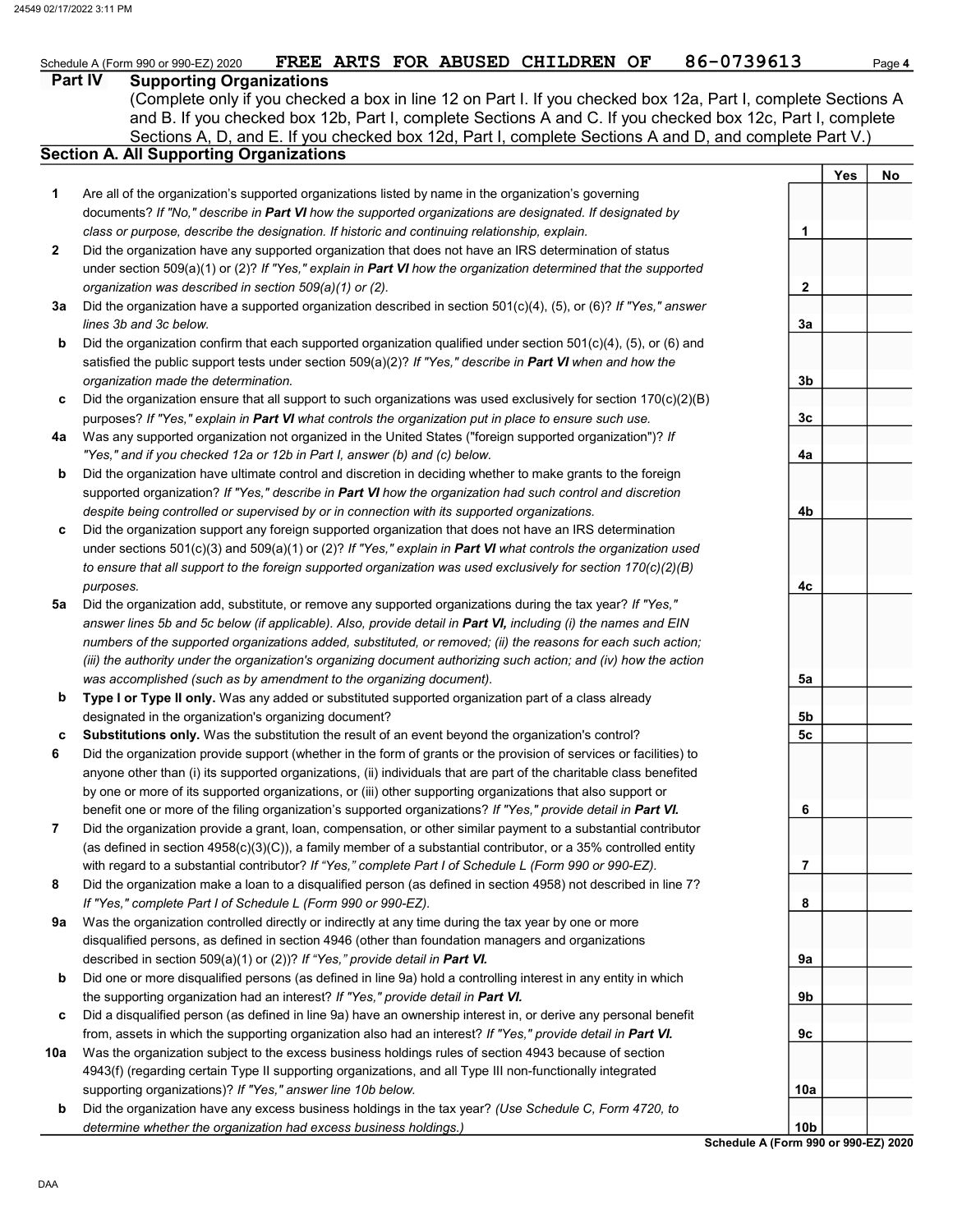### Part IV Supporting Organizations (continued) Schedule A (Form 990 or 990-EZ) 2020 FREE ARTS FOR ABUSED CHILDREN OF  $86-0739613$  Page 5

|    |                                                                                                                      |                 | /es | No |
|----|----------------------------------------------------------------------------------------------------------------------|-----------------|-----|----|
| 11 | Has the organization accepted a gift or contribution from any of the following persons?                              |                 |     |    |
|    | a A person who directly or indirectly controls, either alone or together with persons described in lines 11b and     |                 |     |    |
|    | 11c below, the governing body of a supported organization?                                                           | 11a             |     |    |
|    | <b>b</b> A family member of a person described in line 11a above?                                                    | 11 <sub>b</sub> |     |    |
|    | c A 35% controlled entity of a person described in line 11a or 11b above? If "Yes" to line 11a, 11b, or 11c, provide |                 |     |    |
|    | detail in <b>Part VI.</b>                                                                                            | 11c             |     |    |

### Section B. Type I Supporting Organizations

|                |                                                                                                                                | Yes | No. |
|----------------|--------------------------------------------------------------------------------------------------------------------------------|-----|-----|
| $\mathbf 1$    | Did the governing body, members of the governing body, officers acting in their official capacity, or membership of one or     |     |     |
|                | more supported organizations have the power to regularly appoint or elect at least a majority of the organization's officers,  |     |     |
|                | directors, or trustees at all times during the tax year? If "No," describe in Part VI how the supported organization(s)        |     |     |
|                | effectively operated, supervised, or controlled the organization's activities. If the organization had more than one supported |     |     |
|                | organization, describe how the powers to appoint and/or remove officers, directors, or trustees were allocated among the       |     |     |
|                | supported organizations and what conditions or restrictions, if any, applied to such powers during the tax year.               |     |     |
| $\overline{2}$ | Did the organization operate for the benefit of any supported organization other than the supported                            |     |     |
|                | organization(s) that operated, supervised, or controlled the supporting organization? If "Yes," explain in Part                |     |     |
|                | VI how providing such benefit carried out the purposes of the supported organization(s) that operated,                         |     |     |

### supervised, or controlled the supporting organization. Section C. Type II Supporting Organizations

|                                                                                                                      |  | - Nc |
|----------------------------------------------------------------------------------------------------------------------|--|------|
| Were a majority of the organization's directors or trustees during the tax year also a majority of the directors     |  |      |
| or trustees of each of the organization's supported organization(s)? If "No," describe in <b>Part VI</b> how control |  |      |
| or management of the supporting organization was vested in the same persons that controlled or managed               |  |      |
| the supported organization(s).                                                                                       |  |      |

### Section D. All Type III Supporting Organizations

|                |                                                                                                                        |   | Yes | No |
|----------------|------------------------------------------------------------------------------------------------------------------------|---|-----|----|
| 1              | Did the organization provide to each of its supported organizations, by the last day of the fifth month of the         |   |     |    |
|                | organization's tax year, (i) a written notice describing the type and amount of support provided during the prior tax  |   |     |    |
|                | year, (ii) a copy of the Form 990 that was most recently filed as of the date of notification, and (iii) copies of the |   |     |    |
|                | organization's governing documents in effect on the date of notification, to the extent not previously provided?       |   |     |    |
| $\overline{2}$ | Were any of the organization's officers, directors, or trustees either (i) appointed or elected by the supported       |   |     |    |
|                | organization(s) or (ii) serving on the governing body of a supported organization? If "No," explain in Part VI how     |   |     |    |
|                | the organization maintained a close and continuous working relationship with the supported organization(s).            | າ |     |    |
| 3              | By reason of the relationship described in line 2, above, did the organization's supported organizations have          |   |     |    |
|                | a significant voice in the organization's investment policies and in directing the use of the organization's           |   |     |    |
|                | income or assets at all times during the tax year? If "Yes," describe in Part VI the role the organization's           |   |     |    |
|                | supported organizations played in this regard.                                                                         | 3 |     |    |

### Section E. Type III Functionally-Integrated Supporting Organizations

| Check the box next to the method that the organization used to satisfy the Integral Part Test during the year (see instructions). |  |
|-----------------------------------------------------------------------------------------------------------------------------------|--|
|-----------------------------------------------------------------------------------------------------------------------------------|--|

- The organization satisfied the Activities Test. Complete line 2 below. a
- The organization is the parent of each of its supported organizations. Complete line 3 below. b

|  |  | ∠   The organization supported a governmental entity. Describe in Part VI how you supported a governmental entity (see instructions) |  |  |  |  |  |
|--|--|--------------------------------------------------------------------------------------------------------------------------------------|--|--|--|--|--|
|--|--|--------------------------------------------------------------------------------------------------------------------------------------|--|--|--|--|--|

- 2 Activities Test. Answer lines 2a and 2b below.
- a Did substantially all of the organization's activities during the tax year directly further the exempt purposes of the supported organization(s) to which the organization was responsive? If "Yes," then in Part VI identify those supported organizations and explain how these activities directly furthered their exempt purposes, how the organization was responsive to those supported organizations, and how the organization determined that these activities constituted substantially all of its activities.
- b Did the activities described in line 2a, above, constitute activities that, but for the organization's involvement, one or more of the organization's supported organization(s) would have been engaged in? If "Yes," explain in Part VI the reasons for the organization's position that its supported organization(s) would have engaged in these activities but for the organization's involvement.
- 3 Parent of Supported Organizations. Answer lines 3a and 3b below.
	- a Did the organization have the power to regularly appoint or elect a majority of the officers, directors, or trustees of each of the supported organizations? If "Yes" or "No," provide details in Part VI.
	- b Did the organization exercise a substantial degree of direction over the policies, programs, and activities of each of its supported organizations? If "Yes," describe in Part VI the role played by the organization in this regard.

2a

2b

3a

Yes No

2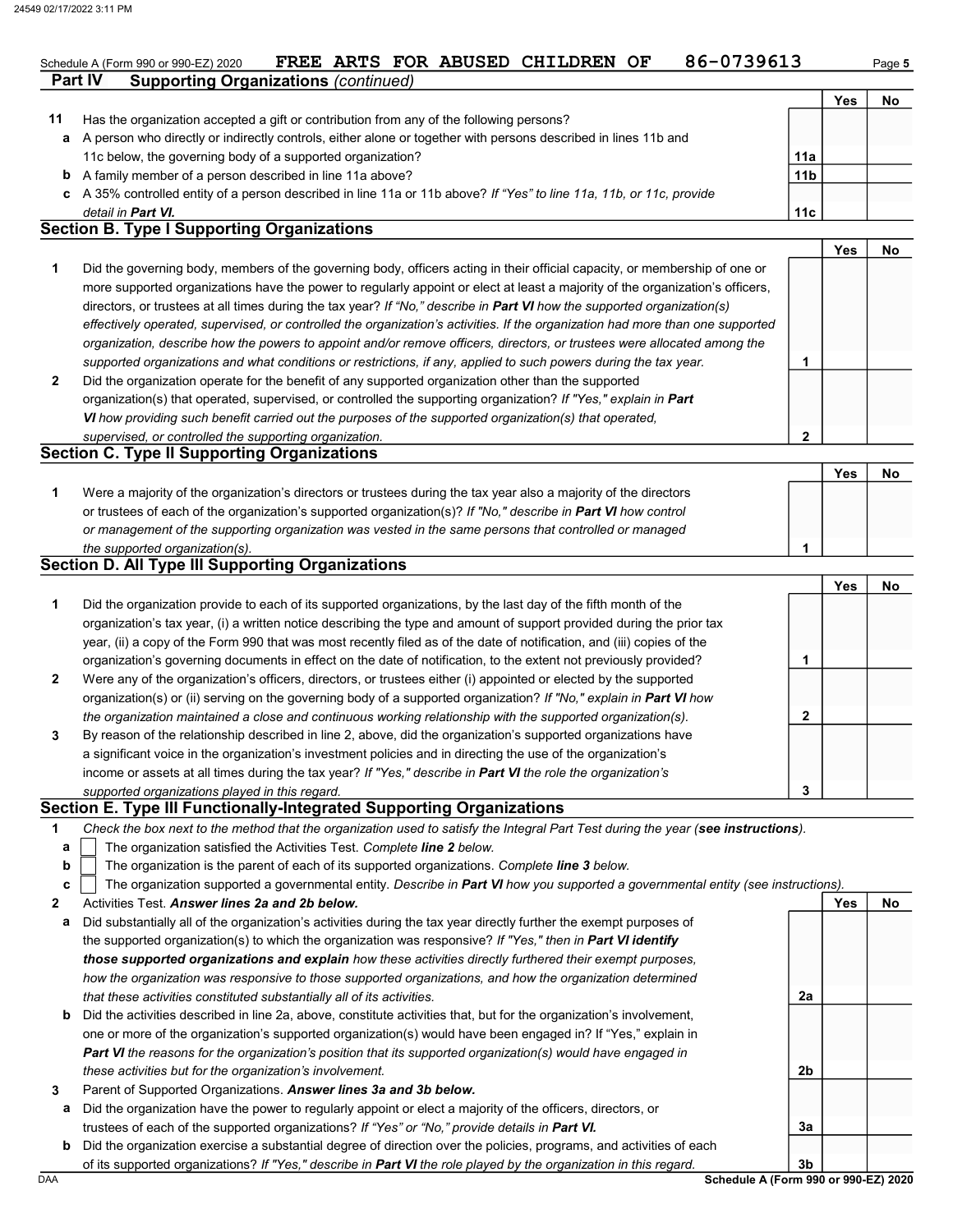| <b>Part V</b><br>Type III Non-Functionally Integrated 509(a)(3) Supporting Organizations                                                       |                |                |                                |
|------------------------------------------------------------------------------------------------------------------------------------------------|----------------|----------------|--------------------------------|
| Check here if the organization satisfied the Integral Part Test as a qualifying trust on Nov. 20, 1970 (explain in Part VI). See<br>1          |                |                |                                |
| instructions. All other Type III non-functionally integrated supporting organizations must complete Sections A through E.                      |                |                |                                |
| Section A - Adjusted Net Income                                                                                                                |                | (A) Prior Year | (B) Current Year<br>(optional) |
| Net short-term capital gain<br>1.                                                                                                              | 1              |                |                                |
| Recoveries of prior-year distributions<br>$\mathbf{2}$                                                                                         | 2              |                |                                |
| Other gross income (see instructions)<br>3                                                                                                     | 3              |                |                                |
| Add lines 1 through 3.<br>4                                                                                                                    | 4              |                |                                |
| Depreciation and depletion<br>5                                                                                                                | 5              |                |                                |
| Portion of operating expenses paid or incurred for production or collection of<br>6                                                            |                |                |                                |
| gross income or for management, conservation, or maintenance of property                                                                       |                |                |                                |
| held for production of income (see instructions)                                                                                               | 6              |                |                                |
| Other expenses (see instructions)<br>7                                                                                                         | $\overline{7}$ |                |                                |
| 8<br>Adjusted Net Income (subtract lines 5, 6, and 7 from line 4)                                                                              | 8              |                |                                |
| <b>Section B - Minimum Asset Amount</b>                                                                                                        |                | (A) Prior Year | (B) Current Year<br>(optional) |
| 1 Aggregate fair market value of all non-exempt-use assets (see                                                                                |                |                |                                |
| instructions for short tax year or assets held for part of year):                                                                              |                |                |                                |
| a Average monthly value of securities                                                                                                          | 1a             |                |                                |
| <b>b</b> Average monthly cash balances                                                                                                         | 1 <sub>b</sub> |                |                                |
| c Fair market value of other non-exempt-use assets                                                                                             | 1 <sub>c</sub> |                |                                |
| d Total (add lines 1a, 1b, and 1c)                                                                                                             | 1d             |                |                                |
| e Discount claimed for blockage or other factors                                                                                               |                |                |                                |
| (explain in detail in Part VI):                                                                                                                |                |                |                                |
| Acquisition indebtedness applicable to non-exempt-use assets<br>$\mathbf{2}$                                                                   | 2              |                |                                |
| Subtract line 2 from line 1d.<br>3                                                                                                             | 3              |                |                                |
| Cash deemed held for exempt use. Enter 0.015 of line 3 (for greater amount,<br>4                                                               |                |                |                                |
| see instructions).                                                                                                                             | 4              |                |                                |
| Net value of non-exempt-use assets (subtract line 4 from line 3)<br>5                                                                          | 5              |                |                                |
| Multiply line 5 by 0.035.<br>6                                                                                                                 | 6              |                |                                |
| 7<br>Recoveries of prior-year distributions                                                                                                    | $\overline{7}$ |                |                                |
| Minimum Asset Amount (add line 7 to line 6)<br>8                                                                                               | 8              |                |                                |
| <b>Section C - Distributable Amount</b>                                                                                                        |                |                | <b>Current Year</b>            |
| Adjusted net income for prior year (from Section A, line 8, column A)<br>1.                                                                    | 1              |                |                                |
| Enter 0.85 of line 1.<br>2                                                                                                                     | 2              |                |                                |
| Minimum asset amount for prior year (from Section B, line 8, column A)<br>3                                                                    | 3              |                |                                |
| Enter greater of line 2 or line 3.<br>4                                                                                                        | 4              |                |                                |
| Income tax imposed in prior year<br>5                                                                                                          | 5              |                |                                |
| Distributable Amount. Subtract line 5 from line 4, unless subject to<br>6                                                                      |                |                |                                |
| emergency temporary reduction (see instructions).                                                                                              | 6              |                |                                |
| $\overline{7}$<br>Check here if the current year is the organization's first as a non-functionally integrated Type III supporting organization |                |                |                                |

(see instructions).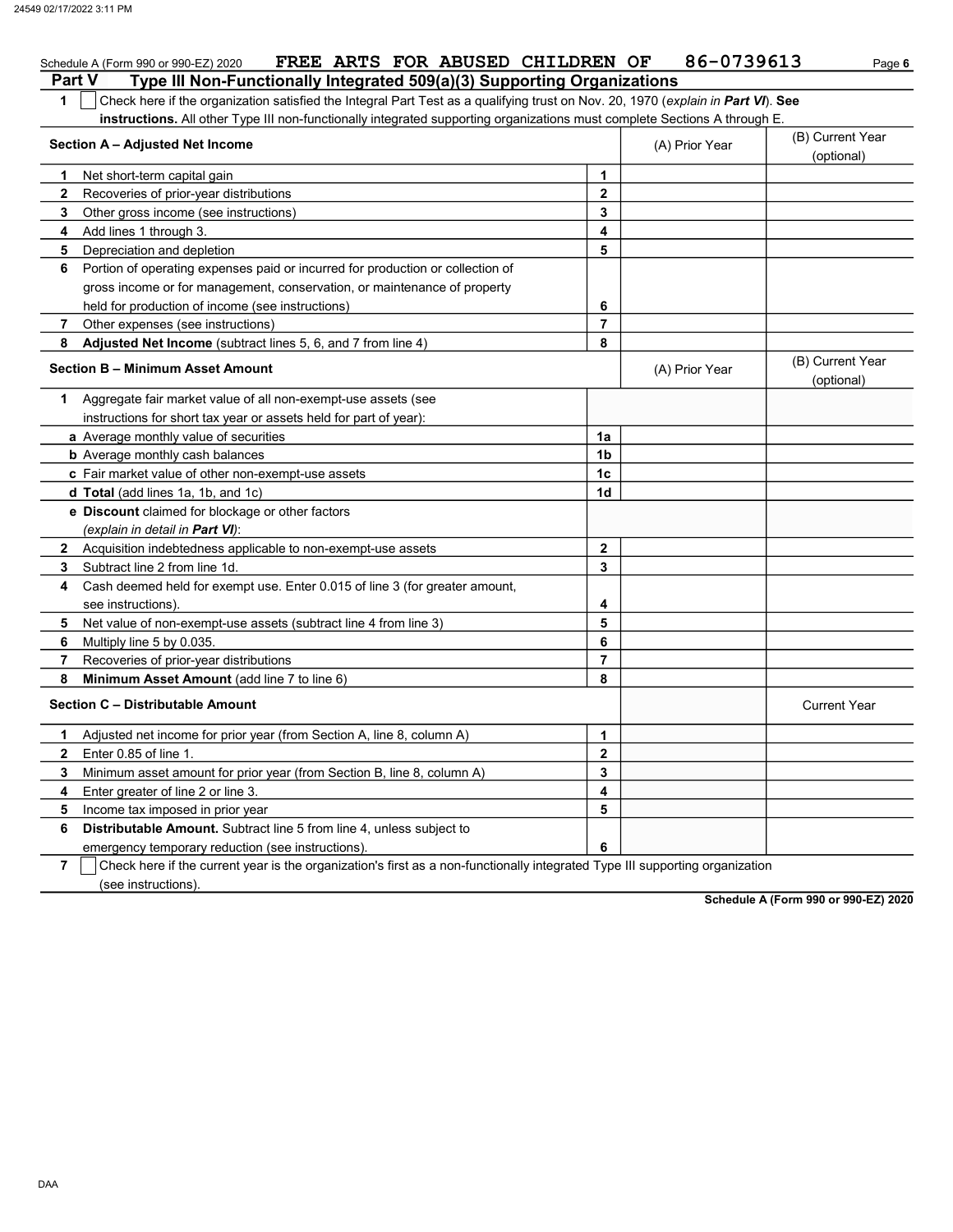### Schedule A (Form 990 or 990-EZ) 2020 FREE ARTS FOR ABUSED CHILDREN OF  $86-0739613$  Page 7 Part V Type III Non-Functionally Integrated 509(a)(3) Supporting Organizations (continued) Section D – Distributions Current Year 1 2 3 4 5 6 7 8 9 10 Amounts paid to supported organizations to accomplish exempt purposes Amounts paid to perform activity that directly furthers exempt purposes of supported organizations, in excess of income from activity Administrative expenses paid to accomplish exempt purposes of supported organizations Amounts paid to acquire exempt-use assets Qualified set-aside amounts (prior IRS approval required—provide details in Part VI) Other distributions (describe in Part VI). See instructions. Total annual distributions. Add lines 1 through 6. Distributions to attentive supported organizations to which the organization is responsive (provide details in Part VI). See instructions. Distributable amount for 2020 from Section C, line 6 Line 8 amount divided by line 9 amount Section E – Distribution Allocations (see instructions) Excess Distributions (i) (ii) Underdistributions Pre-2020 (iii) Distributable Amount for 2020 3 2 1 a From 2015 . . . . . . . . . . . . . . . . . . . . . . . . . . . . . . . b From 2016 . . . . . . . . . . . . . . . . . . . . . . . . . . . . . . . c From 2017 . . . . . . . . . . . . . . . . . . . . . . . . . . . . . . . d From 2018 . . . . . . . . . . . . . . . . . . . . . . . . . . . . . . . . e From 2019 . . . . . . . . . . . . . . . . . . . . . . . . . . . . . . . . f Total of lines 3a through 3e g Applied to underdistributions of prior years h Applied to 2020 distributable amount Distributable amount for 2020 from Section C, line 6 Underdistributions, if any, for years prior to 2020 (reasonable cause required–explain in Part VI). See Excess distributions carryover, if any, to 2020 instructions.

8

and 4c.

7

5

4

6 Remaining underdistributions for 2020 Subtract lines 3h

and 4b from line 1. For result greater than zero, explain in

Excess distributions carryover to 2021. Add lines 3j

Remaining underdistributions for years prior to 2020, if any. Subtract lines 3g and 4a from line 2. For result greater than zero, explain in Part VI. See instructions.

i Carryover from 2015 not applied (see instructions) j Remainder. Subtract lines 3g, 3h, and 3i from line 3f.

a Applied to underdistributions of prior years **b** Applied to 2020 distributable amount

Distributions for 2020 from

Part VI. See instructions.

Breakdown of line 7:

a Excess from 2016 ........................ **b** Excess from 2017 ........................ c Excess from 2018 . . . . . . . . . . . . . . . . . . . . . . . . d Excess from 2019 ......................... e Excess from 2020 . . . . . . . . . . . . . . . . . . . . . . . .

c Remainder. Subtract lines 4a and 4b from line 4.

Section D, line 7: \$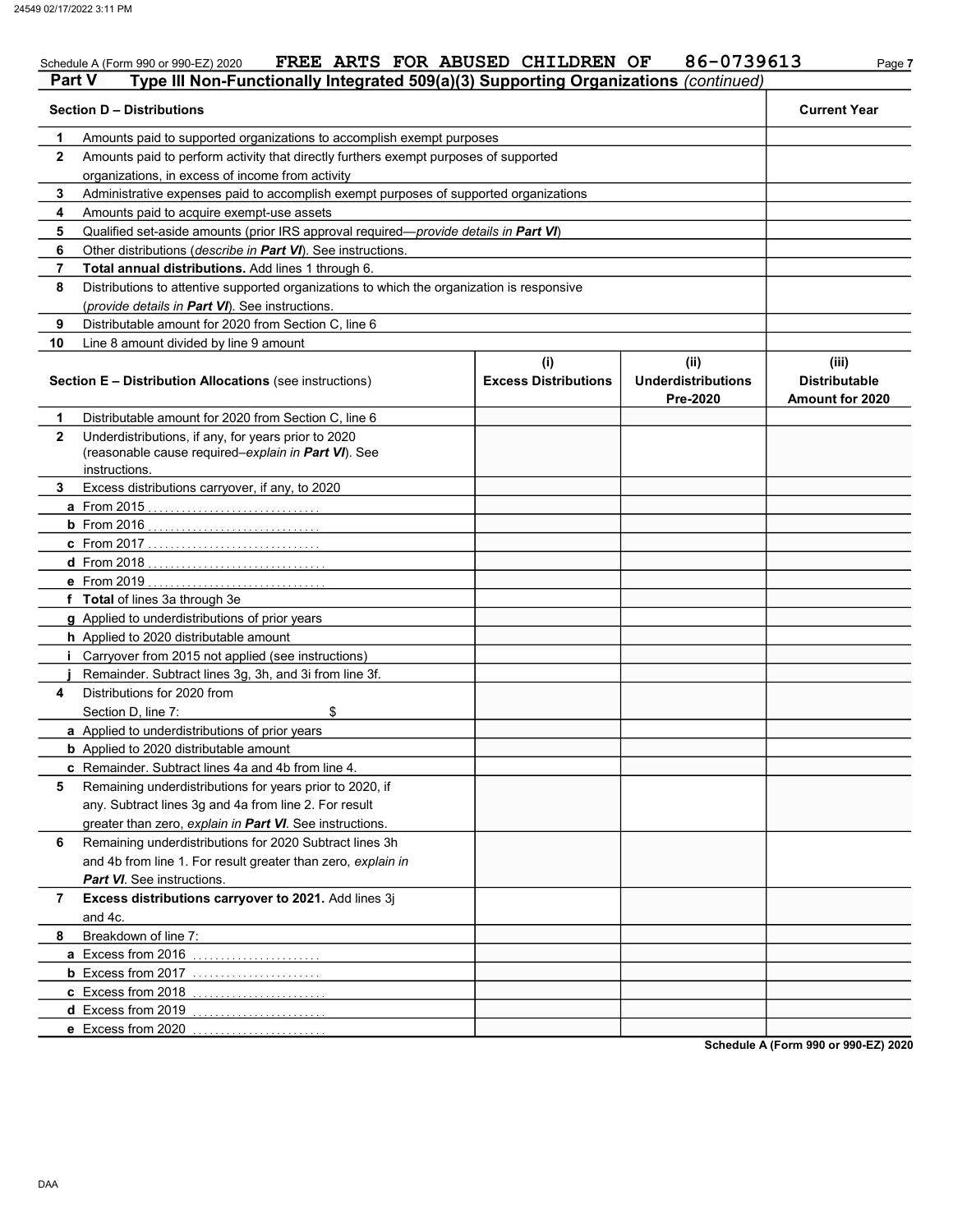| Schedule A (Form 990 or 990-EZ) 2020<br>Supplemental Information. Provide the explanations required by Part II, line 10; Part II, line 17a or 17b; Part<br><b>Part VI</b><br>III, line 12; Part IV, Section A, lines 1, 2, 3b, 3c, 4b, 4c, 5a, 6, 9a, 9b, 9c, 11a, 11b, and 11c; Part IV, Section<br>B, lines 1 and 2; Part IV, Section C, line 1; Part IV, Section D, lines 2 and 3; Part IV, Section E, lines 1c, 2a, 2b,<br>3a, and 3b; Part V, line 1; Part V, Section B, line 1e; Part V, Section D, lines 5, 6, and 8; and Part V, Section E,<br>lines 2, 5, and 6. Also complete this part for any additional information. (See instructions.) | FREE ARTS FOR ABUSED CHILDREN OF |         | 86-0739613<br>Page 8 |
|-------------------------------------------------------------------------------------------------------------------------------------------------------------------------------------------------------------------------------------------------------------------------------------------------------------------------------------------------------------------------------------------------------------------------------------------------------------------------------------------------------------------------------------------------------------------------------------------------------------------------------------------------------|----------------------------------|---------|----------------------|
| PART II, LINE 10 - OTHER INCOME DETAIL                                                                                                                                                                                                                                                                                                                                                                                                                                                                                                                                                                                                                |                                  |         |                      |
| <b>MISCELLANOUS</b>                                                                                                                                                                                                                                                                                                                                                                                                                                                                                                                                                                                                                                   | \$                               | 6,943   |                      |
| <b>RENTAL</b>                                                                                                                                                                                                                                                                                                                                                                                                                                                                                                                                                                                                                                         | \$                               | 97,738  |                      |
| PPP LOAN FORGIVENESS                                                                                                                                                                                                                                                                                                                                                                                                                                                                                                                                                                                                                                  | \$                               | 164,300 |                      |
|                                                                                                                                                                                                                                                                                                                                                                                                                                                                                                                                                                                                                                                       |                                  |         |                      |
|                                                                                                                                                                                                                                                                                                                                                                                                                                                                                                                                                                                                                                                       |                                  |         |                      |
|                                                                                                                                                                                                                                                                                                                                                                                                                                                                                                                                                                                                                                                       |                                  |         |                      |
|                                                                                                                                                                                                                                                                                                                                                                                                                                                                                                                                                                                                                                                       |                                  |         |                      |
|                                                                                                                                                                                                                                                                                                                                                                                                                                                                                                                                                                                                                                                       |                                  |         |                      |
|                                                                                                                                                                                                                                                                                                                                                                                                                                                                                                                                                                                                                                                       |                                  |         |                      |
|                                                                                                                                                                                                                                                                                                                                                                                                                                                                                                                                                                                                                                                       |                                  |         |                      |
|                                                                                                                                                                                                                                                                                                                                                                                                                                                                                                                                                                                                                                                       |                                  |         |                      |
|                                                                                                                                                                                                                                                                                                                                                                                                                                                                                                                                                                                                                                                       |                                  |         |                      |
|                                                                                                                                                                                                                                                                                                                                                                                                                                                                                                                                                                                                                                                       |                                  |         |                      |
|                                                                                                                                                                                                                                                                                                                                                                                                                                                                                                                                                                                                                                                       |                                  |         |                      |
|                                                                                                                                                                                                                                                                                                                                                                                                                                                                                                                                                                                                                                                       |                                  |         |                      |
|                                                                                                                                                                                                                                                                                                                                                                                                                                                                                                                                                                                                                                                       |                                  |         |                      |
|                                                                                                                                                                                                                                                                                                                                                                                                                                                                                                                                                                                                                                                       |                                  |         |                      |
|                                                                                                                                                                                                                                                                                                                                                                                                                                                                                                                                                                                                                                                       |                                  |         |                      |
|                                                                                                                                                                                                                                                                                                                                                                                                                                                                                                                                                                                                                                                       |                                  |         |                      |
|                                                                                                                                                                                                                                                                                                                                                                                                                                                                                                                                                                                                                                                       |                                  |         |                      |
|                                                                                                                                                                                                                                                                                                                                                                                                                                                                                                                                                                                                                                                       |                                  |         |                      |
|                                                                                                                                                                                                                                                                                                                                                                                                                                                                                                                                                                                                                                                       |                                  |         |                      |
|                                                                                                                                                                                                                                                                                                                                                                                                                                                                                                                                                                                                                                                       |                                  |         |                      |
|                                                                                                                                                                                                                                                                                                                                                                                                                                                                                                                                                                                                                                                       |                                  |         |                      |
|                                                                                                                                                                                                                                                                                                                                                                                                                                                                                                                                                                                                                                                       |                                  |         |                      |
|                                                                                                                                                                                                                                                                                                                                                                                                                                                                                                                                                                                                                                                       |                                  |         |                      |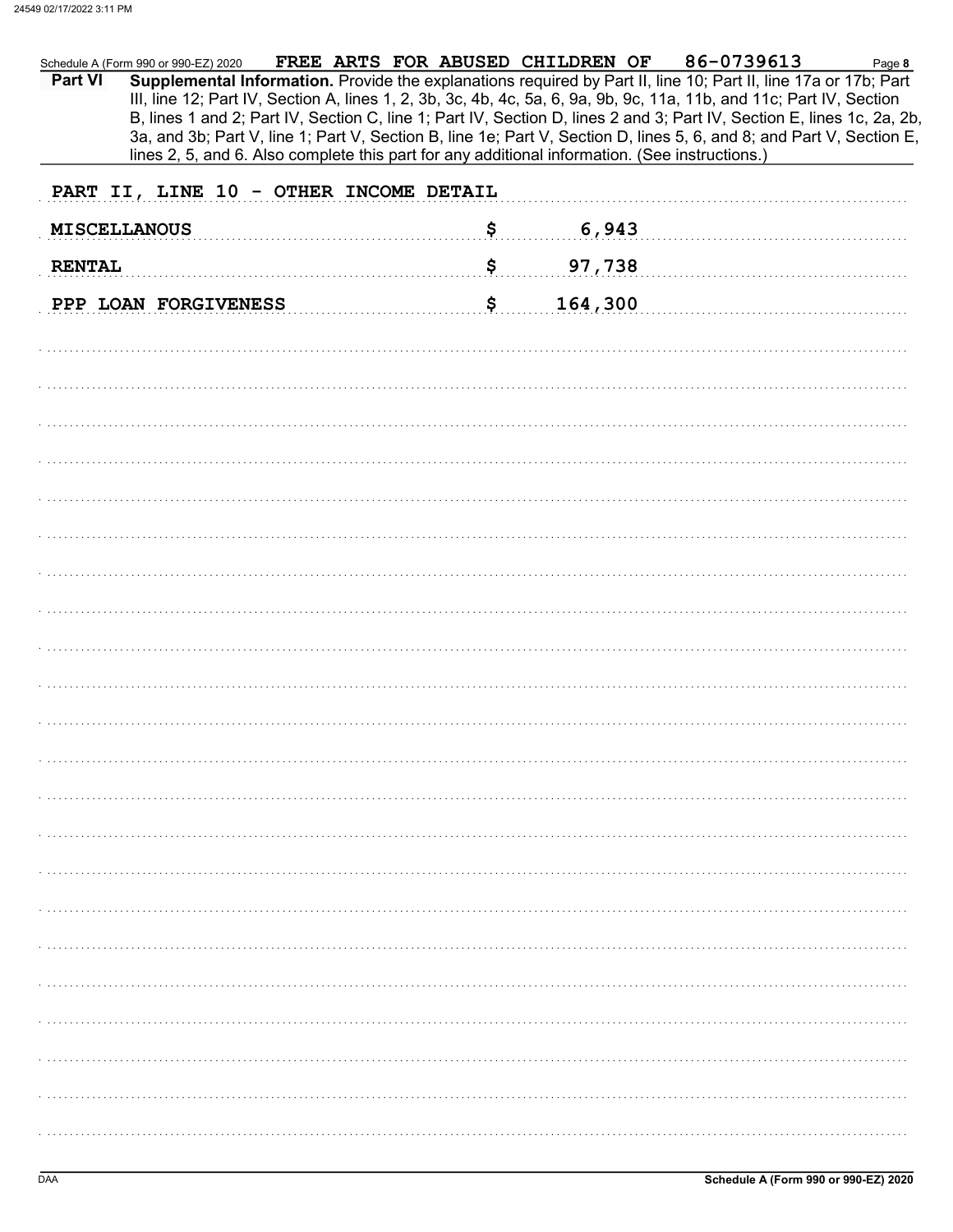| <b>Schedule B</b><br>(Form 990, 990-EZ,                                     | <b>Schedule of Contributors</b>                                                                           |            | OMB No. 1545-0047                     |
|-----------------------------------------------------------------------------|-----------------------------------------------------------------------------------------------------------|------------|---------------------------------------|
| or 990-PF)<br>Department of the Treasury<br><b>Internal Revenue Service</b> | Attach to Form 990, Form 990-EZ, or Form 990-PF.<br>Go to www.irs.gov/Form990 for the latest information. | 2020       |                                       |
| Name of the organization                                                    | FREE ARTS FOR ABUSED CHILDREN OF                                                                          |            | <b>Employer identification number</b> |
| <b>ARIZONA</b>                                                              |                                                                                                           | 86-0739613 |                                       |
| Organization type (check one):                                              |                                                                                                           |            |                                       |
| Filers of:                                                                  | Section:                                                                                                  |            |                                       |
| Form 990 or 990-EZ                                                          | $ \mathbf{X} $ 501(c)(<br>3 ) (enter number) organization                                                 |            |                                       |
|                                                                             | $4947(a)(1)$ nonexempt charitable trust <b>not</b> treated as a private foundation                        |            |                                       |
|                                                                             | 527 political organization                                                                                |            |                                       |
| Form 990-PF                                                                 | 501(c)(3) exempt private foundation                                                                       |            |                                       |
| $4947(a)(1)$ nonexempt charitable trust treated as a private foundation     |                                                                                                           |            |                                       |
|                                                                             | 501(c)(3) taxable private foundation                                                                      |            |                                       |
|                                                                             |                                                                                                           |            |                                       |
|                                                                             | Check if your organization is covered by the General Rule or a Special Rule.                              |            |                                       |

Note: Only a section 501(c)(7), (8), or (10) organization can check boxes for both the General Rule and a Special Rule. See instructions.

### General Rule

For an organization filing Form 990, 990-EZ, or 990-PF that received, during the year, contributions totaling \$5,000 or more (in money or property) from any one contributor. Complete Parts I and II. See instructions for determining a contributor's total contributions.

### Special Rules

| $\overline{\textbf{X}}$ For an organization described in section 501(c)(3) filing Form 990 or 990-EZ that met the 33 <sup>1</sup> /3% support test of the |
|-----------------------------------------------------------------------------------------------------------------------------------------------------------|
| regulations under sections 509(a)(1) and 170(b)(1)(A)(vi), that checked Schedule A (Form 990 or 990-EZ), Part II, line                                    |
| 13, 16a, or 16b, and that received from any one contributor, during the year, total contributions of the greater of (1)                                   |
| \$5,000; or (2) 2% of the amount on (i) Form 990, Part VIII, line 1h; or (ii) Form 990-EZ, line 1. Complete Parts I and II.                               |

literary, or educational purposes, or for the prevention of cruelty to children or animals. Complete Parts I (entering For an organization described in section 501(c)(7), (8), or (10) filing Form 990 or 990-EZ that received from any one contributor, during the year, total contributions of more than \$1,000 exclusively for religious, charitable, scientific, "N/A" in column (b) instead of the contributor name and address), II, and III.

For an organization described in section  $501(c)(7)$ ,  $(8)$ , or  $(10)$  filing Form 990 or 990-EZ that received from any one contributor, during the year, contributions exclusively for religious, charitable, etc., purposes, but no such contributions totaled more than \$1,000. If this box is checked, enter here the total contributions that were received during the year for an exclusively religious, charitable, etc., purpose. Don't complete any of the parts unless the General Rule applies to this organization because it received nonexclusively religious, charitable, etc., contributions  $\text{totaling }$  \$5,000 or more during the year  $\ldots$   $\ldots$   $\ldots$   $\ldots$   $\ldots$   $\ldots$   $\ldots$   $\ldots$   $\ldots$   $\ldots$   $\blacksquare$ 

990-EZ, or 990-PF), but it must answer "No" on Part IV, line 2, of its Form 990; or check the box on line H of its Form 990-EZ or on its Form 990-PF, Part I, line 2, to certify that it doesn't meet the filing requirements of Schedule B (Form 990, 990-EZ, or 990-PF). Caution: An organization that isn't covered by the General Rule and/or the Special Rules doesn't file Schedule B (Form 990,

For Paperwork Reduction Act Notice, see the instructions for Form 990, 990-EZ, or 990-PF.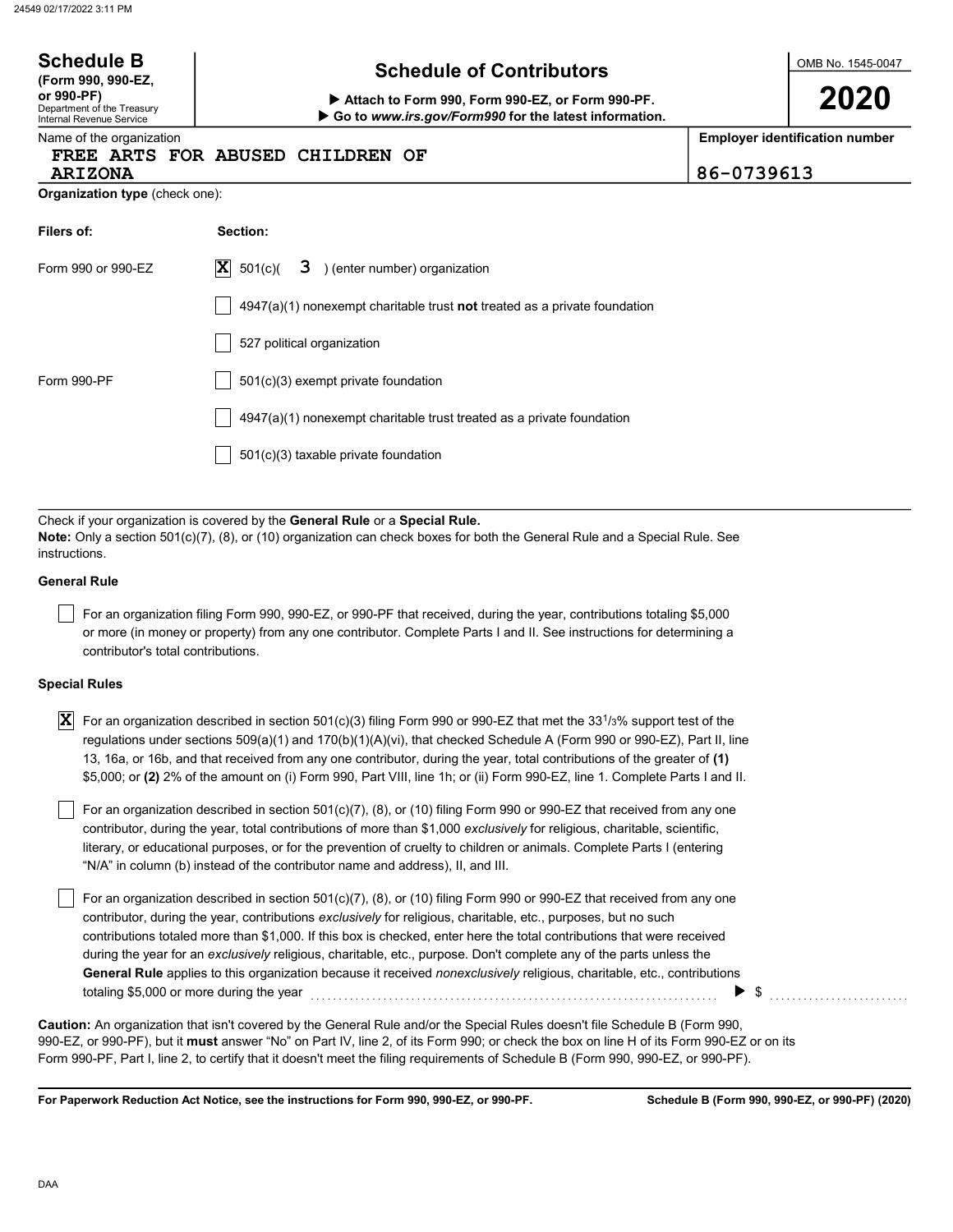|                       | Schedule B (Form 990, 990-EZ, or 990-PF) (2020)                                                                   |                                            | PAGE 1 OF 1<br>Page 2                                                                                              |
|-----------------------|-------------------------------------------------------------------------------------------------------------------|--------------------------------------------|--------------------------------------------------------------------------------------------------------------------|
|                       | Name of organization<br>FREE ARTS FOR ABUSED CHILDREN OF                                                          |                                            | <b>Employer identification number</b><br>86-0739613                                                                |
| Part I                | <b>Contributors</b> (see instructions). Use duplicate copies of Part I if additional space is needed.             |                                            |                                                                                                                    |
| (a)<br>No.            | (b)<br>Name, address, and ZIP + 4<br>ARIZONA DEPARTMENT OF PUBLIC SAFETY                                          | (c)<br><b>Total contributions</b>          | (d)<br>Type of contribution                                                                                        |
| $1$                   | VICTIMS OF CRIME ACT<br>2222 E. ENCANTO BLVD<br><b>PHOENIX</b><br>AZ 85009                                        | 113,826<br>\$                              | $\overline{\mathbf{x}}$<br>Person<br><b>Payroll</b><br>Noncash<br>(Complete Part II for<br>noncash contributions.) |
| (a)<br>No.            | (b)<br>Name, address, and ZIP + 4                                                                                 | (c)<br><b>Total contributions</b>          | (d)<br>Type of contribution                                                                                        |
| 2 <sub>1</sub>        | THE BOB AND RENEE PARSONS FOUNDATION<br>15475 N 84TH ST<br>AZ 85260<br><b>SCOTTSDALE</b>                          | 250,000<br>\$                              | $\overline{\textbf{x}}$<br>Person<br><b>Payroll</b><br>Noncash<br>(Complete Part II for<br>noncash contributions.) |
| (a)<br>No.            | (b)<br>Name, address, and ZIP + 4                                                                                 | (c)<br><b>Total contributions</b>          | (d)<br>Type of contribution                                                                                        |
| $\mathbf{3}$          | DESERT FINANCIAL CREDIT UNION<br>2500 N 44TH ST<br>AZ 85008<br><b>PHOENIX</b>                                     | 125,000<br>\$                              | $\overline{\textbf{x}}$<br>Person<br>Payroll<br>Noncash<br>(Complete Part II for<br>noncash contributions.)        |
| (a)<br>No.            | (b)<br>Name, address, and ZIP + 4                                                                                 | (c)<br><b>Total contributions</b>          | (d)<br>Type of contribution                                                                                        |
| 4                     | VIRGINIA G PIPER CHARITABLE TRUST<br>1202 E MISSOURI AVE<br>AZ 85014<br><b>PHOENIX</b>                            | 290,000                                    | $\overline{\mathbf{x}}$<br>Person<br><b>Payroll</b><br>Noncash<br>(Complete Part II for<br>noncash contributions.) |
| (a)                   | (b)                                                                                                               | (c)                                        | (d)                                                                                                                |
| No.<br>$\overline{5}$ | Name, address, and ZIP + 4<br>VALLEY OF THE SUN UNITED WAY<br>3200 E. CAMELBACK RD.<br>AZ 85016<br><b>PHOENIX</b> | <b>Total contributions</b><br>74,850<br>\$ | Type of contribution<br>X<br>Person<br>Payroll<br>Noncash<br>(Complete Part II for<br>noncash contributions.)      |
| (a)<br>No.            | (b)<br>Name, address, and ZIP + 4                                                                                 | (c)<br><b>Total contributions</b>          | (d)<br>Type of contribution                                                                                        |
| 6 <sub>1</sub>        | HALLE FOUNDATION<br>20225 N SCOTTSDALE RD<br>AZ 85255<br><b>SCOTTSDALE</b>                                        | 150,000<br>\$                              | X<br>Person<br>Payroll<br>Noncash<br>(Complete Part II for<br>noncash contributions.)                              |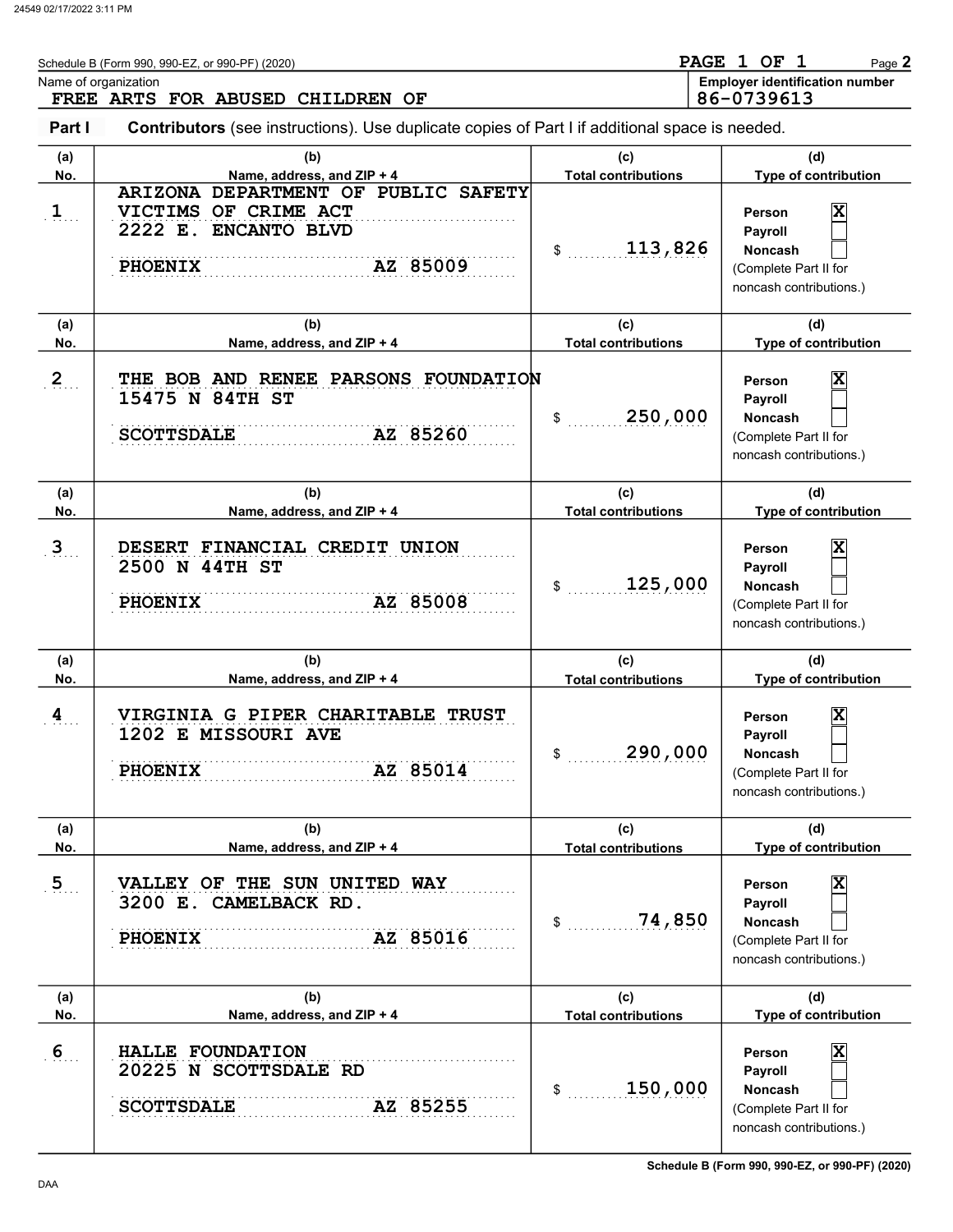| <b>SCHEDULE C</b>                                      |                                                                                                                                                                                                                                                                                                     | <b>Political Campaign and Lobbying Activities</b>                             |           | OMB No. 1545-0047                  |                                                  |  |  |  |  |
|--------------------------------------------------------|-----------------------------------------------------------------------------------------------------------------------------------------------------------------------------------------------------------------------------------------------------------------------------------------------------|-------------------------------------------------------------------------------|-----------|------------------------------------|--------------------------------------------------|--|--|--|--|
| (Form 990 or 990-EZ)                                   |                                                                                                                                                                                                                                                                                                     | For Organizations Exempt From Income Tax Under section 501(c) and section 527 |           |                                    | 2020                                             |  |  |  |  |
|                                                        | Complete if the organization is described below.                                                                                                                                                                                                                                                    |                                                                               |           | Attach to Form 990 or Form 990-EZ. | <b>Open to Public</b>                            |  |  |  |  |
| Department of the Treasury<br>Internal Revenue Service |                                                                                                                                                                                                                                                                                                     | Go to www.irs.gov/Form990 for instructions and the latest information.        |           |                                    | <b>Inspection</b>                                |  |  |  |  |
|                                                        | If the organization answered "Yes," on Form 990, Part IV, line 3, or Form 990-EZ, Part V, line 46 (Political Campaign Activities), then                                                                                                                                                             |                                                                               |           |                                    |                                                  |  |  |  |  |
|                                                        | • Section 501(c)(3) organizations: Complete Parts I-A and B. Do not complete Part I-C.                                                                                                                                                                                                              |                                                                               |           |                                    |                                                  |  |  |  |  |
|                                                        | • Section 501(c) (other than section 501(c)(3)) organizations: Complete Parts I-A and C below. Do not complete Part I-B.                                                                                                                                                                            |                                                                               |           |                                    |                                                  |  |  |  |  |
|                                                        | • Section 527 organizations: Complete Part I-A only.                                                                                                                                                                                                                                                |                                                                               |           |                                    |                                                  |  |  |  |  |
|                                                        | If the organization answered "Yes," on Form 990, Part IV, line 4, or Form 990-EZ, Part VI, line 47 (Lobbying Activities), then                                                                                                                                                                      |                                                                               |           |                                    |                                                  |  |  |  |  |
|                                                        | . Section 501(c)(3) organizations that have filed Form 5768 (election under section 501(h)): Complete Part II-A. Do not complete Part II-B.                                                                                                                                                         |                                                                               |           |                                    |                                                  |  |  |  |  |
|                                                        | . Section 501(c)(3) organizations that have NOT filed Form 5768 (election under section 501(h)): Complete Part II-B. Do not complete Part II-A.<br>If the organization answered "Yes," on Form 990, Part IV, line 5 (Proxy Tax) (See separate instructions) or Form 990-EZ, Part V, line 35c (Proxy |                                                                               |           |                                    |                                                  |  |  |  |  |
| Tax) (See separate instructions), then                 |                                                                                                                                                                                                                                                                                                     |                                                                               |           |                                    |                                                  |  |  |  |  |
|                                                        | • Section 501(c)(4), (5), or (6) organizations: Complete Part III.                                                                                                                                                                                                                                  |                                                                               |           |                                    |                                                  |  |  |  |  |
|                                                        | Name of organization FREE ARTS FOR ABUSED CHILDREN OF                                                                                                                                                                                                                                               |                                                                               |           |                                    | <b>Employer identification number</b>            |  |  |  |  |
|                                                        | <b>ARIZONA</b>                                                                                                                                                                                                                                                                                      |                                                                               |           | 86-0739613                         |                                                  |  |  |  |  |
| Part I-A                                               | Complete if the organization is exempt under section 501(c) or is a section 527 organization.                                                                                                                                                                                                       |                                                                               |           |                                    |                                                  |  |  |  |  |
| 1                                                      | Provide a description of the organization's direct and indirect political campaign activities in Part IV. (See instructions for                                                                                                                                                                     |                                                                               |           |                                    |                                                  |  |  |  |  |
|                                                        | definition of "political campaign activities")                                                                                                                                                                                                                                                      |                                                                               |           |                                    |                                                  |  |  |  |  |
| 2                                                      | Political campaign activity expenditures (See instructions)                                                                                                                                                                                                                                         |                                                                               |           |                                    |                                                  |  |  |  |  |
| 3                                                      |                                                                                                                                                                                                                                                                                                     |                                                                               |           |                                    |                                                  |  |  |  |  |
| Part I-B                                               | Complete if the organization is exempt under section 501(c)(3).                                                                                                                                                                                                                                     |                                                                               |           |                                    |                                                  |  |  |  |  |
| 1<br>2                                                 | Enter the amount of any excise tax incurred by the organization under section 4955<br>Enter the amount of any excise tax incurred by organization managers under section 4955                                                                                                                       |                                                                               |           |                                    | $\blacktriangleright$ \$                         |  |  |  |  |
| 3                                                      | If the organization incurred a section 4955 tax, did it file Form 4720 for this year?                                                                                                                                                                                                               |                                                                               |           |                                    | Yes<br><b>No</b>                                 |  |  |  |  |
| 4a Was a correction made?                              |                                                                                                                                                                                                                                                                                                     |                                                                               |           |                                    | Yes<br>No                                        |  |  |  |  |
| <b>b</b> If "Yes," describe in Part IV.                |                                                                                                                                                                                                                                                                                                     |                                                                               |           |                                    |                                                  |  |  |  |  |
| Part I-C                                               | Complete if the organization is exempt under section 501(c), except section 501(c)(3).                                                                                                                                                                                                              |                                                                               |           |                                    |                                                  |  |  |  |  |
| 1.                                                     | Enter the amount directly expended by the filing organization for section 527 exempt function                                                                                                                                                                                                       |                                                                               |           |                                    |                                                  |  |  |  |  |
| activities                                             |                                                                                                                                                                                                                                                                                                     |                                                                               | .         | $\blacktriangleright$ \$           |                                                  |  |  |  |  |
| 2                                                      | Enter the amount of the filing organization's funds contributed to other organizations for section                                                                                                                                                                                                  |                                                                               |           |                                    |                                                  |  |  |  |  |
| 527 exempt function activities                         |                                                                                                                                                                                                                                                                                                     |                                                                               |           | $\blacktriangleright$ s            |                                                  |  |  |  |  |
| 3                                                      | Total exempt function expenditures. Add lines 1 and 2. Enter here and on Form 1120-POL,                                                                                                                                                                                                             |                                                                               |           |                                    |                                                  |  |  |  |  |
| line 17b                                               |                                                                                                                                                                                                                                                                                                     |                                                                               |           | $\blacktriangleright$ \$           |                                                  |  |  |  |  |
|                                                        | Enter the names, addresses and employer identification number (EIN) of all section 527 political organizations to which the filing                                                                                                                                                                  |                                                                               |           |                                    | Yes<br>No.                                       |  |  |  |  |
|                                                        | organization made payments. For each organization listed, enter the amount paid from the filing organization's funds. Also enter                                                                                                                                                                    |                                                                               |           |                                    |                                                  |  |  |  |  |
|                                                        | the amount of political contributions received that were promptly and directly delivered to a separate political organization, such                                                                                                                                                                 |                                                                               |           |                                    |                                                  |  |  |  |  |
|                                                        | as a separate segregated fund or a political action committee (PAC). If additional space is needed, provide information in Part IV.                                                                                                                                                                 |                                                                               |           |                                    |                                                  |  |  |  |  |
|                                                        | (a) Name                                                                                                                                                                                                                                                                                            | (b) Address                                                                   | $(c)$ EIN | (d) Amount paid from               | (e) Amount of political                          |  |  |  |  |
|                                                        |                                                                                                                                                                                                                                                                                                     |                                                                               |           | filing organization's              | contributions received and                       |  |  |  |  |
|                                                        |                                                                                                                                                                                                                                                                                                     |                                                                               |           | funds. If none, enter -0-.         | promptly and directly<br>delivered to a separate |  |  |  |  |
|                                                        |                                                                                                                                                                                                                                                                                                     |                                                                               |           |                                    | political organization.                          |  |  |  |  |
|                                                        |                                                                                                                                                                                                                                                                                                     |                                                                               |           |                                    | If none, enter -0-.                              |  |  |  |  |
| (1)                                                    |                                                                                                                                                                                                                                                                                                     |                                                                               |           |                                    |                                                  |  |  |  |  |
|                                                        |                                                                                                                                                                                                                                                                                                     |                                                                               |           |                                    |                                                  |  |  |  |  |
| (2)                                                    |                                                                                                                                                                                                                                                                                                     |                                                                               |           |                                    |                                                  |  |  |  |  |
| (3)                                                    |                                                                                                                                                                                                                                                                                                     |                                                                               |           |                                    |                                                  |  |  |  |  |
|                                                        |                                                                                                                                                                                                                                                                                                     |                                                                               |           |                                    |                                                  |  |  |  |  |
| (4)                                                    |                                                                                                                                                                                                                                                                                                     |                                                                               |           |                                    |                                                  |  |  |  |  |
|                                                        |                                                                                                                                                                                                                                                                                                     |                                                                               |           |                                    |                                                  |  |  |  |  |
| (5)                                                    |                                                                                                                                                                                                                                                                                                     |                                                                               |           |                                    |                                                  |  |  |  |  |
|                                                        |                                                                                                                                                                                                                                                                                                     |                                                                               |           |                                    |                                                  |  |  |  |  |
| (6)                                                    |                                                                                                                                                                                                                                                                                                     |                                                                               |           |                                    |                                                  |  |  |  |  |

For Paperwork Reduction Act Notice, see the Instructions for Form 990 or 990-EZ.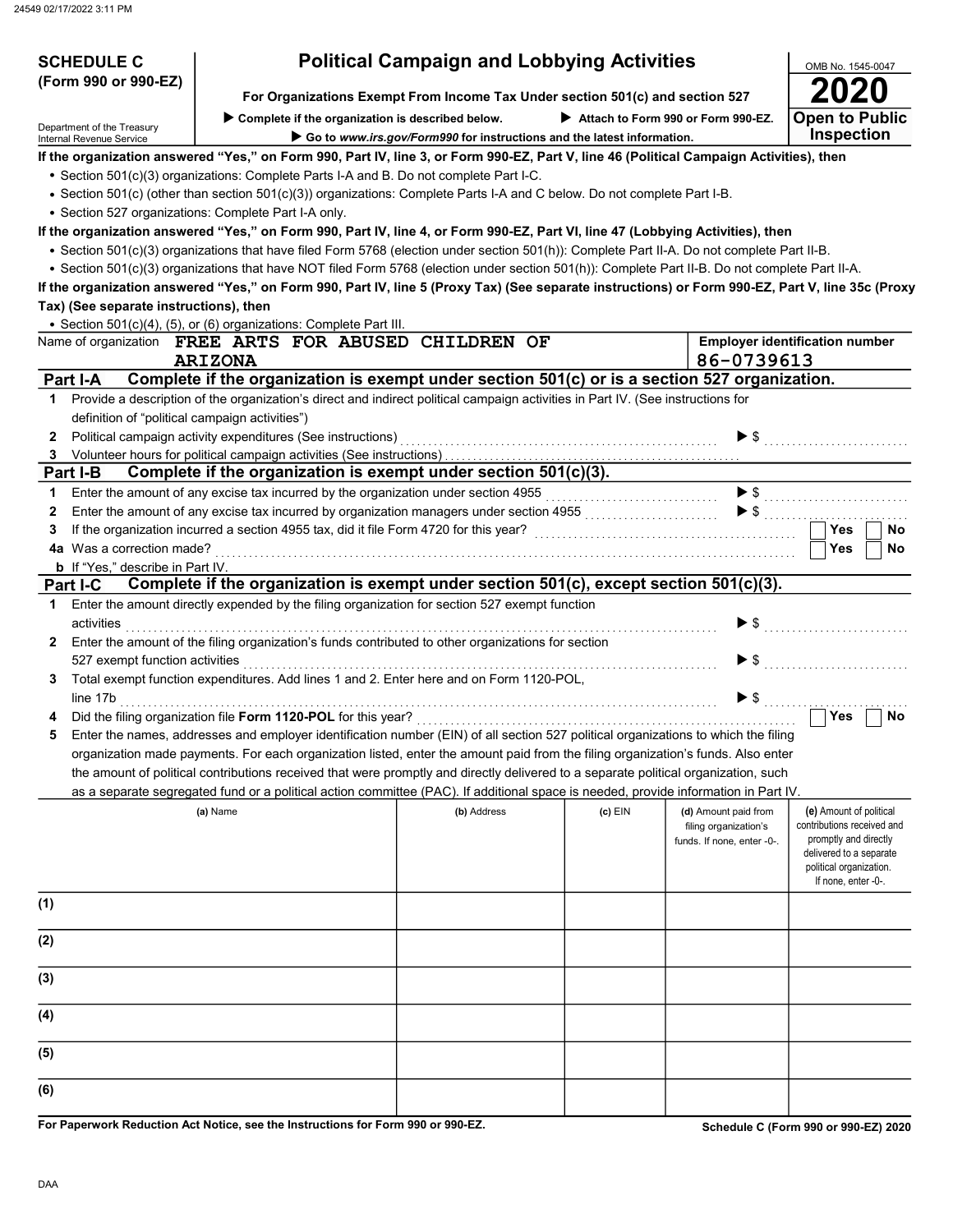|   | Schedule C (Form 990 or 990-EZ) 2020 FREE ARTS FOR ABUSED CHILDREN OF                                                                                                        |                               |                                    |                                                    |  | 86-0739613 | Page 2 |  |
|---|------------------------------------------------------------------------------------------------------------------------------------------------------------------------------|-------------------------------|------------------------------------|----------------------------------------------------|--|------------|--------|--|
|   | Complete if the organization is exempt under section 501(c)(3) and filed Form 5768 (election under<br>Part II-A                                                              |                               |                                    |                                                    |  |            |        |  |
|   | section 501(h)).                                                                                                                                                             |                               |                                    |                                                    |  |            |        |  |
|   | if the filing organization belongs to an affiliated group (and list in Part IV each affiliated group member's name,<br>A Check $\blacktriangleright$                         |                               |                                    |                                                    |  |            |        |  |
|   | address, EIN, expenses, and share of excess lobbying expenditures).                                                                                                          |                               |                                    |                                                    |  |            |        |  |
| в | if the filing organization checked box A and "limited control" provisions apply.<br>Check $\blacktriangleright$                                                              |                               |                                    |                                                    |  |            |        |  |
|   | <b>Limits on Lobbying Expenditures</b><br>(b) Affiliated<br>(a) Filing<br>organization's totals<br>(The term "expenditures" means amounts paid or incurred.)<br>group totals |                               |                                    |                                                    |  |            |        |  |
|   | <b>1a</b> Total lobbying expenditures to influence public opinion (grassroots lobbying)                                                                                      |                               |                                    |                                                    |  | 0          |        |  |
|   | b                                                                                                                                                                            |                               |                                    |                                                    |  | 0          |        |  |
|   | c                                                                                                                                                                            |                               |                                    |                                                    |  | ი          |        |  |
|   | <b>d</b> Other exempt purpose expenditures                                                                                                                                   |                               |                                    |                                                    |  | 1,514,172  |        |  |
|   | e Total exempt purpose expenditures (add lines 1c and 1d)                                                                                                                    |                               |                                    |                                                    |  | 1,514,172  |        |  |
|   | f Lobbying nontaxable amount. Enter the amount from the following table in both                                                                                              |                               |                                    |                                                    |  |            |        |  |
|   | columns.                                                                                                                                                                     |                               |                                    |                                                    |  | 225,709    |        |  |
|   | If the amount on line 1e, column (a) or (b) is:                                                                                                                              |                               | The lobbying nontaxable amount is: |                                                    |  |            |        |  |
|   | Not over \$500,000                                                                                                                                                           | 20% of the amount on line 1e. |                                    |                                                    |  |            |        |  |
|   | Over \$500,000 but not over \$1,000,000                                                                                                                                      |                               |                                    | \$100,000 plus 15% of the excess over \$500,000.   |  |            |        |  |
|   | Over \$1,000,000 but not over \$1,500,000                                                                                                                                    |                               |                                    | \$175,000 plus 10% of the excess over \$1,000,000. |  |            |        |  |
|   | Over \$1,500,000 but not over \$17,000,000                                                                                                                                   |                               |                                    | \$225,000 plus 5% of the excess over \$1,500,000.  |  |            |        |  |
|   | Over \$17,000,000                                                                                                                                                            | \$1.000.000.                  |                                    |                                                    |  |            |        |  |
|   | Grassroots nontaxable amount (enter 25% of line 1f)<br>a                                                                                                                     |                               |                                    |                                                    |  | 56,427     |        |  |
|   |                                                                                                                                                                              |                               |                                    |                                                    |  | 0          |        |  |
|   | Subtract line 1f from line 1c. If zero or less, enter -0-                                                                                                                    |                               |                                    |                                                    |  | 0          |        |  |
|   | j If there is an amount other than zero on either line 1h or line 1i, did the organization file Form 4720                                                                    |                               |                                    |                                                    |  |            |        |  |
|   |                                                                                                                                                                              | Yes<br>No.                    |                                    |                                                    |  |            |        |  |

4-Year Averaging Period Under Section 501(h)

### (Some organizations that made a section 501(h) election do not have to complete all of the five columns below. See the separate instructions for lines 2a through 2f.)

| Lobbying Expenditures During 4-Year Averaging Period                                   |          |          |            |            |           |  |  |  |  |  |
|----------------------------------------------------------------------------------------|----------|----------|------------|------------|-----------|--|--|--|--|--|
| Calendar year (or fiscal year<br>beginning in)                                         | (a) 2017 | (b) 2018 | $(c)$ 2019 | $(d)$ 2020 | (e) Total |  |  |  |  |  |
| 2a Lobbying nontaxable amount                                                          | 262,369  | 196,203  | 207,777    | 225,709    | 892,058   |  |  |  |  |  |
| <b>b</b> Lobbying ceiling amount<br>$(150\% \text{ of line } 2a, \text{ column } (e))$ |          |          |            |            | 1,338,087 |  |  |  |  |  |
| c Total lobbying expenditures                                                          |          |          |            |            |           |  |  |  |  |  |
| <b>d</b> Grassroots nontaxable amount                                                  | 65,592   | 49,051   | 51,944     | 56,427     | 223,014   |  |  |  |  |  |
| e Grassroots ceiling amount<br>$(150\% \text{ of line 2d, column (e))}$                |          |          |            |            | 334,521   |  |  |  |  |  |
| f Grassroots lobbying expenditures                                                     |          |          |            |            |           |  |  |  |  |  |

Schedule C (Form 990 or 990-EZ) 2020

DAA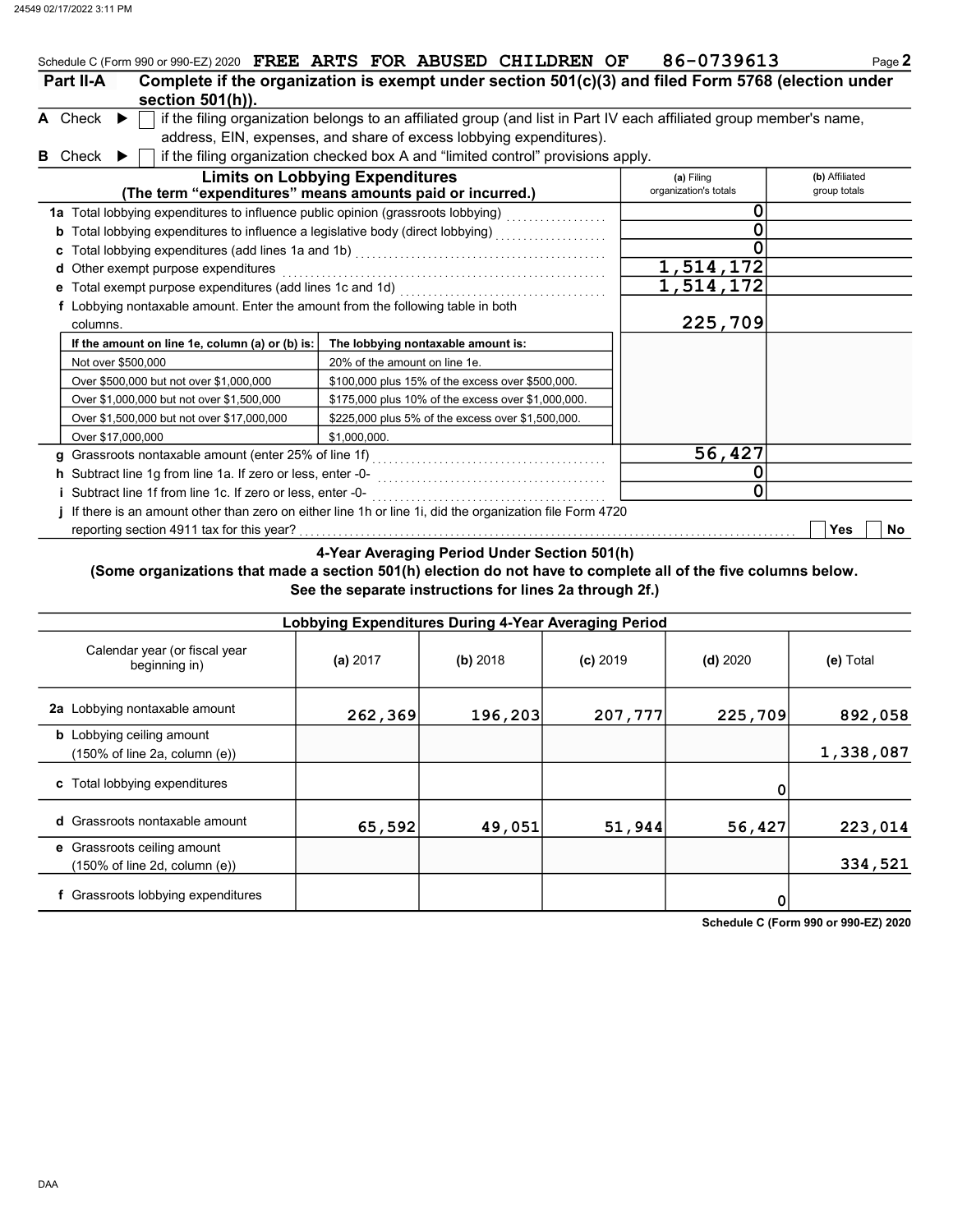### Schedule C (Form 990 or 990-EZ) 2020 FREE ARTS FOR ABUSED CHILDREN OF  $86-0739613$  Page 3 Part II-B Complete if the organization is exempt under section 501(c)(3) and has NOT filed Form 5768 (election under section 501(h)).

|                                                                                                                                                                                                                                                             |     | (a) |        | (b)        |    |
|-------------------------------------------------------------------------------------------------------------------------------------------------------------------------------------------------------------------------------------------------------------|-----|-----|--------|------------|----|
| For each "Yes," response on lines 1a through 1i below, provide in Part IV a detailed<br>description of the lobbying activity.                                                                                                                               | Yes | No  | Amount |            |    |
| During the year, did the filing organization attempt to influence foreign, national, state, or local<br>1.<br>legislation, including any attempt to influence public opinion on a legislative matter or<br>referendum, through the use of:<br>a Volunteers? |     |     |        |            |    |
| <b>b</b> Paid staff or management (include compensation in expenses reported on lines 1c through 1i)?<br>c Media advertisements?                                                                                                                            |     |     |        |            |    |
| <b>d</b> Mailings to members, legislators, or the public?<br>f Grants to other organizations for lobbying purposes?                                                                                                                                         |     |     |        |            |    |
| <i>i</i> Other activities?                                                                                                                                                                                                                                  |     |     |        |            |    |
| j Total. Add lines 1c through 1i                                                                                                                                                                                                                            |     |     |        |            |    |
| 2a Did the activities in line 1 cause the organization to be not described in section 501(c)(3)?<br><b>b</b> If "Yes," enter the amount of any tax incurred under section 4912                                                                              |     |     |        |            |    |
| c If "Yes," enter the amount of any tax incurred by organization managers under section 4912<br>d If the filing organization incurred a section 4912 tax, did it file Form 4720 for this year?                                                              |     |     |        |            |    |
| Complete if the organization is exempt under section 501(c)(4), section 501(c)(5), or section<br>Part III-A<br>501(c)(6).                                                                                                                                   |     |     |        |            |    |
| Were substantially all (90% or more) dues received nondeductible by members?                                                                                                                                                                                |     |     | 1      | <b>Yes</b> | No |

| Were substantially all (90% or more) dues received nondeductible by members?                                        |  |  |  |
|---------------------------------------------------------------------------------------------------------------------|--|--|--|
| Did the organization make only in-house lobbying expenditures of \$2,000 or less?                                   |  |  |  |
| Did the organization agree to carry over lobbying and political campaign activity expenditures from the prior year? |  |  |  |

| Part III-B<br>Complete if the organization is exempt under section $501(c)(4)$ , section $501(c)(5)$ , or section<br>501(c)(6) and if either (a) BOTH Part III-A, lines 1 and 2, are answered "No" OR (b) Part III-A, line 3, is<br>answered "Yes." |    |  |  |  |  |
|-----------------------------------------------------------------------------------------------------------------------------------------------------------------------------------------------------------------------------------------------------|----|--|--|--|--|
| Dues, assessments and similar amounts from members                                                                                                                                                                                                  |    |  |  |  |  |
| Section 162(e) nondeductible lobbying and political expenditures (do not include amounts of<br>2                                                                                                                                                    |    |  |  |  |  |
| political expenses for which the section 527(f) tax was paid).                                                                                                                                                                                      |    |  |  |  |  |
| <b>a</b> Current year                                                                                                                                                                                                                               | 2a |  |  |  |  |

|    | <b>b</b> Carryover from last year                                                                    |    |  |
|----|------------------------------------------------------------------------------------------------------|----|--|
|    | c Total                                                                                              | 2с |  |
|    | 3 Aggregate amount reported in section 6033(e)(1)(A) notices of nondeductible section 162(e) dues    |    |  |
|    | 4 If notices were sent and the amount on line 2c exceeds the amount on line 3, what portion of the   |    |  |
|    | excess does the organization agree to carryover to the reasonable estimate of nondeductible lobbying |    |  |
|    | and political expenditure next year?                                                                 |    |  |
| 5. | Taxable amount of lobbying and political expenditures (See instructions)                             |    |  |

## **Part IV** Supplemental Information

Provide the descriptions required for Part I-A, line 1; Part I-B, line 4; Part I-C, line 5; Part II-A (affiliated group list); Part II-A, lines 1 and 2 (See instructions); and Part II-B, line 1. Also, complete this part for any additional information.

. . . . . . . . . . . . . . . . . . . . . . . . . . . . . . . . . . . . . . . . . . . . . . . . . . . . . . . . . . . . . . . . . . . . . . . . . . . . . . . . . . . . . . . . . . . . . . . . . . . . . . . . . . . . . . . . . . . . . . . . . . . . . . . . . . . . . . . . . . . . . . . . . . . . . . . . . . . . . . . . . . . . . . . . . . . . . . . . . . . . . . . . . . . . . . . . . . . . . . . . . . . . . . . . . . . . . . . . . . . . . . . . . . . . . . . . . . . . . . . . . . . . . . . . . . . . . . . . . . . . . . . . . . . . . . . . . . . . . . . . . . . . . . . . . . . . . . . . . . . . . . . . . . . . . . . . . . . . . . . . . . . . . . . . . . . . . . . . . . . . . . . . . . . . . . . . . . . . . . . . . . . . . . . . . . . . . . . . . . . . . . . . . . . . . . . . . . . . . . . . . . . . . . . . . . . . . . . . . . . . . . . . . . . . . . . . . . . . . . . . . . . . . . . . . . . . . . . . . . . . . . . . . . . . . . . . . . . . . . . . . . . . . . . . . . . . . . . . . . . . . . . . . . . . . . . . . . . . . . . . . . . . . . . . . . . . . . . . . . . . . . . . . . . . . . . . . . . . . . . . . . . . . . . . . . . . . . . . . . . . . . . . . . . . . . . . . . . . . . . . . . . . . . . . . . . . . . . . . . . . . . . . . . . . . . . . . . . . . . . . . . . . . . . . . . . . . . . . . . . . . . . . . . . . . . . . . . . . . . . . . . . . . . . . . . . . . . . . . . . . . . . . . . . . . . . . . . . . . . . . . . . . . . . . . . . . . . . . . . . . . . . . . . . . . . . . . . . . . . . . . . . . . . . . . . . . . . . . . . . . . . . . . . . . . . . . . . . . . . . . . . . . . . . . . . . . . . . . . . . . . . . . . . . . . . . . . . . . . . . . . . . . . . . . . . . . . . . . . . . . . . . . . . . . . . . . . . . . . . . . . . . . . . . . . . . . . . . . . . . . . . . . . . . . . . . . . . . . . . . . . . . . . . . . . .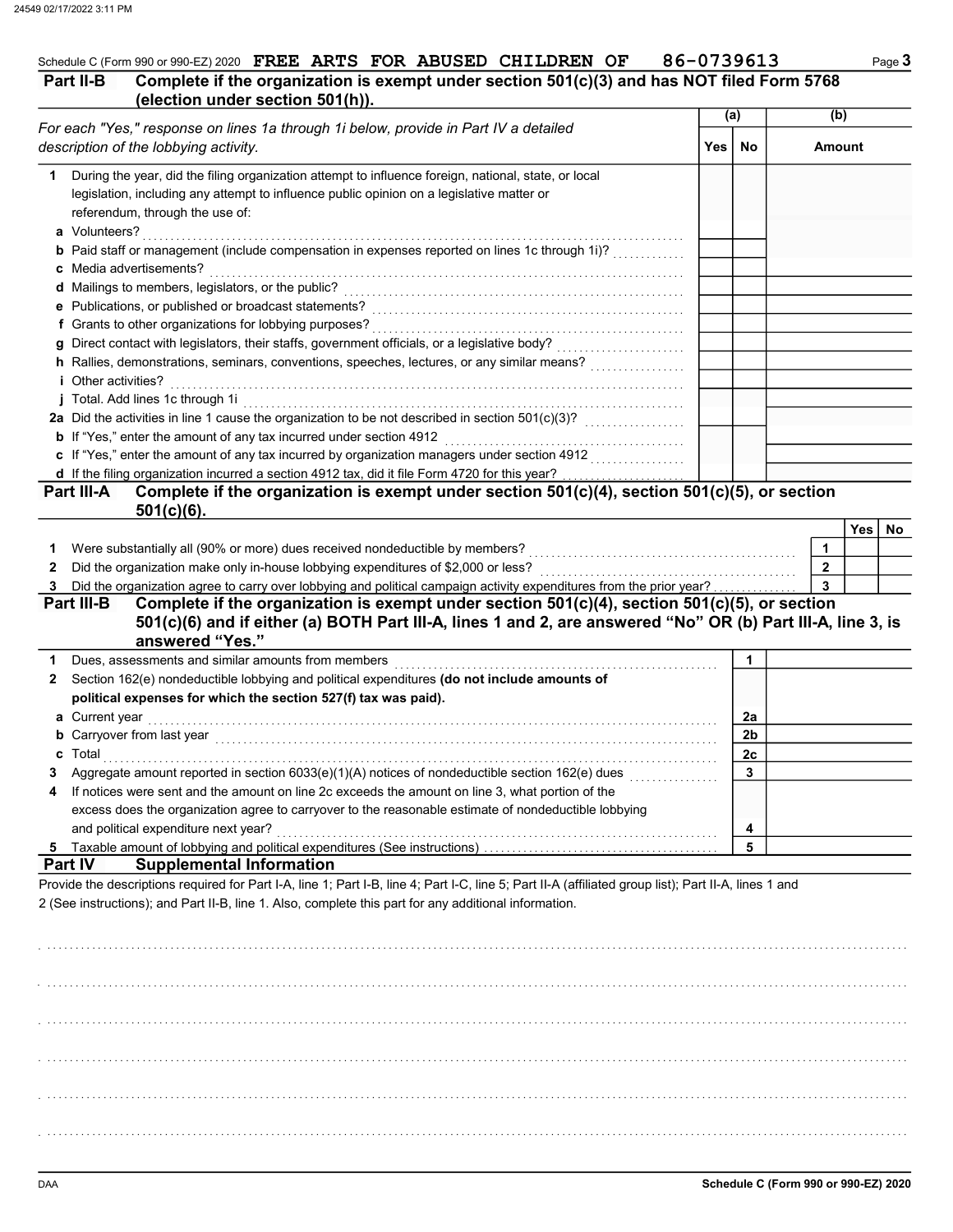| Schedule C (Form 990 or 990-EZ) 2020 FREE ARTS FOR ABUSED CHILDREN OF Part IV Supplemental Information (continued) |  |  | 86-0739613 | Page 4 |
|--------------------------------------------------------------------------------------------------------------------|--|--|------------|--------|
|                                                                                                                    |  |  |            |        |
|                                                                                                                    |  |  |            |        |
|                                                                                                                    |  |  |            |        |
|                                                                                                                    |  |  |            |        |
|                                                                                                                    |  |  |            |        |
|                                                                                                                    |  |  |            |        |
|                                                                                                                    |  |  |            |        |
|                                                                                                                    |  |  |            |        |
|                                                                                                                    |  |  |            |        |
|                                                                                                                    |  |  |            |        |
|                                                                                                                    |  |  |            |        |
|                                                                                                                    |  |  |            |        |
|                                                                                                                    |  |  |            |        |
|                                                                                                                    |  |  |            |        |
|                                                                                                                    |  |  |            |        |
|                                                                                                                    |  |  |            |        |
|                                                                                                                    |  |  |            |        |
|                                                                                                                    |  |  |            |        |
|                                                                                                                    |  |  |            |        |
|                                                                                                                    |  |  |            |        |
|                                                                                                                    |  |  |            |        |
|                                                                                                                    |  |  |            |        |
|                                                                                                                    |  |  |            |        |
|                                                                                                                    |  |  |            |        |
|                                                                                                                    |  |  |            |        |
|                                                                                                                    |  |  |            |        |
|                                                                                                                    |  |  |            |        |
|                                                                                                                    |  |  |            |        |
|                                                                                                                    |  |  |            |        |
|                                                                                                                    |  |  |            |        |
|                                                                                                                    |  |  |            |        |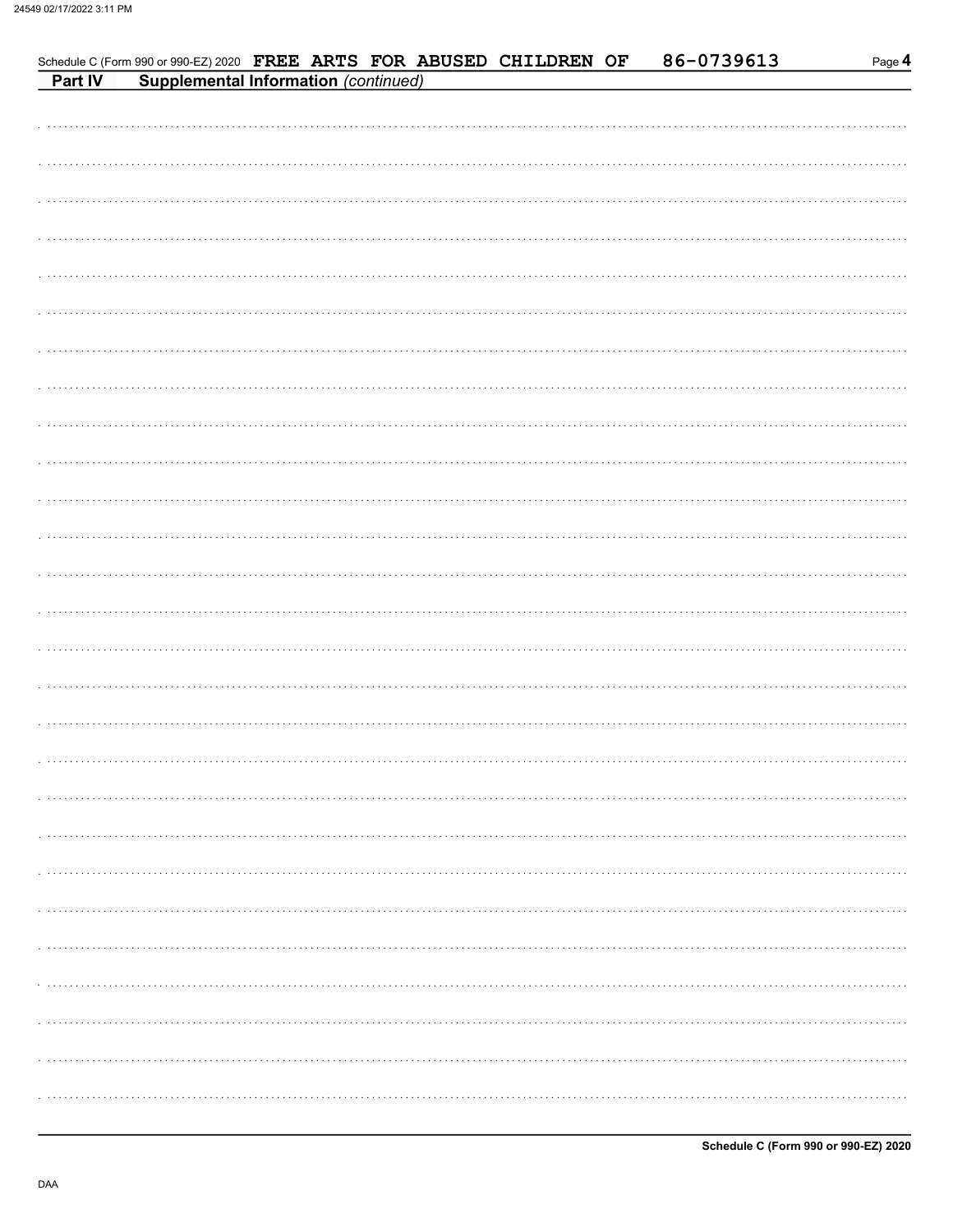| <b>SCHEDULE D</b> |                                           |                                                                                                                                                                                            |                     |                                                                            |                | OMB No. 1545-0047                                                                                                                                                                                                                                                                                                                                                                                  |
|-------------------|-------------------------------------------|--------------------------------------------------------------------------------------------------------------------------------------------------------------------------------------------|---------------------|----------------------------------------------------------------------------|----------------|----------------------------------------------------------------------------------------------------------------------------------------------------------------------------------------------------------------------------------------------------------------------------------------------------------------------------------------------------------------------------------------------------|
|                   | (Form 990)                                | Supplemental Financial Statements<br>$\triangleright$ Complete if the organization answered "Yes" on Form 990,<br>Part IV, line 6, 7, 8, 9, 10, 11a, 11b, 11c, 11d, 11e, 11f, 12a, or 12b. |                     |                                                                            |                |                                                                                                                                                                                                                                                                                                                                                                                                    |
|                   | Department of the Treasury                |                                                                                                                                                                                            | Attach to Form 990. | <b>Open to Public</b>                                                      |                |                                                                                                                                                                                                                                                                                                                                                                                                    |
|                   | Internal Revenue Service                  | Go to www.irs.gov/Form990 for instructions and the latest information.                                                                                                                     |                     |                                                                            | Inspection     |                                                                                                                                                                                                                                                                                                                                                                                                    |
|                   | Name of the organization                  | <b>Employer identification number</b>                                                                                                                                                      |                     |                                                                            |                |                                                                                                                                                                                                                                                                                                                                                                                                    |
|                   | <b>ARIZONA</b>                            | FREE ARTS FOR ABUSED CHILDREN OF                                                                                                                                                           |                     |                                                                            | 86-0739613     |                                                                                                                                                                                                                                                                                                                                                                                                    |
|                   | Part I                                    | Organizations Maintaining Donor Advised Funds or Other Similar Funds or Accounts.                                                                                                          |                     |                                                                            |                |                                                                                                                                                                                                                                                                                                                                                                                                    |
|                   |                                           | Complete if the organization answered "Yes" on Form 990, Part IV, line 6.                                                                                                                  |                     |                                                                            |                |                                                                                                                                                                                                                                                                                                                                                                                                    |
|                   |                                           |                                                                                                                                                                                            |                     | (a) Donor advised funds                                                    |                | (b) Funds and other accounts                                                                                                                                                                                                                                                                                                                                                                       |
| 1                 | Total number at end of year               |                                                                                                                                                                                            |                     |                                                                            |                |                                                                                                                                                                                                                                                                                                                                                                                                    |
| 2                 |                                           | Aggregate value of contributions to (during year)<br>                                                                                                                                      |                     | the control of the control of the control of the control of the control of |                |                                                                                                                                                                                                                                                                                                                                                                                                    |
| 3                 |                                           |                                                                                                                                                                                            |                     | the control of the control of the control of the control of the control of |                |                                                                                                                                                                                                                                                                                                                                                                                                    |
| 4                 | Aggregate value at end of year            |                                                                                                                                                                                            |                     |                                                                            |                |                                                                                                                                                                                                                                                                                                                                                                                                    |
| 5                 |                                           | Did the organization inform all donors and donor advisors in writing that the assets held in donor advised                                                                                 |                     |                                                                            |                |                                                                                                                                                                                                                                                                                                                                                                                                    |
|                   |                                           | funds are the organization's property, subject to the organization's exclusive legal control? [[[[[[[[[[[[[[[[                                                                             |                     |                                                                            |                | Yes<br>No                                                                                                                                                                                                                                                                                                                                                                                          |
| 6                 |                                           | Did the organization inform all grantees, donors, and donor advisors in writing that grant funds can be used                                                                               |                     |                                                                            |                |                                                                                                                                                                                                                                                                                                                                                                                                    |
|                   |                                           | only for charitable purposes and not for the benefit of the donor or donor advisor, or for any other purpose                                                                               |                     |                                                                            |                |                                                                                                                                                                                                                                                                                                                                                                                                    |
|                   | conferring impermissible private benefit? |                                                                                                                                                                                            |                     |                                                                            |                | <b>Yes</b><br>No                                                                                                                                                                                                                                                                                                                                                                                   |
|                   | Part II                                   | <b>Conservation Easements.</b><br>Complete if the organization answered "Yes" on Form 990, Part IV, line 7.                                                                                |                     |                                                                            |                |                                                                                                                                                                                                                                                                                                                                                                                                    |
|                   |                                           | Purpose(s) of conservation easements held by the organization (check all that apply).                                                                                                      |                     |                                                                            |                |                                                                                                                                                                                                                                                                                                                                                                                                    |
| 1                 |                                           | Preservation of land for public use (for example, recreation or education)                                                                                                                 |                     | Preservation of a historically important land area                         |                |                                                                                                                                                                                                                                                                                                                                                                                                    |
|                   | Protection of natural habitat             |                                                                                                                                                                                            |                     | Preservation of a certified historic structure                             |                |                                                                                                                                                                                                                                                                                                                                                                                                    |
|                   | Preservation of open space                |                                                                                                                                                                                            |                     |                                                                            |                |                                                                                                                                                                                                                                                                                                                                                                                                    |
| 2                 |                                           | Complete lines 2a through 2d if the organization held a qualified conservation contribution in the form of a conservation                                                                  |                     |                                                                            |                |                                                                                                                                                                                                                                                                                                                                                                                                    |
|                   | easement on the last day of the tax year. |                                                                                                                                                                                            |                     |                                                                            |                | Held at the End of the Tax Year                                                                                                                                                                                                                                                                                                                                                                    |
|                   | a Total number of conservation easements  |                                                                                                                                                                                            |                     |                                                                            | 2a             |                                                                                                                                                                                                                                                                                                                                                                                                    |
| b                 |                                           |                                                                                                                                                                                            |                     |                                                                            | 2 <sub>b</sub> |                                                                                                                                                                                                                                                                                                                                                                                                    |
| C                 |                                           | Number of conservation easements on a certified historic structure included in (a) [[[[[[[[[[[[[[[[[[[[[[[[[]]                                                                             |                     |                                                                            | 2c             |                                                                                                                                                                                                                                                                                                                                                                                                    |
|                   |                                           | d Number of conservation easements included in (c) acquired after 7/25/06, and not on a                                                                                                    |                     |                                                                            |                |                                                                                                                                                                                                                                                                                                                                                                                                    |
|                   |                                           | historic structure listed in the National Register                                                                                                                                         |                     |                                                                            | 2d             |                                                                                                                                                                                                                                                                                                                                                                                                    |
| 3                 |                                           | Number of conservation easements modified, transferred, released, extinguished, or terminated by the organization during the                                                               |                     |                                                                            |                |                                                                                                                                                                                                                                                                                                                                                                                                    |
|                   | tax year $\blacktriangleright$            |                                                                                                                                                                                            |                     |                                                                            |                |                                                                                                                                                                                                                                                                                                                                                                                                    |
|                   |                                           | Number of states where property subject to conservation easement is located ▶                                                                                                              |                     |                                                                            |                |                                                                                                                                                                                                                                                                                                                                                                                                    |
| 5                 |                                           | Does the organization have a written policy regarding the periodic monitoring, inspection, handling of                                                                                     |                     |                                                                            |                |                                                                                                                                                                                                                                                                                                                                                                                                    |
|                   |                                           |                                                                                                                                                                                            |                     |                                                                            |                | $\Box$ Yes $\Box$ No                                                                                                                                                                                                                                                                                                                                                                               |
| 6                 |                                           | Staff and volunteer hours devoted to monitoring, inspecting, handling of violations, and enforcing conservation easements during the year                                                  |                     |                                                                            |                |                                                                                                                                                                                                                                                                                                                                                                                                    |
|                   |                                           |                                                                                                                                                                                            |                     |                                                                            |                |                                                                                                                                                                                                                                                                                                                                                                                                    |
| 7                 |                                           | Amount of expenses incurred in monitoring, inspecting, handling of violations, and enforcing conservation easements during the year                                                        |                     |                                                                            |                |                                                                                                                                                                                                                                                                                                                                                                                                    |
|                   | $\blacktriangleright$ \$                  |                                                                                                                                                                                            |                     |                                                                            |                |                                                                                                                                                                                                                                                                                                                                                                                                    |
| 8                 |                                           | Does each conservation easement reported on line 2(d) above satisfy the requirements of section 170(h)(4)(B)(i)                                                                            |                     |                                                                            |                |                                                                                                                                                                                                                                                                                                                                                                                                    |
| 9                 |                                           | In Part XIII, describe how the organization reports conservation easements in its revenue and expense statement and                                                                        |                     |                                                                            |                | Yes<br>No                                                                                                                                                                                                                                                                                                                                                                                          |
|                   |                                           | balance sheet, and include, if applicable, the text of the footnote to the organization's financial statements that describes the                                                          |                     |                                                                            |                |                                                                                                                                                                                                                                                                                                                                                                                                    |
|                   |                                           | organization's accounting for conservation easements.                                                                                                                                      |                     |                                                                            |                |                                                                                                                                                                                                                                                                                                                                                                                                    |
|                   | Part III                                  | Organizations Maintaining Collections of Art, Historical Treasures, or Other Similar Assets.                                                                                               |                     |                                                                            |                |                                                                                                                                                                                                                                                                                                                                                                                                    |
|                   |                                           | Complete if the organization answered "Yes" on Form 990, Part IV, line 8.                                                                                                                  |                     |                                                                            |                |                                                                                                                                                                                                                                                                                                                                                                                                    |
|                   |                                           | 1a If the organization elected, as permitted under FASB ASC 958, not to report in its revenue statement and balance sheet works                                                            |                     |                                                                            |                |                                                                                                                                                                                                                                                                                                                                                                                                    |
|                   |                                           | of art, historical treasures, or other similar assets held for public exhibition, education, or research in furtherance of public                                                          |                     |                                                                            |                |                                                                                                                                                                                                                                                                                                                                                                                                    |
|                   |                                           | service, provide in Part XIII the text of the footnote to its financial statements that describes these items.                                                                             |                     |                                                                            |                |                                                                                                                                                                                                                                                                                                                                                                                                    |
|                   |                                           | b If the organization elected, as permitted under FASB ASC 958, to report in its revenue statement and balance sheet works of                                                              |                     |                                                                            |                |                                                                                                                                                                                                                                                                                                                                                                                                    |
|                   |                                           | art, historical treasures, or other similar assets held for public exhibition, education, or research in furtherance of public service,                                                    |                     |                                                                            |                |                                                                                                                                                                                                                                                                                                                                                                                                    |
|                   |                                           | provide the following amounts relating to these items:                                                                                                                                     |                     |                                                                            |                |                                                                                                                                                                                                                                                                                                                                                                                                    |
|                   |                                           |                                                                                                                                                                                            |                     |                                                                            |                | $\begin{array}{ll}\n\text{\$}\n&\text{\$}\n&\text{\$}\n&\text{\$}\n&\text{\$}\n&\text{\$}\n&\text{\$}\n&\text{\$}\n&\text{\$}\n&\text{\$}\n&\text{\$}\n&\text{\$}\n&\text{\$}\n&\text{\$}\n&\text{\$}\n&\text{\$}\n&\text{\$}\n&\text{\$}\n&\text{\$}\n&\text{\$}\n&\text{\$}\n&\text{\$}\n&\text{\$}\n&\text{\$}\n&\text{\$}\n&\text{\$}\n&\text{\$}\n&\text{\$}\n&\text{\$}\n&\text{\$}\n&\text$ |
|                   |                                           | (ii) Assets included in Form 990, Part X [11] Martham Martin Martha 1991, Martha 1991, Martha 1991, Martha 199                                                                             |                     |                                                                            |                |                                                                                                                                                                                                                                                                                                                                                                                                    |
| 2                 |                                           | If the organization received or held works of art, historical treasures, or other similar assets for financial gain, provide the                                                           |                     |                                                                            |                |                                                                                                                                                                                                                                                                                                                                                                                                    |
|                   |                                           | following amounts required to be reported under FASB ASC 958 relating to these items:                                                                                                      |                     |                                                                            |                |                                                                                                                                                                                                                                                                                                                                                                                                    |
| a                 |                                           | Revenue included on Form 990, Part VIII, line 1 [1] CONDING CONDITIONS AND REVENUES A REVENUES And REVENUES A                                                                              |                     |                                                                            |                |                                                                                                                                                                                                                                                                                                                                                                                                    |
|                   |                                           |                                                                                                                                                                                            |                     |                                                                            |                |                                                                                                                                                                                                                                                                                                                                                                                                    |
|                   |                                           | For Paperwork Reduction Act Notice, see the Instructions for Form 990.                                                                                                                     |                     |                                                                            |                | Schedule D (Form 990) 2020                                                                                                                                                                                                                                                                                                                                                                         |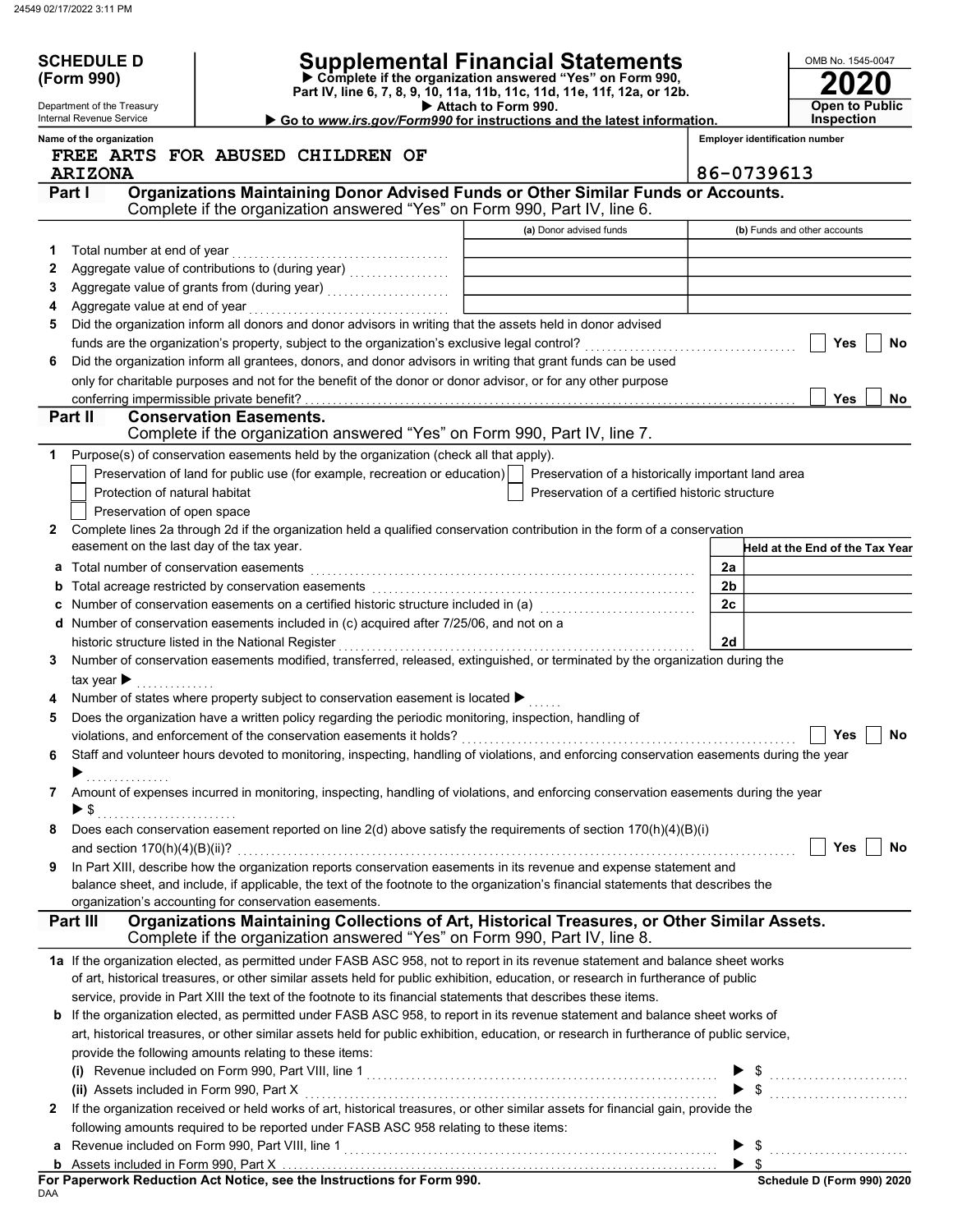|    | Schedule D (Form 990) 2020 FREE ARTS FOR ABUSED CHILDREN OF<br>Organizations Maintaining Collections of Art, Historical Treasures, or Other Similar Assets (continued)                                                         |                         |                          |                    | 86-0739613      |                      | Page 2              |  |  |  |  |  |
|----|--------------------------------------------------------------------------------------------------------------------------------------------------------------------------------------------------------------------------------|-------------------------|--------------------------|--------------------|-----------------|----------------------|---------------------|--|--|--|--|--|
| 3  | Part III<br>Using the organization's acquisition, accession, and other records, check any of the following that make significant use of its                                                                                    |                         |                          |                    |                 |                      |                     |  |  |  |  |  |
|    | collection items (check all that apply):                                                                                                                                                                                       |                         |                          |                    |                 |                      |                     |  |  |  |  |  |
| a  | Public exhibition<br>Scholarly research                                                                                                                                                                                        | d                       | Loan or exchange program |                    |                 |                      |                     |  |  |  |  |  |
| b  |                                                                                                                                                                                                                                | е                       |                          |                    |                 |                      |                     |  |  |  |  |  |
|    | Preservation for future generations<br>c                                                                                                                                                                                       |                         |                          |                    |                 |                      |                     |  |  |  |  |  |
|    | Provide a description of the organization's collections and explain how they further the organization's exempt purpose in Part<br>XIII.                                                                                        |                         |                          |                    |                 |                      |                     |  |  |  |  |  |
| 5  | During the year, did the organization solicit or receive donations of art, historical treasures, or other similar                                                                                                              |                         |                          |                    |                 |                      |                     |  |  |  |  |  |
|    | Yes<br>No                                                                                                                                                                                                                      |                         |                          |                    |                 |                      |                     |  |  |  |  |  |
|    | <b>Escrow and Custodial Arrangements.</b><br><b>Part IV</b>                                                                                                                                                                    |                         |                          |                    |                 |                      |                     |  |  |  |  |  |
|    | Complete if the organization answered "Yes" on Form 990, Part IV, line 9, or reported an amount on Form<br>990, Part X, line 21.                                                                                               |                         |                          |                    |                 |                      |                     |  |  |  |  |  |
|    | 1a Is the organization an agent, trustee, custodian or other intermediary for contributions or other assets not                                                                                                                |                         |                          |                    |                 |                      |                     |  |  |  |  |  |
|    | included on Form 990, Part X?                                                                                                                                                                                                  |                         |                          |                    |                 |                      | <b>Yes</b><br>No    |  |  |  |  |  |
|    | <b>b</b> If "Yes," explain the arrangement in Part XIII and complete the following table:                                                                                                                                      |                         |                          |                    |                 |                      |                     |  |  |  |  |  |
|    |                                                                                                                                                                                                                                |                         |                          |                    |                 |                      | Amount              |  |  |  |  |  |
|    | c Beginning balance                                                                                                                                                                                                            |                         |                          |                    |                 | 1c                   |                     |  |  |  |  |  |
|    |                                                                                                                                                                                                                                |                         |                          |                    |                 | 1d                   |                     |  |  |  |  |  |
|    | Distributions during the year material contact the set of the year material contact the year material contact the year material contact the year material contact the year material contact the year of the year and year and  |                         |                          |                    |                 | 1e                   |                     |  |  |  |  |  |
| f. | Ending balance with a continuum and contact the contract of the contract of the contract of the contract of the contract of the contract of the contract of the contract of the contract of the contract of the contract of th |                         |                          |                    |                 | 1f                   |                     |  |  |  |  |  |
|    | 2a Did the organization include an amount on Form 990, Part X, line 21, for escrow or custodial account liability?                                                                                                             |                         |                          |                    |                 |                      | Yes<br>No           |  |  |  |  |  |
|    |                                                                                                                                                                                                                                |                         |                          |                    |                 |                      |                     |  |  |  |  |  |
|    | <b>Part V</b><br><b>Endowment Funds.</b>                                                                                                                                                                                       |                         |                          |                    |                 |                      |                     |  |  |  |  |  |
|    | Complete if the organization answered "Yes" on Form 990, Part IV, line 10.                                                                                                                                                     |                         |                          |                    |                 |                      |                     |  |  |  |  |  |
|    |                                                                                                                                                                                                                                | (a) Current year        | (b) Prior year           | (c) Two years back |                 | (d) Three years back | (e) Four years back |  |  |  |  |  |
|    | 1a Beginning of year balance                                                                                                                                                                                                   | 32,115                  | 32,124                   |                    | 32,549          | 32,549               | 32,549              |  |  |  |  |  |
|    | <b>b</b> Contributions <b>contributions</b>                                                                                                                                                                                    | $\overline{109,007}$    |                          |                    |                 |                      |                     |  |  |  |  |  |
|    | c Net investment earnings, gains, and                                                                                                                                                                                          |                         |                          |                    |                 |                      |                     |  |  |  |  |  |
|    |                                                                                                                                                                                                                                |                         |                          |                    |                 |                      |                     |  |  |  |  |  |
|    | d Grants or scholarships                                                                                                                                                                                                       |                         |                          |                    |                 |                      |                     |  |  |  |  |  |
|    | e Other expenditures for facilities and                                                                                                                                                                                        |                         |                          |                    |                 |                      |                     |  |  |  |  |  |
|    |                                                                                                                                                                                                                                |                         |                          |                    |                 |                      |                     |  |  |  |  |  |
|    | f Administrative expenses                                                                                                                                                                                                      |                         | $\mathbf{9}$             |                    | 425             |                      |                     |  |  |  |  |  |
| a  | End of year balance                                                                                                                                                                                                            | 141, 122                | 32, 115                  |                    | 32, 124         | 32,549               | 32,549              |  |  |  |  |  |
| 2  | Provide the estimated percentage of the current year end balance (line 1g, column (a)) held as:                                                                                                                                |                         |                          |                    |                 |                      |                     |  |  |  |  |  |
|    | a Board designated or quasi-endowment $\blacktriangleright$ 100 .00 %                                                                                                                                                          |                         |                          |                    |                 |                      |                     |  |  |  |  |  |
|    | <b>b</b> Permanent endowment $\blacktriangleright$<br>%                                                                                                                                                                        |                         |                          |                    |                 |                      |                     |  |  |  |  |  |
|    | c Term endowment $\blacktriangleright$                                                                                                                                                                                         |                         |                          |                    |                 |                      |                     |  |  |  |  |  |
|    | The percentages on lines 2a, 2b, and 2c should equal 100%.                                                                                                                                                                     |                         |                          |                    |                 |                      |                     |  |  |  |  |  |
|    | 3a Are there endowment funds not in the possession of the organization that are held and administered for the                                                                                                                  |                         |                          |                    |                 |                      |                     |  |  |  |  |  |
|    | organization by:                                                                                                                                                                                                               |                         |                          |                    |                 |                      | Yes<br>No           |  |  |  |  |  |
|    | (i) Unrelated organizations <b>contained a substantial contained a substantial contained a substantial contained a</b>                                                                                                         |                         |                          |                    |                 |                      | X<br>3a(i)          |  |  |  |  |  |
|    | (ii) Related organizations                                                                                                                                                                                                     |                         |                          |                    |                 |                      | X<br>3a(ii)         |  |  |  |  |  |
|    | b If "Yes" on line 3a(ii), are the related organizations listed as required on Schedule R? [[[[[[[[[[[[[[[[[[[                                                                                                                 |                         |                          |                    |                 |                      | 3 <sub>b</sub>      |  |  |  |  |  |
|    | Describe in Part XIII the intended uses of the organization's endowment funds.                                                                                                                                                 |                         |                          |                    |                 |                      |                     |  |  |  |  |  |
|    | Land, Buildings, and Equipment.<br><b>Part VI</b>                                                                                                                                                                              |                         |                          |                    |                 |                      |                     |  |  |  |  |  |
|    | Complete if the organization answered "Yes" on Form 990, Part IV, line 11a. See Form 990, Part X, line 10.                                                                                                                     |                         |                          |                    |                 |                      |                     |  |  |  |  |  |
|    | Description of property                                                                                                                                                                                                        | (a) Cost or other basis | (b) Cost or other basis  |                    | (c) Accumulated |                      | (d) Book value      |  |  |  |  |  |
|    |                                                                                                                                                                                                                                | (investment)            | (other)                  |                    | depreciation    |                      |                     |  |  |  |  |  |
|    |                                                                                                                                                                                                                                |                         |                          | 167,500            |                 |                      | 167,500             |  |  |  |  |  |
|    |                                                                                                                                                                                                                                |                         |                          | 3,987,823          |                 | 291,122              | 3,696,701           |  |  |  |  |  |
|    | c Leasehold improvements                                                                                                                                                                                                       |                         |                          |                    |                 |                      |                     |  |  |  |  |  |
|    | d Equipment                                                                                                                                                                                                                    |                         |                          | 143,296            |                 | 143,296              |                     |  |  |  |  |  |
|    |                                                                                                                                                                                                                                |                         |                          |                    |                 |                      |                     |  |  |  |  |  |
|    | Total. Add lines 1a through 1e. (Column (d) must equal Form 990, Part X, column (B), line 10c.)                                                                                                                                |                         |                          |                    |                 | ▶                    | 3,864,201           |  |  |  |  |  |

Schedule D (Form 990) 2020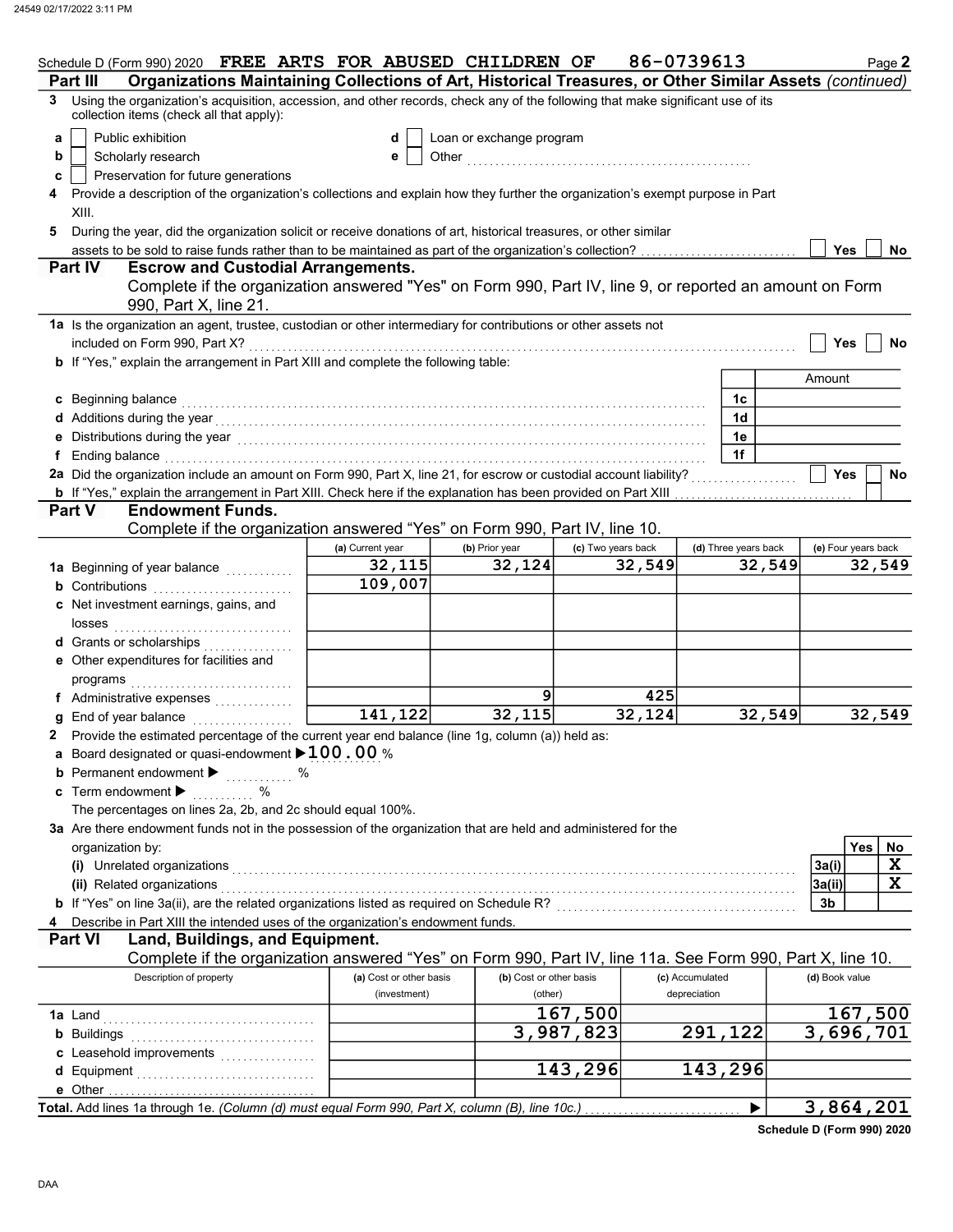|                           | FREE ARTS FOR ABUSED CHILDREN OF<br>Schedule D (Form 990) 2020                                                                                                                                                                      |                | 86-0739613                       | Page 3         |
|---------------------------|-------------------------------------------------------------------------------------------------------------------------------------------------------------------------------------------------------------------------------------|----------------|----------------------------------|----------------|
| <b>Part VII</b>           | <b>Investments - Other Securities.</b>                                                                                                                                                                                              |                |                                  |                |
|                           | Complete if the organization answered "Yes" on Form 990, Part IV, line 11b. See Form 990, Part X, line 12.                                                                                                                          |                |                                  |                |
|                           | (a) Description of security or category                                                                                                                                                                                             | (b) Book value | (c) Method of valuation:         |                |
|                           | (including name of security)                                                                                                                                                                                                        |                | Cost or end-of-year market value |                |
| (1) Financial derivatives |                                                                                                                                                                                                                                     |                |                                  |                |
|                           | (2) Closely held equity interests                                                                                                                                                                                                   |                |                                  |                |
|                           |                                                                                                                                                                                                                                     |                |                                  |                |
|                           | (3) Other <b>contract and the COVID-100</b> Other contract and contract of the COVID-100 of the COVID-100 of the COVID-100 of the COVID-100 of the COVID-100 of the COVID-100 of the COVID-100 of the COVID-100 of the COVID-100 of |                |                                  |                |
| (A)                       |                                                                                                                                                                                                                                     |                |                                  |                |
| (B)                       |                                                                                                                                                                                                                                     |                |                                  |                |
| (C)                       |                                                                                                                                                                                                                                     |                |                                  |                |
| (D)                       |                                                                                                                                                                                                                                     |                |                                  |                |
| (E)                       |                                                                                                                                                                                                                                     |                |                                  |                |
| (F)                       |                                                                                                                                                                                                                                     |                |                                  |                |
| (G)                       |                                                                                                                                                                                                                                     |                |                                  |                |
| (H)                       |                                                                                                                                                                                                                                     |                |                                  |                |
|                           | Total. (Column (b) must equal Form 990, Part X, col. (B) line 12.)                                                                                                                                                                  |                |                                  |                |
| <b>Part VIII</b>          | <b>Investments - Program Related.</b>                                                                                                                                                                                               |                |                                  |                |
|                           | Complete if the organization answered "Yes" on Form 990, Part IV, line 11c. See Form 990, Part X, line 13.                                                                                                                          |                |                                  |                |
|                           | (a) Description of investment                                                                                                                                                                                                       | (b) Book value | (c) Method of valuation:         |                |
|                           |                                                                                                                                                                                                                                     |                | Cost or end-of-year market value |                |
| (1)                       |                                                                                                                                                                                                                                     |                |                                  |                |
|                           |                                                                                                                                                                                                                                     |                |                                  |                |
| (2)                       |                                                                                                                                                                                                                                     |                |                                  |                |
| (3)                       |                                                                                                                                                                                                                                     |                |                                  |                |
| (4)                       |                                                                                                                                                                                                                                     |                |                                  |                |
| (5)                       |                                                                                                                                                                                                                                     |                |                                  |                |
| (6)                       |                                                                                                                                                                                                                                     |                |                                  |                |
| (7)                       |                                                                                                                                                                                                                                     |                |                                  |                |
| (8)                       |                                                                                                                                                                                                                                     |                |                                  |                |
| (9)                       |                                                                                                                                                                                                                                     |                |                                  |                |
|                           | Total. (Column (b) must equal Form 990, Part X, col. (B) line 13.)                                                                                                                                                                  |                |                                  |                |
| Part IX                   | <b>Other Assets.</b>                                                                                                                                                                                                                |                |                                  |                |
|                           | Complete if the organization answered "Yes" on Form 990, Part IV, line 11d. See Form 990, Part X, line 15.                                                                                                                          |                |                                  |                |
|                           | (a) Description                                                                                                                                                                                                                     |                |                                  | (b) Book value |
| (1)                       |                                                                                                                                                                                                                                     |                |                                  |                |
| (2)                       |                                                                                                                                                                                                                                     |                |                                  |                |
| (3)                       |                                                                                                                                                                                                                                     |                |                                  |                |
| (4)                       |                                                                                                                                                                                                                                     |                |                                  |                |
| (5)                       |                                                                                                                                                                                                                                     |                |                                  |                |
|                           |                                                                                                                                                                                                                                     |                |                                  |                |
| (6)                       |                                                                                                                                                                                                                                     |                |                                  |                |
| (7)                       |                                                                                                                                                                                                                                     |                |                                  |                |
| (8)                       |                                                                                                                                                                                                                                     |                |                                  |                |
| (9)                       |                                                                                                                                                                                                                                     |                |                                  |                |
|                           | Total. (Column (b) must equal Form 990, Part X, col. (B) line 15.)                                                                                                                                                                  |                |                                  |                |
| Part X                    | <b>Other Liabilities.</b>                                                                                                                                                                                                           |                |                                  |                |
|                           | Complete if the organization answered "Yes" on Form 990, Part IV, line 11e or 11f. See Form 990, Part X,                                                                                                                            |                |                                  |                |
|                           | line 25.                                                                                                                                                                                                                            |                |                                  |                |
| 1.                        | (a) Description of liability                                                                                                                                                                                                        |                |                                  | (b) Book value |
| (1)                       | Federal income taxes                                                                                                                                                                                                                |                |                                  |                |
| (2)                       |                                                                                                                                                                                                                                     |                |                                  |                |
| (3)                       |                                                                                                                                                                                                                                     |                |                                  |                |
| (4)                       |                                                                                                                                                                                                                                     |                |                                  |                |
| (5)                       |                                                                                                                                                                                                                                     |                |                                  |                |
|                           |                                                                                                                                                                                                                                     |                |                                  |                |
| (6)                       |                                                                                                                                                                                                                                     |                |                                  |                |
| (7)                       |                                                                                                                                                                                                                                     |                |                                  |                |
| (8)                       |                                                                                                                                                                                                                                     |                |                                  |                |
| (9)                       |                                                                                                                                                                                                                                     |                |                                  |                |
|                           | Total. (Column (b) must equal Form 990, Part X, col. (B) line 25.)                                                                                                                                                                  |                |                                  |                |

Liability for uncertain tax positions. In Part XIII, provide the text of the footnote to the organization's financial statements that reports the 2. organization's liability for uncertain tax positions under FASB ASC 740. Check here if the text of the footnote has been provided in Part XIII.

┐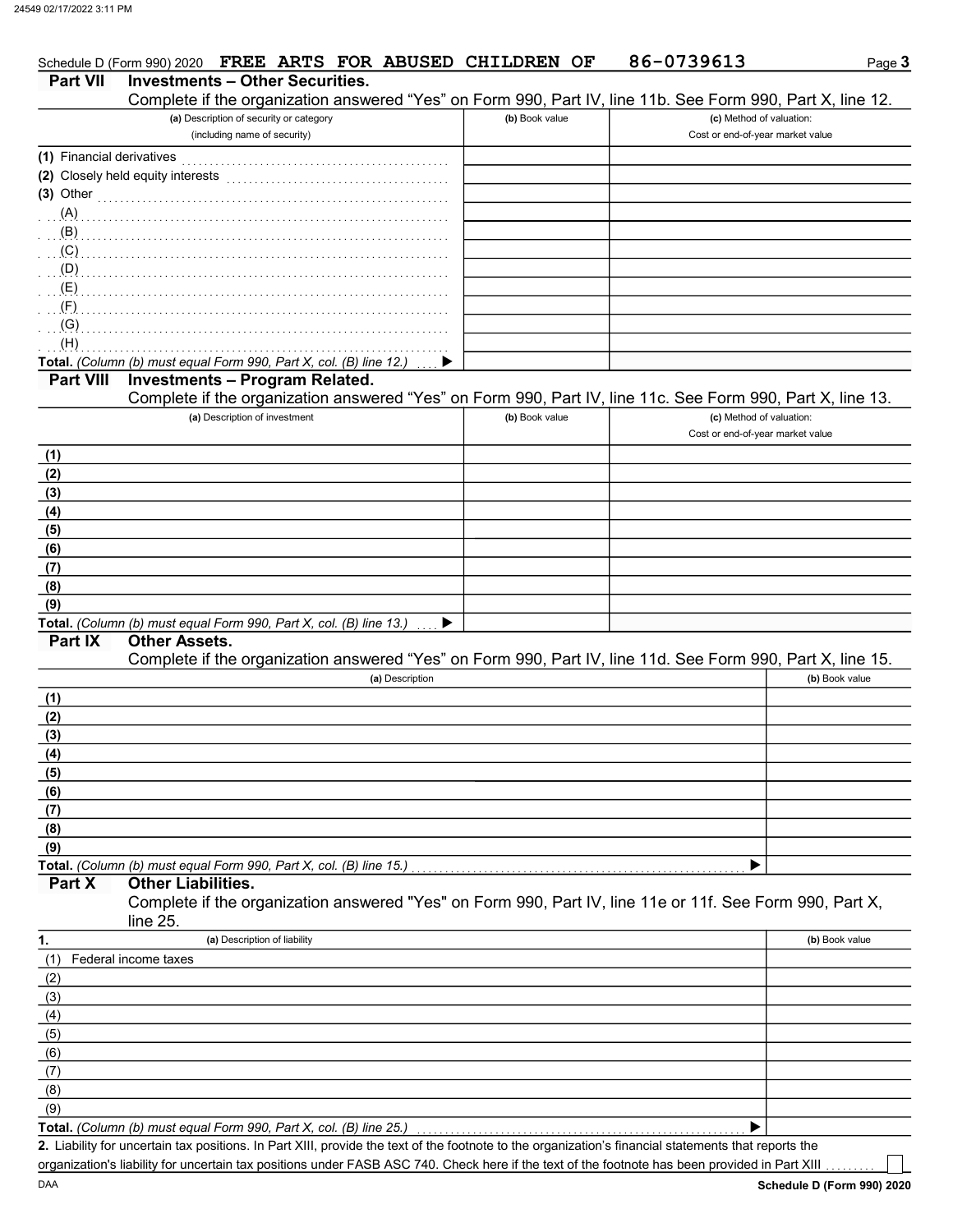| Schedule D (Form 990) 2020 FREE ARTS FOR ABUSED CHILDREN OF 86-0739613<br>Reconciliation of Revenue per Audited Financial Statements With Revenue per Return.<br>Part XI                                                                                                                                                          |                |    | Page 4 |
|-----------------------------------------------------------------------------------------------------------------------------------------------------------------------------------------------------------------------------------------------------------------------------------------------------------------------------------|----------------|----|--------|
| Complete if the organization answered "Yes" on Form 990, Part IV, line 12a.                                                                                                                                                                                                                                                       |                |    |        |
| 1                                                                                                                                                                                                                                                                                                                                 |                | 1. |        |
| Amounts included on line 1 but not on Form 990, Part VIII, line 12:<br>2                                                                                                                                                                                                                                                          |                |    |        |
| a Net unrealized gains (losses) on investments [111] [11] Net unrealised by Ref.                                                                                                                                                                                                                                                  | 2a             |    |        |
|                                                                                                                                                                                                                                                                                                                                   | 2 <sub>b</sub> |    |        |
|                                                                                                                                                                                                                                                                                                                                   | 2c             |    |        |
|                                                                                                                                                                                                                                                                                                                                   | 2d             |    |        |
| e Add lines 2a through 2d (a) and the contract of the Add lines 2a through the Add lines 2a through 2d (a) and the contract of the Add lines 2a through 2d (a) and the contract of the Add and the Add and the Add and the Add                                                                                                    |                | 2e |        |
| 3                                                                                                                                                                                                                                                                                                                                 |                | 3  |        |
| Amounts included on Form 990, Part VIII, line 12, but not on line 1:<br>4                                                                                                                                                                                                                                                         |                |    |        |
| a Investment expenses not included on Form 990, Part VIII, line 7b                                                                                                                                                                                                                                                                | 4a             |    |        |
| <b>b</b> Other (Describe in Part XIII.) <b>CONSIDENT DESCRIPTION</b>                                                                                                                                                                                                                                                              | 4b             |    |        |
| c Add lines 4a and 4b                                                                                                                                                                                                                                                                                                             |                | 4с |        |
| 5.                                                                                                                                                                                                                                                                                                                                |                | 5  |        |
| Part XII Reconciliation of Expenses per Audited Financial Statements With Expenses per Return.<br>Complete if the organization answered "Yes" on Form 990, Part IV, line 12a.                                                                                                                                                     |                |    |        |
| 1                                                                                                                                                                                                                                                                                                                                 |                | 1  |        |
| Amounts included on line 1 but not on Form 990, Part IX, line 25:<br>2                                                                                                                                                                                                                                                            |                |    |        |
| a Donated services and use of facilities [11] contained a contained service contained a position of a contained a contained a contained a contained a contained a contained a contained a contained a contained a contained a                                                                                                     | 2a             |    |        |
| <b>b</b> Prior year adjustments <b>contained</b> and <b>contained a structure of the structure of the structure of Prior</b>                                                                                                                                                                                                      | 2 <sub>b</sub> |    |        |
|                                                                                                                                                                                                                                                                                                                                   | 2c             |    |        |
|                                                                                                                                                                                                                                                                                                                                   | 2d             |    |        |
|                                                                                                                                                                                                                                                                                                                                   |                | 2e |        |
| 3                                                                                                                                                                                                                                                                                                                                 |                | 3  |        |
| Amounts included on Form 990, Part IX, line 25, but not on line 1:<br>4                                                                                                                                                                                                                                                           |                |    |        |
| a Investment expenses not included on Form 990, Part VIII, line 7b                                                                                                                                                                                                                                                                | 4a             |    |        |
| <b>b</b> Other (Describe in Part XIII.) <b>CONSERVING (2018)</b>                                                                                                                                                                                                                                                                  | 4 <sub>b</sub> |    |        |
| c Add lines 4a and 4b                                                                                                                                                                                                                                                                                                             |                | 4c |        |
| 5                                                                                                                                                                                                                                                                                                                                 |                | 5  |        |
| Part XIII Supplemental Information.                                                                                                                                                                                                                                                                                               |                |    |        |
| 2; Part XI, lines 2d and 4b; and Part XII, lines 2d and 4b. Also complete this part to provide any additional information.<br>PART V, LINE 4 - INTENDED USES FOR ENDOWMENT FUNDS<br>THE BOARD OF DIRECTORS CHOSE TO DESIGNATE CERTAIN NET ASSETS FOR ENDOWMENT<br>PURPOSES FROM WHICH PROCEEDS WILL BE USED IN FURTHERANCE OF THE |                |    |        |
| ORGANIZATION'S EXEMPT PURPOSE.                                                                                                                                                                                                                                                                                                    |                |    |        |
|                                                                                                                                                                                                                                                                                                                                   |                |    |        |
|                                                                                                                                                                                                                                                                                                                                   |                |    |        |
|                                                                                                                                                                                                                                                                                                                                   |                |    |        |
|                                                                                                                                                                                                                                                                                                                                   |                |    |        |
|                                                                                                                                                                                                                                                                                                                                   |                |    |        |
|                                                                                                                                                                                                                                                                                                                                   |                |    |        |
|                                                                                                                                                                                                                                                                                                                                   |                |    |        |
|                                                                                                                                                                                                                                                                                                                                   |                |    |        |
|                                                                                                                                                                                                                                                                                                                                   |                |    |        |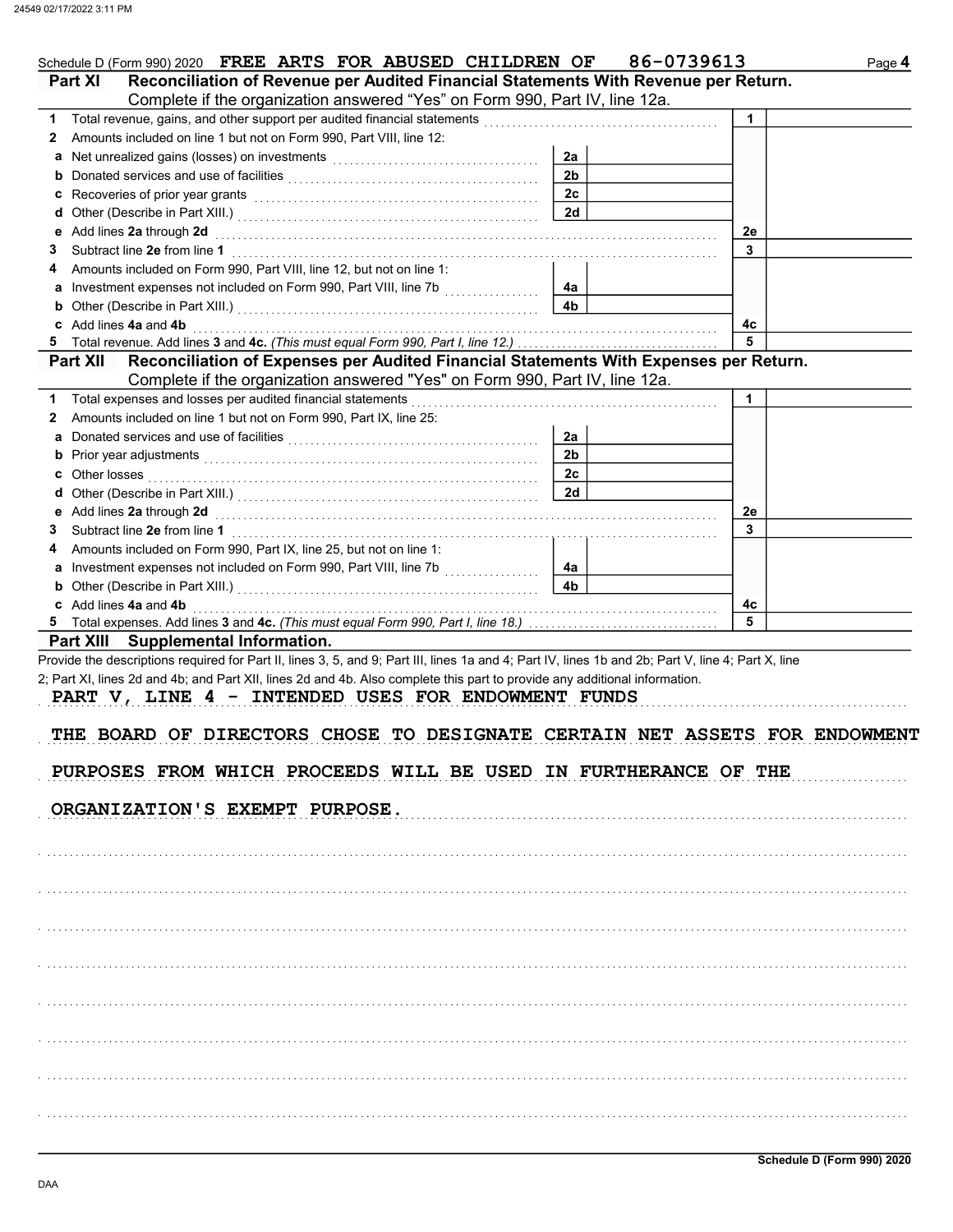| Schedule D (Form 990) 2020 FREE ARTS FOR ABUSED CHILDREN OF<br><b>Part XIII</b> Supplemental Information (continued) |  | 86-0739613 | Page 5 |
|----------------------------------------------------------------------------------------------------------------------|--|------------|--------|
|                                                                                                                      |  |            |        |
|                                                                                                                      |  |            |        |
|                                                                                                                      |  |            |        |
|                                                                                                                      |  |            |        |
|                                                                                                                      |  |            |        |
|                                                                                                                      |  |            | .      |
|                                                                                                                      |  |            | .      |
|                                                                                                                      |  |            |        |
|                                                                                                                      |  |            |        |
|                                                                                                                      |  |            |        |
|                                                                                                                      |  |            |        |
|                                                                                                                      |  |            |        |
|                                                                                                                      |  |            |        |
|                                                                                                                      |  |            |        |
|                                                                                                                      |  |            |        |
|                                                                                                                      |  |            |        |
|                                                                                                                      |  |            |        |
|                                                                                                                      |  |            |        |
|                                                                                                                      |  |            |        |
|                                                                                                                      |  |            |        |
|                                                                                                                      |  |            |        |
|                                                                                                                      |  |            |        |
|                                                                                                                      |  |            |        |
|                                                                                                                      |  |            |        |
|                                                                                                                      |  |            |        |
|                                                                                                                      |  |            |        |
|                                                                                                                      |  |            |        |
|                                                                                                                      |  |            |        |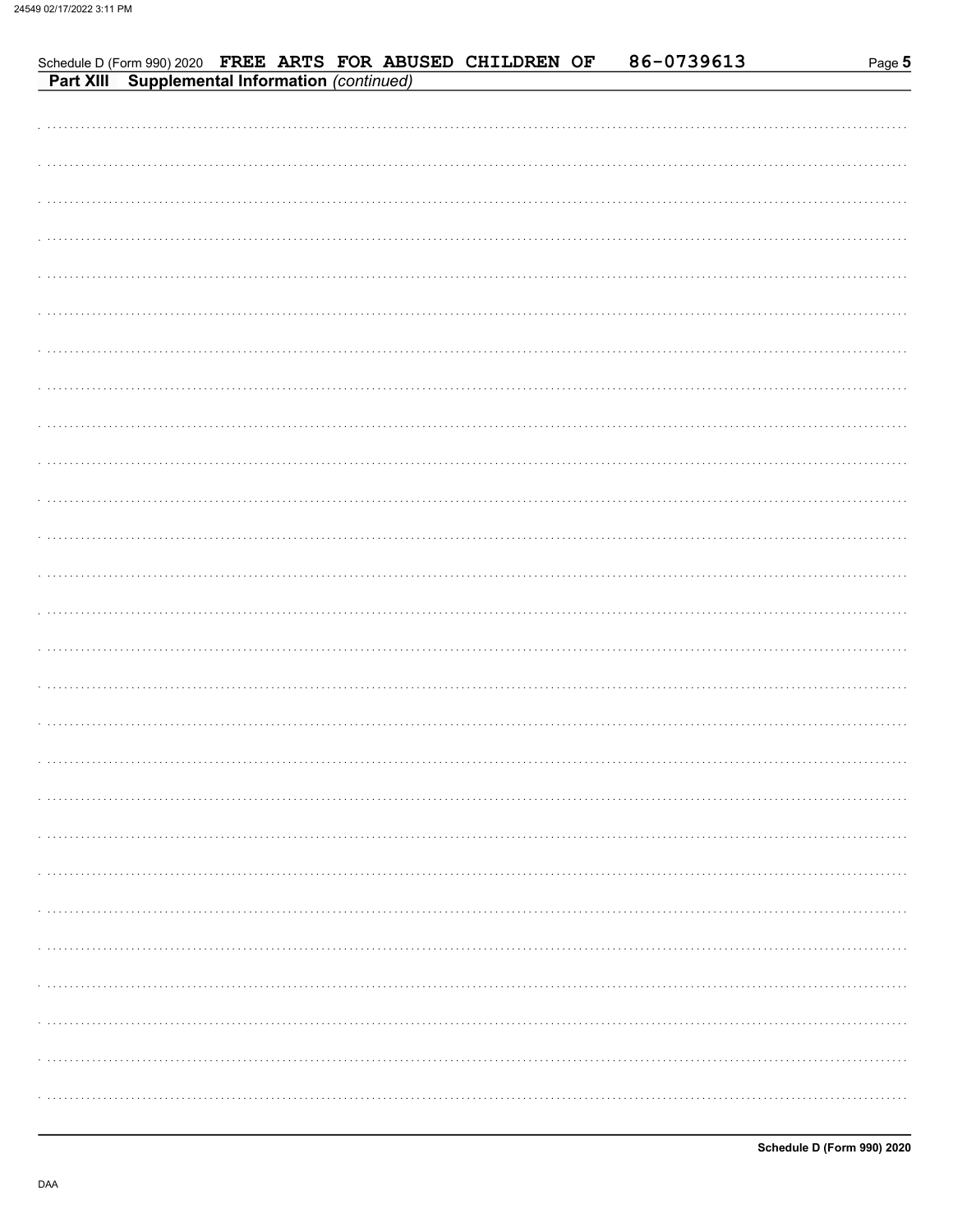| <b>SCHEDULE G</b><br>(Form 990 or 990-EZ)                                                                                                                                                                                                                                                                                   |                                                              |   |                                                            |                                                           |  | <b>Supplemental Information Regarding Fundraising or Gaming Activities</b><br>Complete if the organization answered "Yes" on Form 990, Part IV, line 17, 18, or 19, or if the |                                                      | OMB No. 1545-0047<br>2020        |
|-----------------------------------------------------------------------------------------------------------------------------------------------------------------------------------------------------------------------------------------------------------------------------------------------------------------------------|--------------------------------------------------------------|---|------------------------------------------------------------|-----------------------------------------------------------|--|-------------------------------------------------------------------------------------------------------------------------------------------------------------------------------|------------------------------------------------------|----------------------------------|
| Department of the Treasury                                                                                                                                                                                                                                                                                                  |                                                              |   | Attach to Form 990 or Form 990-EZ.                         |                                                           |  | organization entered more than \$15,000 on Form 990-EZ, line 6a.                                                                                                              |                                                      | <b>Open to Public</b>            |
| Go to www.irs.gov/Form990 for instructions and the latest information.<br>Internal Revenue Service<br>FREE ARTS<br>FOR ABUSED CHILDREN OF<br><b>Employer identification number</b>                                                                                                                                          |                                                              |   |                                                            |                                                           |  |                                                                                                                                                                               |                                                      | Inspection                       |
| Name of the organization                                                                                                                                                                                                                                                                                                    | <b>ARIZONA</b>                                               |   |                                                            |                                                           |  |                                                                                                                                                                               | 86-0739613                                           |                                  |
| Part I                                                                                                                                                                                                                                                                                                                      |                                                              |   | Form 990-EZ filers are not required to complete this part. |                                                           |  | Fundraising Activities. Complete if the organization answered "Yes" on Form 990, Part IV, line 17.                                                                            |                                                      |                                  |
| Indicate whether the organization raised funds through any of the following activities. Check all that apply.<br>1                                                                                                                                                                                                          |                                                              |   |                                                            |                                                           |  |                                                                                                                                                                               |                                                      |                                  |
| Mail solicitations<br>a                                                                                                                                                                                                                                                                                                     |                                                              |   |                                                            |                                                           |  | Solicitation of non-government grants                                                                                                                                         |                                                      |                                  |
| Internet and email solicitations<br>b                                                                                                                                                                                                                                                                                       |                                                              | f | Solicitation of government grants                          |                                                           |  |                                                                                                                                                                               |                                                      |                                  |
| Phone solicitations<br>C                                                                                                                                                                                                                                                                                                    |                                                              |   | Special fundraising events<br>a                            |                                                           |  |                                                                                                                                                                               |                                                      |                                  |
| In-person solicitations<br>d                                                                                                                                                                                                                                                                                                |                                                              |   |                                                            |                                                           |  |                                                                                                                                                                               |                                                      |                                  |
| 2a Did the organization have a written or oral agreement with any individual (including officers, directors, trustees,<br><b>b</b> If "Yes," list the 10 highest paid individuals or entities (fundraisers) pursuant to agreements under which the fundraiser is to be<br>compensated at least \$5,000 by the organization. |                                                              |   |                                                            |                                                           |  | or key employees listed in Form 990, Part VII) or entity in connection with professional fundraising services?                                                                |                                                      | Yes<br>No                        |
|                                                                                                                                                                                                                                                                                                                             |                                                              |   |                                                            | (iii) Did fund-                                           |  |                                                                                                                                                                               | (v) Amount paid to                                   | (vi) Amount paid to              |
|                                                                                                                                                                                                                                                                                                                             | (i) Name and address of individual<br>or entity (fundraiser) |   | (ii) Activity                                              | raiser have<br>custody or<br>control of<br>contributions? |  | (iv) Gross receipts<br>from activity                                                                                                                                          | (or retained by)<br>fundraiser listed in<br>col. (i) | (or retained by)<br>organization |
|                                                                                                                                                                                                                                                                                                                             |                                                              |   |                                                            | Yes No                                                    |  |                                                                                                                                                                               |                                                      |                                  |
| 1                                                                                                                                                                                                                                                                                                                           |                                                              |   |                                                            |                                                           |  |                                                                                                                                                                               |                                                      |                                  |
| $\mathbf{2}$                                                                                                                                                                                                                                                                                                                |                                                              |   |                                                            |                                                           |  |                                                                                                                                                                               |                                                      |                                  |
| 3                                                                                                                                                                                                                                                                                                                           |                                                              |   |                                                            |                                                           |  |                                                                                                                                                                               |                                                      |                                  |
|                                                                                                                                                                                                                                                                                                                             |                                                              |   |                                                            |                                                           |  |                                                                                                                                                                               |                                                      |                                  |
| 4                                                                                                                                                                                                                                                                                                                           |                                                              |   |                                                            |                                                           |  |                                                                                                                                                                               |                                                      |                                  |
| 5                                                                                                                                                                                                                                                                                                                           |                                                              |   |                                                            |                                                           |  |                                                                                                                                                                               |                                                      |                                  |
| 6                                                                                                                                                                                                                                                                                                                           |                                                              |   |                                                            |                                                           |  |                                                                                                                                                                               |                                                      |                                  |
| 7                                                                                                                                                                                                                                                                                                                           |                                                              |   |                                                            |                                                           |  |                                                                                                                                                                               |                                                      |                                  |
| 8                                                                                                                                                                                                                                                                                                                           |                                                              |   |                                                            |                                                           |  |                                                                                                                                                                               |                                                      |                                  |
| 9                                                                                                                                                                                                                                                                                                                           |                                                              |   |                                                            |                                                           |  |                                                                                                                                                                               |                                                      |                                  |
| 10                                                                                                                                                                                                                                                                                                                          |                                                              |   |                                                            |                                                           |  |                                                                                                                                                                               |                                                      |                                  |
| Total                                                                                                                                                                                                                                                                                                                       |                                                              |   |                                                            |                                                           |  |                                                                                                                                                                               |                                                      |                                  |
| 3<br>registration or licensing.                                                                                                                                                                                                                                                                                             |                                                              |   |                                                            |                                                           |  | List all states in which the organization is registered or licensed to solicit contributions or has been notified it is exempt from                                           |                                                      |                                  |
|                                                                                                                                                                                                                                                                                                                             |                                                              |   |                                                            |                                                           |  |                                                                                                                                                                               |                                                      |                                  |
|                                                                                                                                                                                                                                                                                                                             |                                                              |   |                                                            |                                                           |  |                                                                                                                                                                               |                                                      |                                  |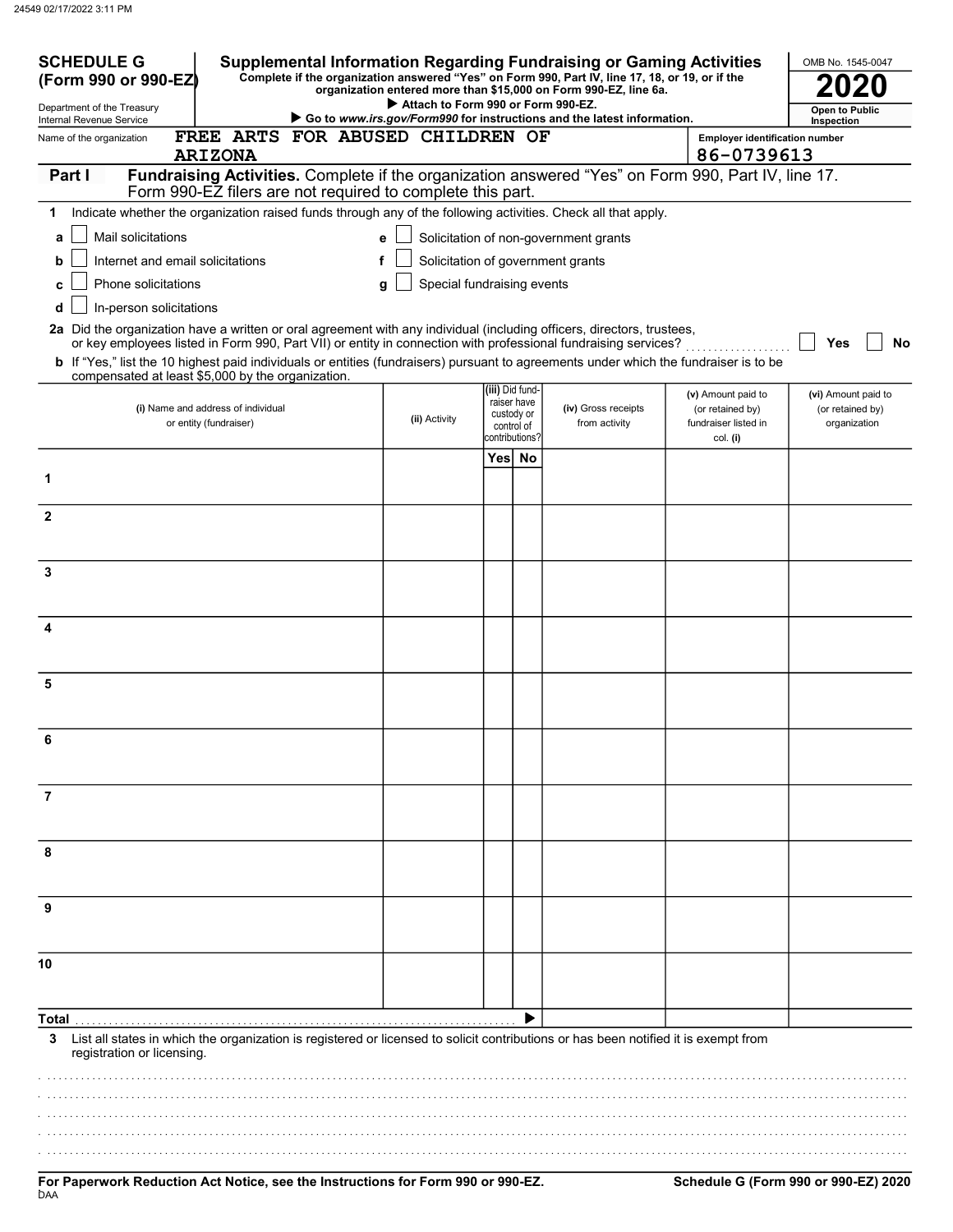|                 | Part II  | Schedule G (Form 990 or 990-EZ) 2020                          | Fundraising Events. Complete if the organization answered "Yes" on Form 990, Part IV, line 18, or reported more<br>than \$15,000 of fundraising event contributions and gross income on Form 990-EZ, lines 1 and 6b. List events with | FREE ARTS FOR ABUSED CHILDREN OF 86-0739613      |                          | Page 2                                              |  |  |  |  |
|-----------------|----------|---------------------------------------------------------------|---------------------------------------------------------------------------------------------------------------------------------------------------------------------------------------------------------------------------------------|--------------------------------------------------|--------------------------|-----------------------------------------------------|--|--|--|--|
|                 |          |                                                               | gross receipts greater than \$5,000.                                                                                                                                                                                                  |                                                  |                          |                                                     |  |  |  |  |
|                 |          |                                                               | (a) Event $#1$                                                                                                                                                                                                                        | $(b)$ Event #2                                   | (c) Other events         |                                                     |  |  |  |  |
|                 |          |                                                               | <b>AUCTION</b><br>ART                                                                                                                                                                                                                 | <b>ART</b><br>IN ACTION                          | <b>NONE</b>              | (d) Total events<br>(add col. (a) through           |  |  |  |  |
|                 |          |                                                               | (event type)                                                                                                                                                                                                                          | (event type)                                     | (total number)           | col. (c)                                            |  |  |  |  |
|                 |          |                                                               |                                                                                                                                                                                                                                       |                                                  |                          |                                                     |  |  |  |  |
| Revenue         |          | 1 Gross receipts                                              | 43,883                                                                                                                                                                                                                                | 19,000                                           |                          | <u>62,883</u>                                       |  |  |  |  |
|                 |          |                                                               |                                                                                                                                                                                                                                       |                                                  |                          |                                                     |  |  |  |  |
|                 |          | 2 Less: Contributions<br>3 Gross income (line 1 minus         | 13,457                                                                                                                                                                                                                                | 19,000                                           |                          | <u>32,457</u>                                       |  |  |  |  |
|                 |          |                                                               | 30,426                                                                                                                                                                                                                                |                                                  |                          | 30,426                                              |  |  |  |  |
|                 |          |                                                               |                                                                                                                                                                                                                                       |                                                  |                          |                                                     |  |  |  |  |
|                 |          | 4 Cash prizes                                                 |                                                                                                                                                                                                                                       |                                                  |                          |                                                     |  |  |  |  |
|                 |          | 5 Noncash prizes                                              |                                                                                                                                                                                                                                       | 136                                              |                          | 136                                                 |  |  |  |  |
|                 |          | 6 Rent/facility costs                                         |                                                                                                                                                                                                                                       |                                                  |                          |                                                     |  |  |  |  |
| Direct Expenses |          | 7 Food and beverages                                          |                                                                                                                                                                                                                                       |                                                  |                          |                                                     |  |  |  |  |
|                 |          | 8 Entertainment                                               | 200                                                                                                                                                                                                                                   |                                                  |                          | 200                                                 |  |  |  |  |
|                 |          | 9 Other direct expenses                                       | 7,089                                                                                                                                                                                                                                 | 10,848                                           |                          | 17,937                                              |  |  |  |  |
|                 |          |                                                               |                                                                                                                                                                                                                                       |                                                  |                          | 18,273                                              |  |  |  |  |
|                 |          |                                                               |                                                                                                                                                                                                                                       |                                                  |                          | 12,153                                              |  |  |  |  |
|                 | Part III |                                                               | Gaming. Complete if the organization answered "Yes" on Form 990, Part IV, line 19, or reported more than                                                                                                                              |                                                  |                          |                                                     |  |  |  |  |
|                 |          |                                                               | \$15,000 on Form 990-EZ, line 6a.                                                                                                                                                                                                     |                                                  |                          |                                                     |  |  |  |  |
|                 |          |                                                               | (a) Bingo                                                                                                                                                                                                                             | (b) Pull tabs/instant<br>bingo/progressive bingo | (c) Other gaming         | (d) Total gaming (add<br>col. (a) through col. (c)) |  |  |  |  |
| Revenue         |          |                                                               |                                                                                                                                                                                                                                       |                                                  |                          |                                                     |  |  |  |  |
|                 |          | 1 Gross revenue                                               |                                                                                                                                                                                                                                       |                                                  |                          |                                                     |  |  |  |  |
|                 |          |                                                               |                                                                                                                                                                                                                                       |                                                  |                          |                                                     |  |  |  |  |
| 89              |          | 2 Cash prizes                                                 |                                                                                                                                                                                                                                       |                                                  |                          |                                                     |  |  |  |  |
| Direct Expens   |          | 3 Noncash prizes                                              |                                                                                                                                                                                                                                       |                                                  |                          |                                                     |  |  |  |  |
|                 |          |                                                               |                                                                                                                                                                                                                                       |                                                  |                          |                                                     |  |  |  |  |
|                 |          | 4 Rent/facility costs                                         |                                                                                                                                                                                                                                       |                                                  |                          |                                                     |  |  |  |  |
|                 |          |                                                               |                                                                                                                                                                                                                                       |                                                  |                          |                                                     |  |  |  |  |
|                 |          | 5 Other direct expenses                                       |                                                                                                                                                                                                                                       |                                                  |                          |                                                     |  |  |  |  |
|                 |          | 6 Volunteer labor                                             | $\%$<br><b>Yes</b><br><b>No</b>                                                                                                                                                                                                       | $\%$<br><b>Yes</b> ______________<br>No.         | $\%$<br><b>Yes</b><br>No |                                                     |  |  |  |  |
|                 |          |                                                               |                                                                                                                                                                                                                                       |                                                  |                          |                                                     |  |  |  |  |
|                 |          | 7 Direct expense summary. Add lines 2 through 5 in column (d) |                                                                                                                                                                                                                                       |                                                  |                          |                                                     |  |  |  |  |
|                 |          |                                                               |                                                                                                                                                                                                                                       |                                                  |                          |                                                     |  |  |  |  |
|                 |          |                                                               |                                                                                                                                                                                                                                       |                                                  |                          |                                                     |  |  |  |  |
| 9               |          |                                                               |                                                                                                                                                                                                                                       |                                                  |                          |                                                     |  |  |  |  |
|                 |          |                                                               |                                                                                                                                                                                                                                       |                                                  |                          | Yes<br>No                                           |  |  |  |  |
|                 |          | <b>b</b> If "No," explain:                                    |                                                                                                                                                                                                                                       |                                                  |                          |                                                     |  |  |  |  |
|                 |          |                                                               |                                                                                                                                                                                                                                       |                                                  |                          |                                                     |  |  |  |  |
|                 |          | <b>b</b> If "Yes," explain:                                   |                                                                                                                                                                                                                                       |                                                  |                          | Yes<br>No                                           |  |  |  |  |
|                 |          |                                                               |                                                                                                                                                                                                                                       |                                                  |                          |                                                     |  |  |  |  |
|                 |          |                                                               |                                                                                                                                                                                                                                       |                                                  |                          |                                                     |  |  |  |  |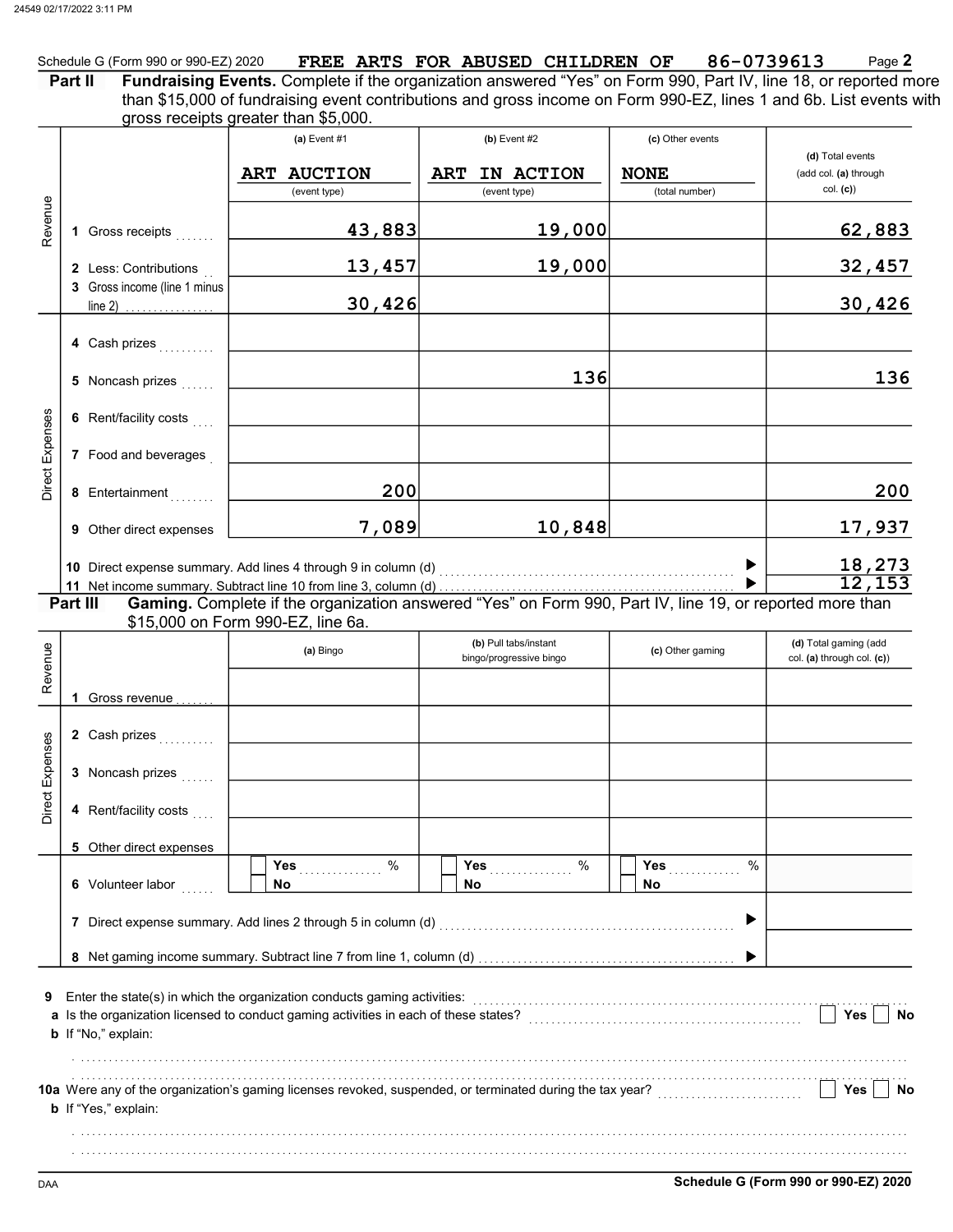|    |                | Schedule G (Form 990 or 990-EZ) 2020                                                                                                                                                                                                          |          |  |                        | FREE ARTS FOR ABUSED CHILDREN OF | 86-0739613                           |                 |            | Page 3 |
|----|----------------|-----------------------------------------------------------------------------------------------------------------------------------------------------------------------------------------------------------------------------------------------|----------|--|------------------------|----------------------------------|--------------------------------------|-----------------|------------|--------|
| 11 |                | Does the organization conduct gaming activities with nonmembers?                                                                                                                                                                              |          |  |                        |                                  |                                      |                 | Yes        | No     |
| 12 |                | Is the organization a grantor, beneficiary or trustee of a trust, or a member of a partnership or other entity                                                                                                                                |          |  |                        |                                  |                                      |                 |            |        |
|    |                |                                                                                                                                                                                                                                               |          |  |                        |                                  |                                      |                 | <b>Yes</b> | No     |
| 13 |                | Indicate the percentage of gaming activity conducted in:                                                                                                                                                                                      |          |  |                        |                                  |                                      |                 |            |        |
| а  |                | The organization's facility with the contract of the contract of the contract of the contract of the contract of the contract of the contract of the contract of the contract of the contract of the contract of the contract                 |          |  |                        |                                  |                                      | 13a             |            | %      |
| b  |                | An outside facility                                                                                                                                                                                                                           |          |  |                        |                                  |                                      | 13 <sub>b</sub> |            | $\%$   |
| 14 | records:       | Enter the name and address of the person who prepares the organization's gaming/special events books and                                                                                                                                      |          |  |                        |                                  |                                      |                 |            |        |
|    |                |                                                                                                                                                                                                                                               |          |  |                        |                                  |                                      |                 |            |        |
|    |                | Address > continuous contract of the contract of the contract of the contract of the contract of the contract of the contract of the contract of the contract of the contract of the contract of the contract of the contract                 |          |  |                        |                                  |                                      |                 |            |        |
|    | revenue?       | <b>15a</b> Does the organization have a contract with a third party from whom the organization receives gaming                                                                                                                                |          |  |                        |                                  |                                      |                 | Yes        | No     |
|    |                |                                                                                                                                                                                                                                               |          |  |                        |                                  |                                      |                 |            |        |
|    |                |                                                                                                                                                                                                                                               |          |  |                        |                                  |                                      |                 |            |        |
| c  |                | If "Yes," enter name and address of the third party:                                                                                                                                                                                          |          |  |                        |                                  |                                      |                 |            |        |
|    |                |                                                                                                                                                                                                                                               |          |  |                        |                                  |                                      |                 |            |        |
|    |                |                                                                                                                                                                                                                                               |          |  |                        |                                  |                                      |                 |            |        |
|    |                | Address > continuous contract of the contract of the contract of the contract of the contract of the contract of the contract of the contract of the contract of the contract of the contract of the contract of the contract                 |          |  |                        |                                  |                                      |                 |            |        |
| 16 |                | Gaming manager information:                                                                                                                                                                                                                   |          |  |                        |                                  |                                      |                 |            |        |
|    |                |                                                                                                                                                                                                                                               |          |  |                        |                                  |                                      |                 |            |        |
|    |                | Gaming manager compensation ▶ \$                                                                                                                                                                                                              |          |  |                        |                                  |                                      |                 |            |        |
|    |                |                                                                                                                                                                                                                                               |          |  |                        |                                  |                                      |                 |            |        |
|    |                | Director/officer                                                                                                                                                                                                                              | Employee |  | Independent contractor |                                  |                                      |                 |            |        |
| 17 |                | Mandatory distributions:                                                                                                                                                                                                                      |          |  |                        |                                  |                                      |                 |            |        |
| а  |                | Is the organization required under state law to make charitable distributions from the gaming proceeds to                                                                                                                                     |          |  |                        |                                  |                                      |                 |            |        |
|    |                |                                                                                                                                                                                                                                               |          |  |                        |                                  |                                      |                 | Yes        | No     |
|    |                | Enter the amount of distributions required under state law to be distributed to other exempt organizations or                                                                                                                                 |          |  |                        |                                  |                                      |                 |            |        |
|    |                | spent in the organization's own exempt activities during the tax year $\triangleright$ \$                                                                                                                                                     |          |  |                        |                                  |                                      |                 |            |        |
|    | <b>Part IV</b> | Supplemental Information. Provide the explanations required by Part I, line 2b, columns (iii) and (v); and<br>Part III, lines 9, 9b, 10b, 15b, 15c, 16, and 17b, as applicable. Also provide any additional information.<br>See instructions. |          |  |                        |                                  |                                      |                 |            |        |
|    |                |                                                                                                                                                                                                                                               |          |  |                        |                                  |                                      |                 |            |        |
|    |                |                                                                                                                                                                                                                                               |          |  |                        |                                  |                                      |                 |            |        |
|    |                |                                                                                                                                                                                                                                               |          |  |                        |                                  |                                      |                 |            |        |
|    |                |                                                                                                                                                                                                                                               |          |  |                        |                                  |                                      |                 |            |        |
|    |                |                                                                                                                                                                                                                                               |          |  |                        |                                  |                                      |                 |            |        |
|    |                |                                                                                                                                                                                                                                               |          |  |                        |                                  |                                      |                 |            |        |
|    |                |                                                                                                                                                                                                                                               |          |  |                        |                                  |                                      |                 |            |        |
|    |                |                                                                                                                                                                                                                                               |          |  |                        |                                  |                                      |                 |            |        |
|    |                |                                                                                                                                                                                                                                               |          |  |                        |                                  |                                      |                 |            |        |
|    |                |                                                                                                                                                                                                                                               |          |  |                        |                                  |                                      |                 |            |        |
|    |                |                                                                                                                                                                                                                                               |          |  |                        |                                  |                                      |                 |            |        |
|    |                |                                                                                                                                                                                                                                               |          |  |                        |                                  |                                      |                 |            |        |
|    |                |                                                                                                                                                                                                                                               |          |  |                        |                                  | Schedule G (Form 990 or 990-EZ) 2020 |                 |            |        |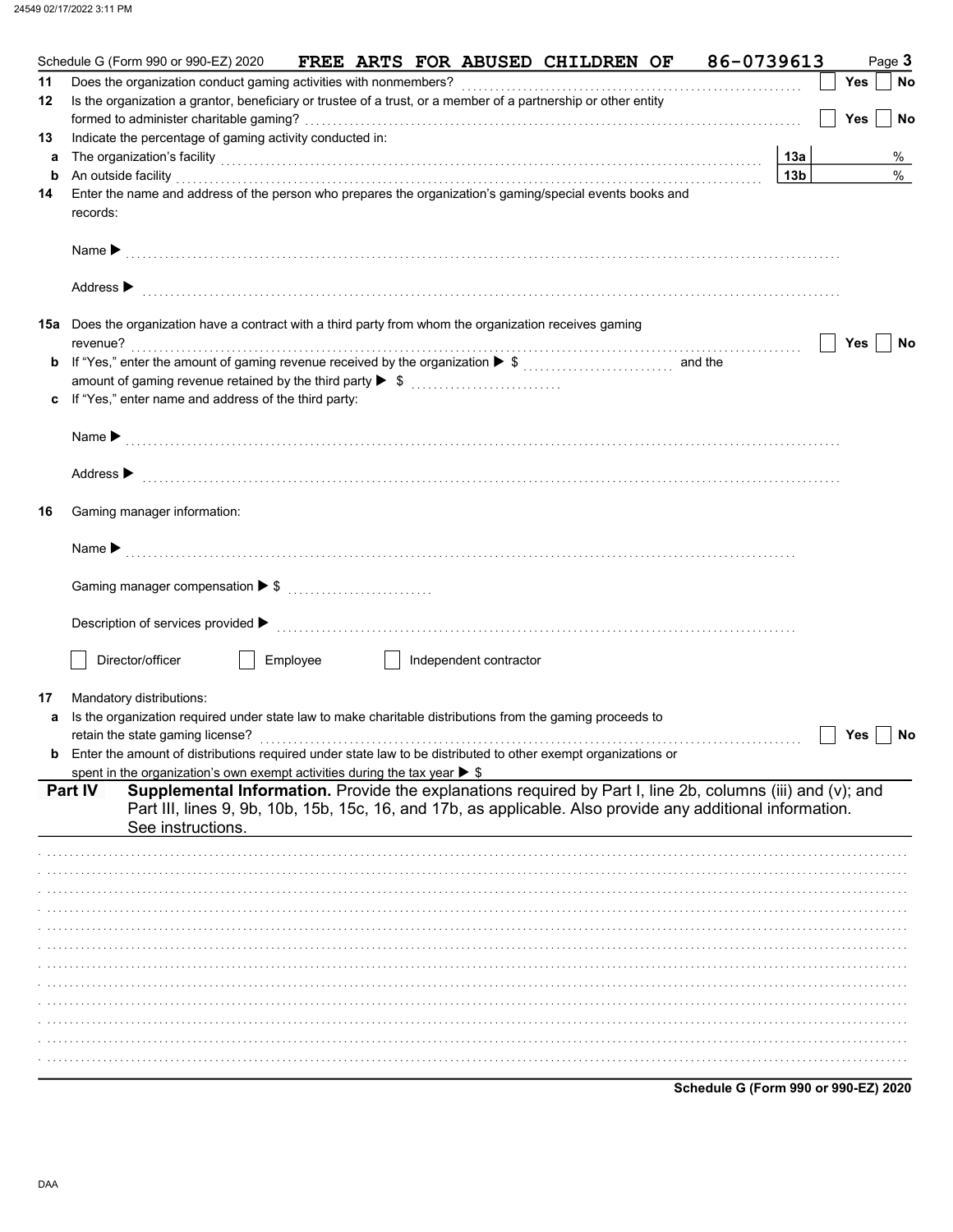| <b>SCHEDULE M</b> |  |
|-------------------|--|
| (Form 990)        |  |

Department of the Treasury<br>Internal Revenue Service

## **Noncash Contributions**

OMB No. 1545-0047

| ▶ Complete if the organizations answered "Yes" on Form 990, Part IV, lines 29 or 30. |  |
|--------------------------------------------------------------------------------------|--|
|--------------------------------------------------------------------------------------|--|

Attach to Form 990.

Go to www.irs.gov/Form990 for instructions and the latest information.

Inspection<br>Employer identification number Open To Public 2020

|  | $186 - 0739613$ |  |  |
|--|-----------------|--|--|
|  |                 |  |  |

|              | Name of the organization                                                                                                                                                                                                             |                               | FREE ARTS FOR ABUSED CHILDREN OF                       |                                                                                    |    | <b>Employer identification number</b>                        |     |    |
|--------------|--------------------------------------------------------------------------------------------------------------------------------------------------------------------------------------------------------------------------------------|-------------------------------|--------------------------------------------------------|------------------------------------------------------------------------------------|----|--------------------------------------------------------------|-----|----|
|              | <b>ARIZONA</b>                                                                                                                                                                                                                       |                               |                                                        |                                                                                    |    | 86-0739613                                                   |     |    |
|              | Part I<br><b>Types of Property</b>                                                                                                                                                                                                   |                               |                                                        |                                                                                    |    |                                                              |     |    |
|              |                                                                                                                                                                                                                                      | (a)<br>Check if<br>applicable | (b)<br>Number of contributions or<br>items contributed | (c)<br>Noncash contribution<br>amounts reported on<br>Form 990, Part VIII, line 1g |    | (d)<br>Method of determining<br>noncash contribution amounts |     |    |
| 1            | Art - Works of art<br>.                                                                                                                                                                                                              |                               |                                                        |                                                                                    |    |                                                              |     |    |
| $\mathbf{2}$ | Art - Historical treasures                                                                                                                                                                                                           |                               |                                                        |                                                                                    |    |                                                              |     |    |
| 3            | Art - Fractional interests                                                                                                                                                                                                           |                               |                                                        |                                                                                    |    |                                                              |     |    |
| 4            | Books and publications<br>.                                                                                                                                                                                                          |                               |                                                        |                                                                                    |    |                                                              |     |    |
| 5            | Clothing and household<br>goods                                                                                                                                                                                                      |                               |                                                        |                                                                                    |    |                                                              |     |    |
| 6            | Cars and other vehicles                                                                                                                                                                                                              |                               |                                                        |                                                                                    |    |                                                              |     |    |
| 7            | Boats and planes<br>.                                                                                                                                                                                                                |                               |                                                        |                                                                                    |    |                                                              |     |    |
| 8            | Intellectual property [11][11][11][11][11]                                                                                                                                                                                           |                               |                                                        |                                                                                    |    |                                                              |     |    |
| 9            | Securities - Publicly traded                                                                                                                                                                                                         |                               |                                                        |                                                                                    |    |                                                              |     |    |
| 10           | Securities - Closely held stock                                                                                                                                                                                                      |                               |                                                        |                                                                                    |    |                                                              |     |    |
| 11           | Securities - Partnership, LLC,                                                                                                                                                                                                       |                               |                                                        |                                                                                    |    |                                                              |     |    |
|              | or trust interests<br>.                                                                                                                                                                                                              |                               |                                                        |                                                                                    |    |                                                              |     |    |
| 12           | Securities - Miscellaneous                                                                                                                                                                                                           |                               |                                                        |                                                                                    |    |                                                              |     |    |
| 13           | Qualified conservation                                                                                                                                                                                                               |                               |                                                        |                                                                                    |    |                                                              |     |    |
|              | contribution - Historic                                                                                                                                                                                                              |                               |                                                        |                                                                                    |    |                                                              |     |    |
|              | structures                                                                                                                                                                                                                           |                               |                                                        |                                                                                    |    |                                                              |     |    |
| 14           | Qualified conservation                                                                                                                                                                                                               |                               |                                                        |                                                                                    |    |                                                              |     |    |
|              | contribution - Other                                                                                                                                                                                                                 |                               |                                                        |                                                                                    |    |                                                              |     |    |
| 15           | Real estate - Residential                                                                                                                                                                                                            |                               |                                                        |                                                                                    |    |                                                              |     |    |
| 16           | Real estate - Commercial                                                                                                                                                                                                             |                               |                                                        |                                                                                    |    |                                                              |     |    |
| 17           | Real estate - Other                                                                                                                                                                                                                  |                               |                                                        |                                                                                    |    |                                                              |     |    |
| 18           | Collectibles<br>.                                                                                                                                                                                                                    |                               |                                                        |                                                                                    |    |                                                              |     |    |
| 19           |                                                                                                                                                                                                                                      |                               |                                                        |                                                                                    |    |                                                              |     |    |
| 20           | Drugs and medical supplies                                                                                                                                                                                                           |                               |                                                        |                                                                                    |    |                                                              |     |    |
| 21           | Taxidermy <b>Market Communist Communist Communist Communist Communist Communist Communist Communist Communist Communist Communist Communist Communist Communist Communist Communist Communist Communist Communist Communist Comm</b> |                               |                                                        |                                                                                    |    |                                                              |     |    |
| 22           | Historical artifacts                                                                                                                                                                                                                 |                               |                                                        |                                                                                    |    |                                                              |     |    |
| 23           | Scientific specimens                                                                                                                                                                                                                 |                               |                                                        |                                                                                    |    |                                                              |     |    |
| 24           |                                                                                                                                                                                                                                      |                               |                                                        |                                                                                    |    |                                                              |     |    |
| 25           | Other C ART SUPPLIES                                                                                                                                                                                                                 | X                             | $\mathbf{1}$                                           | 16,161                                                                             |    |                                                              |     |    |
| 26           | Other ▶( OTHER                                                                                                                                                                                                                       | $\mathbf x$                   | $\overline{\mathbf{1}}$                                | 76,001                                                                             |    |                                                              |     |    |
| 27           | Other $\blacktriangleright$ (                                                                                                                                                                                                        |                               |                                                        |                                                                                    |    |                                                              |     |    |
| 28           | Other $\blacktriangleright$                                                                                                                                                                                                          |                               |                                                        |                                                                                    |    |                                                              |     |    |
| 29           | Number of Forms 8283 received by the organization during the tax year for contributions for                                                                                                                                          |                               |                                                        |                                                                                    |    |                                                              |     |    |
|              | which the organization completed Form 8283, Part IV, Donee Acknowledgement                                                                                                                                                           |                               |                                                        |                                                                                    | 29 |                                                              |     |    |
|              |                                                                                                                                                                                                                                      |                               |                                                        |                                                                                    |    |                                                              | Yes | No |
|              | 30a During the year, did the organization receive by contribution any property reported in Part I, lines 1 through                                                                                                                   |                               |                                                        |                                                                                    |    |                                                              |     |    |
|              | 28, that it must hold for at least three years from the date of the initial contribution, and which isn't required                                                                                                                   |                               |                                                        |                                                                                    |    |                                                              |     |    |
|              | to be used for exempt purposes for the entire holding period?                                                                                                                                                                        |                               |                                                        |                                                                                    |    | 30a                                                          |     | X  |
| b            | If "Yes," describe the arrangement in Part II.                                                                                                                                                                                       |                               |                                                        |                                                                                    |    |                                                              |     |    |
| 31           | Does the organization have a gift acceptance policy that requires the review of any nonstandard                                                                                                                                      |                               |                                                        |                                                                                    |    |                                                              |     |    |
|              | contributions?                                                                                                                                                                                                                       |                               |                                                        |                                                                                    |    | 31                                                           | X   |    |
|              | 32a Does the organization hire or use third parties or related organizations to solicit, process, or sell noncash                                                                                                                    |                               |                                                        |                                                                                    |    |                                                              |     |    |
|              | contributions?                                                                                                                                                                                                                       |                               |                                                        |                                                                                    |    | 32a                                                          |     | X  |
| b            | If "Yes," describe in Part II.                                                                                                                                                                                                       |                               |                                                        |                                                                                    |    |                                                              |     |    |
| 33           | If the organization didn't report an amount in column (c) for a type of property for which column (a) is checked,                                                                                                                    |                               |                                                        |                                                                                    |    |                                                              |     |    |
|              | describe in Part II.                                                                                                                                                                                                                 |                               |                                                        |                                                                                    |    |                                                              |     |    |

For Paperwork Reduction Act Notice, see the Instructions for Form 990. Schedule M (Form 990) 2020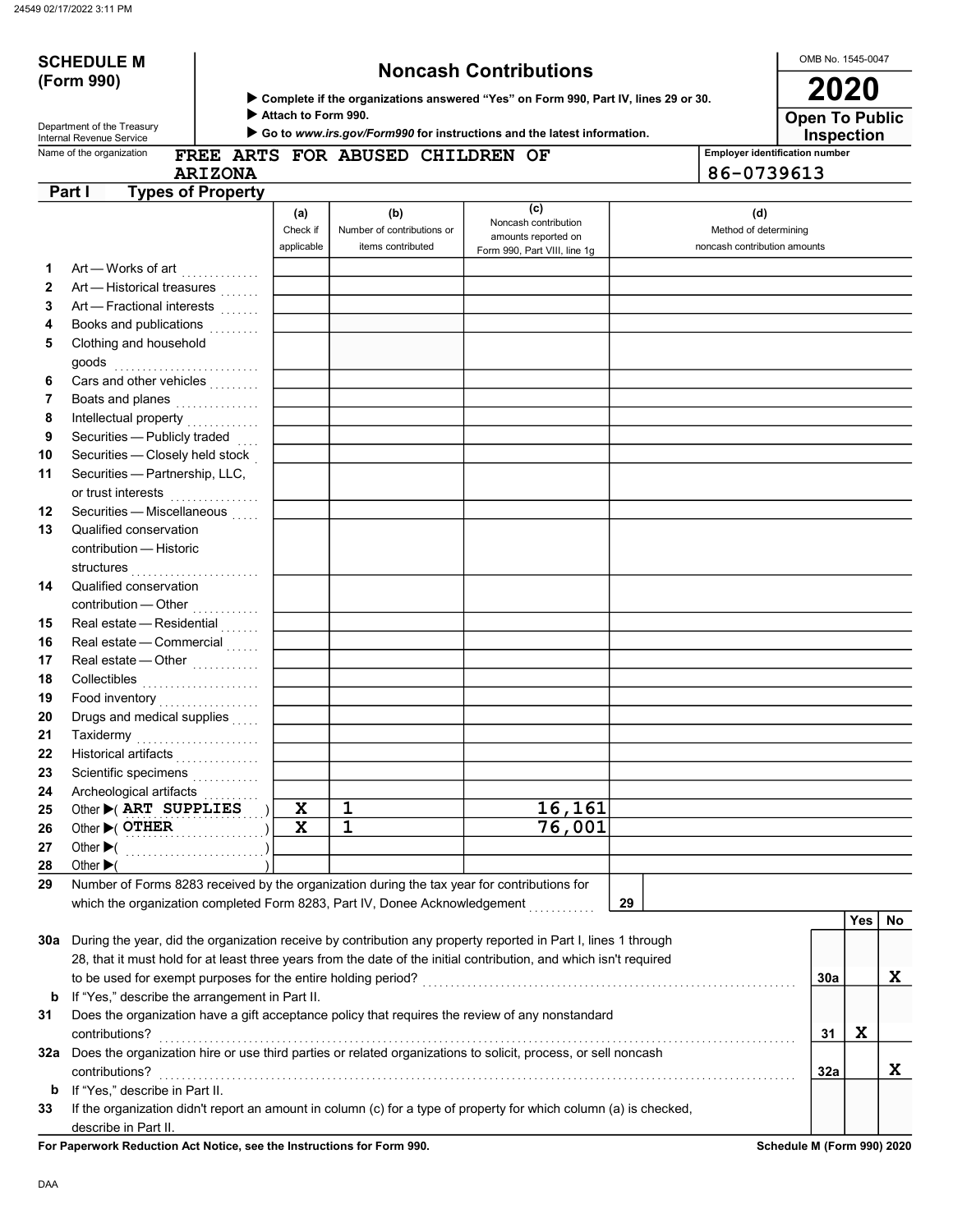| 549 02/17/2022 3:11 PM<br>Schedule M (Form 990) 2020 FREE ARTS FOR ABUSED CHILDREN OF 86-0739613<br>Page 2                                                                                                                                                                                                                   |
|------------------------------------------------------------------------------------------------------------------------------------------------------------------------------------------------------------------------------------------------------------------------------------------------------------------------------|
| Supplemental Information. Provide the information required by Part I, lines 30b, 32b, and 33, and whether<br>Part II<br>the organization is reporting in Part I, column (b), the number of contributions, the number of items received,<br>or a combination of both. Also complete this part for any additional information. |
|                                                                                                                                                                                                                                                                                                                              |
|                                                                                                                                                                                                                                                                                                                              |
|                                                                                                                                                                                                                                                                                                                              |
|                                                                                                                                                                                                                                                                                                                              |
|                                                                                                                                                                                                                                                                                                                              |
|                                                                                                                                                                                                                                                                                                                              |
|                                                                                                                                                                                                                                                                                                                              |
|                                                                                                                                                                                                                                                                                                                              |
|                                                                                                                                                                                                                                                                                                                              |
|                                                                                                                                                                                                                                                                                                                              |
|                                                                                                                                                                                                                                                                                                                              |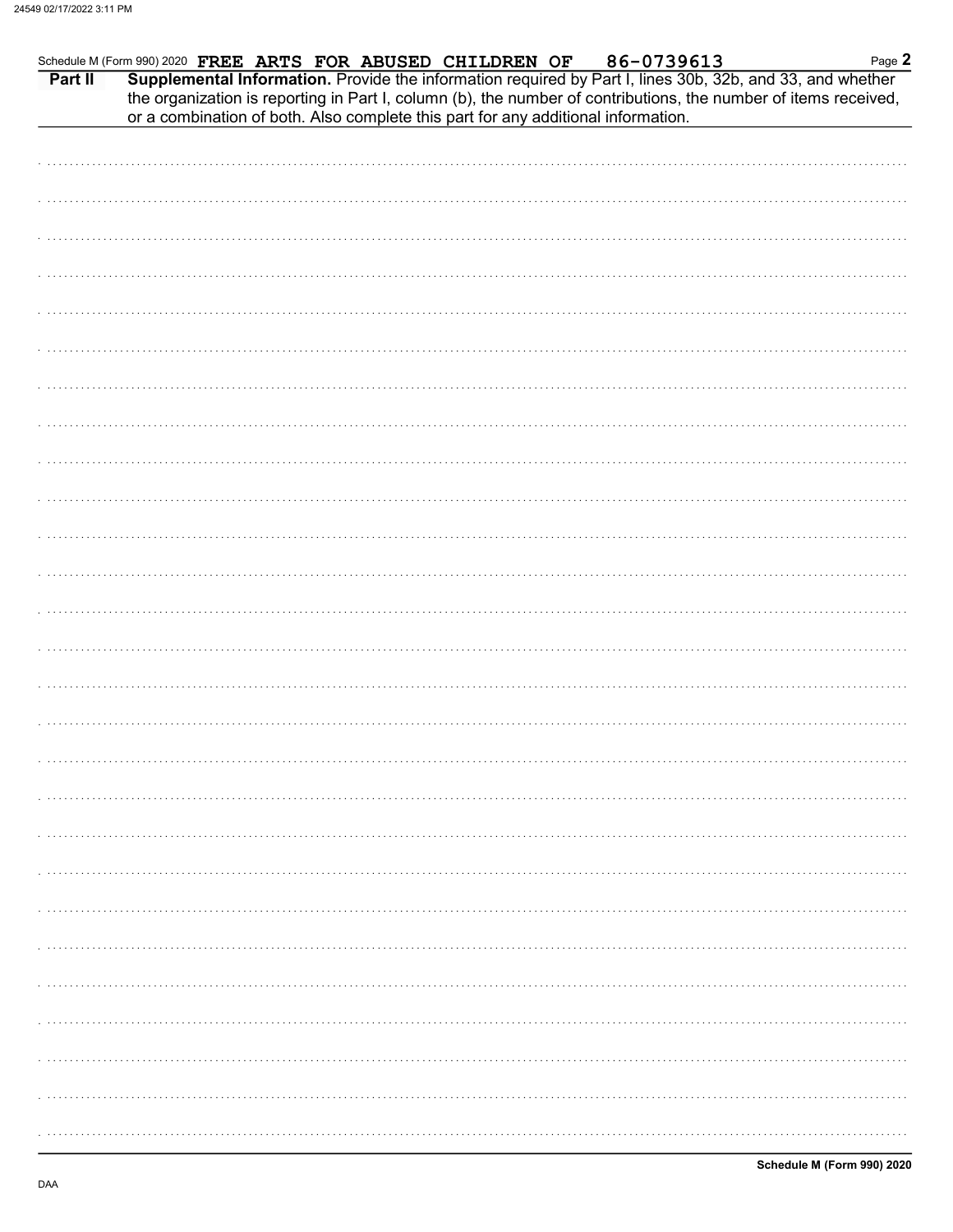### Form 990 or 990-EZ or to provide any additional information. Name of the organization **FREE ARTS FOR ABUSED CHILDREN OF FILM Employer identification number** Department of the Treasury<br>Internal Revenue Service OMB No. 1545-0047 (Form 990 or 990-EZ) Complete to provide information for responses to specific questions on SCHEDULE O Supplemental Information to Form 990 or 990-EZ 2020 Open to Public Inspection Attach to Form 990 or 990-EZ. ▶ Go to www.irs.gov/Form990 for the latest information. ARIZONA 86-0739613

FORM 990 - ORGANIZATION'S MISSION OR MOST SIGNIFICANT ACTIVITIES FREE ARTS FOR ABUSED CHILDREN OF ARIZONA (FREE ARTS) IS A NONPROFIT ORGANIZATION THAT TRANSFORMS CHILDREN'S TRAUMA TO RESILIENCE THROUGH THE ARTS. SINCE 1993, FREE ARTS HAS PROUDLY SERVED MORE THAN 130,000 CHILDREN IN MARICOPA COUNTY AND SURROUNDING AREAS. FREE ARTS HAS 19 STAFF MEMBERS AND 864 VOLUNTEER MENTORS WHO SERVE NEARLY 7,000 CHILDREN EACH YEAR. FREE ARTS PARTNERS WITH 40 INDIVIDUAL SOCIAL SERVICE AGENCIES AT 100+ SITES TO PROVIDE A UNIQUE COMBINATION OF ARTS, A TRAUMA INFORMED CURRICULUM, AND MENTORING, TO CHILDREN WHO ARE IN OUT-OF-HOME CARE. FREE ARTS USES THE ARTS TO BUILD RESILIENCE IN CHILDREN WHO HAVE EXPERIENCED THE TRAUMA OF ABUSE, NEGLECT, OR HOMELESSNESS. VOLUNTEER MENTORS AND PROFESSIONAL TEACHING ARTISTS CREATE A SAFE ENVIRONMENT WHERE CHILDREN CAN EXPRESS THEMSELVES, LEARN NEW SKILLS, BUILD SELF-EFFICACY, AND BEGIN TO HEAL.

FORM 990 - ORGANIZATION'S MISSION

FREE ARTS FOR ABUSED CHILDREN OF ARIZONA (FREE ARTS) IS A NONPROFIT ORGANIZATION THAT TRANSFORMS CHILDREN'S TRAUMA TO RESILIENCE THROUGH THE ARTS. SINCE 1993, FREE ARTS HAS PROUDLY SERVED MORE THAN 140,000 CHILDREN IN MARICOPA COUNTY AND SURROUNDING AREAS. FREE ARTS HAS 20 STAFF MEMBERS AND AN AVERAGE OF 700 VOLUNTEER MENTORS WHO SERVE NEARLY 7,000 CHILDREN ON AVERAGE EACH YEAR. FREE ARTS PARTNERS WITH 40 INDIVIDUAL SOCIAL SERVICE AGENCIES AT 100+ SITES TO PROVIDE A UNIQUE COMBINATION OF ARTS, A TRAUMA INFORMED CURRICULUM, AND MENTORING, TO CHILDREN WHO ARE IN OUT-OF-HOME CARE. FREE ARTS USES THE ARTS TO BUILD RESILIENCE IN CHILDREN WHO HAVE EXPERIENCED THE TRAUMA OF ABUSE, NEGLECT, OR HOMELESSNESS. VOLUNTEER

. . . . . . . . . . . . . . . . . . . . . . . . . . . . . . . . . . . . . . . . . . . . . . . . . . . . . . . . . . . . . . . . . . . . . . . . . . . . . . . . . . . . . . . . . . . . . . . . . . . . . . . . . . . . . . . . . . . . . . . . . . . . . . . . . . . . . . . . . . . . . . . . . . . . . . . . . . .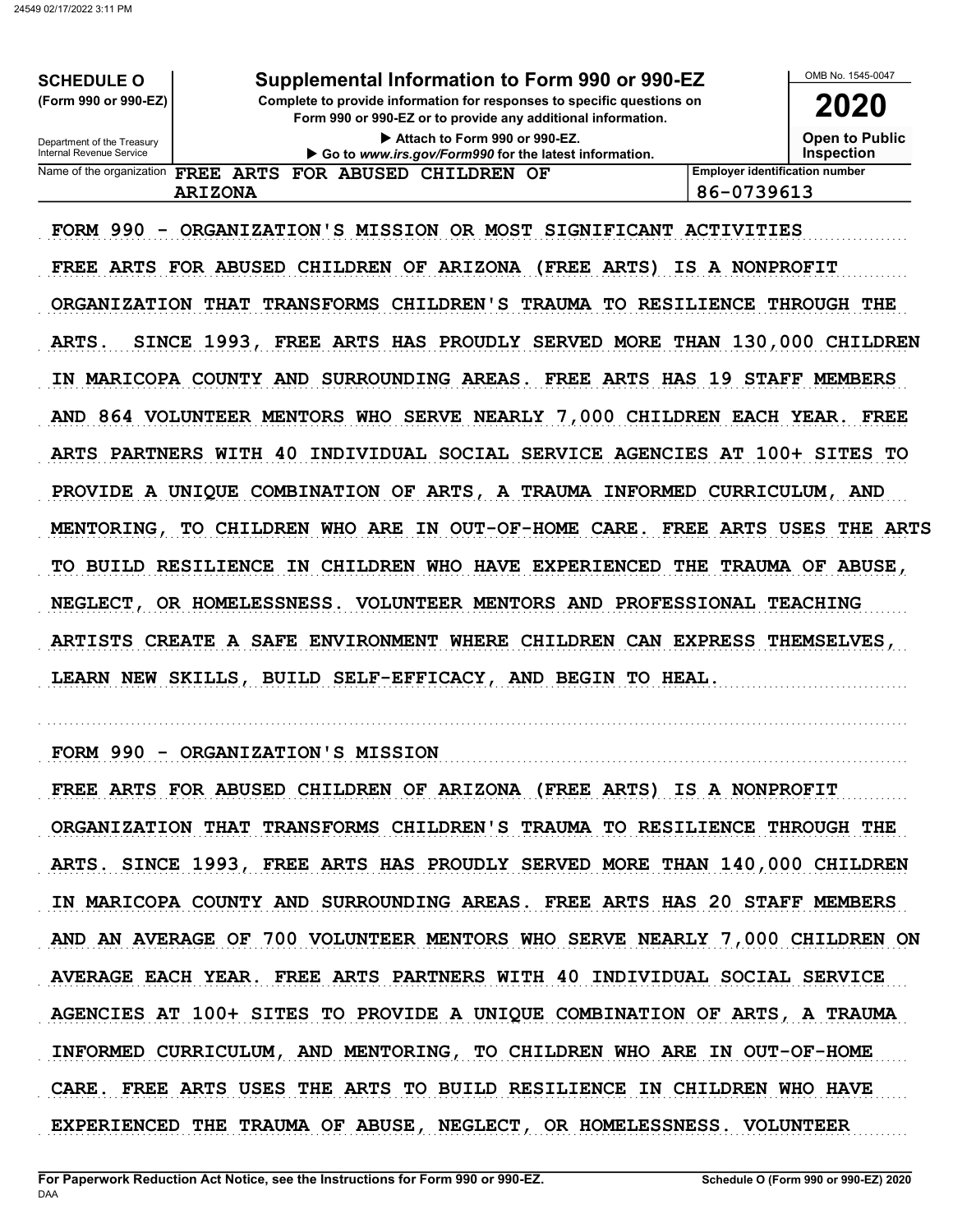| Schedule O (Form 990 or 990-EZ) 2020 | $P$ aqe $\blacktriangle$       |
|--------------------------------------|--------------------------------|
| Name of the organization             | Employer identification number |
| FREE ARTS FOR ABUSED CHILDREN OF     | 86-0739613                     |

MENTORS AND PROFESSIONAL TEACHING ARTISTS CREATE A SAFE ENVIRONMENT WHERE CHILDREN CAN EXPRESS THEMSELVES, LEARN NEW SKILLS, BUILD SELF-EFFICACY, AND BEGIN TO HEAL.

FORM 990, PART III, LINE 4D - ALL OTHER ACCOMPLISHMENTS FREE ARTS DAYS -CHILDREN IN PARTNER SOCIAL SERVICE AGENCIES PRACTICE SELF-EXPRESSION WITH THE SUPPORT OF VOLUNTEER MENTORS DURING THIS ONE-DAY PROGRAM HOSTED IN PARTNERSHIP WITH LOCAL ARTS AND CULTURE ORGANIZATIONS. INCLUDED IN FREE ARTS DAYS IS THE ALUMNI PROGRAM. TEENS AND YOUNG ADULTS (AGES 14-25) WHO HAVE PARTICIPATED IN FREE ARTS PROGRAMS, BUILD SKILLS AND COMMUNITY BY ENGAGING IN ART ACTIVITIES, PEER MENTORSHIP, LEADERSHIP OPPORTUNITIES, AND APPRENTICESHIPS

ALUMNI PROGRAM - TEENS AND YOUNG ADULTS (AGES 14-25) WHO HAVE PARTICIPATED IN FREE ARTS PROGRAMS, BUILD SKILLS AND COMMUNITY BY ENGAGING IN ART ACTIVITIES, PEER MENTORSHIP, LEADERSHIP OPPORTUNITIES, AND APPRENTICESHIPS.

FORM 990, PART VI, LINE 11B - ORGANIZATION'S PROCESS TO REVIEW FORM 990 THE DRAFT OF THE 990 IS SENT TO ALL BOARD MEMBERS AND THE SENIOR MANAGEMENT TEAM FOR REVIEW. BOARD MEMBERS ARE ASKED TO REVIEW AND PROVIDE COMMENTS, THEN AUDITORS ARE GIVEN THE GO AHEAD TO FILE.

FORM 990, PART VI, LINE 12C - ENFORCEMENT OF CONFLICTS POLICY ANNUALLY, ALL STAFF AND BOARD MEMBERS FILL OUT A CONFLICT OF INTEREST FORM. THE FORMS ARE REVIEWED BY THE EXECUTIVE DIRECTOR AND OPERATIONS DIRECTOR. ANY BOARD MEMBER FORMS WITH POTENTIAL CONFLICTS ARE EVALUATED BY THE BOARD PRESIDENT. BOARD MEMBERS WITH A CONFLICT OF INTEREST ARE ASKED TO EXCUSE THEMSELVES FROM VOTING ON ISSUES REGARDING THE CONFLICT. THE BOARD

PAGE 1 OF 3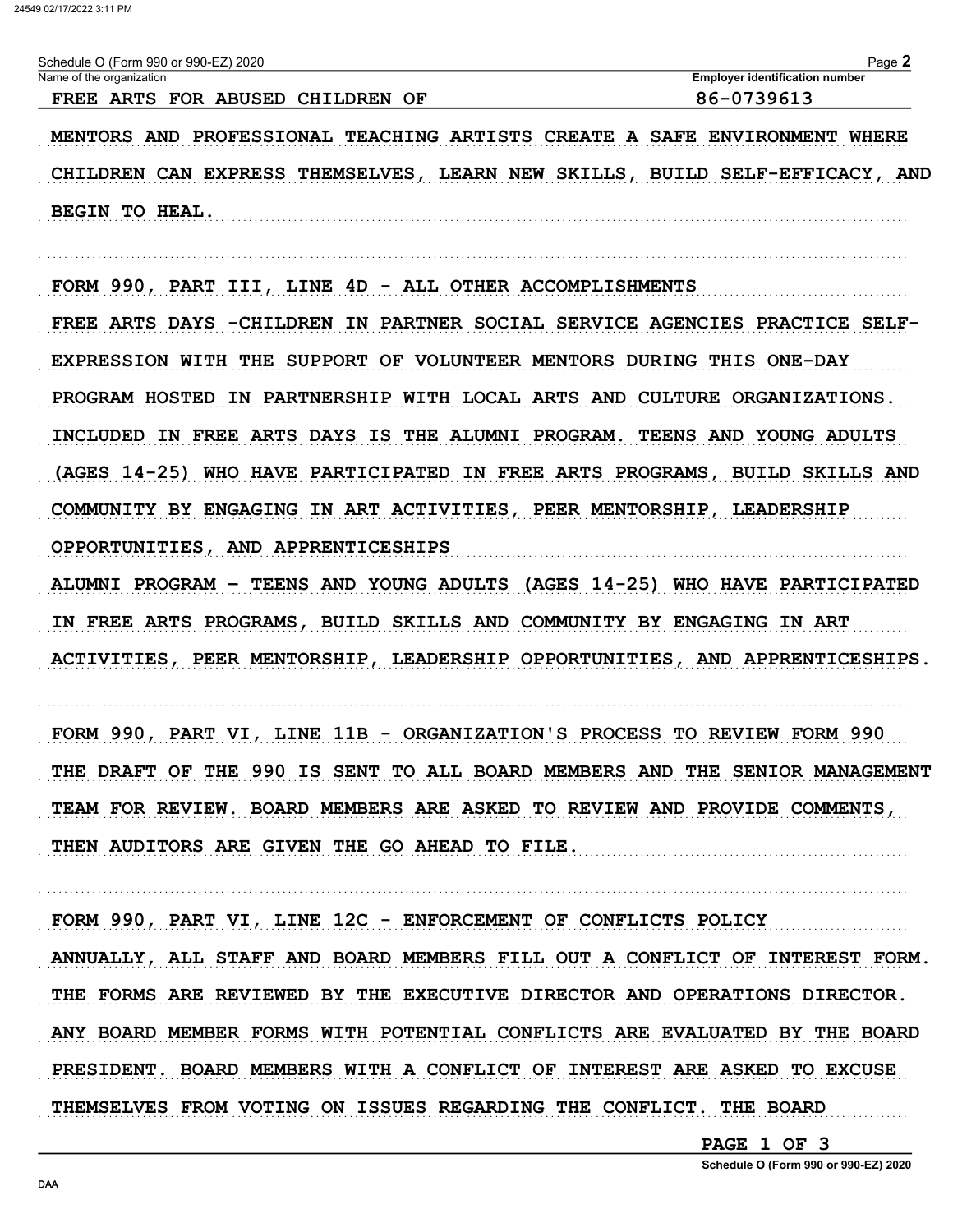| -<br>- |  |
|--------|--|

| Schedule O (Form 990 or 990-EZ) 2020   | $P$ aqe $\Box$                        |
|----------------------------------------|---------------------------------------|
| Name of the organization               | <b>Employer identification number</b> |
| ARTS FOR ABUSED CHILDREN<br>FREE<br>OF | 86-0739613                            |

PRESIDENT IS RESPONSIBLE TO ENSURE THE POLICY IS FOLLOWED. CONFLICTS OF INTEREST ARE DOCUMENTED IN BOARD MINUTES. IF A CONFLICT IS DISCOVERED AFTER THE TRANSACTION, THE ISSUE WOULD BE TAKEN TO THE EXECUTIVE COMMITTEE AND FULL BOARD FOR DECISION.

FORM 990, PART VI, LINE 15A - COMPENSATION PROCESS FOR TOP OFFICIAL THE EXECUTIVE DIRECTOR'S COMPENSATION IS REVIEWED ANNUALLY BY THE EXECUTIVE COMMITTEE AND THE BOARD OF DIRECTORS. IT IS THEN DISCUSSED AND APPROVED BY THE FULL BOARD OF DIRECTORS. THE REVIEW AND APPROVAL ARE RECORDED IN THE COMMITTEE AND BOARD MEETING MINUTES. INDUSTRY SALARY SURVEYS, INTERNAL SALARY RANGES, AND A PERFORMANCE REVIEW ARE USED TO DETERMINE THE EXECUTIVE DIRECTOR'S COMPENSATION. KEY EMPLOYEE'S COMPENSATION IS REVIEWED ANNUALLY BY THE EXECUTIVE DIRECTOR. IT IS THEN DISCUSSED DURING THEIR ANNUAL REVIEW. THE REVIEW IS AGREED UPON, AND A SIGNED COPY IS FILED IN THEIR EMPLOYEE PERSONNEL FILE. INDUSTRY SALARY SURVEYS, INTERNAL SALARY RANGES, AND PERFORMANCE REVIEWS ARE USED TO DETERMINE THE COMPENSATION.

FORM 990, PART VI, LINE 15B - COMPENSATION PROCESS FOR OFFICERS THE EXECUTIVE DIRECTOR'S COMPENSATION IS REVIEWED ANNUALLY BY THE EXECUTIVE COMMITTEE AND THE BOARD OF DIRECTORS. IT IS THEN DISCUSSED AND APPROVED BY THE FULL BOARD OF DIRECTORS. THE REVIEW AND APPROVAL ARE RECORDED IN THE COMMITTEE AND BOARD MEETING MINUTES. INDUSTRY SALARY SURVEYS, INTERNAL SALARY RANGES, AND A PERFORMANCE REVIEW ARE USED TO DETERMINE THE EXECUTIVE DIRECTOR'S COMPENSATION. KEY EMPLOYEE'S COMPENSATION IS REVIEWED ANNUALLY BY THE EXECUTIVE DIRECTOR. IT IS THEN DISCUSSED DURING THEIR ANNUAL REVIEW. THE REVIEW IS AGREED UPON, AND A SIGNED COPY IS FILED IN THEIR EMPLOYEE PERSONNEL FILE. INDUSTRY SALARY SURVEYS, INTERNAL SALARY RANGES, AND

PAGE 2 OF 3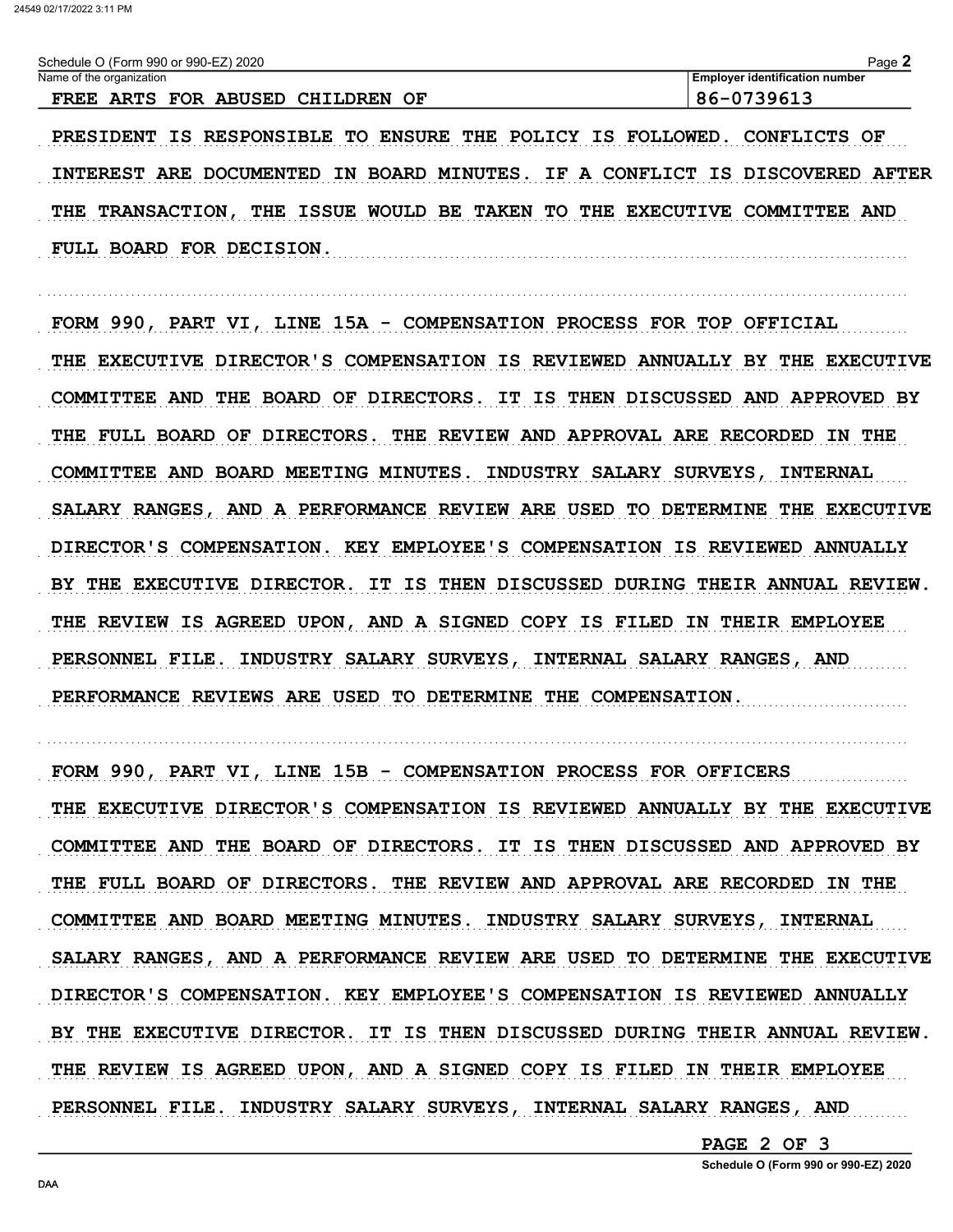24549 02/17/2022 3:11 PM

| Schedule O (Form 990 or 990-EZ) 2020<br>Name of the organization |              |                                                                           |  | <b>Employer identification number</b> | Page 2 |
|------------------------------------------------------------------|--------------|---------------------------------------------------------------------------|--|---------------------------------------|--------|
|                                                                  |              | FREE ARTS FOR ABUSED CHILDREN OF                                          |  | 86-0739613                            |        |
|                                                                  |              | PERFORMANCE REVIEWS ARE USED TO DETERMINE THE COMPENSATION.               |  |                                       |        |
|                                                                  |              | FORM 990, PART VI, LINE 19 - GOVERNING DOCUMENTS DISCLOSURE EXPLANATION   |  |                                       |        |
|                                                                  |              | THE ORGANIZATION MAKES ITS GOVERNING DOCUMENTS, CONFLICT OF INTEREST      |  |                                       |        |
|                                                                  |              | POLICY, AND FINANCIAL STATEMENTS AVAILABLE TO THE PUBLIC UPON REQUEST.    |  |                                       |        |
|                                                                  |              | ANNUAL FINANCIAL AUDIT, ANNUAL REPORT, AND FORM 990 ARE AVAILABLE ONLINE. |  |                                       |        |
|                                                                  |              | FORM 990, PART IX, LINE 11G - OTHER FEES FOR SERVICES                     |  |                                       |        |
| <b>DESCRIPTION</b>                                               |              |                                                                           |  |                                       |        |
|                                                                  |              | TOT/PROG SERVICE MGT & GENERAL FUNDRAISING                                |  |                                       |        |
| <b>CONTRACT</b>                                                  |              |                                                                           |  |                                       |        |
|                                                                  |              | $\frac{159,603}{2,583}$ \$ 3,480 \$ 2,583                                 |  |                                       |        |
| <b>ARTIST</b>                                                    |              |                                                                           |  |                                       |        |
|                                                                  |              | $\frac{1}{5}$ 39,983 $\frac{1}{5}$ 872                                    |  | $\sim$ 647                            |        |
|                                                                  | <b>TOTAL</b> |                                                                           |  |                                       |        |
|                                                                  | \$           | $199,586$ \$ 4,352                                                        |  |                                       | 3,230  |
|                                                                  |              |                                                                           |  |                                       |        |
|                                                                  |              |                                                                           |  |                                       |        |
|                                                                  |              |                                                                           |  |                                       |        |
|                                                                  |              |                                                                           |  |                                       |        |
|                                                                  |              |                                                                           |  |                                       |        |
|                                                                  |              |                                                                           |  |                                       |        |
|                                                                  |              |                                                                           |  |                                       |        |
|                                                                  |              |                                                                           |  |                                       |        |
|                                                                  |              |                                                                           |  |                                       |        |
|                                                                  |              |                                                                           |  |                                       |        |
|                                                                  |              |                                                                           |  |                                       |        |
|                                                                  |              |                                                                           |  |                                       |        |

| PAGE 3 OF 3 |  |                                      |
|-------------|--|--------------------------------------|
|             |  | Schedule O (Form 990 or 990-EZ) 2020 |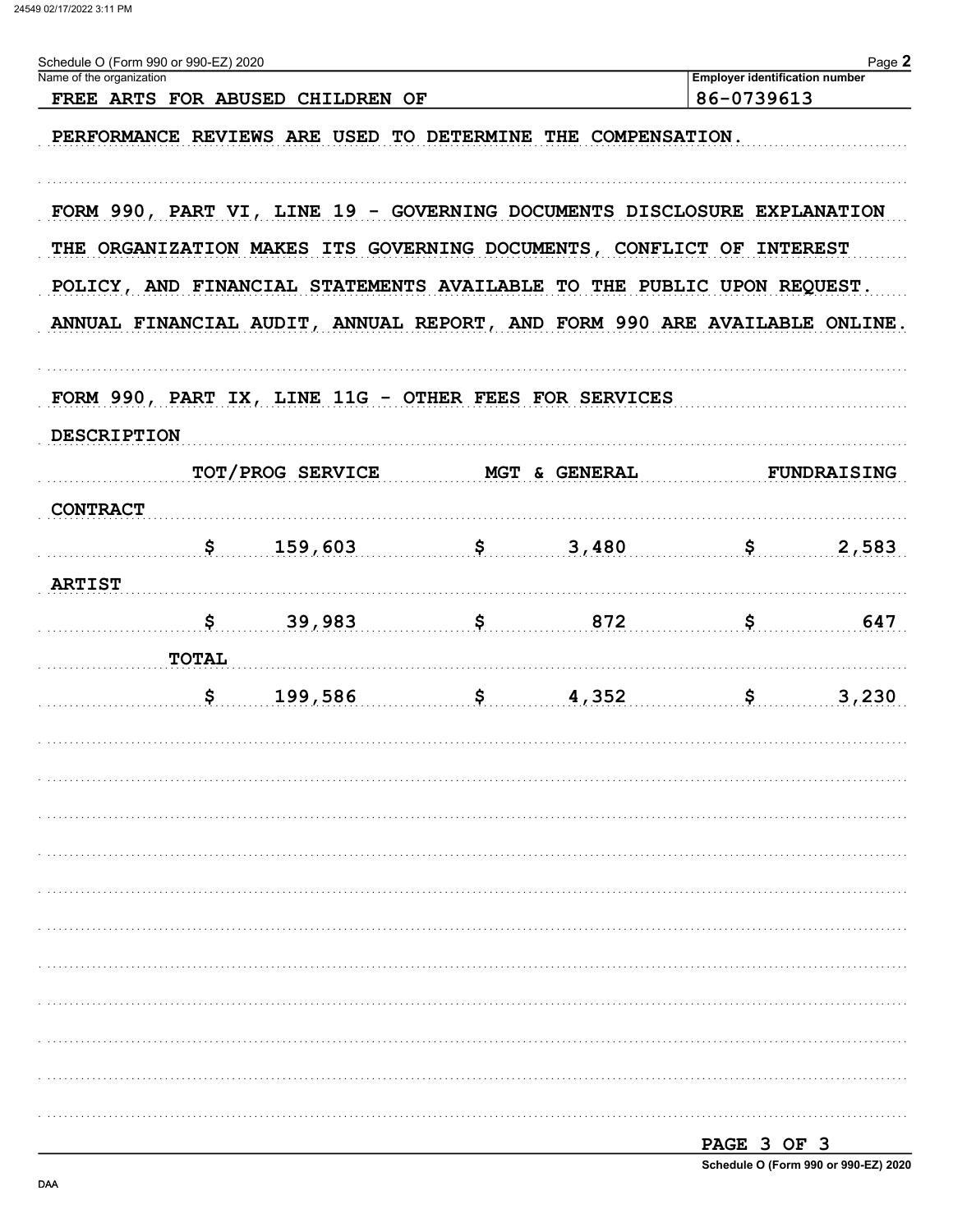| <b>SCHEDULE R</b><br>(Form 990) | <b>Related Organizations and Unrelated Partnerships</b>                                                                                                                                                            |                         |                                                     |                                   |                                                           |                                     | OMB No. 1545-0047                                          |                                                   |
|---------------------------------|--------------------------------------------------------------------------------------------------------------------------------------------------------------------------------------------------------------------|-------------------------|-----------------------------------------------------|-----------------------------------|-----------------------------------------------------------|-------------------------------------|------------------------------------------------------------|---------------------------------------------------|
| Department of the Treasury      | > Complete if the organization answered "Yes" on Form 990, Part IV, line 33, 34, 35b, 36, or 37.                                                                                                                   | Attach to Form 990.     |                                                     |                                   |                                                           |                                     | <b>2020</b><br><b>Open to Public</b>                       |                                                   |
| Internal Revenue Service        | Go to www.irs.gov/Form990 for instructions and the latest information.                                                                                                                                             |                         |                                                     |                                   |                                                           |                                     | <b>Inspection</b><br><b>Employer identification number</b> |                                                   |
| Name of the organization        | FREE ARTS FOR ABUSED CHILDREN OF<br><b>ARIZONA</b>                                                                                                                                                                 |                         |                                                     |                                   |                                                           | 86-0739613                          |                                                            |                                                   |
| Part I                          | Identification of Disregarded Entities. Complete if the organization answered "Yes" on Form 990, Part IV, line 33.                                                                                                 |                         |                                                     |                                   |                                                           |                                     |                                                            |                                                   |
|                                 |                                                                                                                                                                                                                    |                         |                                                     |                                   |                                                           |                                     |                                                            |                                                   |
|                                 | (a)<br>Name, address, and EIN (if applicable) of disregarded entity                                                                                                                                                | (b)<br>Primary activity | (c)<br>Legal domicile (state<br>or foreign country) |                                   | (d)<br>Total income                                       | (e)<br>End-of-year assets           | (f)<br>Direct controlling<br>entity                        |                                                   |
| (1)<br><b>PHOENIX</b>           | FREE ARTS BUILDING HOPE LLC<br>352 E CAMELBACK RD STE 100<br>82-2967148<br>AZ 85012                                                                                                                                | <b>SUPPORT</b>          | AZ                                                  |                                   |                                                           |                                     | FREE ARTS                                                  |                                                   |
| (2)                             |                                                                                                                                                                                                                    |                         |                                                     |                                   |                                                           |                                     |                                                            |                                                   |
|                                 |                                                                                                                                                                                                                    |                         |                                                     |                                   |                                                           |                                     |                                                            |                                                   |
| (3)                             |                                                                                                                                                                                                                    |                         |                                                     |                                   |                                                           |                                     |                                                            |                                                   |
| (4)                             |                                                                                                                                                                                                                    |                         |                                                     |                                   |                                                           |                                     |                                                            |                                                   |
|                                 |                                                                                                                                                                                                                    |                         |                                                     |                                   |                                                           |                                     |                                                            |                                                   |
| (5)                             |                                                                                                                                                                                                                    |                         |                                                     |                                   |                                                           |                                     |                                                            |                                                   |
| Part II                         | Identification of Related Tax-Exempt Organizations. Complete if the organization answered "Yes" on Form 990, Part IV, line 34, because it had<br>one or more related tax-exempt organizations during the tax year. |                         |                                                     |                                   |                                                           |                                     |                                                            |                                                   |
|                                 | (a)<br>Name, address, and EIN of related organization                                                                                                                                                              | (b)<br>Primary activity | (c)<br>Legal domicile (state<br>or foreign country) | (d)<br><b>Exempt Code section</b> | (e)<br>Public charity status<br>(if section $501(c)(3)$ ) | (f)<br>Direct controlling<br>entity |                                                            | $(g)$<br>Section 512(b)(13)<br>controlled entity? |
| (1)                             |                                                                                                                                                                                                                    |                         |                                                     |                                   |                                                           |                                     | Yes                                                        | No                                                |
|                                 |                                                                                                                                                                                                                    |                         |                                                     |                                   |                                                           |                                     |                                                            |                                                   |
| (2)                             |                                                                                                                                                                                                                    |                         |                                                     |                                   |                                                           |                                     |                                                            |                                                   |
| (3)                             |                                                                                                                                                                                                                    |                         |                                                     |                                   |                                                           |                                     |                                                            |                                                   |
|                                 |                                                                                                                                                                                                                    |                         |                                                     |                                   |                                                           |                                     |                                                            |                                                   |
| (4)                             |                                                                                                                                                                                                                    |                         |                                                     |                                   |                                                           |                                     |                                                            |                                                   |
|                                 |                                                                                                                                                                                                                    |                         |                                                     |                                   |                                                           |                                     |                                                            |                                                   |
| (5)                             |                                                                                                                                                                                                                    |                         |                                                     |                                   |                                                           |                                     |                                                            |                                                   |
|                                 | For Paperwork Reduction Act Notice, see the Instructions for Form 990.                                                                                                                                             |                         |                                                     |                                   |                                                           |                                     | Schedule R (Form 990) 2020                                 |                                                   |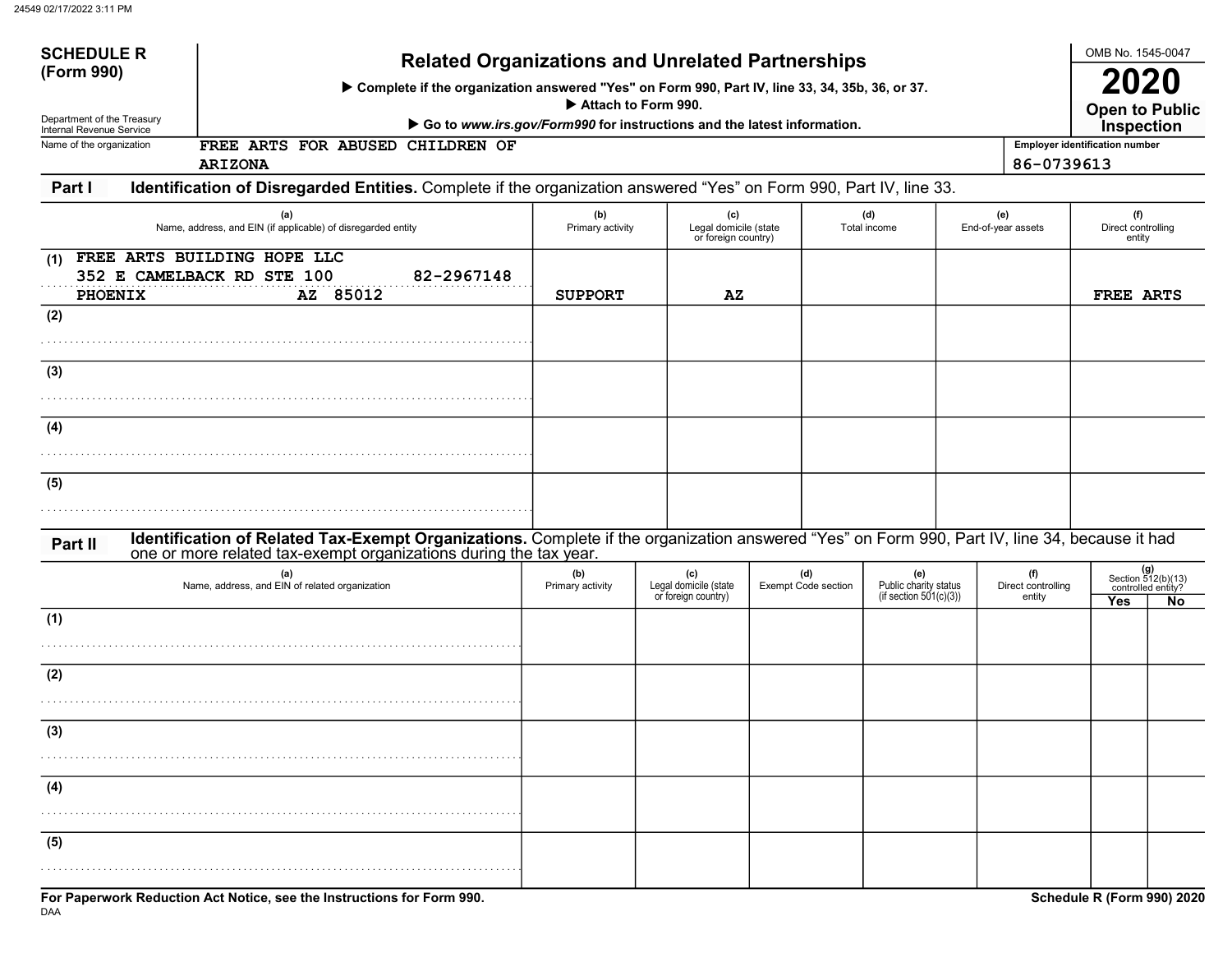### Schedule R (Form 990) 2020 FREE ARTS FOR ABUSED CHILDREN OF 86-0739613 (a) (b) (c) (d) (e) (f) . . . . . . . . . . . . . . . . . . . . . . . . . . . . . . . . . . . . . . . . . . . . . . . . . . . . . . . . . . . . Name, address, and EIN of Primary activity | Legal domicile (state or foreign country) Direct controlling entity Predominant income (related, unrelated, Share of total portionate alloc.? Yes | No | No | No | Yes | No  $(g)$  (h) . Share of end-ofyear assets Dispro-Part III Identification of Related Organizations Taxable as a Partnership. Complete if the organization answered "Yes" on Form 990, Part IV, line 34, (i) of Schedule K-1 Code V—UBI . . . . . . . . . . . . . . . . . . . . . . . . . . . . . . . . . . . . . . . . . . . . . . . . . . . . . . . . . . . . . . . . . . . . . . . . . . . . . . . . . . . . . . . . . . . . . . . . . . . . . . . . . . . . . . . . . . . . . . . . . . . . . . . . . . . . . . . . . . . . . . . . . . . . . . . . . . . . . . . . . . . . . . . . . . . . . . . . . . . . . . . . . . . . . . . . . . . . . . . . . . . . . . . . . . . . . . . . . . . . . . . . . . . . . . . . . . . . . . . . . . . . . . . . . . . . . . . . . . . . . . . . . . . . . . . . . . . . . . . . . . . . . . . . . . . . . . . . . . . . . . . . . . . . . . . . . . . . . . . . . . . . . . . . . . . . . . . . . . . . . . . . . . . . . . . . . . . . . . . . . . . . . . . . . . . . . . . . . . . . . . . . . . . . . . . . . . . . . . . . . . . . . . . . . . . . . . . . . . . . . . . . . . . . **Identification of Related Organizations Taxable as a Corporation or Trust.** Complete if the organization answered "Yes" on Form 990, Part IV, Part IV, (a) (b) (c) (d) (e) (f) (f) (g) (g) (h) Name, address, and EIN of related organization **Primary activity** Legal domicile (state or foreign country) Direct controlling entity Type of entity (C corp, S corp, or trust) Share of total Share of end-of-year assets Percentage ownership amount in box 20 (Form 1065) because it had one or more related organizations treated as a partnership during the tax year. excluded from tax under sections 512-514) line 34, because it had one or more related organizations treated as a corporation or trust during the tax year. (4) (3) (2) (1) (1) (2) (3) (4) income income related organization

ownership Percentage (k)

512(b)(13) Section (i)

entity? Yes | No controlled

General or managing partner?

(j)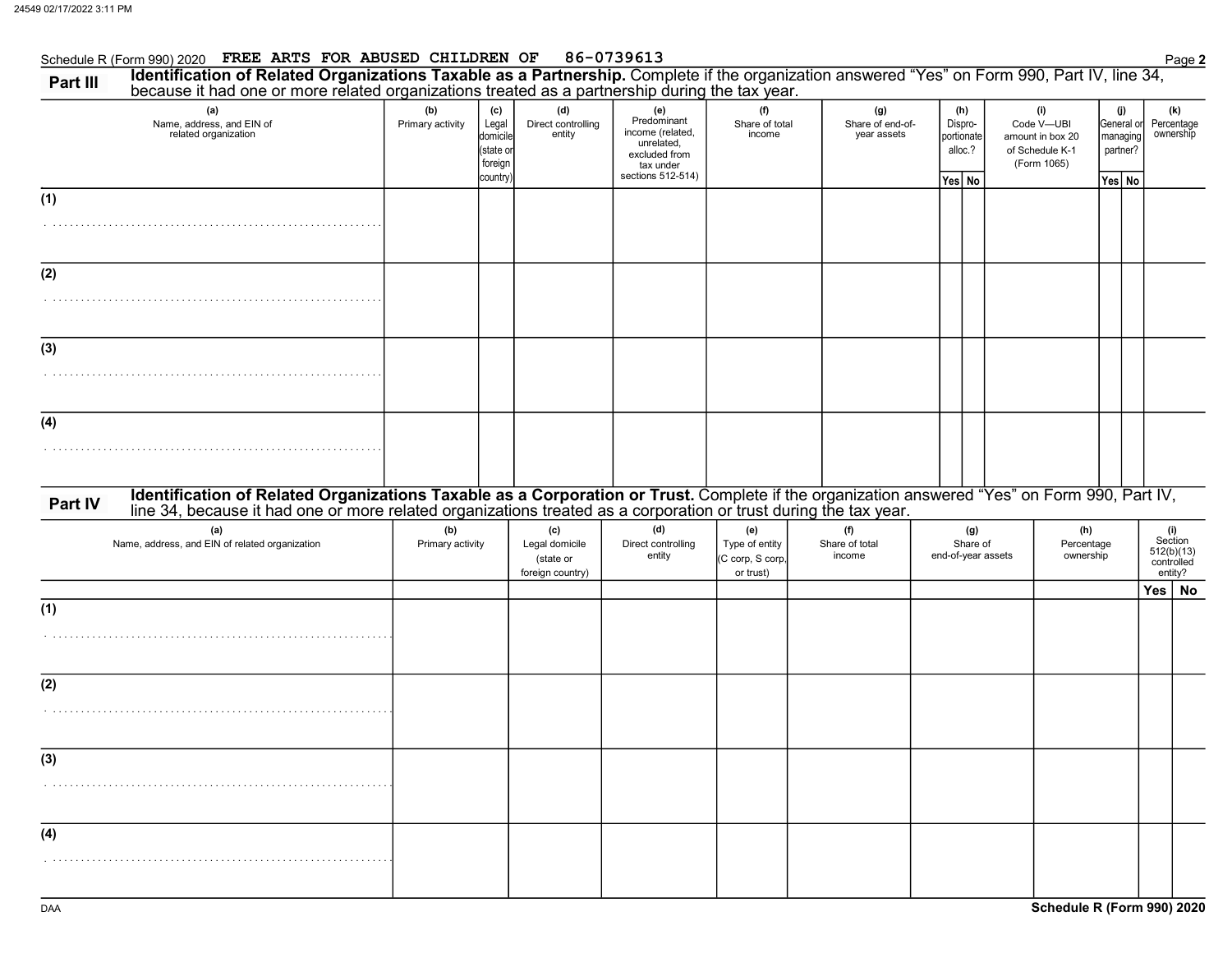## Schedule R (Form 990) 2020 FREE ARTS FOR ABUSED CHILDREN OF 86-0739613

| <b>Part V</b> | Transactions With Related Organizations. Complete if the organization answered "Yes" on Form 990, Part IV, line 34, 35b, or 36.                                                                                                     |                             |                 |                                       |    |        |
|---------------|-------------------------------------------------------------------------------------------------------------------------------------------------------------------------------------------------------------------------------------|-----------------------------|-----------------|---------------------------------------|----|--------|
|               | Note: Complete line 1 if any entity is listed in Parts II, III, or IV of this schedule.                                                                                                                                             |                             |                 |                                       |    | Yes No |
| 1.            | During the tax year, did the organization engage in any of the following transactions with one or more related organizations listed in Parts II-IV?                                                                                 |                             |                 |                                       |    |        |
|               |                                                                                                                                                                                                                                     |                             |                 |                                       | 1a |        |
|               | <b>b</b> Gift, grant, or capital contribution to related organization(s) encourse contained and contained a subsequent or capital contribution to related organization(s)                                                           |                             |                 |                                       | 1b |        |
|               |                                                                                                                                                                                                                                     |                             |                 |                                       | 1c |        |
|               | d Loans or loan guarantees to or for related organization(s)<br>interaction contract to contract the contract to contract the contract to contract the contract of the contract or contract to contract the contract of the cont    |                             |                 |                                       | 1d |        |
|               | e Loans or loan guarantees by related organization(s)<br>interaction continuous continuous continuous continuous continuous contractions and the contract of the contract or continuous contract or contract or contract or cont    |                             |                 |                                       | 1e |        |
|               | f Dividends from related organization(s) with an example and contact the control of the control of the contact of the control of the contact of the contact of the contact of the contact of the contact of the contact of the      |                             |                 |                                       | 1f |        |
|               | g Sale of assets to related organization(s) with an example and contact the control of the set of assets to related organization(s) with an example and contact the set of assets to related organization(s)                        |                             |                 |                                       | 1g |        |
|               | h Purchase of assets from related organization(s) encourance contains and contains a container and container and container and container and container and container and container and container and container and container a      |                             |                 |                                       | 1h |        |
|               | Exchange of assets with related organization(s) encourance contains a construction of the contact or contact the contact or contact or contact or contact or contact or contact or contact or contact or contact or contact or      |                             |                 |                                       | 1i |        |
|               | Lease of facilities, equipment, or other assets to related organization(s)<br>interaction (success) interactions contains the content content content content content content content content of the content of the content of t    |                             |                 |                                       | 1i |        |
|               |                                                                                                                                                                                                                                     |                             |                 |                                       |    |        |
|               | k Lease of facilities, equipment, or other assets from related organization(s)                                                                                                                                                      |                             |                 |                                       | 1k |        |
|               | Performance of services or membership or fundraising solicitations for related organization(s)<br>and the comparison of the comparison contraction contractions comparison control of service or fund as a fund                     |                             |                 |                                       | 11 |        |
|               |                                                                                                                                                                                                                                     |                             |                 |                                       | 1m |        |
|               |                                                                                                                                                                                                                                     |                             |                 |                                       | 1n |        |
|               | o Sharing of paid employees with related organization(s) encounteral contracts and contain a substantial container with related organization(s) encouragement and container and container and container and container and cont      |                             |                 |                                       | 1o |        |
|               | p Reimbursement paid to related organization(s) for expenses <b>Conservation conservation</b> conservation conservation conservation conservation conservation conservation conservation conservation conservation conservation con |                             |                 |                                       | 1p |        |
|               | q Reimbursement paid by related organization(s) for expenses <b>construction construction</b> construction construction                                                                                                             |                             |                 |                                       | 1q |        |
|               |                                                                                                                                                                                                                                     |                             |                 |                                       |    |        |
|               | r Other transfer of cash or property to related organization(s) CONCORDIAL CONCORDIAL CONCORDIAL CONCORDIATION                                                                                                                      |                             |                 |                                       | 1r |        |
|               |                                                                                                                                                                                                                                     |                             |                 |                                       | 1s |        |
|               | 2 If the answer to any of the above is "Yes," see the instructions for information on who must complete this line, including covered relationships and transaction thresholds.                                                      |                             |                 |                                       |    |        |
|               | (a)                                                                                                                                                                                                                                 | (b)                         | (c)             | (d)                                   |    |        |
|               | Name of related organization                                                                                                                                                                                                        | Transaction<br>type $(a-s)$ | Amount involved | Method of determining amount involved |    |        |
| (1)           |                                                                                                                                                                                                                                     |                             |                 |                                       |    |        |
|               |                                                                                                                                                                                                                                     |                             |                 |                                       |    |        |
| (2)           |                                                                                                                                                                                                                                     |                             |                 |                                       |    |        |
| (3)           |                                                                                                                                                                                                                                     |                             |                 |                                       |    |        |
| (4)           |                                                                                                                                                                                                                                     |                             |                 |                                       |    |        |
|               |                                                                                                                                                                                                                                     |                             |                 |                                       |    |        |
| (5)           |                                                                                                                                                                                                                                     |                             |                 |                                       |    |        |
| (6)           |                                                                                                                                                                                                                                     |                             |                 |                                       |    |        |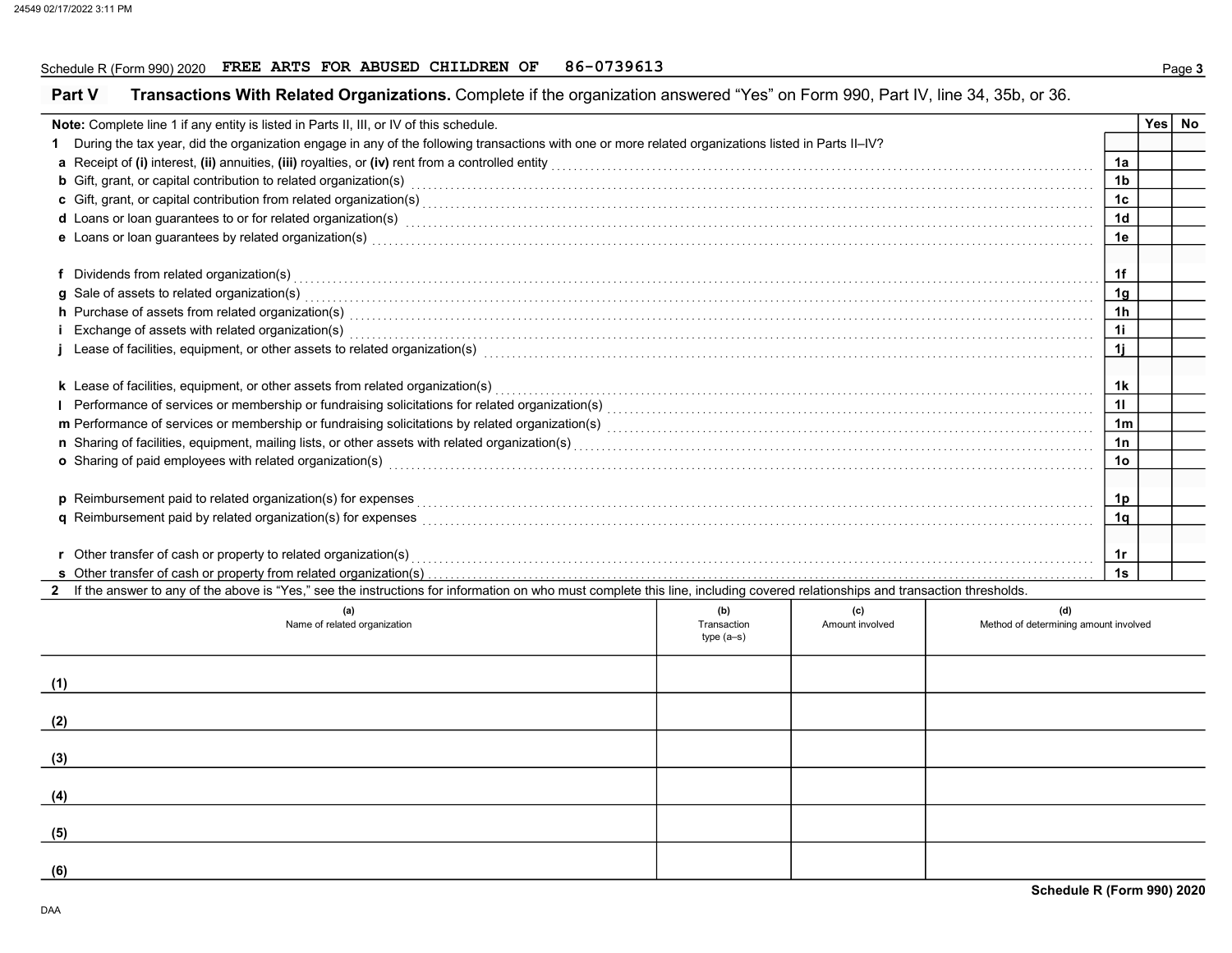## Schedule R (Form 990) 2020 FREE ARTS FOR ABUSED CHILDREN OF 86-0739613

### Part VI Unrelated Organizations Taxable as a Partnership. Complete if the organization answered "Yes" on Form 990, Part IV, line 37.

Provide the following information for each entity taxed as a partnership through which the organization conducted more than five percent of its activities (measured by total assets or gross revenue) that was not a related organization. See instructions regarding exclusion for certain investment partnerships.

| (a)<br>Name, address, and EIN of entity | - <del>ه</del><br>(b)<br>Primary activity | (c)<br>Legal<br>domicile<br>(state or<br>foreign | (d)<br>Predominant<br>income (related,<br>unrelated, excluded<br>from tax under | 501(c)(3)<br>organizations? | (e)<br>Are all partners<br>section | (f)<br>Share of<br>total income | (g)<br>Share of<br>end-of-year<br>assets |          | (h)<br>Disproportionate<br>allocations? | (i)<br>Code V-UBI<br>amount in box 20<br>of Schedule K-1<br>(Form 1065) | managing<br>partner? | (j)<br>General or | (k)<br>Percentage<br>ownership |
|-----------------------------------------|-------------------------------------------|--------------------------------------------------|---------------------------------------------------------------------------------|-----------------------------|------------------------------------|---------------------------------|------------------------------------------|----------|-----------------------------------------|-------------------------------------------------------------------------|----------------------|-------------------|--------------------------------|
|                                         |                                           | country)                                         | sections 512-514)                                                               | Yes $\vert$ No              |                                    |                                 |                                          | Yes   No |                                         |                                                                         | Yes                  | <b>No</b>         |                                |
| (1)                                     |                                           |                                                  |                                                                                 |                             |                                    |                                 |                                          |          |                                         |                                                                         |                      |                   |                                |
| (2)<br>.                                |                                           |                                                  |                                                                                 |                             |                                    |                                 |                                          |          |                                         |                                                                         |                      |                   |                                |
| (3)                                     |                                           |                                                  |                                                                                 |                             |                                    |                                 |                                          |          |                                         |                                                                         |                      |                   |                                |
| (4)                                     |                                           |                                                  |                                                                                 |                             |                                    |                                 |                                          |          |                                         |                                                                         |                      |                   |                                |
| (5)                                     |                                           |                                                  |                                                                                 |                             |                                    |                                 |                                          |          |                                         |                                                                         |                      |                   |                                |
| (6)                                     |                                           |                                                  |                                                                                 |                             |                                    |                                 |                                          |          |                                         |                                                                         |                      |                   |                                |
| (7)                                     |                                           |                                                  |                                                                                 |                             |                                    |                                 |                                          |          |                                         |                                                                         |                      |                   |                                |
| (8)                                     |                                           |                                                  |                                                                                 |                             |                                    |                                 |                                          |          |                                         |                                                                         |                      |                   |                                |
| (9)                                     |                                           |                                                  |                                                                                 |                             |                                    |                                 |                                          |          |                                         |                                                                         |                      |                   |                                |
| (10)                                    |                                           |                                                  |                                                                                 |                             |                                    |                                 |                                          |          |                                         |                                                                         |                      |                   |                                |
| (11)                                    |                                           |                                                  |                                                                                 |                             |                                    |                                 |                                          |          |                                         |                                                                         |                      |                   |                                |

Schedule R (Form 990) 2020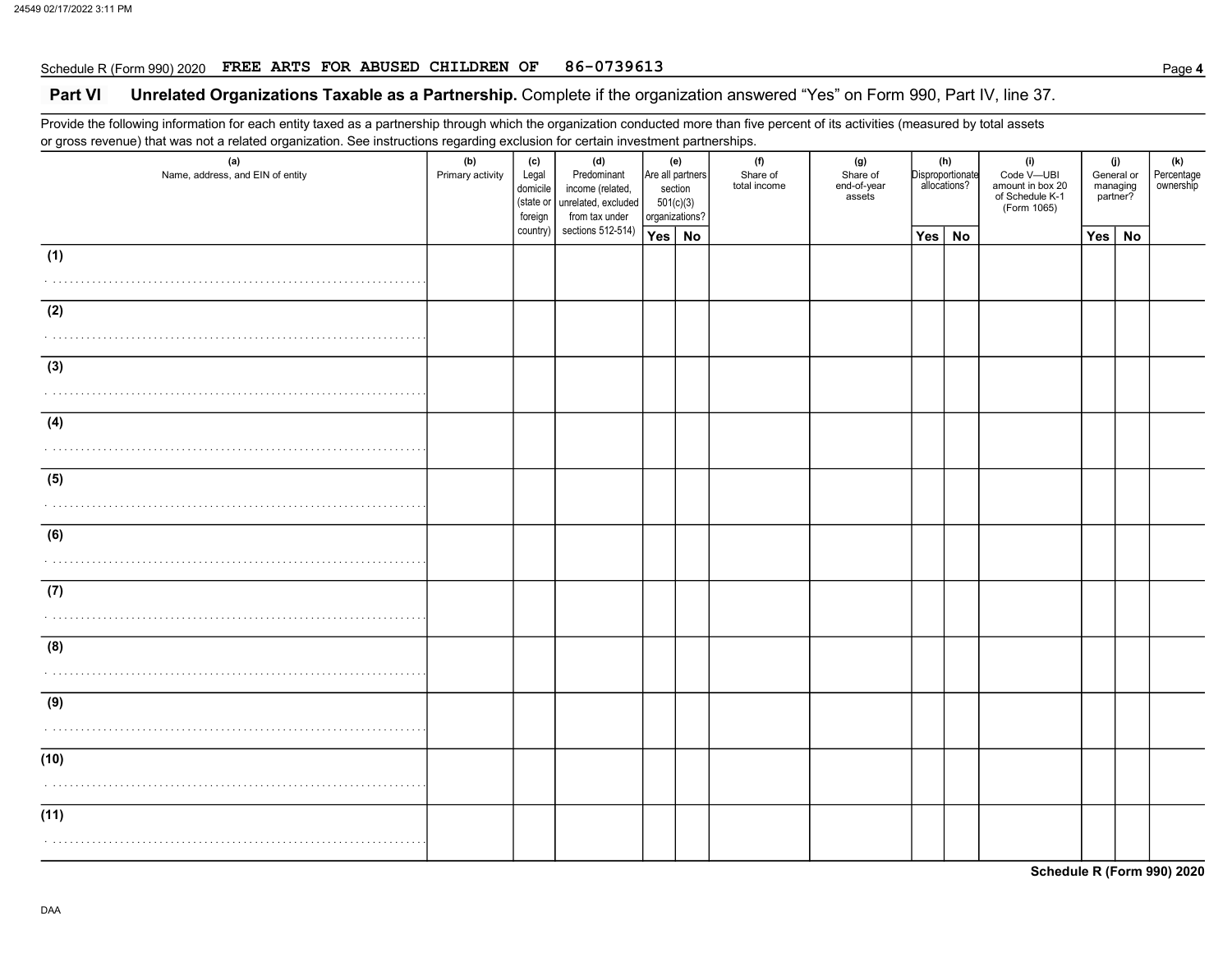|          | Schedule R (Form 990) 2020 FREE ARTS FOR ABUSED CHILDREN OF |  |  |  | 86-0739613                                                                                                              | Page 5 |
|----------|-------------------------------------------------------------|--|--|--|-------------------------------------------------------------------------------------------------------------------------|--------|
| Part VII |                                                             |  |  |  | Supplemental Information.<br>Provide additional information for responses to questions on Schedule R. See instructions. |        |
|          |                                                             |  |  |  |                                                                                                                         |        |
|          |                                                             |  |  |  |                                                                                                                         |        |
|          |                                                             |  |  |  |                                                                                                                         |        |
|          |                                                             |  |  |  |                                                                                                                         |        |
|          |                                                             |  |  |  |                                                                                                                         |        |
|          |                                                             |  |  |  |                                                                                                                         |        |
|          |                                                             |  |  |  |                                                                                                                         |        |
|          |                                                             |  |  |  |                                                                                                                         |        |
|          |                                                             |  |  |  |                                                                                                                         |        |
|          |                                                             |  |  |  |                                                                                                                         |        |
|          |                                                             |  |  |  |                                                                                                                         |        |
|          |                                                             |  |  |  |                                                                                                                         |        |
|          |                                                             |  |  |  |                                                                                                                         |        |
|          |                                                             |  |  |  |                                                                                                                         |        |
|          |                                                             |  |  |  |                                                                                                                         |        |
|          |                                                             |  |  |  |                                                                                                                         |        |
|          |                                                             |  |  |  |                                                                                                                         |        |
|          |                                                             |  |  |  |                                                                                                                         |        |
|          |                                                             |  |  |  |                                                                                                                         |        |
|          |                                                             |  |  |  |                                                                                                                         |        |
|          |                                                             |  |  |  |                                                                                                                         |        |
|          |                                                             |  |  |  |                                                                                                                         |        |
|          |                                                             |  |  |  |                                                                                                                         |        |
|          |                                                             |  |  |  |                                                                                                                         |        |
|          |                                                             |  |  |  |                                                                                                                         |        |
|          |                                                             |  |  |  |                                                                                                                         |        |
|          |                                                             |  |  |  |                                                                                                                         |        |
|          |                                                             |  |  |  |                                                                                                                         |        |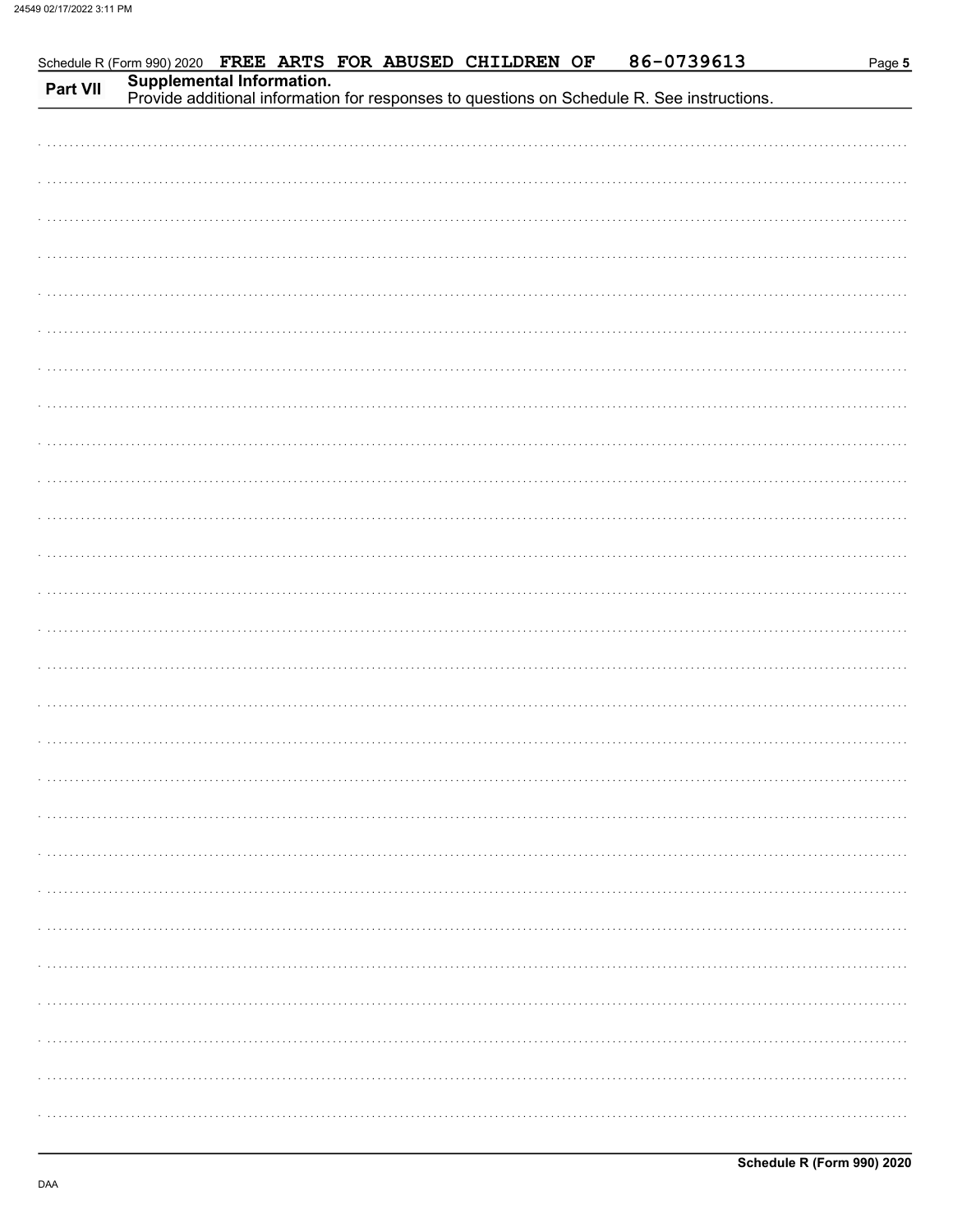24549 02/17/2022 3:11 PM

|              | Form 4562                                                                                                                               |                             |                                                                                                   | <b>Depreciation and Amortization</b>                                             |                              |                |                  |                           | OMB No. 1545-0172                                                                                        |
|--------------|-----------------------------------------------------------------------------------------------------------------------------------------|-----------------------------|---------------------------------------------------------------------------------------------------|----------------------------------------------------------------------------------|------------------------------|----------------|------------------|---------------------------|----------------------------------------------------------------------------------------------------------|
|              |                                                                                                                                         |                             |                                                                                                   | (Including Information on Listed Property)                                       |                              |                |                  |                           | 2020                                                                                                     |
|              | Department of the Treasury                                                                                                              |                             |                                                                                                   |                                                                                  | Attach to your tax return.   |                |                  |                           |                                                                                                          |
|              | (99)<br>Internal Revenue Service                                                                                                        |                             | Go to www.irs.gov/Form4562 for instructions and the latest information.                           |                                                                                  |                              |                |                  |                           | Attachment<br>179<br>Sequence No                                                                         |
|              | Name(s) shown on return                                                                                                                 |                             | FREE ARTS FOR ABUSED CHILDREN OF                                                                  |                                                                                  |                              |                |                  | <b>Identifying number</b> |                                                                                                          |
|              |                                                                                                                                         | <b>ARIZONA</b>              |                                                                                                   |                                                                                  |                              |                |                  | 86-0739613                |                                                                                                          |
|              | Business or activity to which this form relates                                                                                         |                             |                                                                                                   |                                                                                  |                              |                |                  |                           |                                                                                                          |
|              | INDIRECT DEPRECIATION                                                                                                                   |                             |                                                                                                   |                                                                                  |                              |                |                  |                           |                                                                                                          |
|              | Part I                                                                                                                                  |                             | <b>Election To Expense Certain Property Under Section 179</b>                                     |                                                                                  |                              |                |                  |                           |                                                                                                          |
|              |                                                                                                                                         |                             | Note: If you have any listed property, complete Part V before you complete Part I.                |                                                                                  |                              |                |                  |                           |                                                                                                          |
| 1            | Maximum amount (see instructions)                                                                                                       |                             |                                                                                                   |                                                                                  |                              |                |                  | 1                         | 1,040,000                                                                                                |
| $\mathbf{2}$ | Total cost of section 179 property placed in service (see instructions)                                                                 |                             |                                                                                                   |                                                                                  |                              |                |                  | 2                         |                                                                                                          |
| 3            |                                                                                                                                         |                             |                                                                                                   |                                                                                  |                              |                |                  | 3                         | 2,590,000                                                                                                |
| 4            | Reduction in limitation. Subtract line 3 from line 2. If zero or less, enter -0-                                                        |                             |                                                                                                   |                                                                                  |                              |                |                  | 4                         |                                                                                                          |
| 5            | Dollar limitation for tax year. Subtract line 4 from line 1. If zero or less, enter -0-. If married filing separately, see instructions |                             |                                                                                                   |                                                                                  |                              |                |                  | 5                         |                                                                                                          |
| 6            |                                                                                                                                         | (a) Description of property |                                                                                                   |                                                                                  | (b) Cost (business use only) |                | (c) Elected cost |                           |                                                                                                          |
|              |                                                                                                                                         |                             |                                                                                                   |                                                                                  |                              |                |                  |                           |                                                                                                          |
|              |                                                                                                                                         |                             |                                                                                                   |                                                                                  |                              |                |                  |                           |                                                                                                          |
| 7            | Listed property. Enter the amount from line 29                                                                                          |                             |                                                                                                   |                                                                                  |                              | $\overline{7}$ |                  |                           |                                                                                                          |
| 8            | Total elected cost of section 179 property. Add amounts in column (c), lines 6 and 7                                                    |                             |                                                                                                   |                                                                                  |                              |                |                  | 8                         |                                                                                                          |
| 9            | Tentative deduction. Enter the smaller of line 5 or line 8                                                                              |                             |                                                                                                   |                                                                                  |                              |                |                  | 9                         |                                                                                                          |
| 10           | Carryover of disallowed deduction from line 13 of your 2019 Form 4562                                                                   |                             |                                                                                                   |                                                                                  |                              |                |                  | 10                        |                                                                                                          |
| 11           | Business income limitation. Enter the smaller of business income (not less than zero) or line 5. See instructions                       |                             |                                                                                                   |                                                                                  |                              |                |                  | 11                        |                                                                                                          |
| 12           | Section 179 expense deduction. Add lines 9 and 10, but don't enter more than line 11                                                    |                             |                                                                                                   |                                                                                  |                              |                |                  | 12                        |                                                                                                          |
| 13           | Carryover of disallowed deduction to 2021. Add lines 9 and 10, less line 12                                                             |                             |                                                                                                   |                                                                                  | ▶                            | 13             |                  |                           |                                                                                                          |
|              | Note: Don't use Part II or Part III below for listed property. Instead, use Part V.                                                     |                             |                                                                                                   |                                                                                  |                              |                |                  |                           |                                                                                                          |
|              | Part II                                                                                                                                 |                             |                                                                                                   |                                                                                  |                              |                |                  |                           | Special Depreciation Allowance and Other Depreciation (Don't include listed property. See instructions.) |
| 14           | Special depreciation allowance for qualified property (other than listed property) placed in service                                    |                             |                                                                                                   |                                                                                  |                              |                |                  |                           |                                                                                                          |
|              | during the tax year. See instructions                                                                                                   |                             |                                                                                                   |                                                                                  |                              |                |                  | 14                        |                                                                                                          |
| 15           |                                                                                                                                         |                             |                                                                                                   |                                                                                  |                              |                |                  | 15                        |                                                                                                          |
| 16           |                                                                                                                                         |                             |                                                                                                   |                                                                                  |                              |                |                  | 16                        | 160,015                                                                                                  |
|              | Part III                                                                                                                                |                             | <b>MACRS Depreciation (Don't include listed property. See instructions.)</b>                      |                                                                                  |                              |                |                  |                           |                                                                                                          |
|              |                                                                                                                                         |                             |                                                                                                   | <b>Section A</b>                                                                 |                              |                |                  |                           |                                                                                                          |
| 17           | MACRS deductions for assets placed in service in tax years beginning before 2020                                                        |                             |                                                                                                   |                                                                                  |                              |                |                  | 17                        | 0                                                                                                        |
| 18           | If you are electing to group any assets placed in service during the tax year into one or more general asset accounts, check here       |                             |                                                                                                   |                                                                                  |                              |                |                  |                           |                                                                                                          |
|              |                                                                                                                                         |                             | Section B-Assets Placed in Service During 2020 Tax Year Using the General Depreciation System     |                                                                                  |                              |                |                  |                           |                                                                                                          |
|              | (a) Classification of property                                                                                                          |                             | (b) Month and year<br>placed in<br>service                                                        | (c) Basis for depreciation<br>(business/investment use<br>only-see instructions) | (d) Recovery<br>period       | (e) Convention | (f) Method       |                           | (g) Depreciation deduction                                                                               |
| 19a          | 3-year property                                                                                                                         |                             |                                                                                                   |                                                                                  |                              |                |                  |                           |                                                                                                          |
| b            | 5-year property                                                                                                                         |                             |                                                                                                   |                                                                                  |                              |                |                  |                           |                                                                                                          |
| c            | 7-year property                                                                                                                         |                             |                                                                                                   |                                                                                  |                              |                |                  |                           |                                                                                                          |
| d            | 10-year property                                                                                                                        |                             |                                                                                                   |                                                                                  |                              |                |                  |                           |                                                                                                          |
| е            | 15-year property                                                                                                                        |                             |                                                                                                   |                                                                                  |                              |                |                  |                           |                                                                                                          |
|              | f 20-year property                                                                                                                      |                             |                                                                                                   |                                                                                  |                              |                |                  |                           |                                                                                                          |
| g            | 25-year property                                                                                                                        |                             |                                                                                                   |                                                                                  | 25 yrs.                      |                | S/L              |                           |                                                                                                          |
|              | h Residential rental                                                                                                                    |                             |                                                                                                   |                                                                                  | 27.5 yrs.                    | <b>MM</b>      | S/L              |                           |                                                                                                          |
|              | property                                                                                                                                |                             |                                                                                                   |                                                                                  | 27.5 yrs.                    | <b>MM</b>      | S/L              |                           |                                                                                                          |
|              | <i>i</i> Nonresidential real                                                                                                            |                             |                                                                                                   |                                                                                  | 39 yrs.                      | <b>MM</b>      | S/L              |                           |                                                                                                          |
|              | property                                                                                                                                |                             |                                                                                                   |                                                                                  |                              | <b>MM</b>      | S/L              |                           |                                                                                                          |
|              |                                                                                                                                         |                             | Section C-Assets Placed in Service During 2020 Tax Year Using the Alternative Depreciation System |                                                                                  |                              |                |                  |                           |                                                                                                          |
| 20a          | Class life                                                                                                                              |                             |                                                                                                   |                                                                                  |                              |                | S/L              |                           |                                                                                                          |
|              | $b$ 12-year                                                                                                                             |                             |                                                                                                   |                                                                                  | 12 yrs.                      |                | S/L              |                           |                                                                                                          |
|              | c 30-year                                                                                                                               |                             |                                                                                                   |                                                                                  | 30 yrs.                      | <b>MM</b>      | S/L              |                           |                                                                                                          |
|              | d 40-year                                                                                                                               |                             |                                                                                                   |                                                                                  | 40 yrs.                      | MM             | S/L              |                           |                                                                                                          |
|              | Part IV                                                                                                                                 |                             | <b>Summary (See instructions.)</b>                                                                |                                                                                  |                              |                |                  |                           |                                                                                                          |
| 21           | Listed property. Enter amount from line 28                                                                                              |                             |                                                                                                   |                                                                                  |                              |                |                  | 21                        |                                                                                                          |
|              |                                                                                                                                         |                             |                                                                                                   |                                                                                  |                              |                |                  |                           |                                                                                                          |

| 22 | Total. Add amounts from line 12, lines 14 through 17, lines 19 and 20 in column (g), and line 21. Enter |    |    |         |
|----|---------------------------------------------------------------------------------------------------------|----|----|---------|
|    | here and on the appropriate lines of your return. Partnerships and S corporations—see instructions      |    | 22 | 160,015 |
| 23 | For assets shown above and placed in service during the current year, enter the                         |    |    |         |
|    | portion of the basis attributable to section 263A costs                                                 | 23 |    |         |

|  | OMB No. 1545-0172 |  |
|--|-------------------|--|
|--|-------------------|--|

| <b>Attachment</b> |  |
|-------------------|--|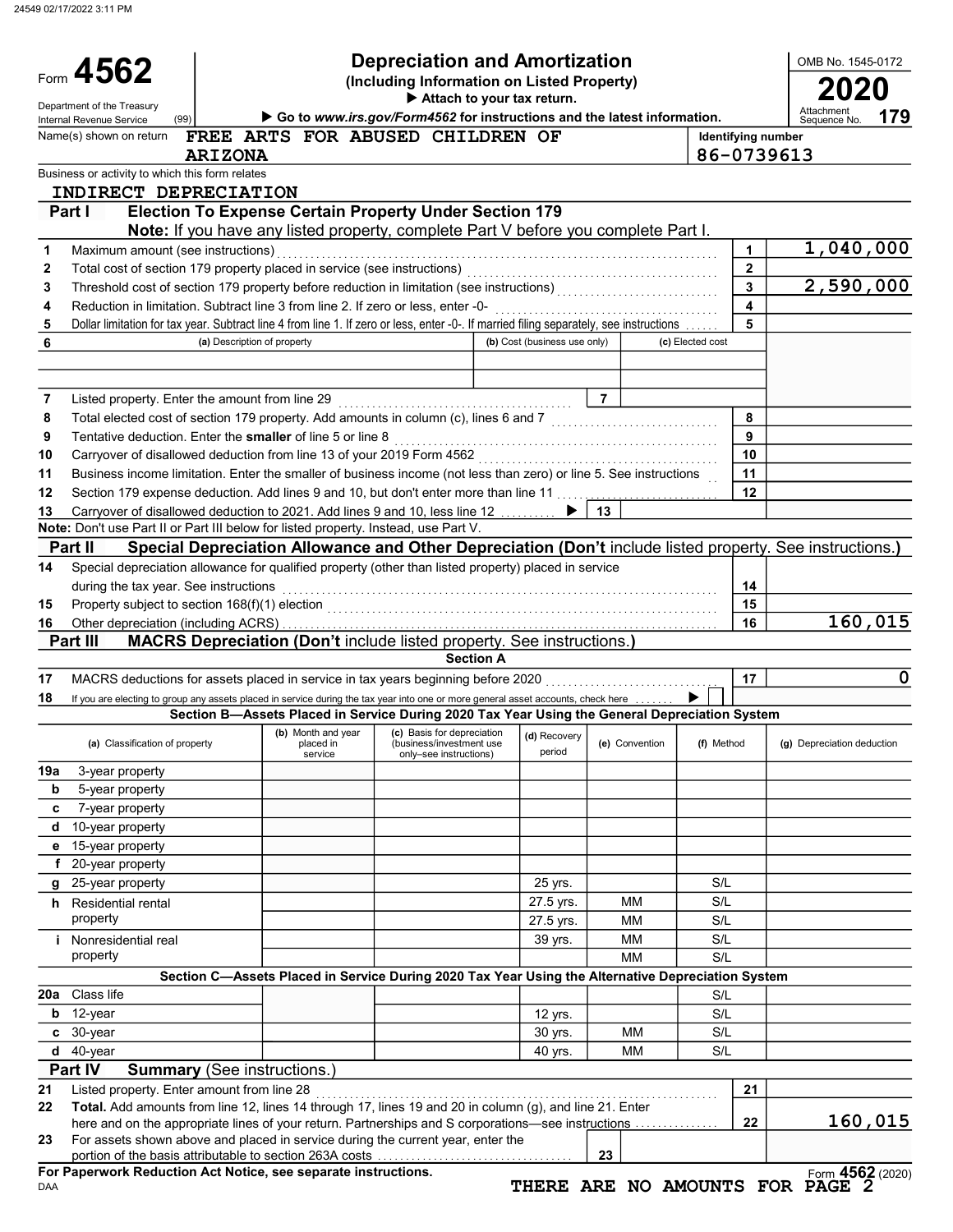|                               | Form 990                            |                                                                                                                                                                                                                                                                                                                                    |                  | <b>Two Year Comparison Report</b><br>10/01/20 |          | 09/30/21             | 2019 & 2020                           |
|-------------------------------|-------------------------------------|------------------------------------------------------------------------------------------------------------------------------------------------------------------------------------------------------------------------------------------------------------------------------------------------------------------------------------|------------------|-----------------------------------------------|----------|----------------------|---------------------------------------|
| Name                          |                                     | For calendar year 2020, or tax year beginning                                                                                                                                                                                                                                                                                      |                  |                                               | , ending |                      | <b>Taxpayer Identification Number</b> |
|                               |                                     | FREE ARTS FOR ABUSED CHILDREN OF                                                                                                                                                                                                                                                                                                   |                  |                                               |          |                      |                                       |
|                               | <b>ARIZONA</b>                      |                                                                                                                                                                                                                                                                                                                                    |                  |                                               |          |                      | 86-0739613                            |
|                               |                                     |                                                                                                                                                                                                                                                                                                                                    |                  | 2019                                          |          | 2020                 | <b>Differences</b>                    |
|                               | 1. Contributions, gifts, grants     |                                                                                                                                                                                                                                                                                                                                    | 1.               | 2,234,499                                     |          | 2,747,088            | 512,589                               |
|                               |                                     |                                                                                                                                                                                                                                                                                                                                    | 2.               |                                               |          |                      |                                       |
|                               |                                     | 3. Government contributions and grants                                                                                                                                                                                                                                                                                             | $\overline{3}$ . | 196,698                                       |          | $\overline{221,940}$ | 25,242                                |
| Φ<br>$\overline{\phantom{0}}$ |                                     |                                                                                                                                                                                                                                                                                                                                    | 4.               |                                               |          |                      |                                       |
| $\blacksquare$<br>$\bullet$   | 5. Investment income                |                                                                                                                                                                                                                                                                                                                                    | 5.               |                                               | 944      | 3,828                | 2,884                                 |
| >                             |                                     | 6. Proceeds from tax exempt bonds                                                                                                                                                                                                                                                                                                  | 6.               |                                               |          |                      |                                       |
| œ                             |                                     | 7. Net gain or (loss) from sale of assets other than inventory                                                                                                                                                                                                                                                                     | $\overline{7}$ . |                                               |          |                      |                                       |
|                               |                                     | 8. Net income or (loss) from fundraising events                                                                                                                                                                                                                                                                                    | 8.               | $-14,816$                                     |          | 12,153               | 26,969                                |
|                               |                                     |                                                                                                                                                                                                                                                                                                                                    | 9.               |                                               |          |                      |                                       |
|                               |                                     | 10. Net gain or (loss) on sales of inventory                                                                                                                                                                                                                                                                                       | 10.              |                                               |          |                      |                                       |
|                               |                                     |                                                                                                                                                                                                                                                                                                                                    | 11.              | 228,244                                       |          | 34,208               | $-194,036$                            |
|                               |                                     | 12. Total revenue. Add lines 1 through 11                                                                                                                                                                                                                                                                                          | 12.              | $\overline{2,645,569}$                        |          | 3,019,217            | 373,648                               |
|                               |                                     | 13. Grants and similar amounts paid<br>.                                                                                                                                                                                                                                                                                           | 13.              |                                               |          |                      |                                       |
|                               | 14. Benefits paid to or for members |                                                                                                                                                                                                                                                                                                                                    | 14.              |                                               |          |                      |                                       |
|                               |                                     | 15. Compensation of officers, directors, trustees, etc.                                                                                                                                                                                                                                                                            | 15.              | 180,415                                       |          | 211,625              | 31,210                                |
|                               |                                     | 16. Salaries, other compensation, and employee benefits                                                                                                                                                                                                                                                                            | 16.              | 829,278                                       |          | 896,061              | 66,783                                |
| Φ                             | 17. Professional fundraising fees   |                                                                                                                                                                                                                                                                                                                                    | 17.              |                                               |          |                      |                                       |
| $\Omega$                      | 18. Other professional fees         |                                                                                                                                                                                                                                                                                                                                    | 18.              | 203,866                                       |          | 219,094              | 15,228                                |
| ш                             |                                     | 19. Occupancy, rent, utilities, and maintenance <i>mail</i> occupancy                                                                                                                                                                                                                                                              | 19.              |                                               |          |                      |                                       |
|                               |                                     |                                                                                                                                                                                                                                                                                                                                    | 20.              | 104,819                                       |          | 160,015              | 55,196                                |
|                               |                                     |                                                                                                                                                                                                                                                                                                                                    | 21.              | 427,739                                       |          | 503,352              | 75,613                                |
|                               |                                     | 22. Total expenses. Add lines 13 through 21                                                                                                                                                                                                                                                                                        | 22.              | 1,746,117                                     |          | 1,990,147            | 244,030                               |
|                               |                                     | 23. Excess or (Deficit). Subtract line 22 from line 12                                                                                                                                                                                                                                                                             | 23.              | 899,452                                       |          | 1,029,070            | 129,618                               |
|                               |                                     |                                                                                                                                                                                                                                                                                                                                    | 24.              | 2,645,569                                     |          | 3,019,217            | 373,648                               |
|                               | 25. Total unrelated revenue         |                                                                                                                                                                                                                                                                                                                                    | 25.              |                                               |          |                      |                                       |
|                               | 26. Total excludable revenue        |                                                                                                                                                                                                                                                                                                                                    | 26.              | 229,188                                       |          | 38,036               | $-191, 152$                           |
|                               |                                     | <b>27.</b> Total assets <b>27.</b> Total assets <b>27.</b> Total assets <b>28.</b> The <b>28.</b> The <b>28.</b> The <b>28.</b> The <b>28.</b> The <b>28.</b> The <b>28.</b> The <b>28.</b> The <b>28.</b> The <b>28.</b> The <b>28.</b> The <b>28.</b> The <b>28.</b> The <b>28.</b> The <b>28.</b> The <b>28.</b> The <b>28.</b> | 27.              | 5,898,599                                     |          | 6,888,336            | 989,737                               |
| Other Information             | <b>28.</b> Total liabilities        |                                                                                                                                                                                                                                                                                                                                    | 28.              | 101,240                                       |          | 61,907               | $-39,333$                             |
|                               | 29. Retained earnings               |                                                                                                                                                                                                                                                                                                                                    | 29.              | 5,797,359                                     |          | 6,826,429            | 1,029,070                             |
|                               |                                     | 30. Number of voting members of governing body                                                                                                                                                                                                                                                                                     | 30.              | 22                                            |          | 23                   |                                       |
|                               |                                     | 31. Number of independent voting members of governing body                                                                                                                                                                                                                                                                         | 31.              | 22                                            |          | 23                   |                                       |
|                               | 32. Number of employees             |                                                                                                                                                                                                                                                                                                                                    | 32.              | 19                                            |          | 19                   |                                       |
|                               | 33. Number of volunteers            |                                                                                                                                                                                                                                                                                                                                    | 33.              | 864                                           |          | 864                  |                                       |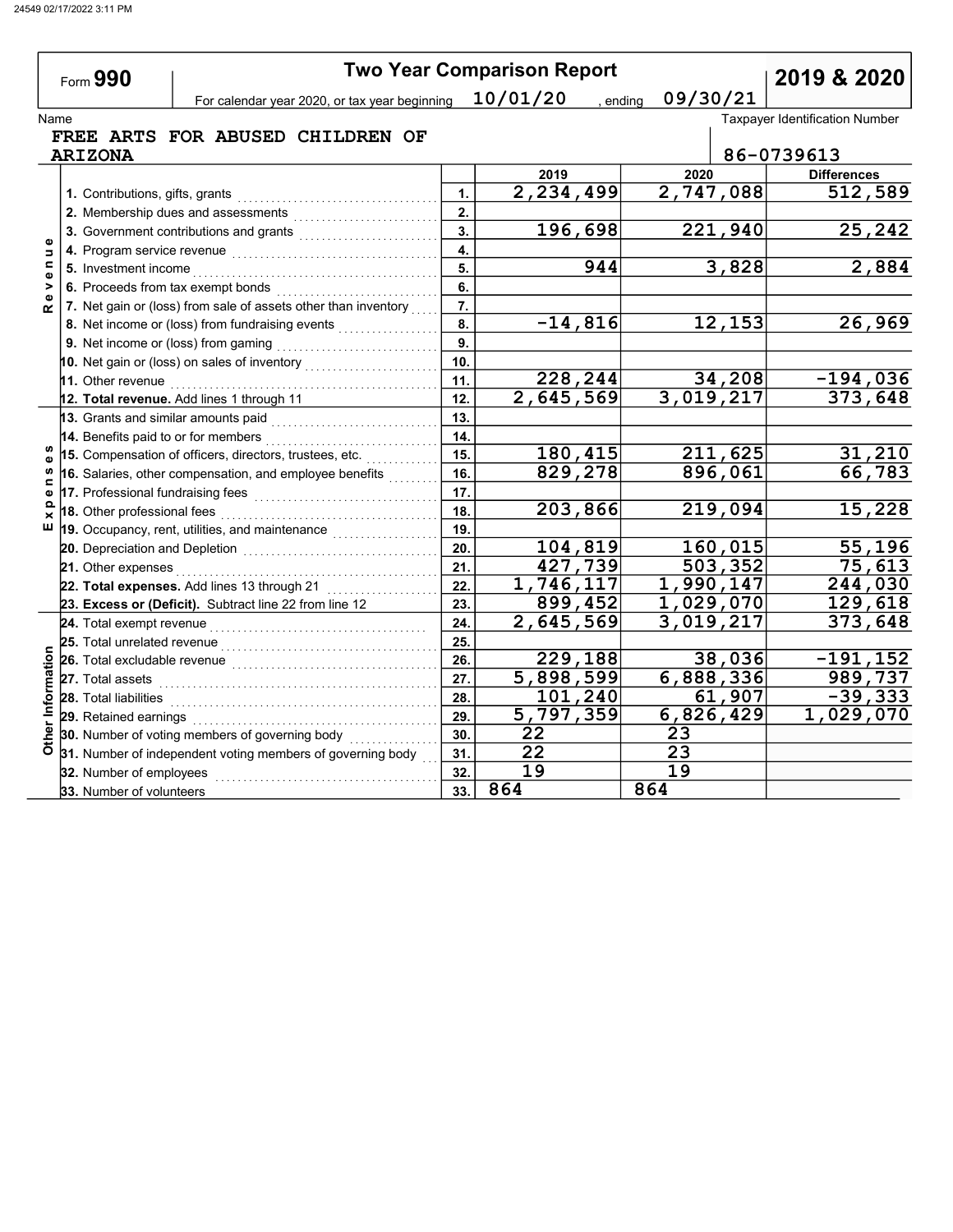| 24549 FREE ARTS FOR ABUSED CHILDREN OF<br>86-0739613<br>FYE: 9/30/2021 |             | <b>Federal Statements</b>              |      |      |                                                      | 2/17/2022 3:11 PM        |
|------------------------------------------------------------------------|-------------|----------------------------------------|------|------|------------------------------------------------------|--------------------------|
|                                                                        |             | <b>Taxable Interest on Investments</b> |      |      |                                                      |                          |
| <b>Description</b>                                                     |             |                                        |      |      |                                                      |                          |
|                                                                        | Amount      | <b>Business</b>                        | Code | Code | Unrelated Exclusion Postal Acquired after<br>6/30/75 | US<br>Obs $(\$$ or $%$ ) |
| INVESTMENT<br>INCOME                                                   | \$<br>3,828 |                                        | 14   |      |                                                      |                          |

TOTAL \$ 3,828

ŀ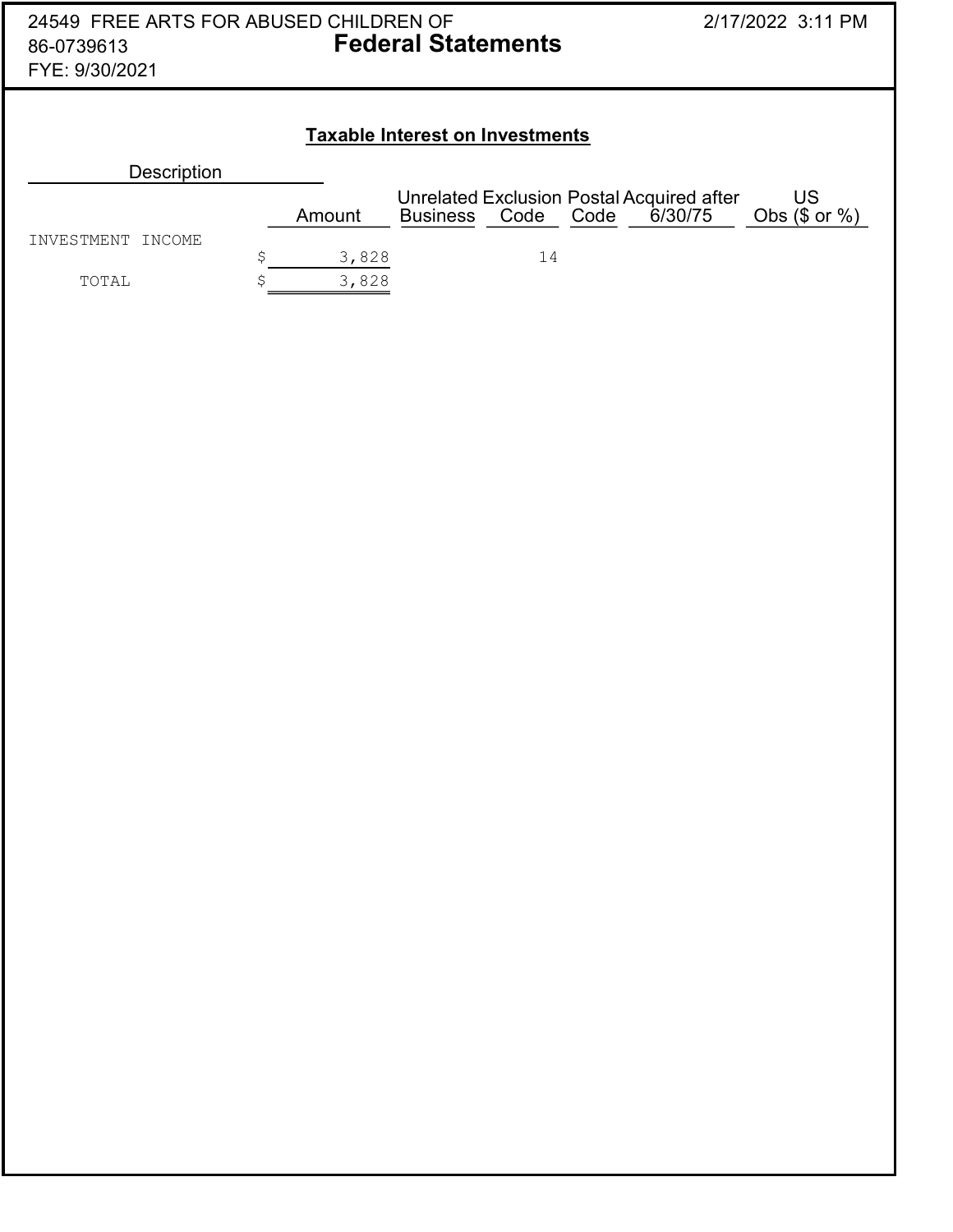| <b>Description</b> | Total<br><b>Expenses</b> | Program<br>Service | Management &<br>General | Fund<br>Raising |
|--------------------|--------------------------|--------------------|-------------------------|-----------------|
| CONTRACT<br>ARTIST | 165,666<br>41,502        | 159,603<br>39,983  | 3,480<br>872            | 2,583<br>647    |
| TOTAL              | 207,168                  | 199,586            | 4,352                   | 3,230           |

| Description                           | Total<br>Expenses                         | Program<br>Service | Management &<br>General | Fund<br>Raising |
|---------------------------------------|-------------------------------------------|--------------------|-------------------------|-----------------|
| TELEPHONE<br>EQUIPMENT RENTAL & MAINT | .702<br>$\overline{\phantom{0}}$<br>1,178 | ,163<br>1,178      | 308                     |                 |
| TOTAL                                 | 8,880                                     | 8,341              | 308                     | つつこ<br>. ب ک    |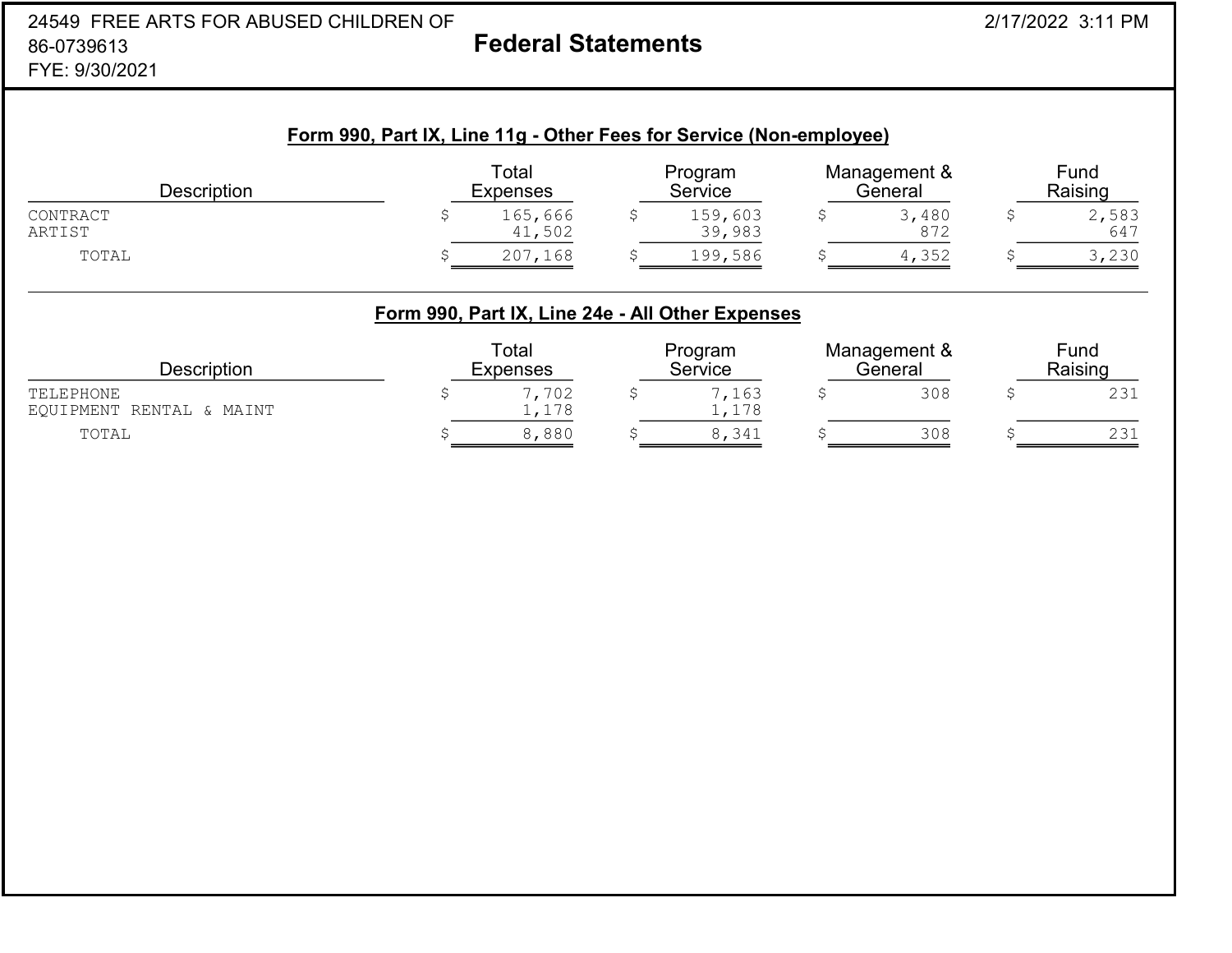# Schedule A, Part II, Line 5 - Excess Gifts

| Donor Name                         | Total       | Excess      |
|------------------------------------|-------------|-------------|
| THE BOB & RENEE PARSONS FOUNDATION | \$1,675,000 | \$1,408,733 |
| TOTAL                              | \$1,675,000 | \$1,408,733 |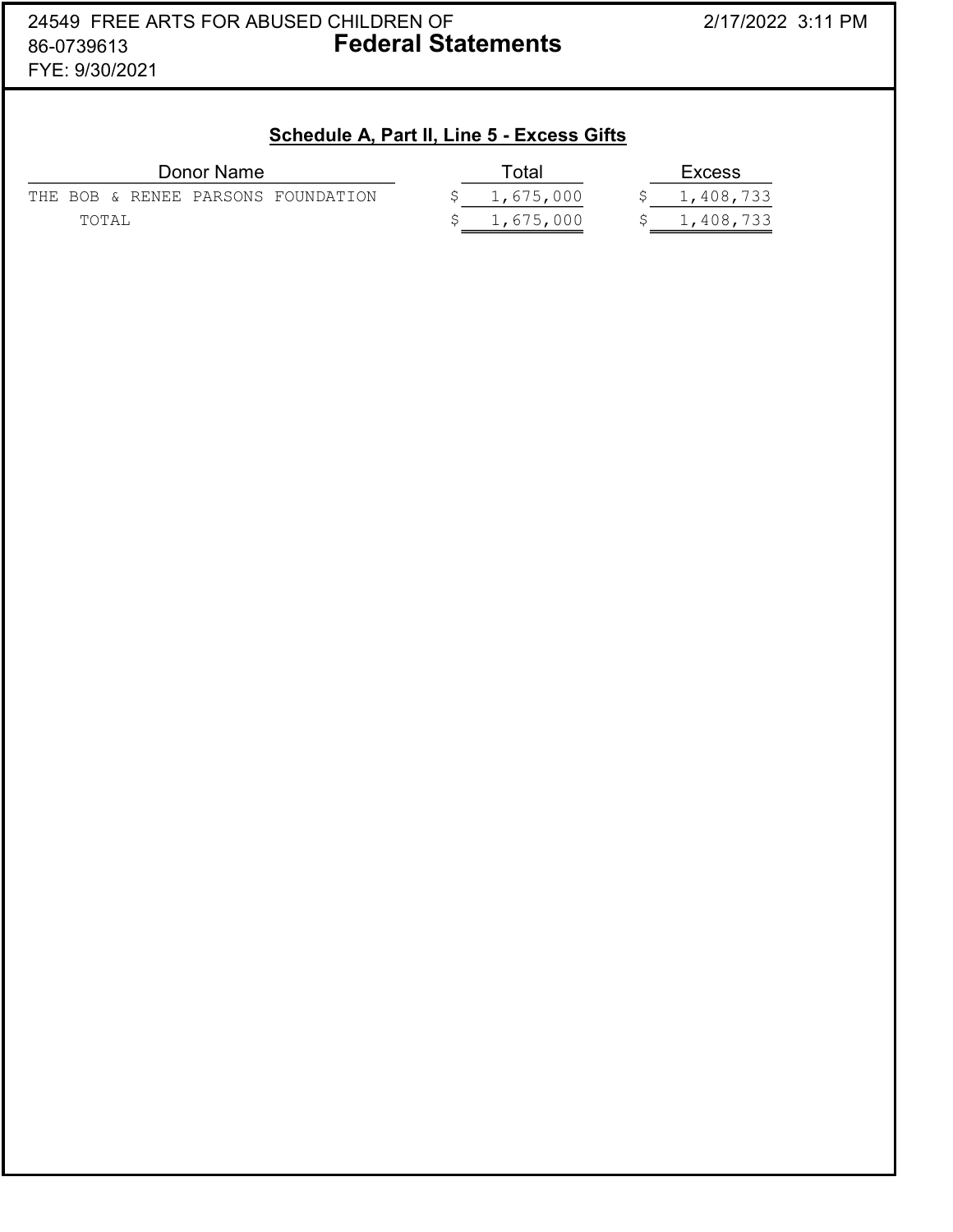# Schedule A, Part II, Line 12 - Current year

| <b>Description</b>                                   | Amount                  |
|------------------------------------------------------|-------------------------|
| OTHER<br><b>RENT</b><br>ART AUCTION<br>ART IN ACTION | 290<br>33,918<br>30,426 |
| TOTAL                                                | 64,634                  |

 $\vdash$